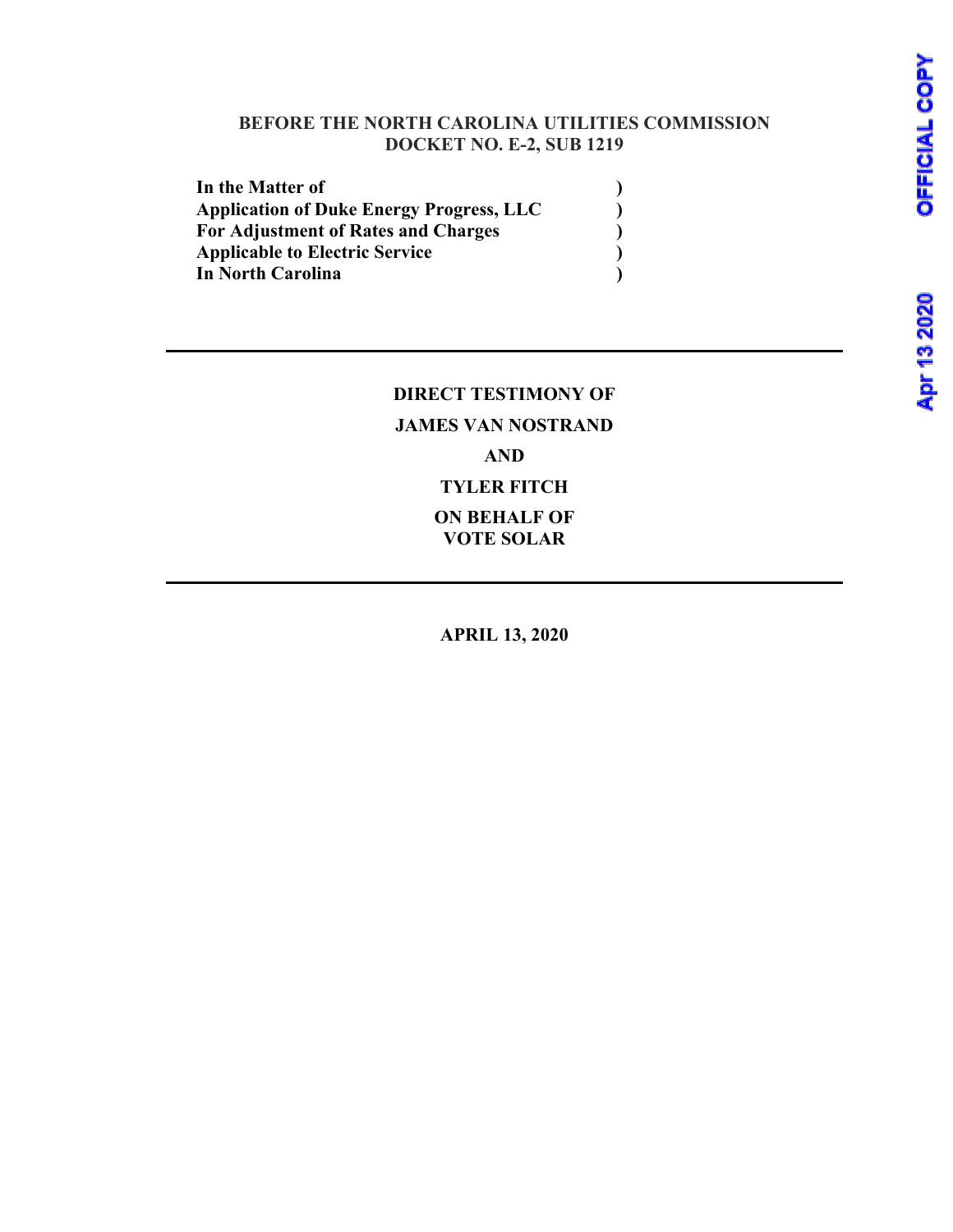### **BEFORE THE NORTH CAROLINA UTILITIES COMMISSION**

#### **\* \* \* \* \***

#### **TABLE OF CONTENTS**

| <b>SECTION</b> |                                                 | PAGE |
|----------------|-------------------------------------------------|------|
| 1.             | <b>INTRODUCTION</b>                             | 1    |
| 2.             | POWER/FORWARD, STAKEHOLDER ENGAGEMENT, AND      |      |
|                | THE DEVELOPMENT OF THE GRID IMPROVEMENT PLAN    | 6    |
| 3.             | ONSET OF CLIMATE-RELATED RISK AND FUNDAMENTAL   |      |
|                | <b>CHANGES IN THE ELECTRIC UTILITY SECTOR</b>   | 18   |
| 4              | DEVELOPMENTS IN NORTH CAROLINA'S BUSINESS AND   |      |
|                | POLICY ENVIRONMENT SINCE THE COMPANY'S          |      |
|                | <b>MOST RECENTRATE CASE</b>                     | 59   |
| 5.             | REVIEW OF THE GRID IMPROVEMENT PLAN IN LIGHT OF |      |
|                | <b>THESE RISKS</b>                              | 66   |
| 6              | DISCUSSION OF THE COMPANY'S GRID IMPROVEMENT    |      |
|                | PLAN AND THE BURDEN OF PROOF                    | 82   |
| 7.             | <b>CLIMATE RISK AND CUSTOMERS</b>               | 103  |
| 8.             | CONCLUSIONS AND RECOMMENDATIONS                 | 106  |

#### **LIST OF ATTACHMENTS**

| JMV-TF-1: Background and Qualifications of James M. Van Nostrand                       |
|----------------------------------------------------------------------------------------|
| JMV-TF-2: Background and Qualifications of Tyler Fitch                                 |
| <b>JMV-TF-3: North Carolina Climate Science Report, Findings and Executive Summary</b> |
| <b>JMV-TF-4: Con Edison Climate Change Vulnerability Study</b>                         |
| <b>JMV-TF-5: Literature Review of Climate Risks</b>                                    |
| <b>JMV-TF-6: North Carolina Executive Order 80</b>                                     |
| <b>JMV-TF-7: Comparison of Climate Risk Assessments</b>                                |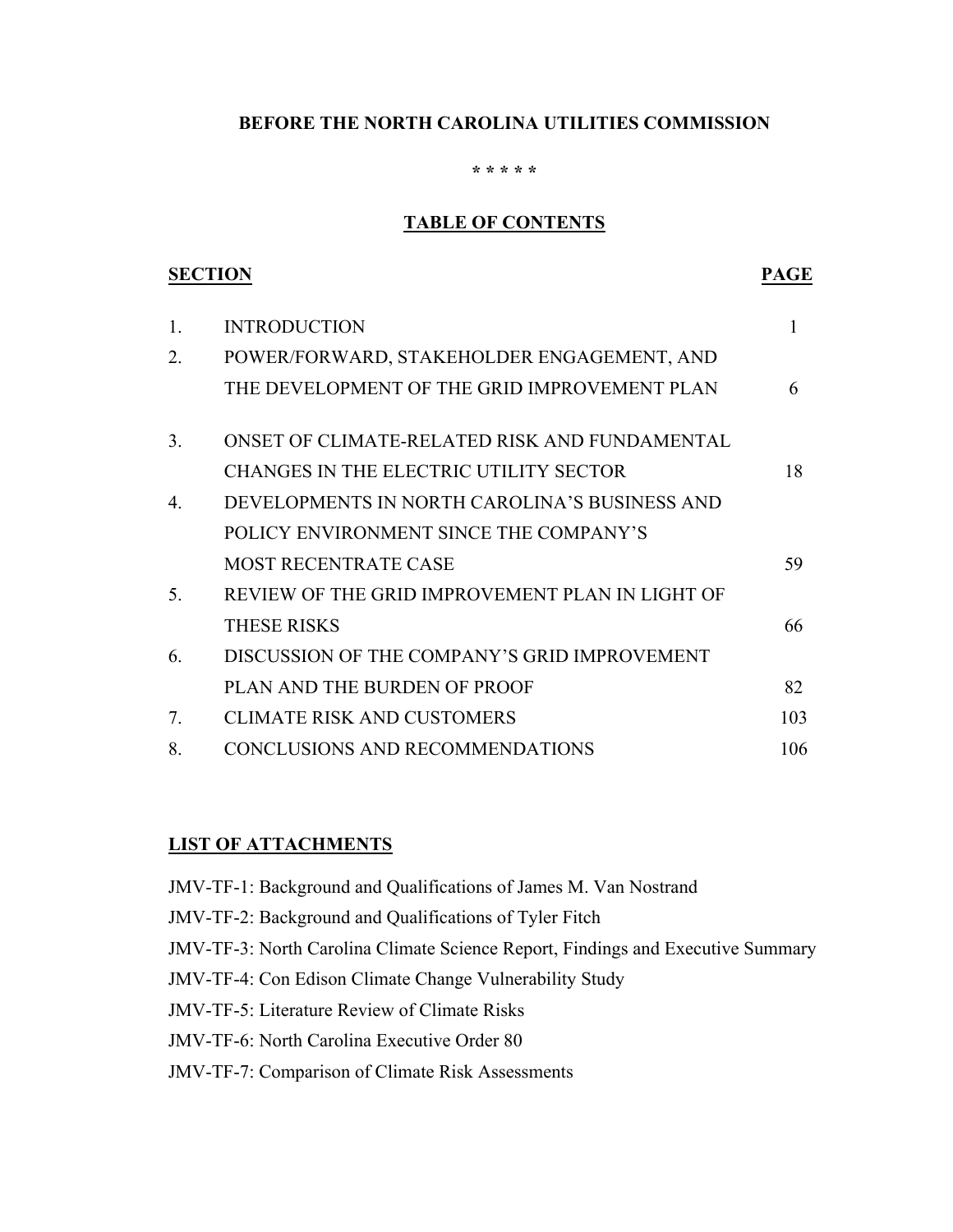Direct Testimony of James Van Nostrand and Tyler Fitch On Behalf of Vote Solar Docket No. E-2, Sub 1219 Page 1 of 108

| $\mathbf{1}$   |    | 1. INTRODUCTION                                                                      |
|----------------|----|--------------------------------------------------------------------------------------|
| $\overline{2}$ |    | <b>JAMES M. VAN NOSTRAND</b><br>A.                                                   |
| 3              | Q. | Please state your name, title and employer.                                          |
| $\overline{4}$ | A. | My name is James M. Van Nostrand. I am an Energy Policy Expert for EQ                |
| 5              |    | Research, a consulting firm based out of Cary, North Carolina. I am also a Professor |
| 6              |    | of Law at the West Virginia University College of Law, where I teach energy and      |
| 7              |    | environmental law and Direct the Center for Energy and Sustainable Development.      |
| 8              | Q. | On whose behalf are you submitting this direct testimony?                            |
| 9              | A. | I am submitting this testimony on behalf of Vote Solar.                              |
| 10             | Q. | Please state your educational and professional experience.                           |
| 11             | A. | Exhibit JMV-TF-1 sets forth my educational background and professional               |
| 12             |    | experience.                                                                          |
| 13             |    | <b>B.</b><br><b>TYLER FITCH</b>                                                      |
| 14             | Q. | Please state your name, title, and employer.                                         |
| 15             | A. | My name is Tyler Fitch. I am Southeast Regulatory Manager for Vote Solar.            |
| 16             | Q. | On whose behalf are you submitting this direct testimony?                            |
| 17             | A. | I am submitting this testimony on behalf of Vote Solar.                              |
| 18             | Q. | Please state your educational and professional experience.                           |
| 19             | A. | Exhibit JMV-TF-2 sets forth my educational background and professional               |
| 20             |    | experience.                                                                          |
| 21             |    | <b>OVERVIEW OF JOINT TESTIMONY</b><br>$\mathbf{C}$ .                                 |
| 22             | Q. | Does each sponsoring witness adopt the whole of this testimony?                      |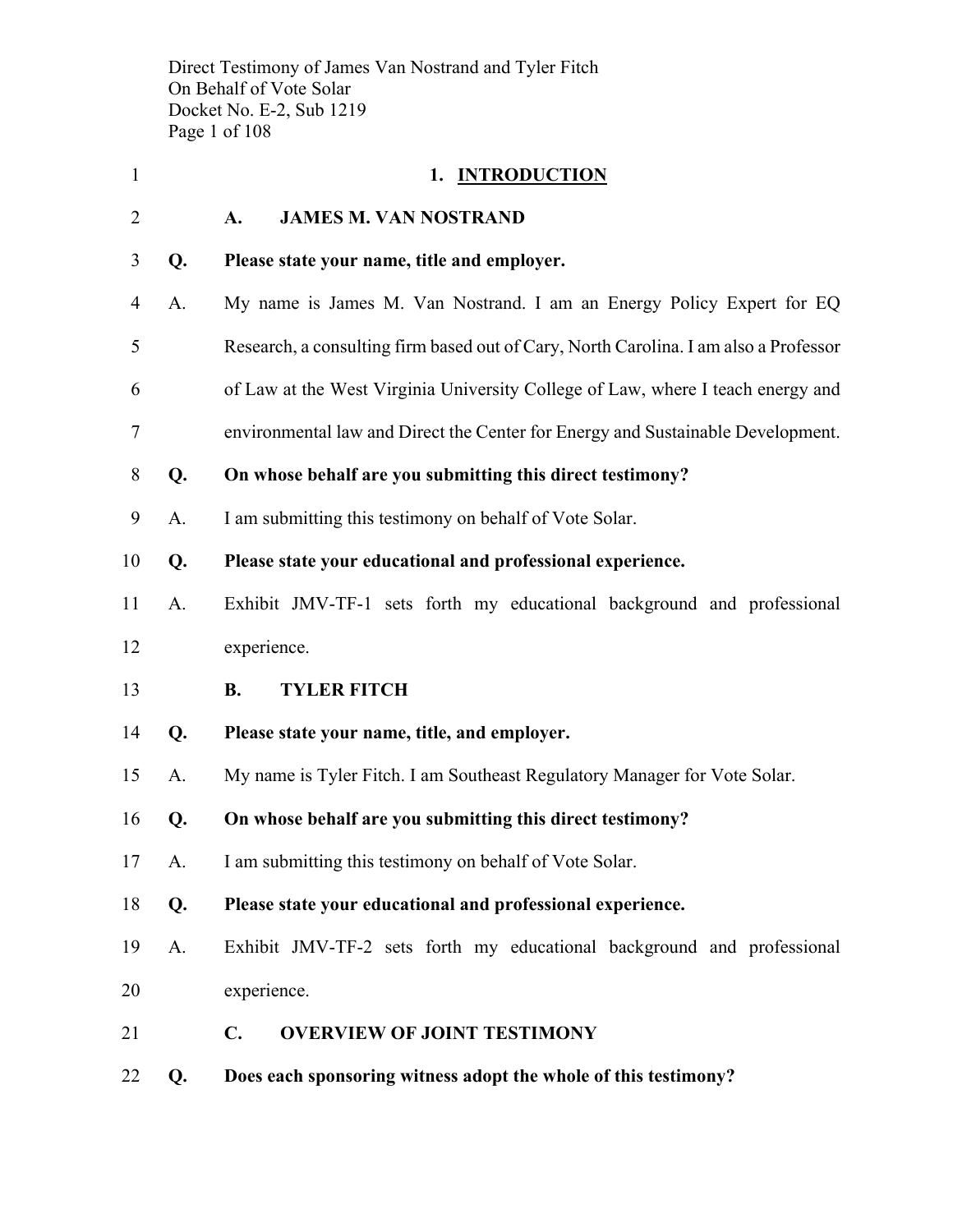Direct Testimony of James Van Nostrand and Tyler Fitch On Behalf of Vote Solar Docket No. E-2, Sub 1219 Page 2 of 108

 A. Yes. However, Mr. Fitch is not a lawyer and defers to Mr. Van Nostrand regarding any portion of this testimony that could be perceived as requiring legal training to answer.

#### **Q. Please summarize your testimony.**

 A. This testimony focuses on the Grid Improvement Plan proposed by Duke Energy Progress ("the Company") and its request to recover the costs of the Plan through deferral to a regulatory asset. In particular, our testimony examines the extent to which the Company has integrated the impact of climate change-related risks in its Grid Improvement Plan. Since 2017, risks related to climate change have emerged as a material factor in electric utility operations. Recent developments in climate risk assessment, scrutiny from shareholders, and regulatory momentum underscore the need to manage these risks. Given the exposure faced by the Company to climate change-related risks due to, among other things, the vulnerability of its physical assets to more frequent and intense extreme weather events as well as the impact of increasing temperatures on its system, prudent utility practice requires that these risks be considered as part of any long-term plan for transmission and distribution investments. Our testimony concludes that the Company's analysis of climate change-related risks in connection with its Grid Improvement Plan is woefully inadequate, and the Company likely has fallen short of sustaining its burden of proof to demonstrate that the proposed expenditures associated with the Plan are necessary and reasonable. Our testimony concludes with several recommendations to improve the integration of climate change-related risks in the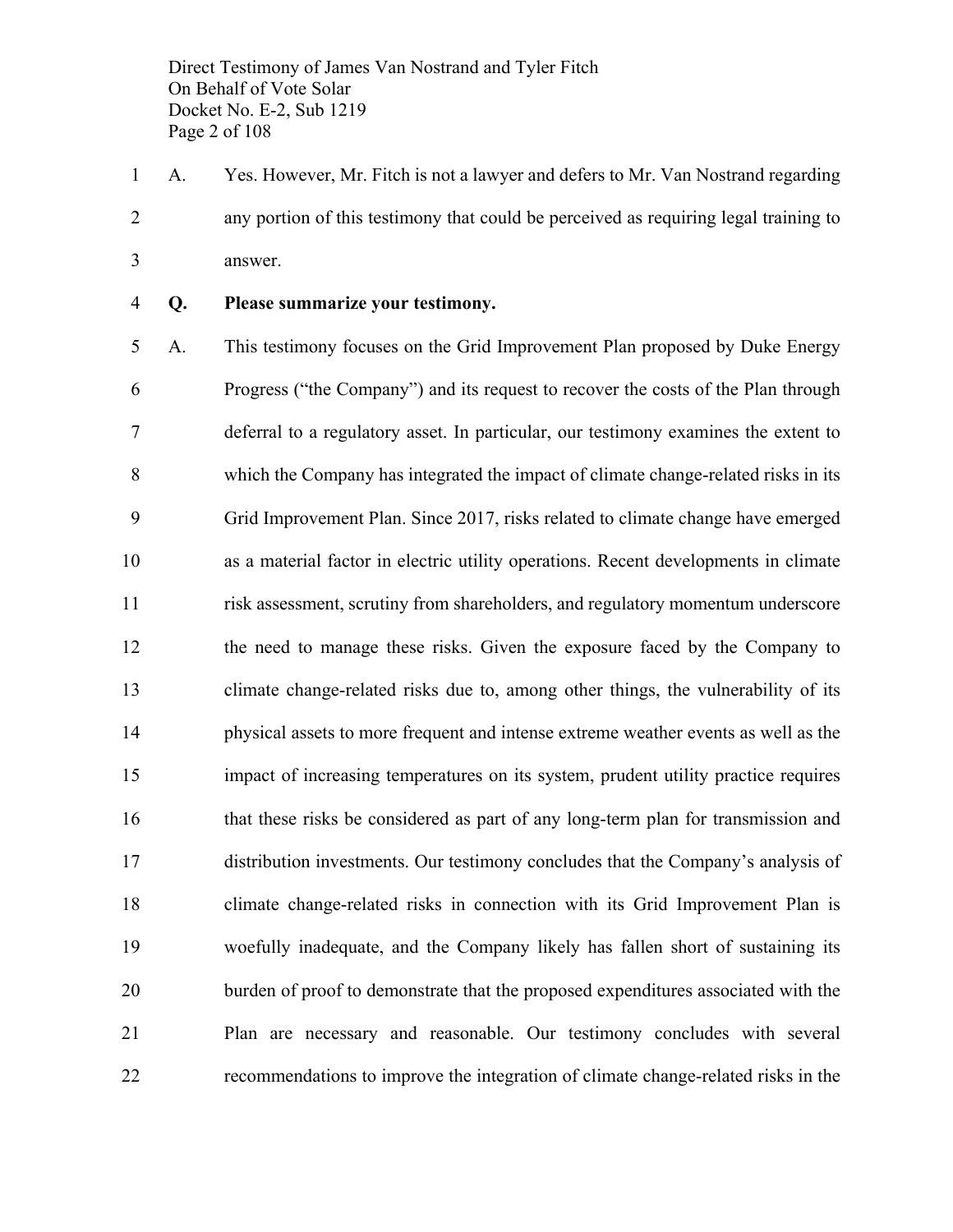Direct Testimony of James Van Nostrand and Tyler Fitch On Behalf of Vote Solar Docket No. E-2, Sub 1219 Page 3 of 108

- Company's long-term system planning, as well as a possible regulatory mechanism that would provide incentives for implementation of these recommendations. Our testimony reaches the following conclusions: • Climate-related risks, emerging in many vectors, have a material and substantial bearing on the Company's operations today and will continue to affect operations in the future. Collaborative processes in North Carolina are currently underway to assess these risks and their implications for the electric grid. • The Company faces demonstrable physical risks from climate change and
- increasing scrutiny on climate risk management from relevant financial institutions.
- $\bullet$  As a potential foundational investment for the 21<sup>st</sup> century grid, any grid modernization plan should consider best climate resilience practices alongside grid modernization best practices. This includes the fair assessment of distributed energy resources as climate resilience and grid modernization solutions.
- The Grid Improvement Plan, as filed, does not assess or respond to climate- related risks, nor does it adhere to grid modernization best practices. As a result, the Company's proposal does not provide enough information to indicate that the Plan is a prudent investment.
- Our testimony includes the following recommendations: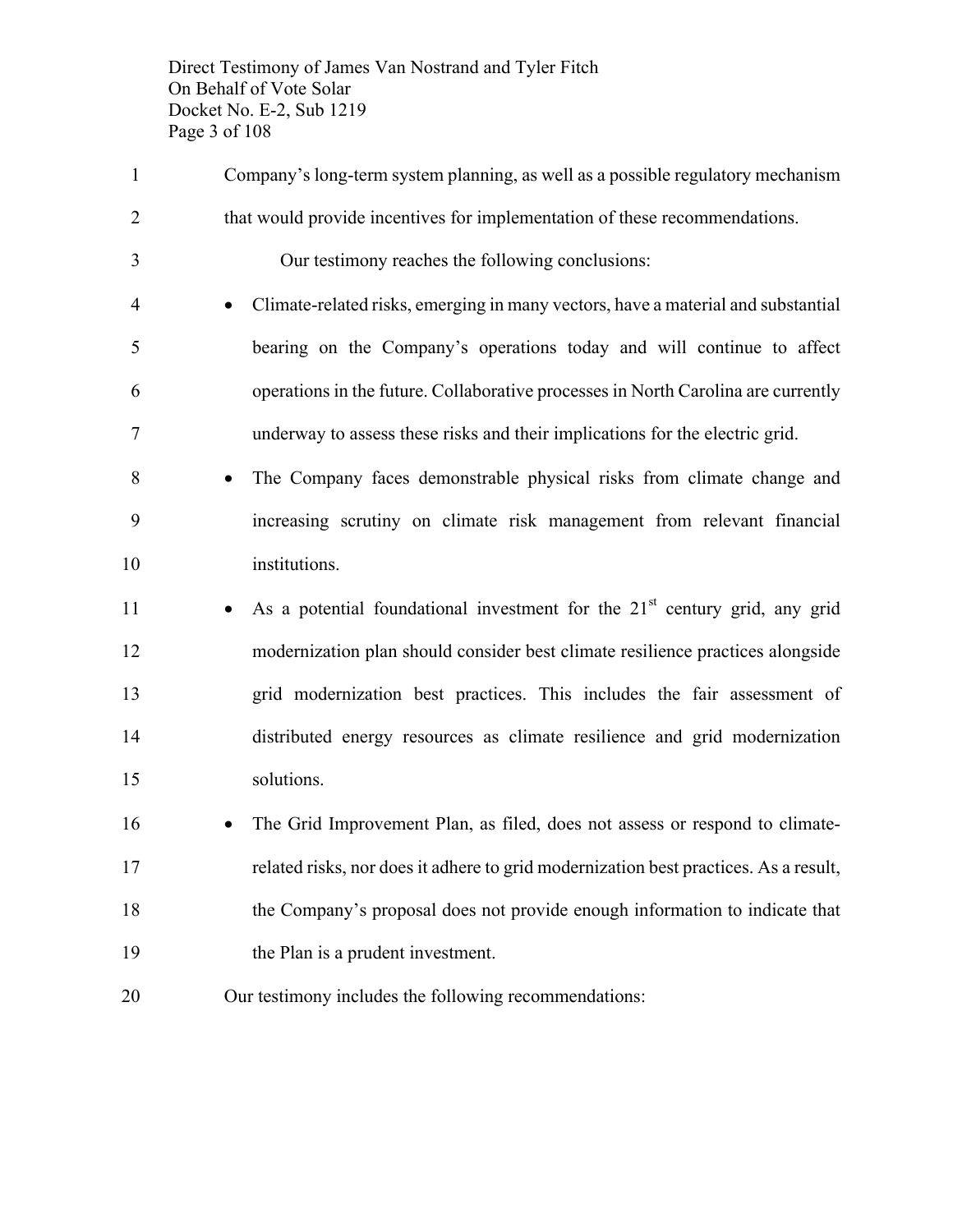Direct Testimony of James Van Nostrand and Tyler Fitch On Behalf of Vote Solar Docket No. E-2, Sub 1219 Page 4 of 108

- The North Carolina Utilities Commission ("the Commission") should direct the Company to assess and manage climate-related risks across its operations and assets, in accordance with prudent utility practice. • The Commission should make clear that it will hold the Company accountable for applying this standard to Grid Improvement Plan investments by the Company. • The Commission should direct the Company to participate in ongoing Department of Environmental Quality stakeholder processes around grid modernization and integrate data, findings, and recommendations into its grid modernization investments. The Commission should further require that the Company file a report by December 31, 2020 identifying any gaps in knowledge that need to be filled through further collaboration. • The Commission should require the Company to develop large distribution investments such as the Grid Improvement Plan through an integrated
- ("ISOP") process moving forward.
- To the extent that Grid Improvement Plan projects are authorized for deferred accounting, the Commission should impose performance-based conditions on the recovery of such deferred amounts in rates, such as through adjustments to the weighted average cost of capital applied to the unamortized balance of deferred amounts.

distribution planning ("IDP") or integrated systems & operations planning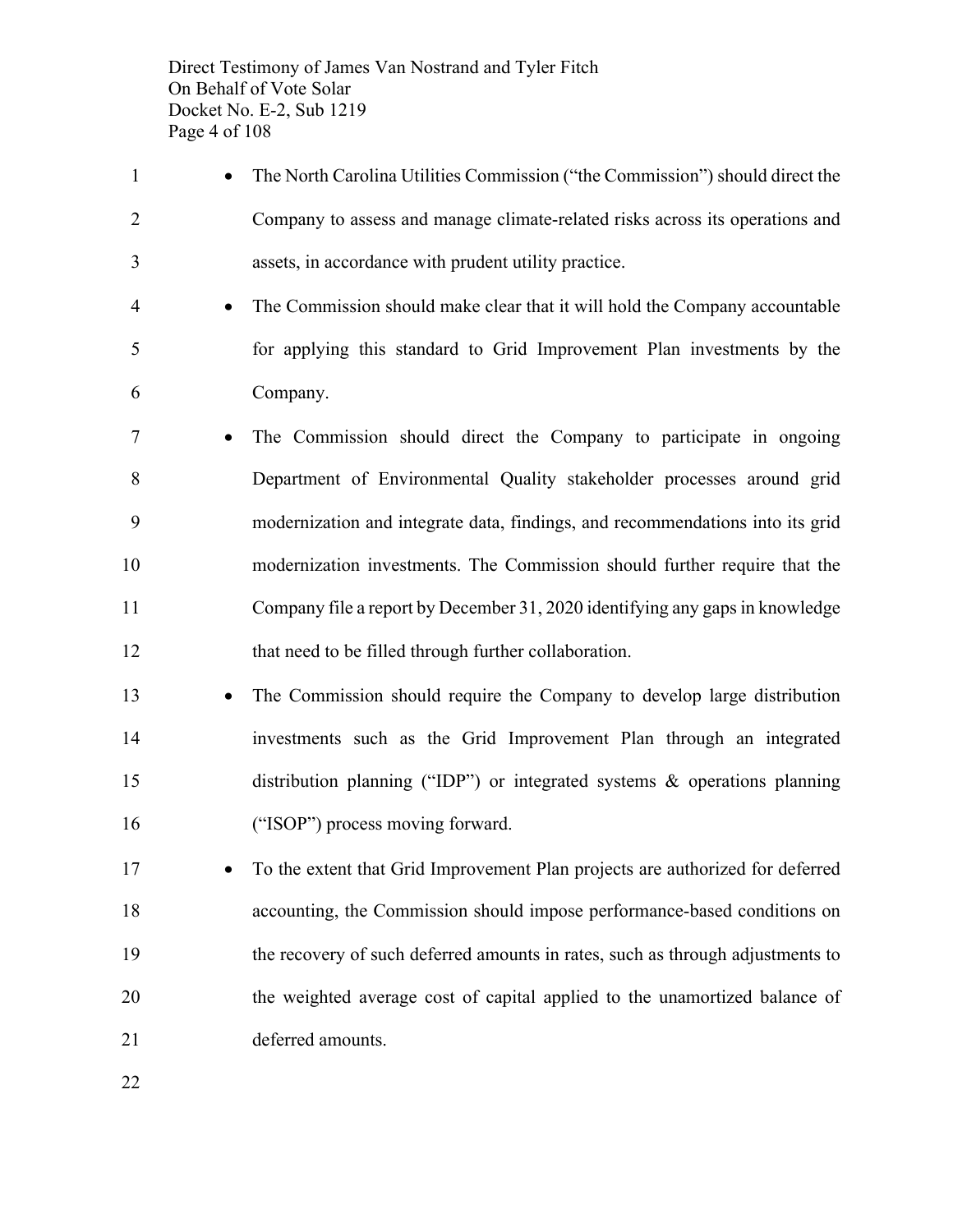Direct Testimony of James Van Nostrand and Tyler Fitch On Behalf of Vote Solar Docket No. E-2, Sub 1219 Page 5 of 108

#### **Q. How is your testimony organized?**

- A. The testimony is presented in several sections:
- **Section 2** provides context for the Grid Improvement Plan based on the Company's recent Power/Forward proposal, grid modernization best practices, and the response of the Commission. It also describes Vote Solar's experience as a stakeholder in the Company's Grid Improvement Plan stakeholder process.
- **Section 3** introduces the concept of climate-related risks, and demonstrates the extent to which such risks are at play in the Company's application. Section 3 includes a comprehensive review of the Company's exposure to such risks and best practices for managing them.
- **Section 4** identifies several policy and regulatory developments in North Carolina that may have bearing on any grid modernization process.
- **Section 5** presents a review of the Grid Improvement Plan's development based on grid modernization and climate resilience best practices as well as ongoing North Carolina developments.
- **Section 6** offers a specific discussion of the Company's request for deferred accounting, integrated systems planning, and the role of climate-related risks at 18 the Commission.
- **Section** 7 briefly discusses how the Company's customers would benefit from the integration of climate-related risks in long-term system planning.
- **Section 8** provides our conclusions and recommendations to the Commission.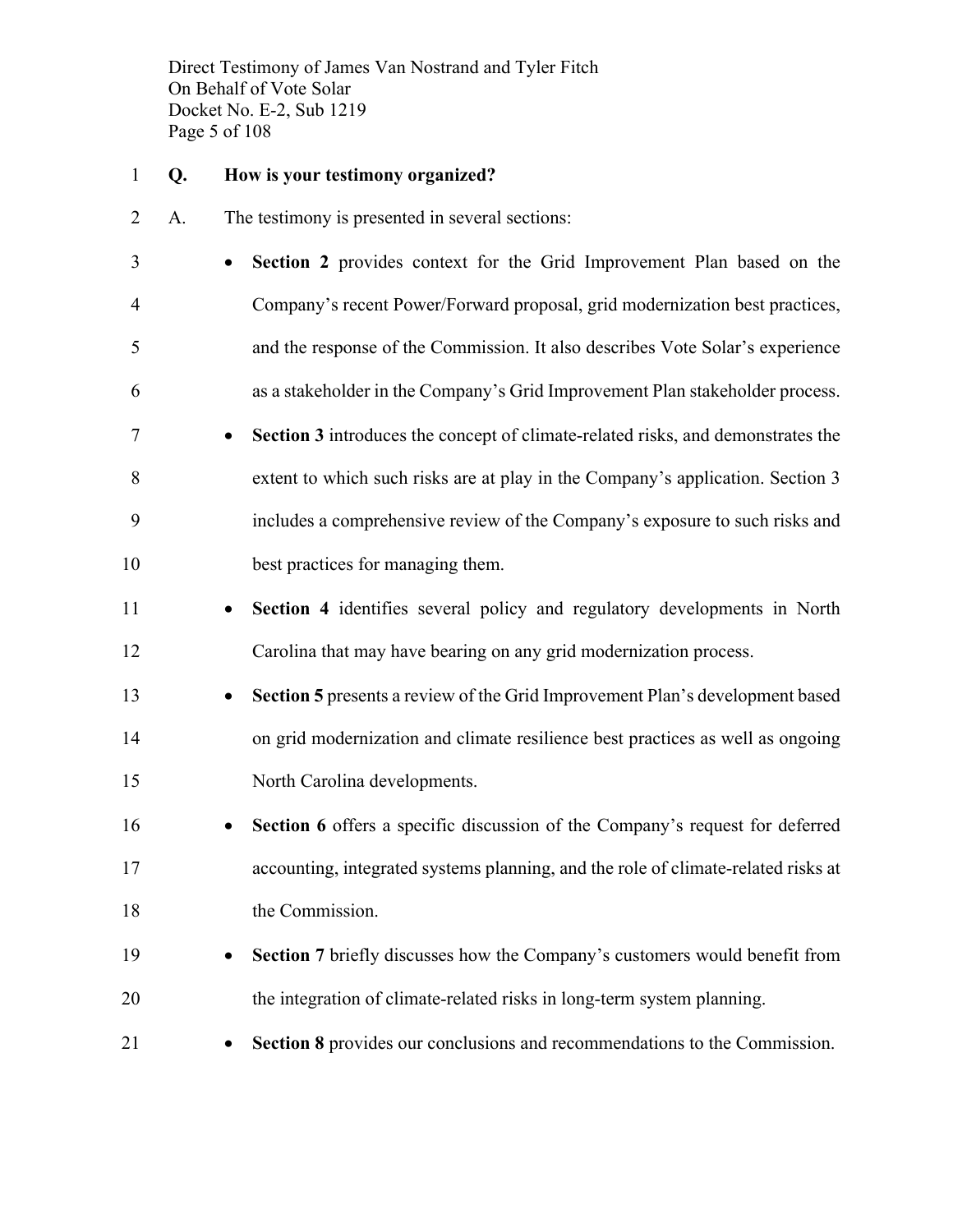Direct Testimony of James Van Nostrand and Tyler Fitch On Behalf of Vote Solar Docket No. E-2, Sub 1219 Page 6 of 108

#### 1 **2. POWER/FORWARD, STAKEHOLDER ENGAGEMENT, AND THE**  2 **DEVELOPMENT OF THE GRID IMPROVEMENT PLAN**

3 **Q. Does the Grid Improvement Plan represent the Company's first proposed**  4 **comprehensive investment plan for its transmission and distribution**  5 **infrastructure?**

- 6 A. No. The Company proposed the Power/Forward program in its last rate case.
- 7 **Q. What was Power/Forward?**

 A. Power/Forward was a 10-year, \$13 billion grid modernization plan for the Duke Energy Carolinas and Duke Energy Progress transmission and distribution system 10 proposed in the Company's 2017 General Rate Case.<sup>1</sup> Like the Grid Improvement Plan, the stated goals of Power/Forward included improving reliability and 12 integrating distributed resources.<sup>2</sup> Although no extraordinary regulatory treatment was sought in the Duke Energy Progress case, the subsequent Duke Energy Carolinas General Rate Case proposed a Grid Reliability and Resiliency Rider or 15 deferral into a regulatory asset for recovering Power/Forward costs.<sup>3</sup>

16

<sup>&</sup>lt;sup>1</sup> Direct Testimony of David B. Fountain on behalf of Duke Energy Progress, Docket No. E-2, Sub 1142. Retrieved at: https://starw1.ncuc.net/NCUC/ViewFile.aspx?Id=2e602d93-a288-4a6f-8c7c-d8684a747d91.<br><sup>2</sup> Direct Testimony of Robert M. Simpson III on behalf of Duke Energy Progress, Docket No. E-2, Sub 1142. Retrieved at https://starw1.ncuc.net/NCUC/ViewFile.aspx?Id=2e602d93-a288-4a6f-8c7cd8684a747d91.<br><sup>3</sup> Direct Testimony of Jane L. McManeus on behalf of Duke Energy Carolinas, Docket No. E-7, Sub 1146.

Retrieved at https://starw1.ncuc.net/NCUC/ViewFile.aspx?Id=4701a724-c7aa-4ff0-bc30-1da295d6f57f.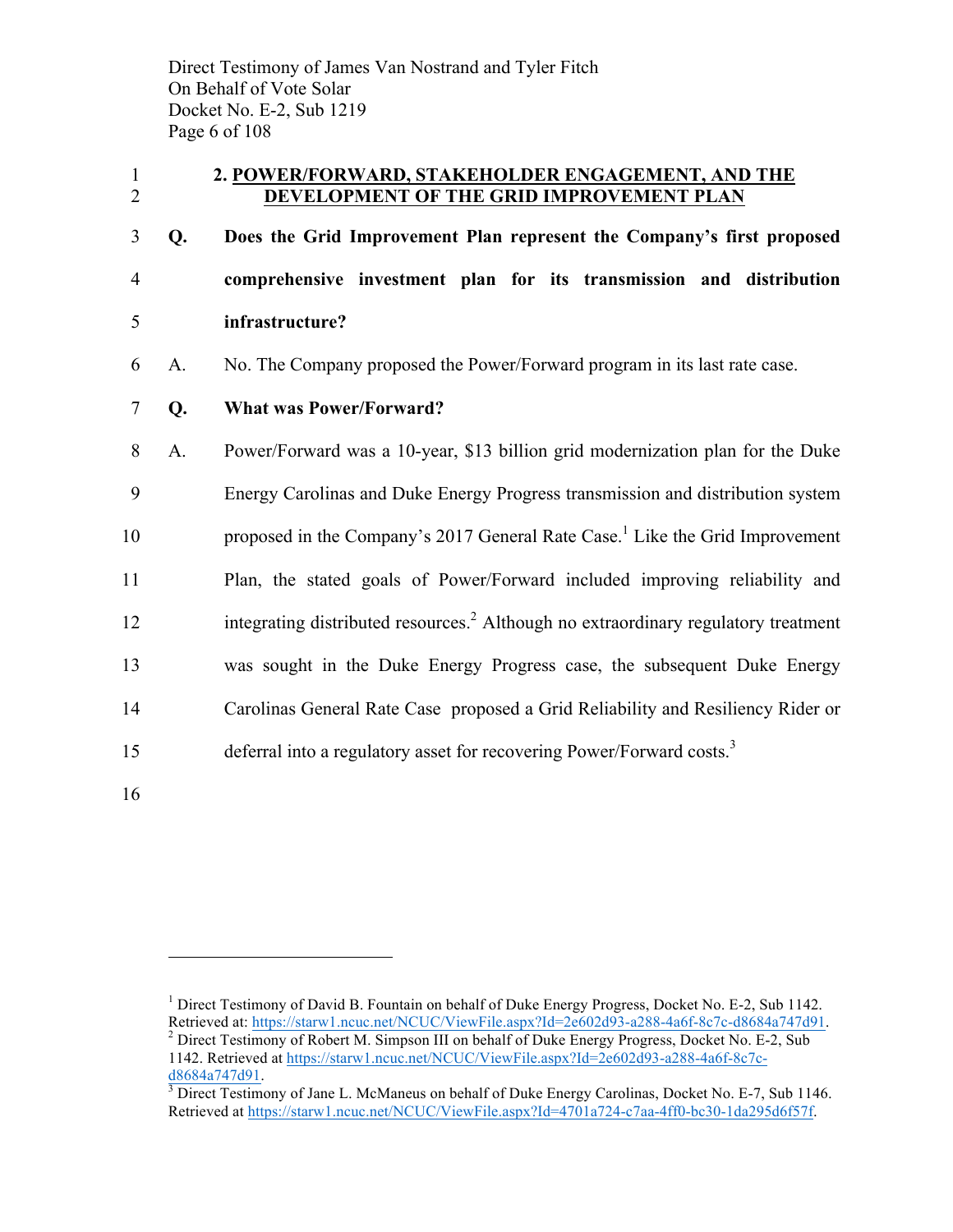Direct Testimony of James Van Nostrand and Tyler Fitch On Behalf of Vote Solar Docket No. E-2, Sub 1219 Page 7 of 108

#### 1 **Q. What was Vote Solar's role in that proceeding?**

 A. Vote Solar's then Regulatory Director, Dr. Caroline Golin, testified on behalf of the North Carolina Sustainable Energy Association in both the Duke Energy Carolinas and Duke Energy Progress proceedings. Her testimony assessed the appropriate treatment of a capital-intensive proposal, the prudency of the Power/Forward program (according to the program's overall cost-effectiveness) and its satisfaction of grid modernization best practices, namely:

- 8 Clear and Measurable Goals
- 9 Stakeholder Engagement
- 10 Integrated Distribution Planning
- 11 Cost/Benefit Analysis<sup>4</sup>

 $\overline{a}$ 

 Dr. Golin's assessment found that Power/Forward was not justified on an economic or engineering basis and that it failed to implement any of the grid modernization best practices listed above. In the Duke Energy Carolinas rate case, Dr. Golin recommended that the Commission deny Duke Energy Carolinas's proposal and proactively establish a separate proceeding for a stakeholder-driven, 17 staff-facilitated process for evaluating grid modernization investments.<sup>5</sup>

<sup>&</sup>lt;sup>4</sup> Direct Testimony of Caroline Golin on Behalf of North Carolina Sustainable Energy Association ("NCSEA"), Docket No. E-2, Sub 1142. Retrieved at<br>https://starw1.ncuc.net/NCUC/ViewFile.aspx?Id=4dc8a933-d7c8-4ace-b9ab-e53b8e5690d5.

 $\frac{1}{5}$  Direct Testimony of Caroline Golin on Behalf of NCSEA, Docket No. E-7, Sub 1146. Retrieved at https://votesolar.org/files/2215/1741/2799/Direct\_Testimony\_of\_Caroline\_Golin\_2.pdf.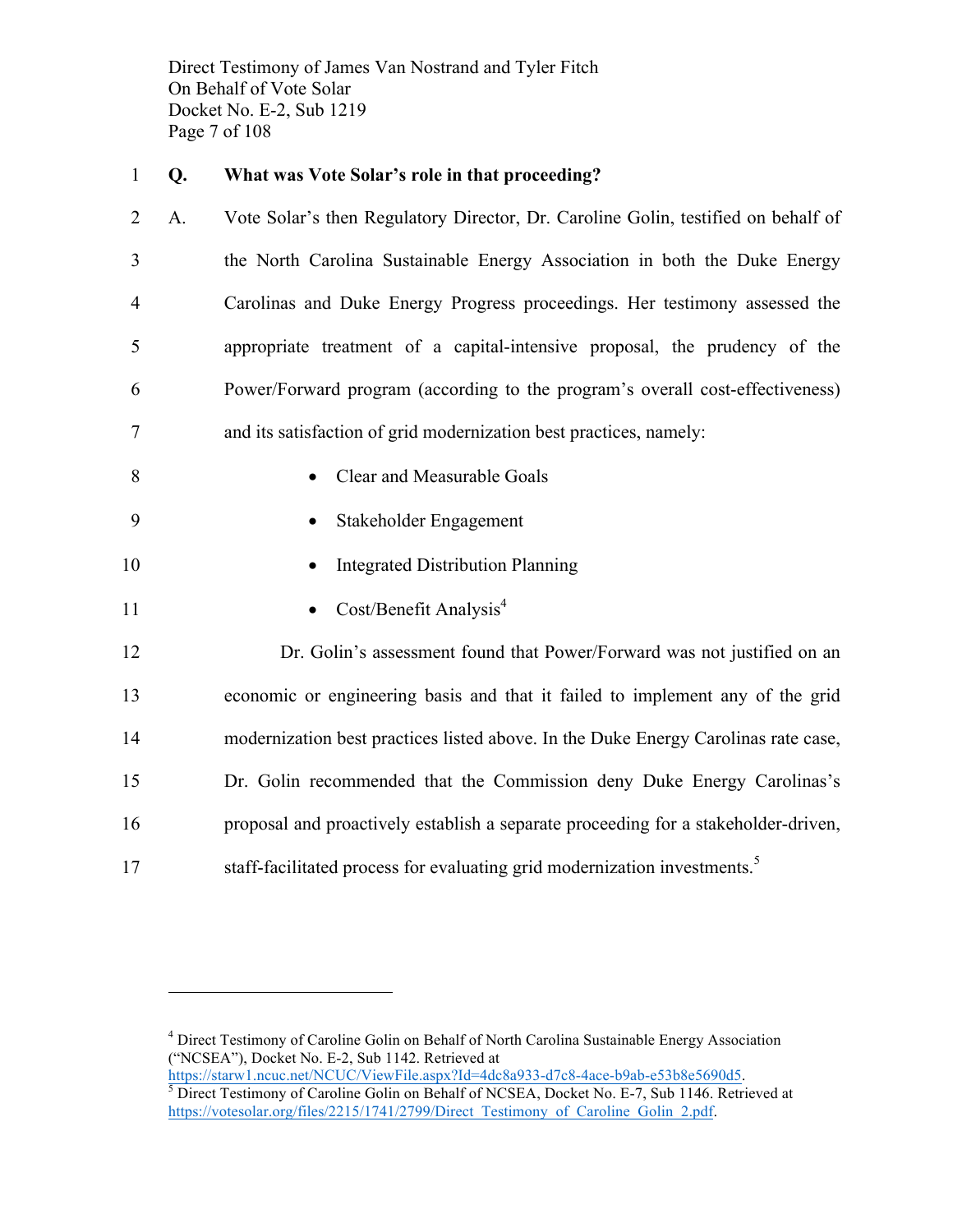Direct Testimony of James Van Nostrand and Tyler Fitch On Behalf of Vote Solar Docket No. E-2, Sub 1219 Page 8 of 108

# 1 **Q. Do you agree with Dr. Golin's identification of best practices and**  2 **establishment of a separate proceeding for grid modernization programs?** 3 A. We do. These best practices are supported by grid modernization experts who have 4 **presented them across the Southeast and across the country.**<sup>6</sup> 5 **Q. What did the Commission find in its decision on the Power/Forward proposal?**  6 A. The Company did not seek recovery of investments relating to Power/Forward in 7 the previous rate case, but the Commission nevertheless found that "[b]ased on the 8 full record in this docket, the Commission concludes, however, that the Company 9 has not yet provided compelling evidence that the proposed grid investment plan 10 will result in meaningful benefits to rate payers despite its cost."<sup>7</sup> The Commission 11 noted that it would reconsider the proposal after an agreed-upon technical workshop 12 and the outcome in Duke Energy Carolinas's general rate case proceeding.<sup>8</sup>

<sup>6</sup> Alvarez, P., & Stephens, D., (2019, January). Modernizing the Grid in the Public Interest: Getting a Smarter Grid at the Least Cost for South Carolina Customers. *GridLab*. Retrieved at http://gridlab.org/wpcontent/uploads/2019/04/GridLab\_SC\_GridMod.pdf;

Aggarwal, S., & O'Boyle, M., (2017, February). Getting the Most out of Grid Modernization. Energy Innovation. Retrieved at http://ipu.msu.edu/wp-content/uploads/2018/01/Grid-Modernization-Metrics-and-Outcomes-2017.pdf;

Migden-Ostrander, J., & Hauser, S., (2018, September). Grid Modernization and New Utility Business Model. *Regulatory Assistance Project & GridWise Alliance*. Presentation given to Clean Energy Legislative Academy. Retrieved at https://www.raponline.org/wp-

content/uploads/2018/09/rap\_migden\_cnee\_legislator\_academy\_2018\_sep\_11.pdf;

Migden-Ostrander, J., Littell, D., Shipley, J., Kadoch, C., Sliger, J., (2018, February). Recommendations for Ohio's Power Forward Inquiry. *Regulatory Assistance Project*. Retrieved at https://www.raponline.org/wp-content/uploads/2018/02/rap-recommendations-ohio-power-forward-

 $\frac{\text{inquiry}-2018\text{-} \text{february-final2.pdf}}{2}$  Order Accepting Stipulation, Deciding Contested Issues, and Granting Partial Rate Increase, Docket No. E-2, Sub 1142 et al. p. 99. Retrieved at: https://starw1.ncuc.net/NCUC/ViewFile.aspx?Id=d2b2a1a0-dae1- 45de-af9c-c987d4aeddc8. 8 *Ibid.* p. 100.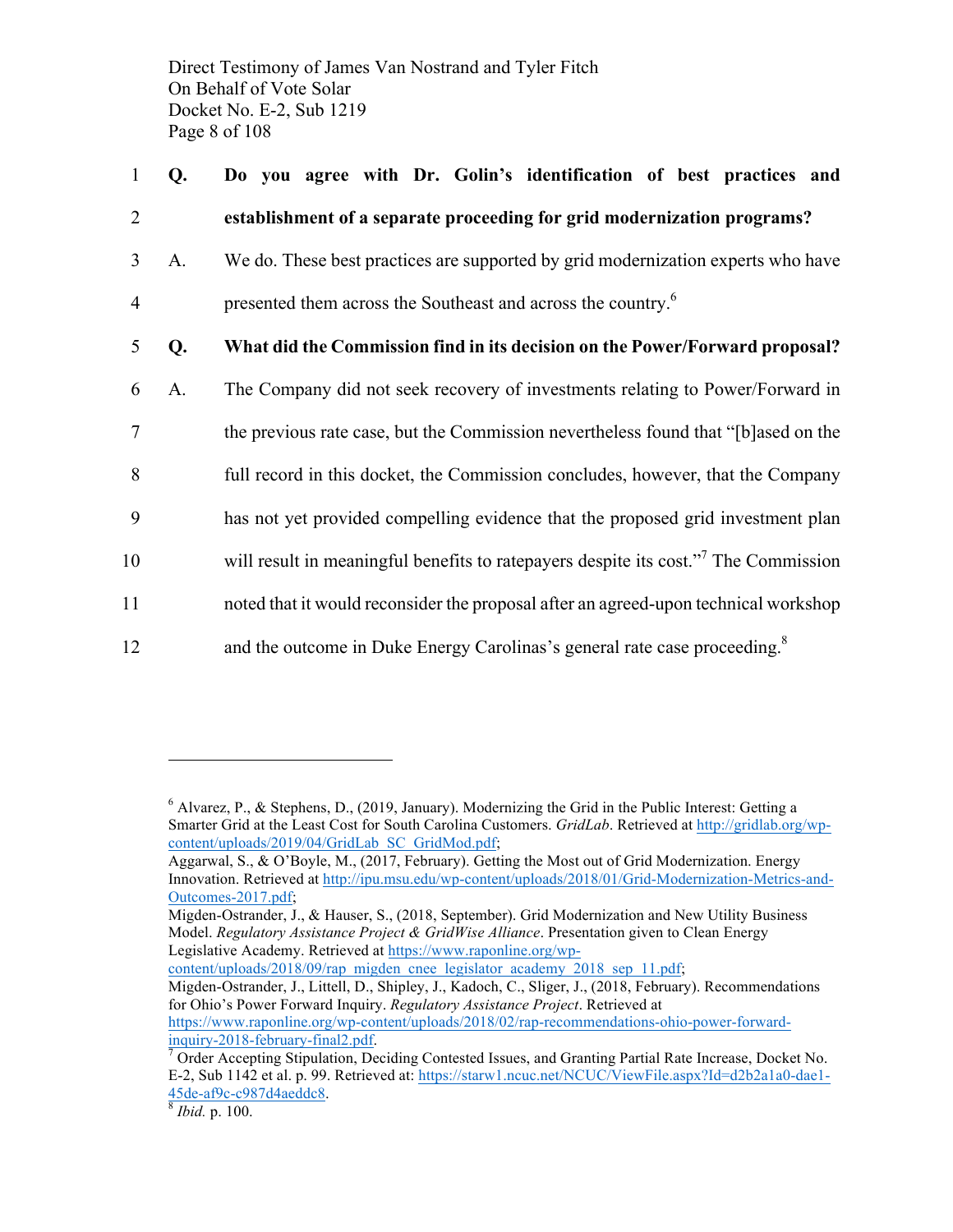Direct Testimony of James Van Nostrand and Tyler Fitch On Behalf of Vote Solar Docket No. E-2, Sub 1219 Page 9 of 108

| $\mathbf{1}$                                                                  | In the Duke Energy Carolinas Rate Case, the Commission noted that, given that the                                                                                                                                                                                                                                                                                                                                                                                                                                                                                                                                                                                                                                                                            |
|-------------------------------------------------------------------------------|--------------------------------------------------------------------------------------------------------------------------------------------------------------------------------------------------------------------------------------------------------------------------------------------------------------------------------------------------------------------------------------------------------------------------------------------------------------------------------------------------------------------------------------------------------------------------------------------------------------------------------------------------------------------------------------------------------------------------------------------------------------|
| 2                                                                             | Duke Energy Carolinas controls the timing of the investments and that regulatory                                                                                                                                                                                                                                                                                                                                                                                                                                                                                                                                                                                                                                                                             |
| 3                                                                             | lag has not been an issue for these types of investments in the past, a rider would                                                                                                                                                                                                                                                                                                                                                                                                                                                                                                                                                                                                                                                                          |
| 4                                                                             | be inappropriate for grid investments. <sup>9</sup> Further, the Commission found that the                                                                                                                                                                                                                                                                                                                                                                                                                                                                                                                                                                                                                                                                   |
| 5                                                                             | reasons cited by Duke Energy Carolinas to justify the Program do not qualify as                                                                                                                                                                                                                                                                                                                                                                                                                                                                                                                                                                                                                                                                              |
| 6                                                                             | extraordinary:                                                                                                                                                                                                                                                                                                                                                                                                                                                                                                                                                                                                                                                                                                                                               |
| 7<br>$\,8\,$<br>9<br>10<br>11<br>12<br>13<br>14<br>15<br>16<br>17<br>18<br>19 | "The Commission finds and concludes that the reasons DEC<br>says underlie the need for Power Forward are not unique or<br>extraordinary to DEC, nor are they unique or extraordinary<br>to North Carolina. Weather, customer disruption, physical<br>and cyber security, and aging assets are all issues the<br>Company [has] to confront in the normal course of<br>providing electric service. The Commission further finds<br>that  a number of the Power Forward programs and<br>projects  are the kinds of activities in which the Company<br>engages or should engage on a routine and continuous basis.<br>Therefore, the Commission must conclude that Power<br>Forward costs are not appropriate to be considered for<br>deferral accounting." $10$ |
| 20                                                                            | While the Commission found arguments for a separate proceeding                                                                                                                                                                                                                                                                                                                                                                                                                                                                                                                                                                                                                                                                                               |
| 21                                                                            | "compelling," it ultimately directed the Company to utilize existing dockets for grid                                                                                                                                                                                                                                                                                                                                                                                                                                                                                                                                                                                                                                                                        |
| 22                                                                            | modernization proposals, of which one (the "Smart Grid Technology Plan" docket)                                                                                                                                                                                                                                                                                                                                                                                                                                                                                                                                                                                                                                                                              |
| 23                                                                            | is no longer active. The Commission also directed the Duke Energy Carolinas to                                                                                                                                                                                                                                                                                                                                                                                                                                                                                                                                                                                                                                                                               |
| 24                                                                            | "engage and collaborate with stakeholders" to address issues raised in the                                                                                                                                                                                                                                                                                                                                                                                                                                                                                                                                                                                                                                                                                   |
| 25                                                                            | proceeding. <sup>11</sup> In his testimony in this proceeding, Witness Oliver identifies the                                                                                                                                                                                                                                                                                                                                                                                                                                                                                                                                                                                                                                                                 |

 Order Accepting Stipulation, Deciding Contested Issues, and Requiring Revenue Reduction, Docket No. E-7, Sub 1146 et al. p. 142-145. Retrieved at https://starw1.ncuc.net/NCUC/ViewFile.aspx?Id=80a5a760 f3e8-4c9a-a7a6-282d791f3f23. <sup>10</sup> *Ibid.,* p. 146. <sup>11</sup> *Ibid.,* p. 149.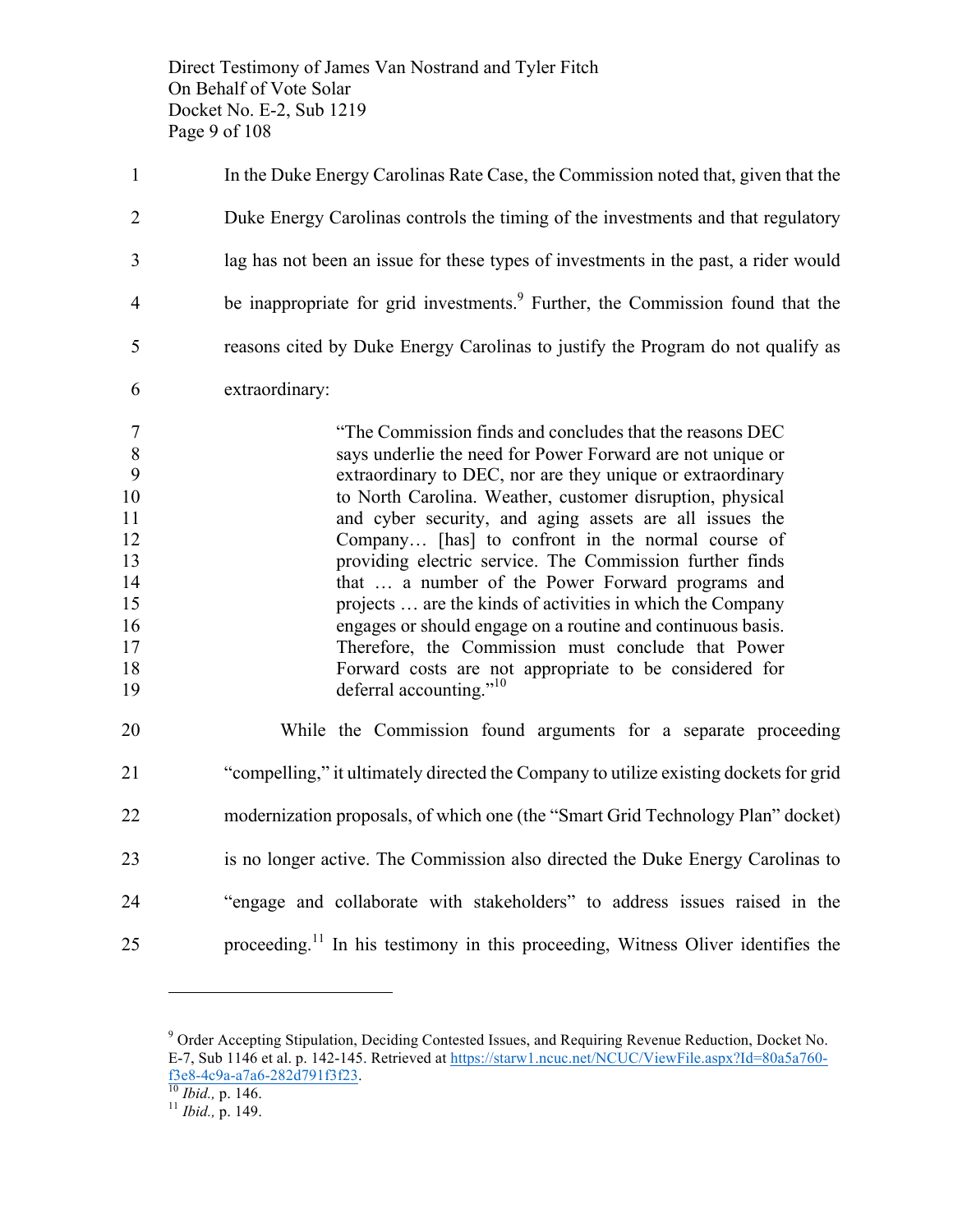Direct Testimony of James Van Nostrand and Tyler Fitch On Behalf of Vote Solar Docket No. E-2, Sub 1219 Page 10 of 108

- Commission's Order in the Duke Energy Carolinas Rate Case as relevant guidance 2 for present grid improvement investments. $^{12}$
- 
- **Q. How did the Company engage and collaborate with stakeholders between the conclusion of the previous rate case and this one?**
- A. Since the last rate case, the Company held three in-person stakeholder workshops that were facilitated by a third party and conducted a series of webinars. Company Witness Oliver describes the objectives of the first stakeholder workshop as to "[d]evelop understanding of proposed investments; hear and explore stakeholder
- 9 feedback; and support a collaborative process going forward."<sup>13</sup>
- **Q. In what capacity did Vote Solar participate in the Grid Improvement Plan stakeholder process?**
- A. Vote Solar participated in all three of the in-person stakeholder workshops held by the Company and observed several of the Company's webinars.
- **Q. What is Vote Solar's interest in the grid modernization broadly and the Grid Improvement Plan specifically?**
- A. As with Dr. Golin's previous testimony, Vote Solar's position is that decisions on how states pursue grid modernization represent critical opportunities for our electric grid. Done correctly, the modernization of the grid can enable a system where customers see economic benefits, distributed energy resources are evaluated fairly, innovative solutions have a chance to compete with traditional investments,

Direct Witness of Company Witness Jay W. Oliver ("Oliver Direct"), p. 41, ll. 20 to p. 42, l. 20.  $13$  Oliver Direct, p. 43, ll. 11-13.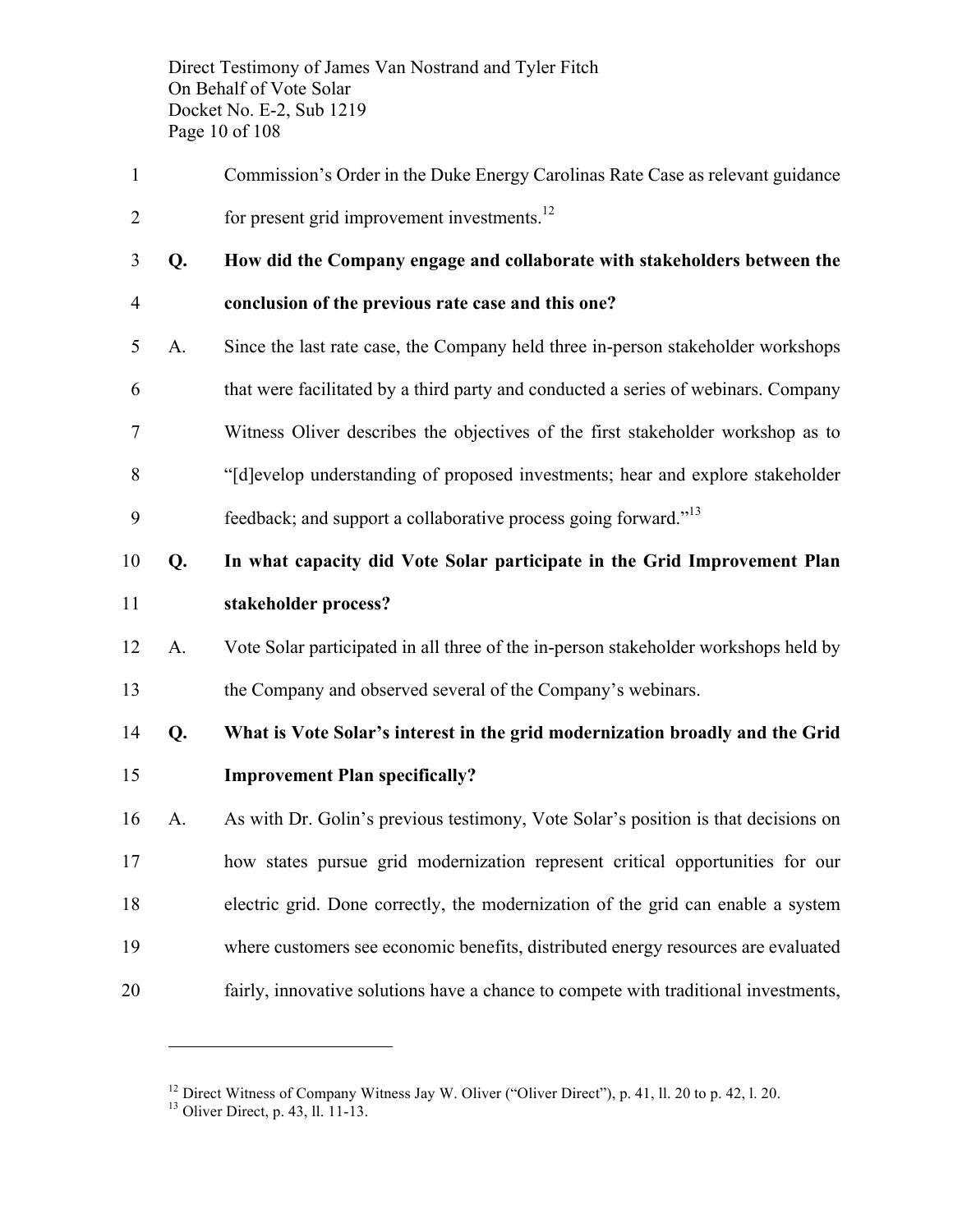Direct Testimony of James Van Nostrand and Tyler Fitch On Behalf of Vote Solar Docket No. E-2, Sub 1219 Page 11 of 108

 the grid's environmental impact is reduced, and energy service is more reliable and resilient to shocks and stressors. An unacceptable grid modernization proposal, on the other hand, could create more costs for customers than benefits, and could fail to deliver on promised benefits. As the onset of climate-related risks affects the risk profile for many grid stakeholders, the need to get grid modernization right is even more urgent. Vote Solar participated in the stakeholder process in pursuit of a grid modernization process in North Carolina that adheres to the best practices cited in Dr. Golin's testimony and ultimately one that works toward a more dynamic, resilient, and distributed grid.

## **Q. Mr. Fitch, please characterize your experience as a stakeholder in this collaboration process.**

 A. I will characterize my direct experience as an in-person stakeholder in the third workshop and webinars, and base my review of the first and second workshop on pre-read packets and workshop readout reports provided as exhibits in this proceeding by Witness Oliver. I found the stakeholder workshops valuable insofar as they clarified the Company's justification of its proposal and provided an opportunity for stakeholders to share perspectives and goals for a grid modernization process. I cannot characterize the workshops as "collaborative" in the true definitional sense of a process where stakeholders and the Company work together toward a shared goal.. In general, the prevailing feeling among stakeholders during workshops was unidirectional information-sharing by the Company. Stakeholders did not appear to play a role in choosing which investments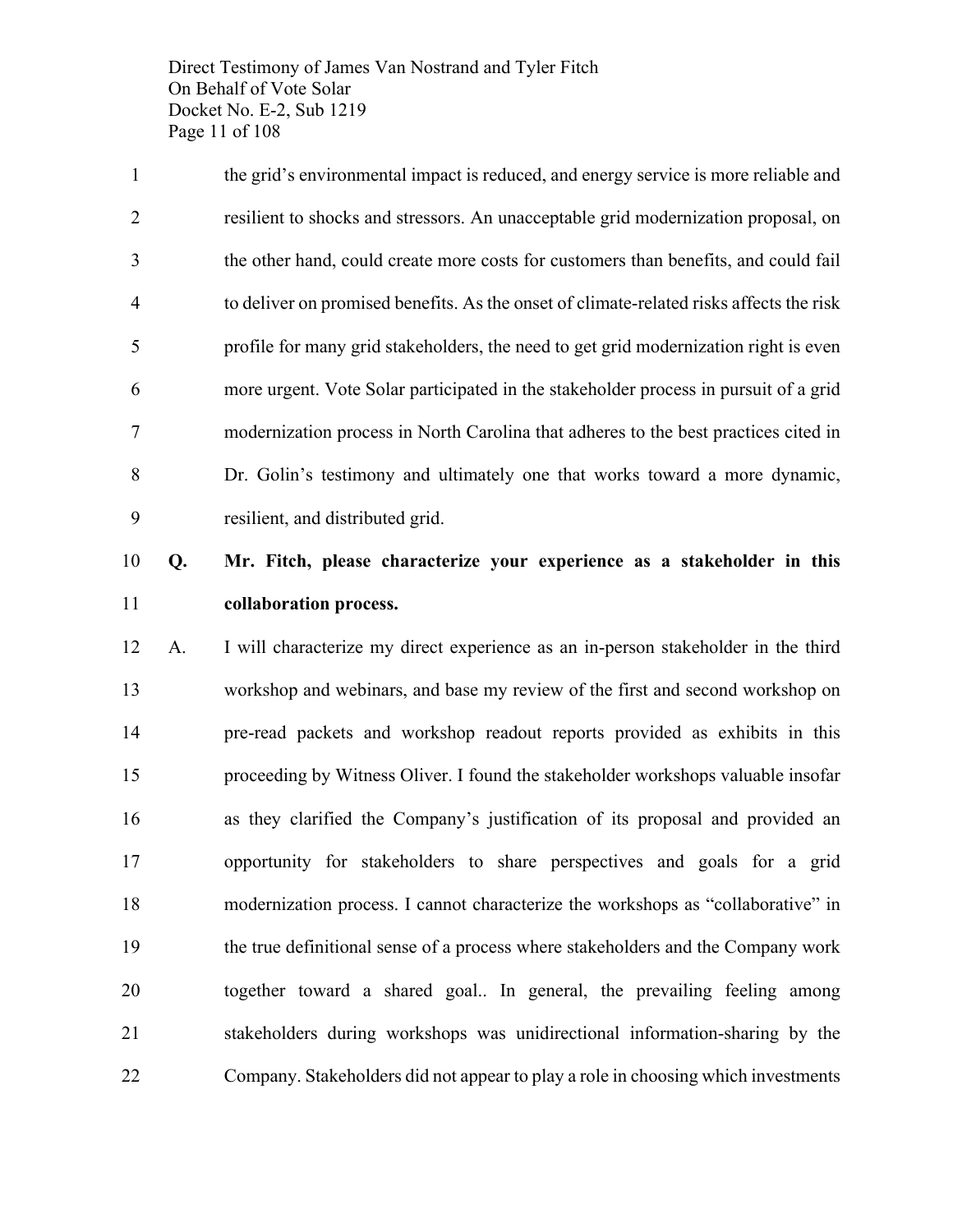Direct Testimony of James Van Nostrand and Tyler Fitch On Behalf of Vote Solar Docket No. E-2, Sub 1219 Page 12 of 108

 should be selected, or shaping the process by which the Grid Improvement Plan was developed.

 Relatedly, I was surprised to find that the Company invited stakeholder 4 input only after the Company had developed the Grid Improvement Plan.<sup>14</sup> This approach leaves stakeholders out of the most important elements of the grid modernization process—defining a shared set of goals and criteria for success, identifying possible solutions, and developing a process for selecting those solutions. In effect, the Plan was "already baked" by the time stakeholders were given a chance to share ideas.

 This procedural element may be a reason that management of climate- related risks—an element that several stakeholders called for—was not included in 12 the Plan.<sup>15</sup> The Company in fact explicitly stated that it intended to avoid the term "climate change," and the topic would be addressed only to the extent climate change risks were captured as part of the megatrend identified as "Environmental 15 Trends" and "Impact of Weather Events." <sup>16</sup>

 **Q. Mr. Fitch, is it clear the extent to which differences between programs proposed in the Power/Forward and the Grid Improvement Plan were driven by stakeholder input?**

<sup>&</sup>lt;sup>14</sup> Oliver Direct, p. 29, l. 18 to p. 30, l. 18.<br><sup>15</sup> Oliver Direct Ex. 13, p. 12.<br><sup>16</sup> Oliver Direct, Ex. 13, p. 29.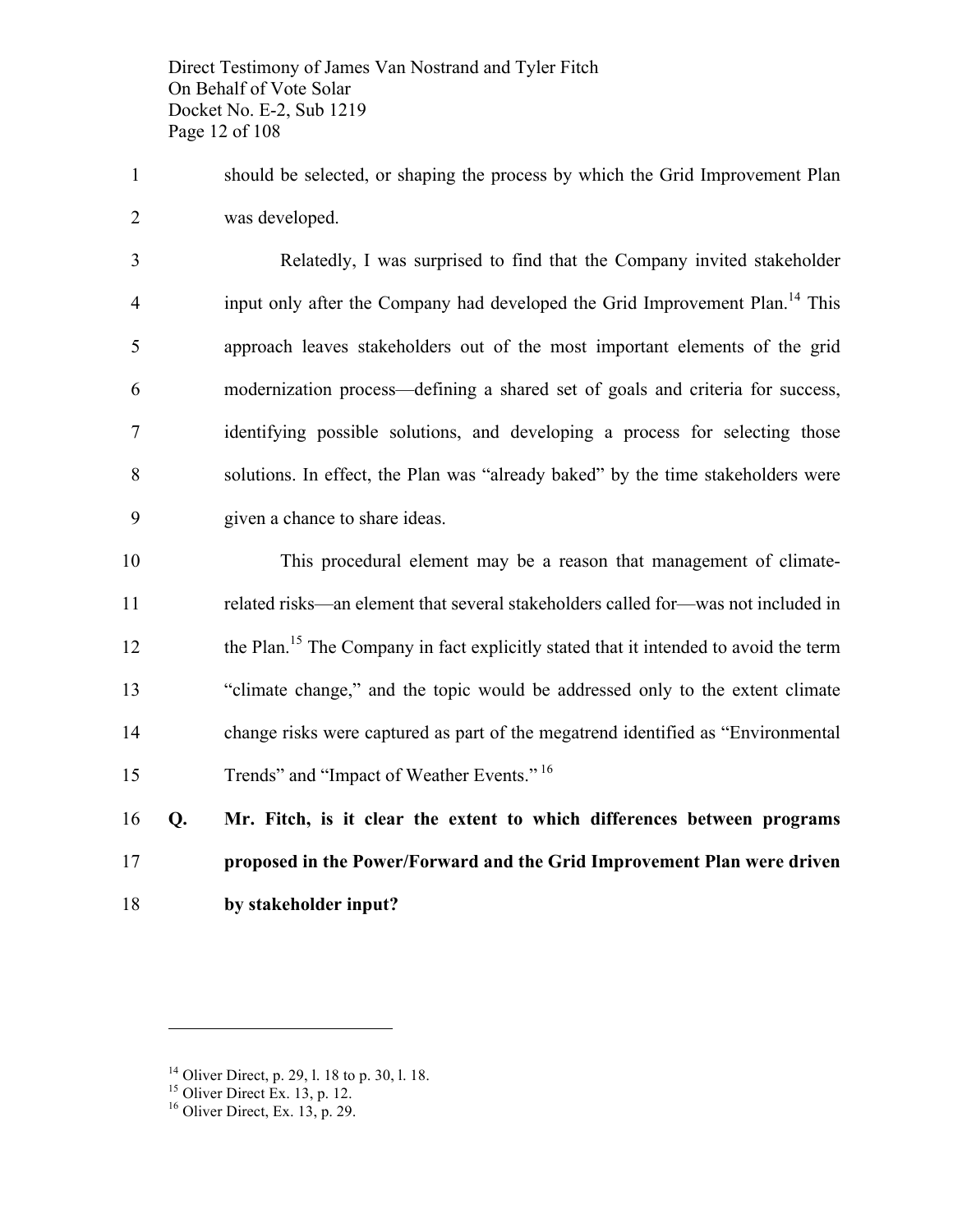Direct Testimony of James Van Nostrand and Tyler Fitch On Behalf of Vote Solar Docket No. E-2, Sub 1219 Page 13 of 108

 A. No. Witness Oliver represents that the stakeholder process led to the Company's 2 creation of the Megatrends,<sup>17</sup> but the excerpt of the Commission's 2018 order cited above shows that several of these Megatrends were previously used to justify the Power/Forward plan. In any case, the Plan's similarity to Power/Forward (further discussed below) suggest that the Megatrends were a *post hoc* justification developed by the Company to justify the path it had already decided to pursue.

 Company Witness Oliver cites several other changes to the plan as  $\delta$  stakeholder-driven,  $^{18}$  but a review of the workshop readout demonstrates more nuance at play: Targeted undergrounding was reduced, but the workshop readout 10 report described this project as changing "priority";<sup>19</sup> and the distribution hardening & resiliency program was reduced in size, but the term "distribution hardening" does not appear in the workshop readout report.<sup>20</sup>

 **Q. Based on the workshop readout reports, what were other stakeholders' responses to the stakeholder process?**

 A. The Company rolled out its Grid Improvement Plan proposal at the second stakeholder workshop in November 2018. The readout report registers that stakeholders had a mixed, at best, view of the Plan, as shown in Figure 1. Key takeaways from the workshop included a note that stakeholders asked the Company

<sup>&</sup>lt;sup>17</sup> Oliver Direct, p. 43, ll. 19-20.<br><sup>18</sup> Oliver Direct, p. 43, ll. 20-22.<br><sup>19</sup> Oliver Direct, Exhibit 11, p. 12-13.<br><sup>20</sup> *Ibid.*, p. 1-44.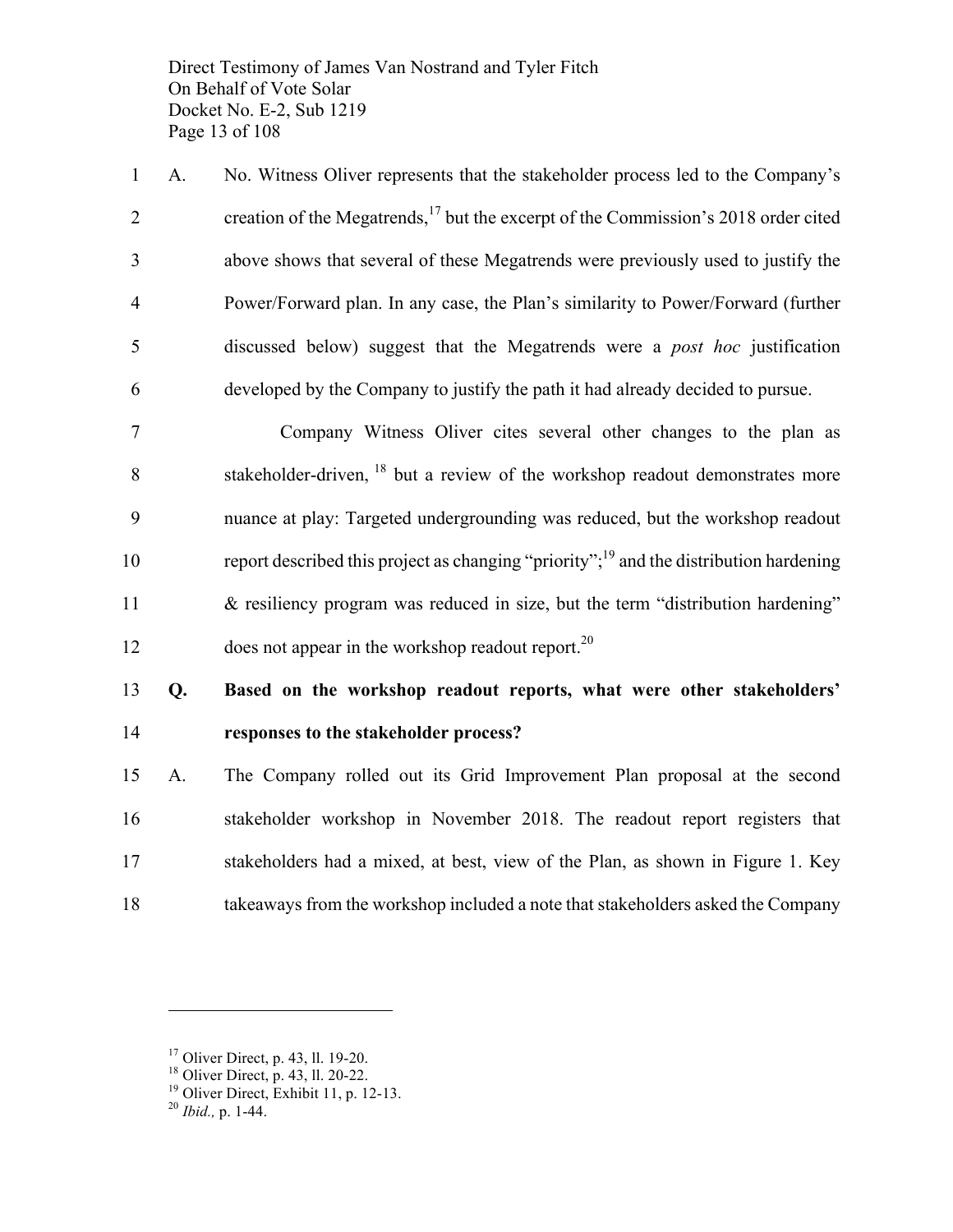Direct Testimony of James Van Nostrand and Tyler Fitch On Behalf of Vote Solar Docket No. E-2, Sub 1219 Page 14 of 108

- 1 to explicitly include climate change as a megatrend and to better understand the
- $2$  DER-enablement implications of its proposal.<sup>21</sup>
- 

#### **Figure 1. Stakeholder Sentiment of Grid Improvement Plan.<sup>22</sup>** 3



 The third stakeholder workshop represented more of a "deep dive" into the cost-benefit methodology of several proposed programs, presented in the context of the Company's stated intention to file a rate case application including a Grid Improvement Plan in the next several months.<sup>23</sup> At the last workshop before the Plan's submission to the Commission, the role of stakeholder input was still unclear to stakeholders: "Several stakeholders felt unclear about the impact from current stakeholder engagement, and if/how stakeholder

 $\overline{a}$ 

12 input has and will be meaningfully used in the GIP riling. In 13 response, many stakeholders requested to see evidence

<sup>&</sup>lt;sup>21</sup> Oliver Direct, Ex. 13, p. 12.<br><sup>22</sup> Figure is directly taken from Oliver Direct, Ex. 13, p. 22.<br><sup>23</sup> Oliver Direct, Ex. 16, p. 6: "Several stakeholders were skeptical about how a "clean slate" for stakeholder engagement could be realized after the filing this year."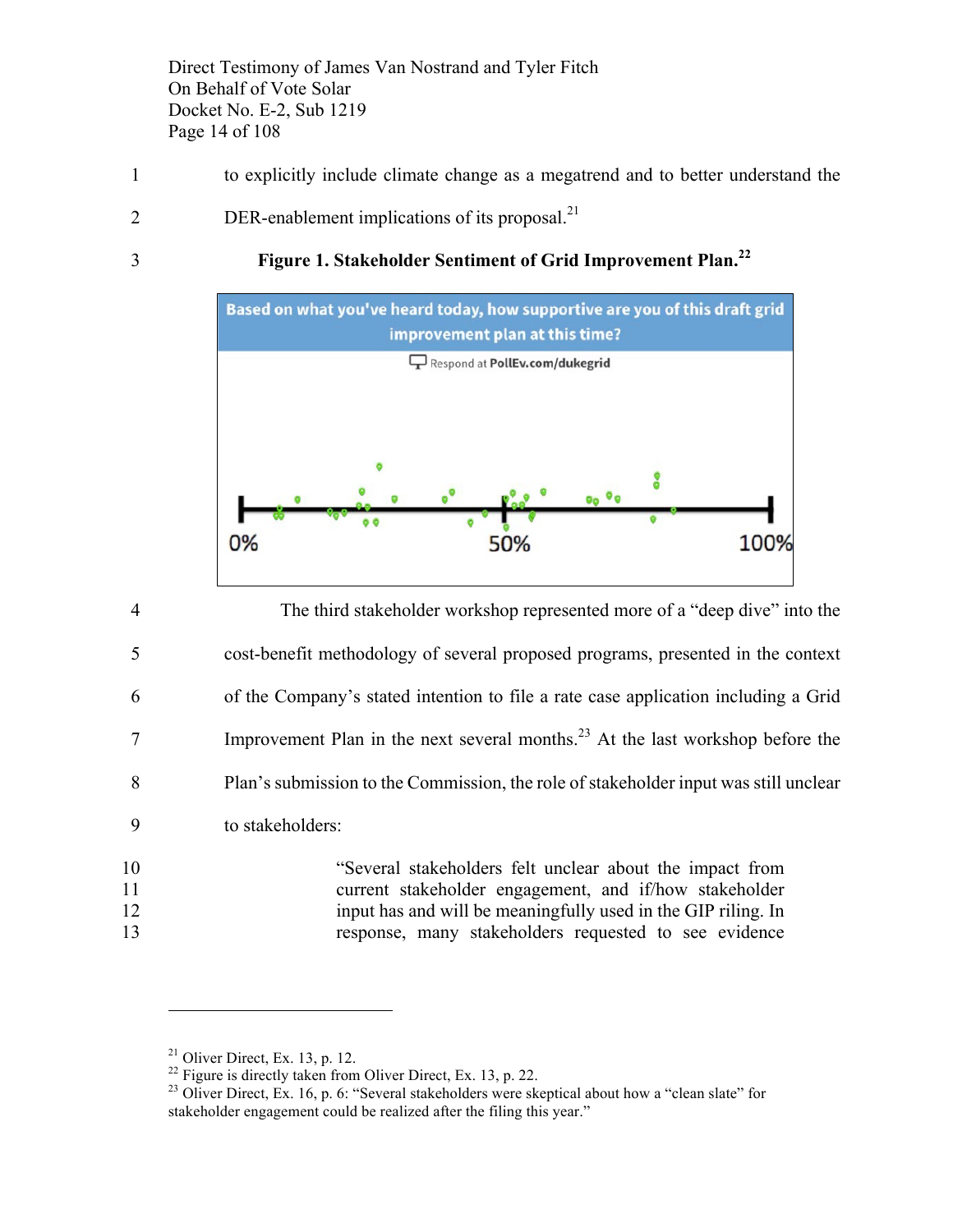Direct Testimony of James Van Nostrand and Tyler Fitch On Behalf of Vote Solar Docket No. E-2, Sub 1219 Page 15 of 108

 and/or explicit explanations demonstrating how stakeholder 2 feedback has thus far been incorporated. $^{24}$  Of course, stakeholders at the Grid Improvement Plan workshops showed a wide range of opinions and interests, and the summary above is not meant to be comprehensive. It does, however, point to a trend of stakeholders (Vote Solar included) finding that the process did not meaningfully incorporate stakeholder input into proposed investments. **Q. Mr. Fitch, did the stakeholder process the Company conducted in advance of this rate case adhere to stakeholder best practices or a reasonable expectation of engagement and collaboration?** A. No. The stakeholder process did not allow stakeholders to set goals for the Plan or work with the Company to identify criteria for evaluating solutions. Especially for the third workshop, stakeholder input was unlikely to alter the Company's proposal to the Commission. Although the Company to my knowledge has not committed to a cyclical, ongoing stakeholder process, the potential for that type of process through the Company's proposed phases is possible. Overall, however, the stakeholder process did not adhere to these best practices.

Oliver Direct, Ex. 16., p. 5-6.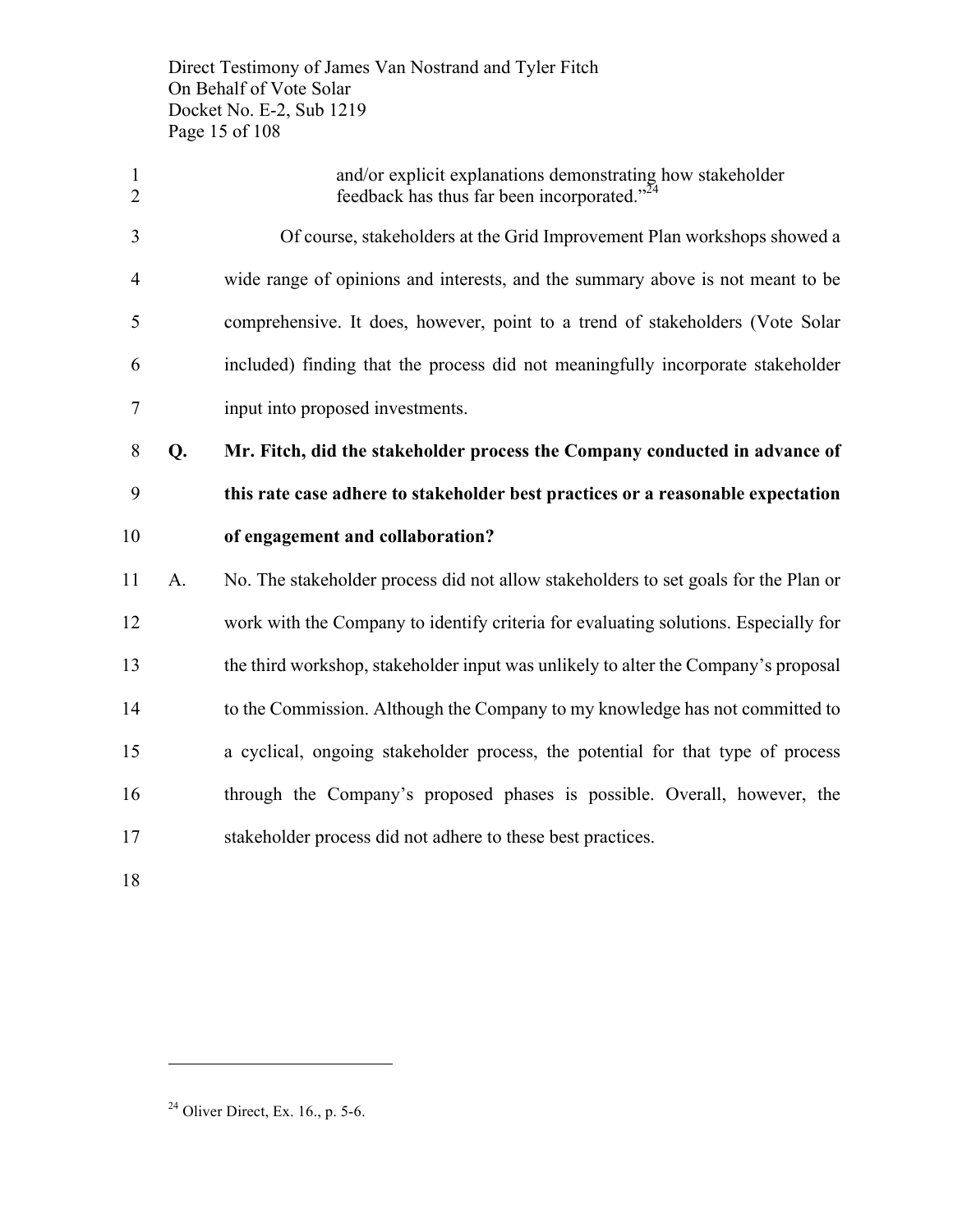Direct Testimony of James Van Nostrand and Tyler Fitch On Behalf of Vote Solar Docket No. E-2, Sub 1219 Page 16 of 108

# 1 **Q. Please compare the Company's proposed Grid Improvement Plan to its**  2 **previous Power/Forward plan.**

 A. The Company provided a comparison between the Grid Improvement Plan and 4 Power/Forward during its April 2019 webinar,<sup>25</sup> and provided a more precise 5 comparison between the programs in discovery.<sup>26</sup> Every program that made up Power/Forward is replicated in the Grid Improvement Plan, although the total budgets for targeted undergrounding and "incremental distribution hardening & resilience" have decreased substantially. Several new programs populate the GIP, including security measures, Integrated Volt-Var Control ("IVVC"), integrated systems & operations planning, and support for energy storage and EVs. Even so, over 80 percent of the capital investment that comprises the Grid Investment Plan 12 is derived from projects that were also a part of Power/Forward.<sup>27</sup> The Grid Improvement Plan thus largely incorporates the same projects included in Power/Forward, although the Grid Improvement Plan's scope is much smaller than Power/Forward's (3 years versus 10 years). At the same time, however, it should be noted that the Company has described at least one more "phase" of the Grid 17 Improvement Plan.<sup>28</sup>

<sup>&</sup>lt;sup>25</sup> Oliver Direct, Ex. 14 p. 10.<br><sup>26</sup> Company Response to Vote Solar Data Request -1-2.<br><sup>27</sup> *Ibid.* Investment in SOG, Incremental Transmission H&R, Transmission Bank Replacement, Oil Breaker Replacement, T&D Communications, Distribution System Automation, Transmission System Intelligence, and T&D Enterprise systems totals \$1.952 billion, which is ~84% of the \$2.3 billion budget.  $28$  Oliver Direct, p. 47, ll. 9 to p. 48, ll. 18.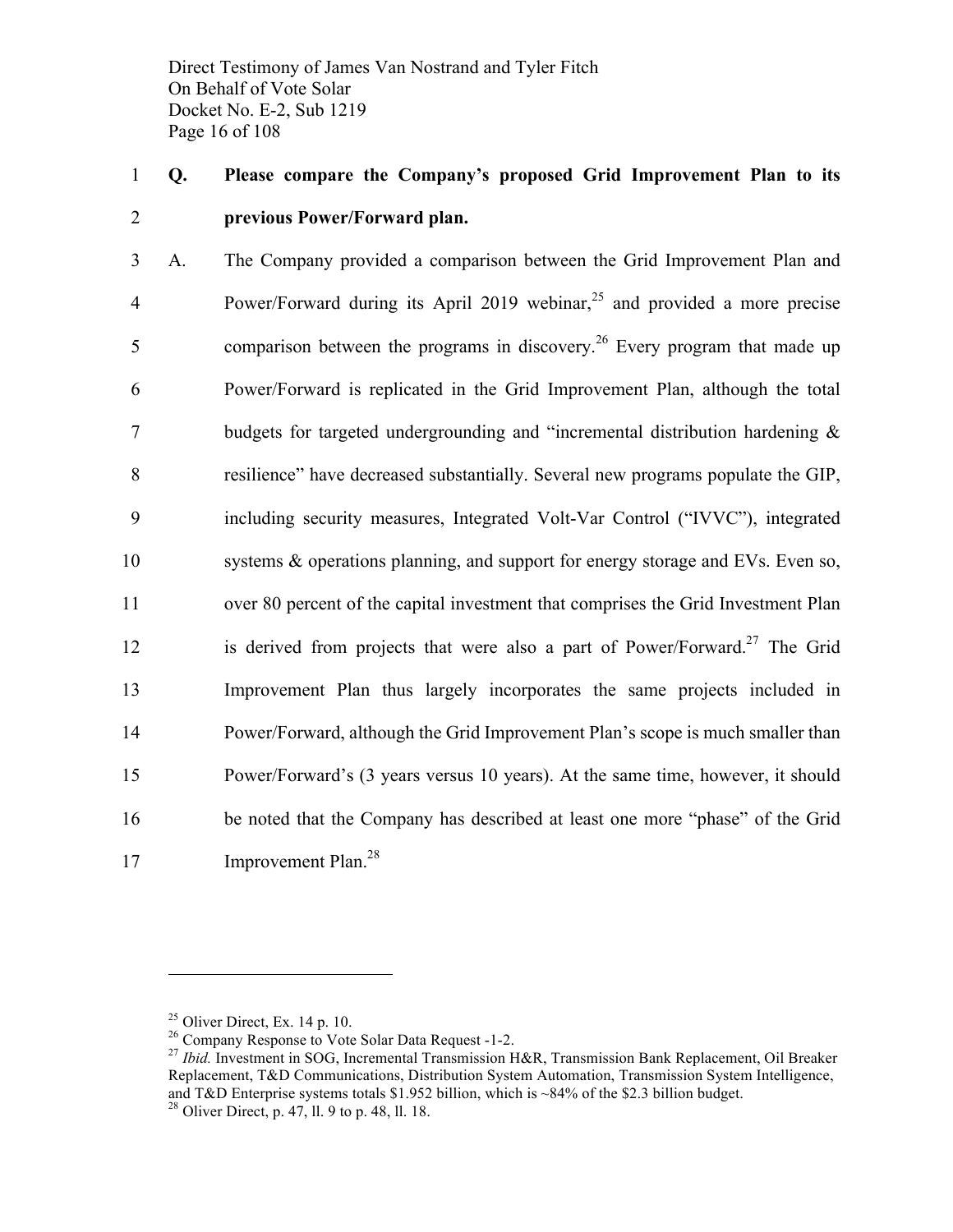Direct Testimony of James Van Nostrand and Tyler Fitch On Behalf of Vote Solar Docket No. E-2, Sub 1219 Page 17 of 108

### 1 **Q. Mr. Fitch, how did the Company portray its Integrated Systems & Operations**

#### 2 **Planning ("ISOP") project in Company meetings and webinars?**

 $A.$  ISOP presentations<sup>29</sup> portrayed ISOP as a way to integrate planning processes 4 across generation, transmission, distribution, and customer services,  $30^{\circ}$  and 5 identified capabilities of the Advanced Distribution Planning component of ISOP  $\epsilon$  to include "optimized selection of both traditional and non-traditional solutions."<sup>31</sup>

# 7 **Q. What appears to be the relationship between ISOP and the Grid Improvement**

- 8 **Plan?**
- 9 A. ISOP is an identified component of the Grid Improvement Plan. It is not apparent
- 10 from the Company's materials how the Grid Improvement Plan projects will be
- 11 sequenced in their implementation, despite the clear value that the capabilities of
- 12 ISOP, ADP, and Morecast would bring toward identifying grid needs and placing
- 13 solutions.

 $^{29}$  Mr. Fitch reviewed Duke Energy's presentation of ISOP to the Commission on August 28, 2019, and observed the ISOP webinar on January 30, 2020.

<sup>&</sup>lt;sup>30</sup> Duke Energy (2019, August), Integrated Systems & Operations Planning (ISOP) Technical Conference. *North Carolina Utilities Commission*, p. 5. Retrieved at: https://www.duke-energy.com/\_/media/pdfs/our-company/isop/isop-ncuc-conference-overview-rev0.pdf?la=en.

 $\frac{31}{21}$  Duke Energy Carolinas, LLC and Duke Energy Progress, LLC (2019, August). Response to Commission Questions in July 23, 2019 Order Docket No. E-100, Sub 157. Retrieved at https://www.dukeenergy.com/ /media/pdfs/our-company/isop/e100-sub157-decdep-response-to-ncuc-questions.pdf?la=en.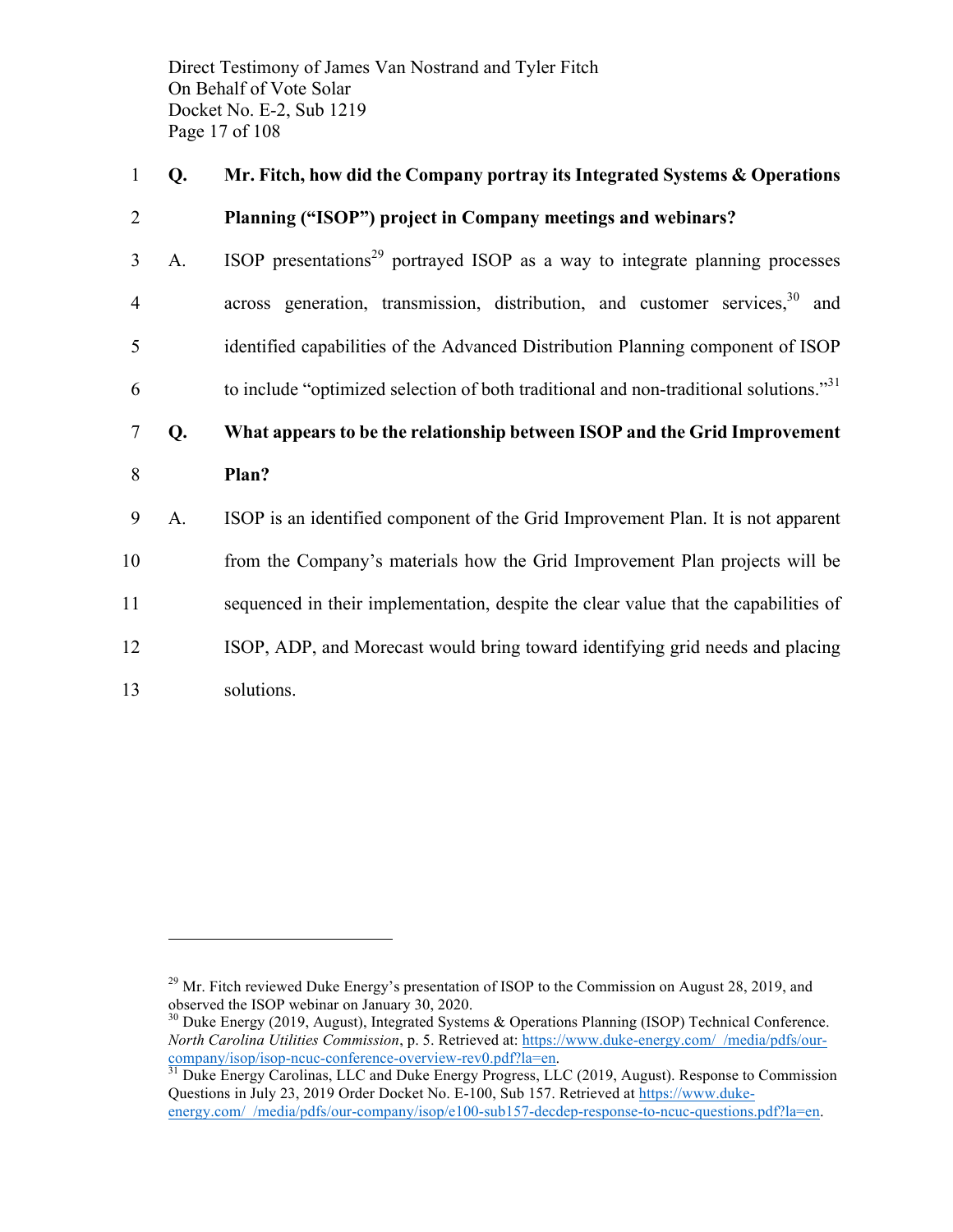Direct Testimony of James Van Nostrand and Tyler Fitch On Behalf of Vote Solar Docket No. E-2, Sub 1219 Page 18 of 108

#### **3. ONSET OF CLIMATE-RELATED RISK AND FUNDAMENTAL CHANGES IN THE ELECTRIC UTILITY SECTOR**

#### **A. Introducing Climate-Related Risks**

# **Q. Why is climate change relevant to the Company's general rate case application?**

 A. In its response to Vote Solar's motion to compel responses to discovery in the Duke Energy Carolinas Rate Case, the Duke Energy Carolinas acknowledged that the 8 words climate change or global warming do not appear in its application, and posited that the scope of this proceeding is "limited to the costs, revenues, rates, 10 and regulatory mechanisms reflected in its application. $10^{33}$  We agree that the focus of this proceeding should not be about climate change, but there is no question that climate-related risks clearly influence the costs, revenues, rates, and regulatory mechanisms in DEC's application. The same statements apply to the Company's application in this proceeding. Whether or not the Company explicitly uses the term "climate-related" or "climate change" in its application, the physical impacts of climate change and the financial, regulatory, and societal responses to it have real, material implications for the Company and the prudency of current proposals in its Application. The following items in the Company's application have climate-related risk implications:

<sup>&</sup>lt;sup>32</sup> Duke Energy Carolinas, LLC's Response to Opposition to Motion to Compel Discovery, Docket No. E-7, Sub 1146, p. 2.

*Ibid.* p. 4.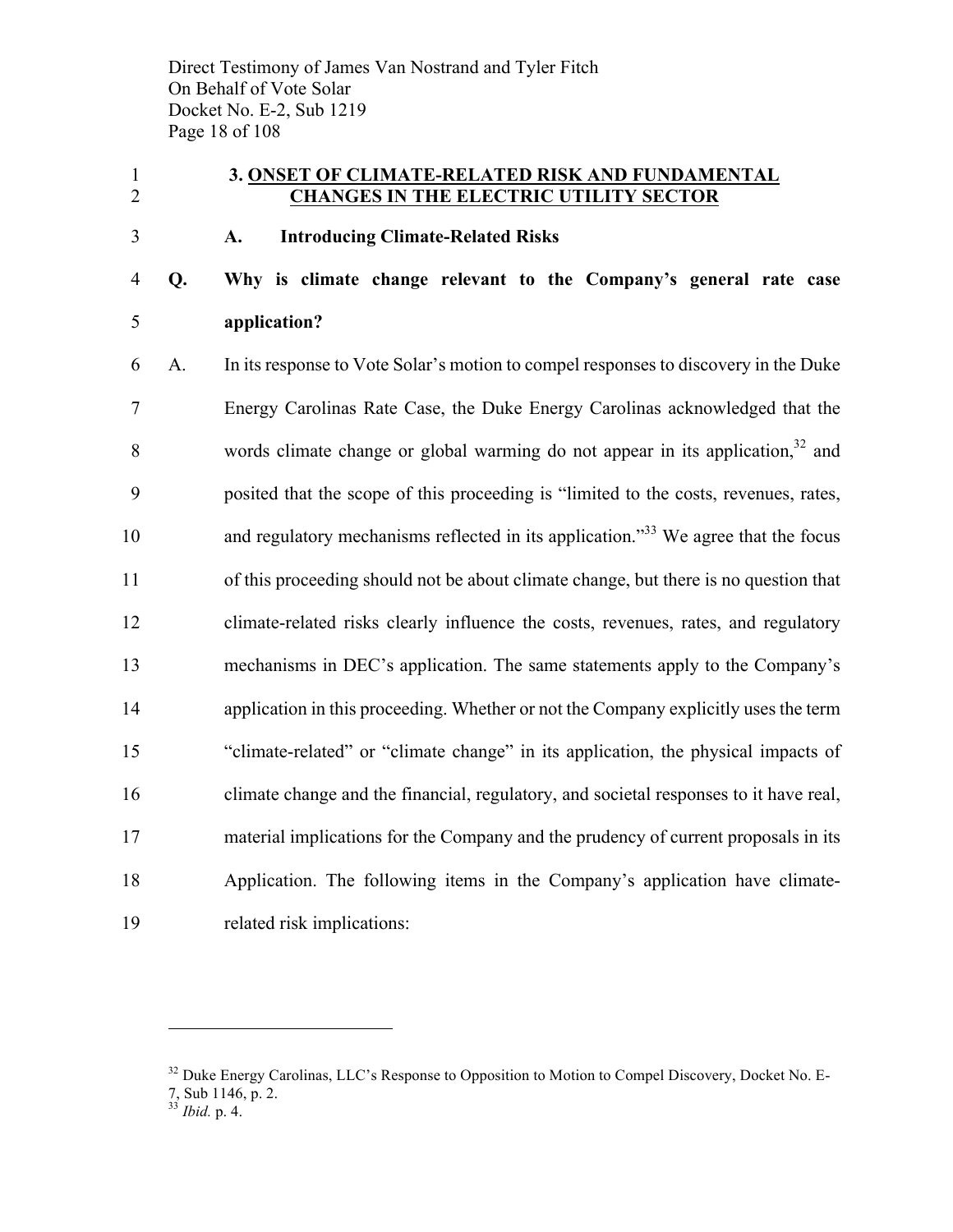Direct Testimony of James Van Nostrand and Tyler Fitch On Behalf of Vote Solar Docket No. E-2, Sub 1219 Page 19 of 108

| 1  | The Grid Improvement Plan. The Plan purports to "mitigate the impact"                |
|----|--------------------------------------------------------------------------------------|
| 2  | of major storm events," <sup>34</sup> and "support more rooftop solar, battery       |
|    | storage, electric vehicles, and microgrids." <sup>35</sup> Storm and flood risks are |
| 4  | likely to change due to climate change, $36$ and Executive Order $80^{37}$ and       |
| 5  | the Clean Energy Plan, <sup>38</sup> both of which cite climate-related risks as a   |
| 6  | driver, urge adoption of policies that are intended to increase customers'           |
|    | use of rooftop solar, battery storage, electric vehicles and microgrids.             |
| 8  | Storm costs from Hurricanes Florence and Michael and Winter Storm                    |
| 9  | Diego. <sup>39</sup> The frequency and intensity of those storms is increasing,      |
| 10 | which the Company acknowledges. <sup>40</sup> But if the Company does not            |
| 11 | update storm preparation to account for this reality there will be                   |
| 12 | implications for the Company's assets <sup>41</sup> and the ability of its customers |
| 13 | to cope with the impacts of those storms. <sup>42</sup> Given the Brunswick nuclear  |
| 14 | plant's exposure to floods as during Hurricane Florence, <sup>43</sup> there is      |
| 15 | reason to be particularly attentive to this concern.                                 |
| 16 | Investments to upgrade Company assets to reduce carbon emissions. <sup>44</sup>      |
| 17 | Switching to lower-carbon fuels reduces regulatory climate-related risk              |

18 in the future. The application notes this fact when it explains that the

<sup>&</sup>lt;sup>34</sup> Duke Energy Progress, LLC Application to Adjust Retail Rates, Request for an Accounting Order, and to Consolidate Dockets ("DEP Application"). p. 10.

Consolidate Dockets ("DEP Application")*.* p. 10. <sup>35</sup> *Ibid*. <sup>36</sup> Kunkel, K., & Easterling, D., (2020, January). North Carolina Climate Science Report. Presentation given to North Carolina Climate Change Interagency Council, p. 28. Retrieved at https://files.nc.gov/ncdeq/climate-change/interagency-council/Jan-22-2020--Interagency-Climate-Council-<br>presentation-rev.pdf.

<sup>&</sup>lt;sup>37</sup> State of North Carolina Exec. Order No. 80, (2018, October).<br><sup>38</sup> North Carolina Department of Environmental Quality, (2019, October), North Carolina Clean Energy Plan: Transitioning to a 21<sup>st</sup> Century Electricity System. Retrieved at:

https://files.nc.gov/governor/documents/files/NC Clean Energy Plan OCT 2019 .pdf.<br><sup>39</sup> DEP Application, p. 5.<br><sup>40</sup> *Ibid.* p. 10.<br><sup>41</sup> Morehouse, C., (2020, January), "Ameren, Xcel, Dominion, Duke among most at-risk from c

climate: Moody's." *Utility Dive.* Retrieved at https://www.utilitydive.com/news/ameren-xcel-dominionduke-among-most-at-risk-from-changing-climate-mood/570789/.<br><sup>42</sup> ConEdison (2019, December). Climate Change Vulnerability Study. p. 31. Retrieved at

https://www.coned.com/-/media/files/coned/documents/our-energy-future/our-energy-projects/climatechange-resiliency-plan/climate-change-vulnerability-study.pdf. <sup>43</sup> Murawski, J., (2018, September). "Floods limit access to Duke's Brunswick nuclear plant; crews use

porta-potties, cots." *The News & Observer.* Retrieved at:

https://www.newsobserver.com/news/local/article218530735.html.<br><sup>44</sup> DEP Application, p. 5, #9.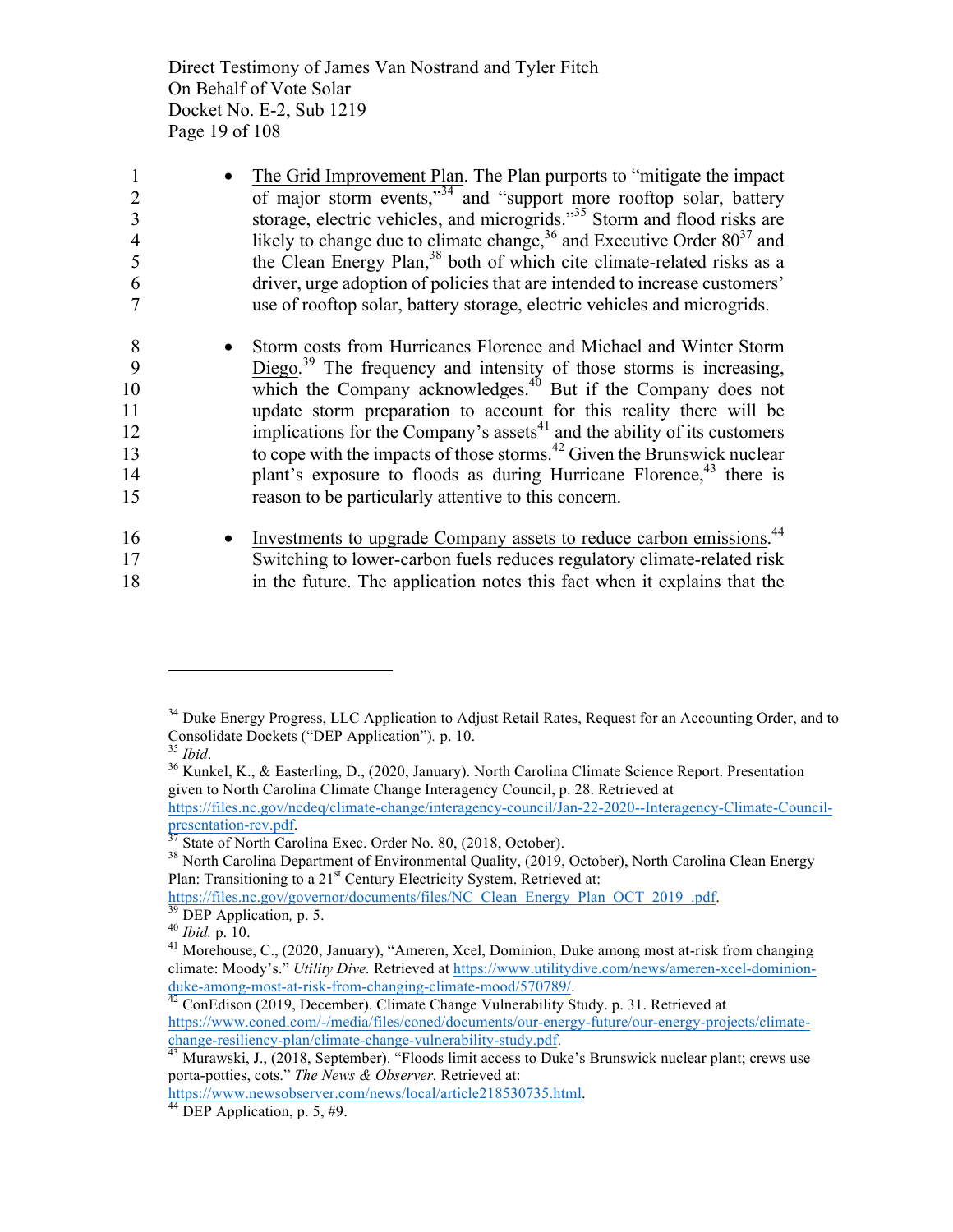Direct Testimony of James Van Nostrand and Tyler Fitch On Behalf of Vote Solar Docket No. E-2, Sub 1219 Page 20 of 108

| $\mathbf{1}$<br>$\overline{2}$             | investments will "further reduce carbon emissions across the Carolinas<br>for the benefit of customers." <sup>45</sup>                                                                                                                                                                                           |
|--------------------------------------------|------------------------------------------------------------------------------------------------------------------------------------------------------------------------------------------------------------------------------------------------------------------------------------------------------------------|
| $\overline{3}$<br>$\overline{4}$<br>5<br>6 | Accelerated depreciation for coal assets. <sup>46</sup> Again, this acts as a hedge<br>against potential climate regulation, and the application and Witness<br>DeMay argue that investing in cleaner energy sources is done "for the<br>benefit of [the Company's] customers."47,48                             |
| $\tau$<br>$8\phantom{1}$<br>9<br>10        | The Company's return on equity. <sup>49</sup> Witness Hevert does not mention<br>that Moody's credit opinions for the Company in 2019 mention its<br>"carbon transition risk," <sup>50</sup> thereby failing to capture a recent significant<br>pivot in how the financial industry views climate-related risks. |
| 11                                         | These items show that the Company's decisions today are influenced by                                                                                                                                                                                                                                            |
| 12                                         | climate-related risks and affect the Company's future exposure to those risks. This                                                                                                                                                                                                                              |
| 13                                         | is not an exhaustive list of climate-related risks to the Company; climate-related                                                                                                                                                                                                                               |
| 14                                         | risks operate through multiple vectors beyond physical impacts and are complex                                                                                                                                                                                                                                   |
| 15                                         | and inter-related. Avoidance of, or, conversely, engagement with, these risks is very                                                                                                                                                                                                                            |
| 16                                         | likely to impact the Company's operations and financial position, as we discuss                                                                                                                                                                                                                                  |
| 17                                         | below.                                                                                                                                                                                                                                                                                                           |
| 18                                         | In response to discovery on how it manages climate-related risks, the                                                                                                                                                                                                                                            |
| 19                                         | Company states that "[it], as well as its stakeholders, are unable to say with                                                                                                                                                                                                                                   |
| 20                                         | certainty what the future impacts of climate change may or may not be." <sup>51</sup> This is                                                                                                                                                                                                                    |

neither a responsible nor a mainstream approach to risk management. As expressed

<sup>&</sup>lt;sup>45</sup> *Ibid.*<br>
<sup>46</sup> *Ibid.* p. 8.<br>
<sup>47</sup> *Ibid.* p. 9.<br>
<sup>48</sup> Direct Testimony of Company Witness Stephen G. De May ("De May Direct"), p. 14, 1. 14<br>
<sup>49</sup> DEP Application. p. 14.<br>
<sup>50</sup> Company Response to Vote Solar Data Requ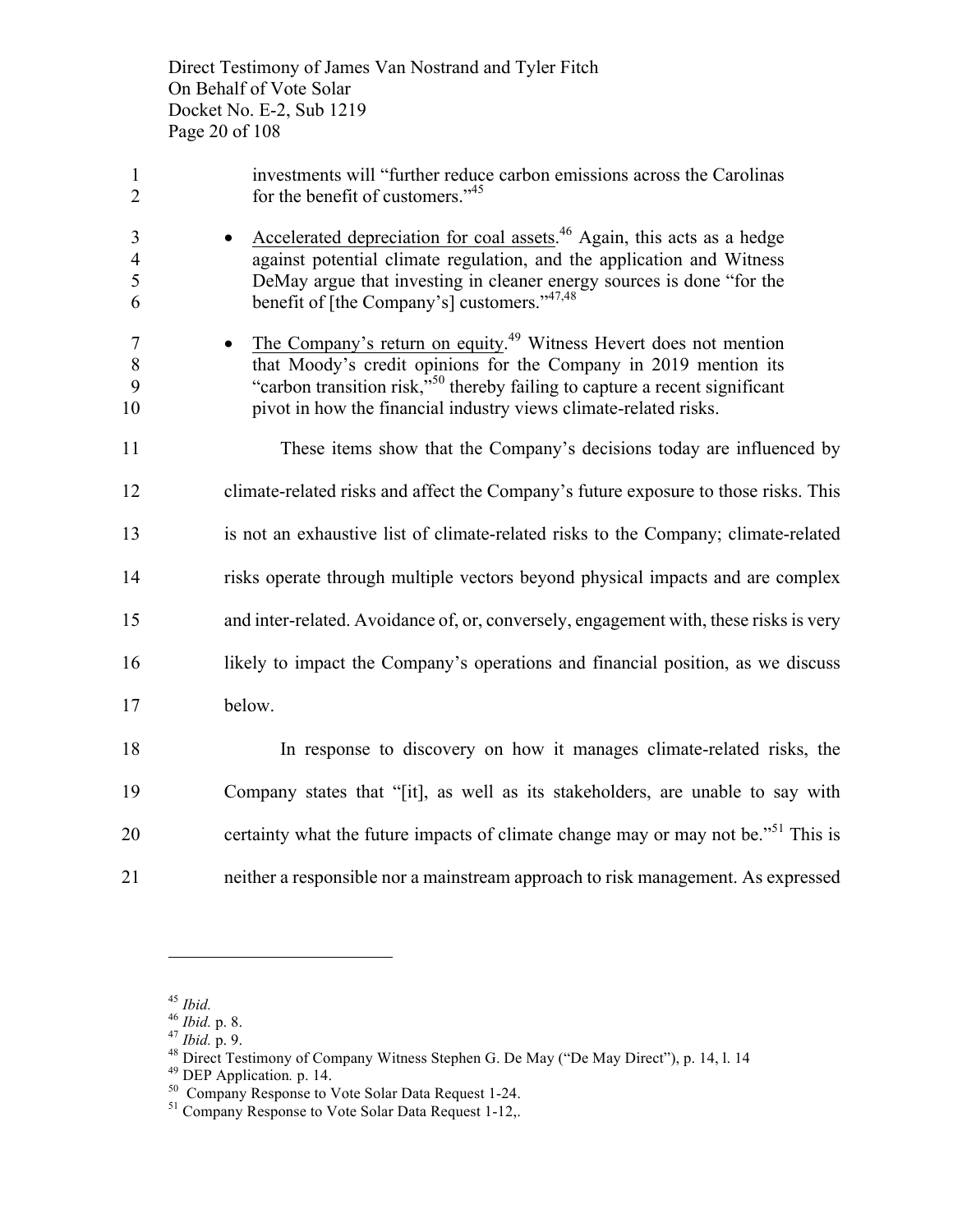Direct Testimony of James Van Nostrand and Tyler Fitch On Behalf of Vote Solar Docket No. E-2, Sub 1219 Page 21 of 108

| $\mathbf{1}$                  |    | by State Street CEO Ronald O'Hanley in his recent statement to the Wall Street                                                                                                                                                                  |
|-------------------------------|----|-------------------------------------------------------------------------------------------------------------------------------------------------------------------------------------------------------------------------------------------------|
| $\overline{2}$                |    | Journal on climate-related risks:                                                                                                                                                                                                               |
| 3<br>$\overline{4}$<br>5<br>6 |    | "Does anyone know with certainty or precision what the<br>scope and pace of climate change might mean for long-term<br>investments? No. But that is the textbook definition of risk:<br>More things can happen than will happen." <sup>52</sup> |
| 7                             |    | As in any business, risk management is fundamental to prudent business                                                                                                                                                                          |
| 8                             |    | practice. As we demonstrate, the Company and Commission are better equipped                                                                                                                                                                     |
| 9                             |    | than ever before to consider the material risks associated with climate change.                                                                                                                                                                 |
| 10                            | Q. | What are climate-related risks?                                                                                                                                                                                                                 |
| 11                            | A. | Climate-related risks refer to the potential negative impacts of climate change on a                                                                                                                                                            |
| 12                            |    | firm or organization. Risks may emerge as a result of the physical shocks and                                                                                                                                                                   |
| 13                            |    | stresses of climate change (physical risks), or the social and economic response to                                                                                                                                                             |
| 14                            |    | those impacts (transition risks). Importantly, the risks discussed here are those                                                                                                                                                               |
| 15                            |    | borne by the firm alone, not by its customers or society as a whole. As such, the                                                                                                                                                               |
| 16                            |    | climate-related risks described here are no different than any other business risk                                                                                                                                                              |
| 17                            |    | that a firm might assess and manage in the course of prudent operation.                                                                                                                                                                         |
| 18                            |    | Due to the carbon emissions embedded in conventional electricity                                                                                                                                                                                |
| 19                            |    | generation and the nature of transmission and distribution infrastructure, electric                                                                                                                                                             |

 O'Hanley, R., (2020, January). Sustainability Is Part of Good Risk Assessment. *Wall Street Journal*. Retrieved at https://www.wsj.com/articles/sustainability-is-part-of-good-risk-assessment-11580413295#comments\_sector.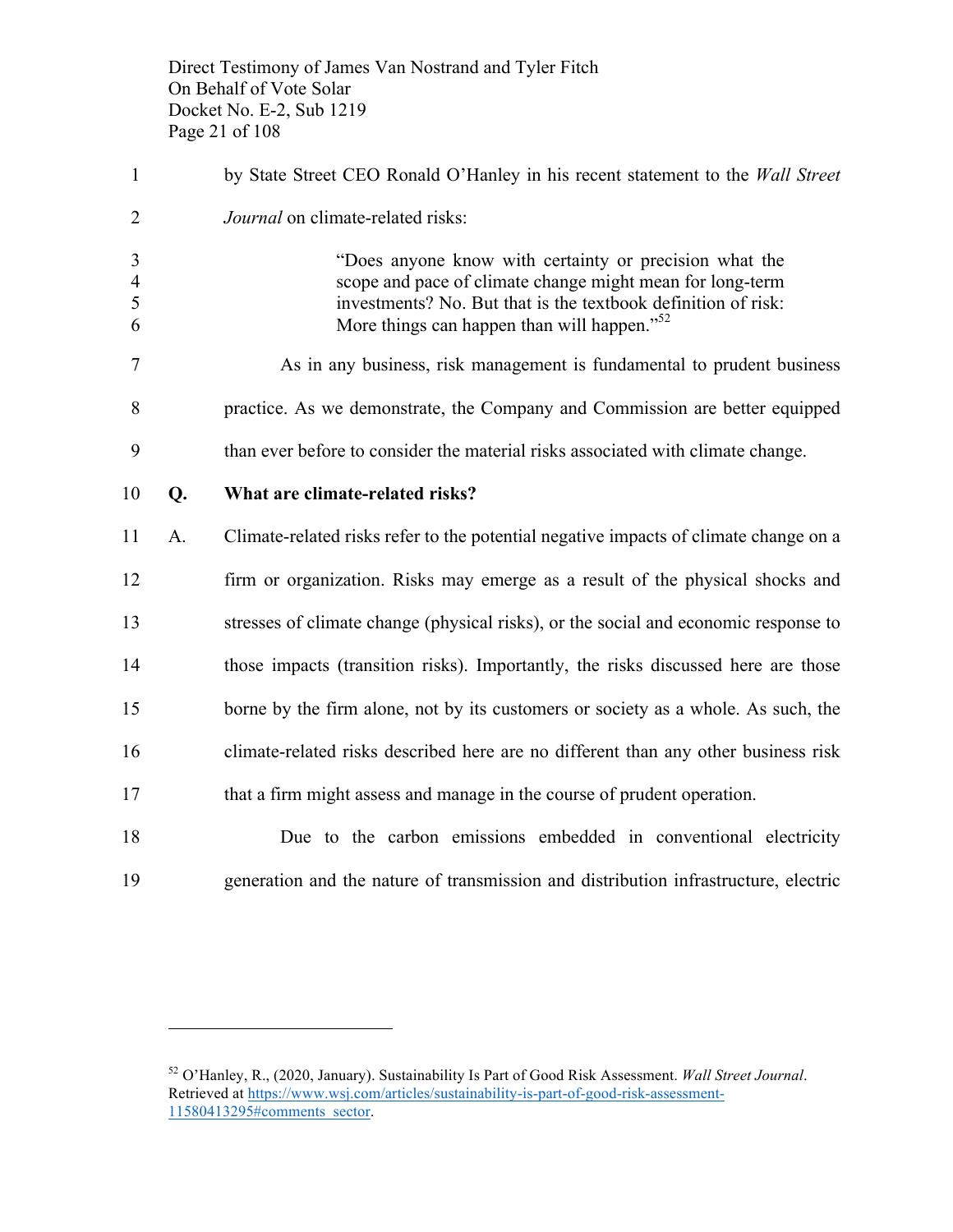Direct Testimony of James Van Nostrand and Tyler Fitch On Behalf of Vote Solar Docket No. E-2, Sub 1219 Page 22 of 108

1 utilities are among the most vulnerable industries to climate-related risk.<sup>53</sup> Climate- related risks that electric utilities face are categorized below: • **Physical:** Impacts to assets and operations from physical climate impacts. • **Financial:** Impacts to cost-of-capital due to climate-related exposure and confidence in risk management. • **Economic:** Risk of stranded assets or decreased sales due to increased viability of alternatives. • **Regulatory:** Impacts to operating and capital costs from changing regulations. • **Reputational:** Potential loss of goodwill due to perceived response to climate 10 change. Although these categories may be helpful for identifying different types of risk, it should be noted that climate-related risks are complex and interconnected.<sup>54</sup> It is therefore important to understand these risks as related to each other and specifically related to climate change. For each dimension of risk, we summarize the mechanism by which it impacts utility operations, provide an overview of state-of-the-art efforts to characterize the risk, and describe the Company's potential exposure.

<sup>&</sup>lt;sup>53</sup> The Task Force on Climate-Related Disclosures identified the energy sector, including electric utilities, as one of four non-financial groups with "the highest likelihood of climate-related financial impacts." Task Force on Climate Related Financial Disclosures, (2017, June). Recommendations of the Task Force on Climate-Related Disclosures. P. 16. Retrieved at: https://www.fsb-tcfd.org/wpcontent/uploads/2017/06/FINAL-2017-TCFD-Report-11052018.pdf. <sup>54</sup> *Ibid.,* p. 10.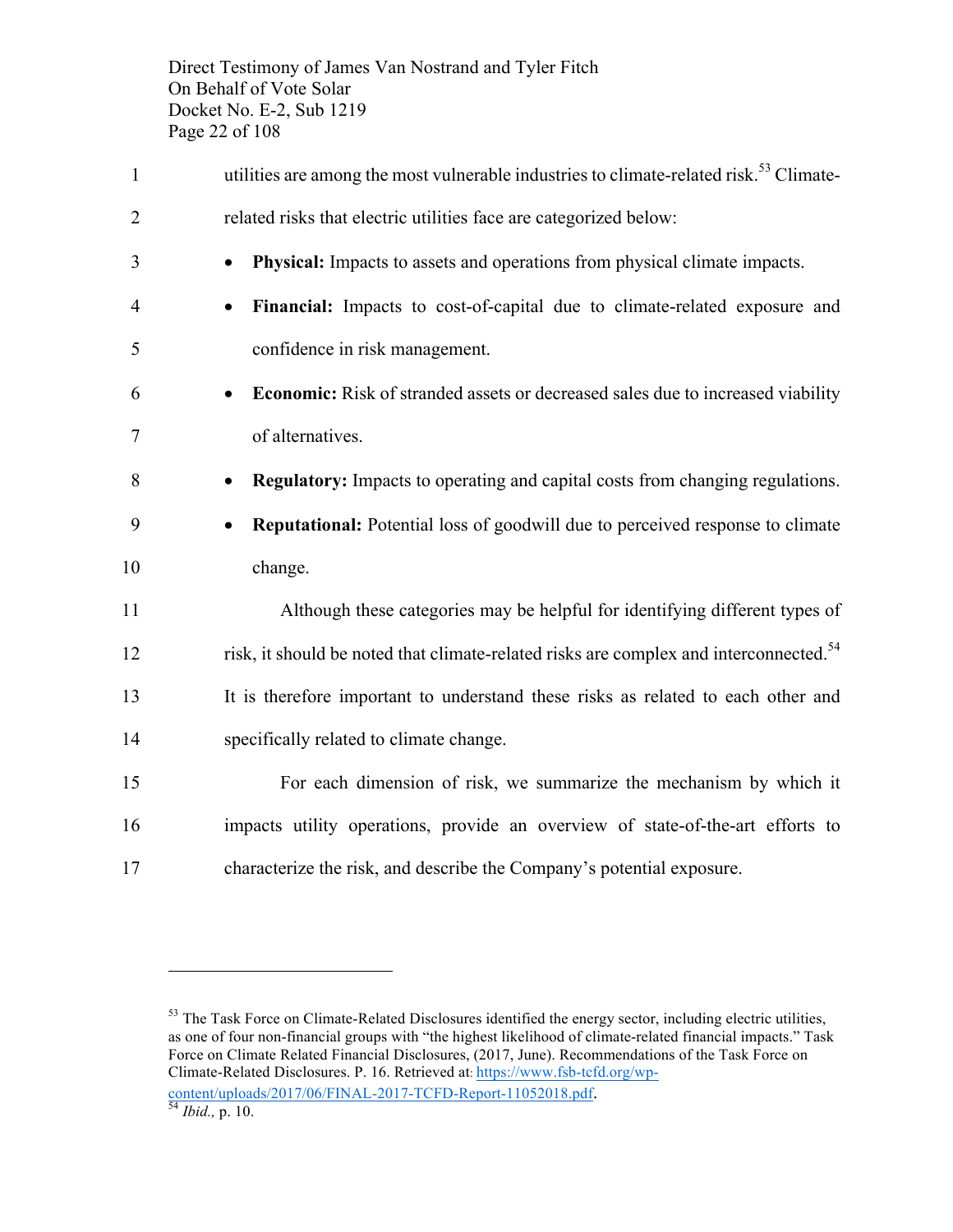Direct Testimony of James Van Nostrand and Tyler Fitch On Behalf of Vote Solar Docket No. E-2, Sub 1219 Page 23 of 108

1 **Q. Does the broader business and financial community consider these risks**  2 **material? Has the perception or assessment of these risks changed since the**  3 **Company's last rate case?**

 A. The answer is "yes" to both questions. While climate change and its attendant business risks may be a lightning rod topic for some, Company witness DeMay observes—and we agree—that "[t]he energy sector is in a period of transformation and profound change," due to technological advancements, environmental 8 mandates, notions of resiliency, and changing customer expectations.<sup>55</sup> Climate- related risks encapsulate these transformative changes, and the industry has reached a tipping point since the Company's last rate case application in 2017. Six key developments are driving this transformation:

 First, a common framework for understanding, disclosing, and managing climate-related risks is emerging. At the request of the G20, the Financial Stability Board formed the Task Force on Climate-related Financial Disclosures ("TCFD") in 2015 to develop a universal framework for risk disclosure. The TCFD's final recommendations were published on June 15, 2017—six weeks after the Company 17 submitted its application for the 2017 rate case.<sup>56</sup> Since then, TCFD's

<sup>&</sup>lt;sup>55</sup> De May Direct, p. 5, ll. 18-21.<br><sup>56</sup> Duke Energy Progress, LLC. Application to Adjust Retail Rates and Request for an Accounting Order. Docket No. E-2, Sub 1142. Retrieved at:https://starw1.ncuc.net/NCUC/ViewFile.aspx?Id=7e497cdb-bbfb-491d-ba4c-d52764d37112.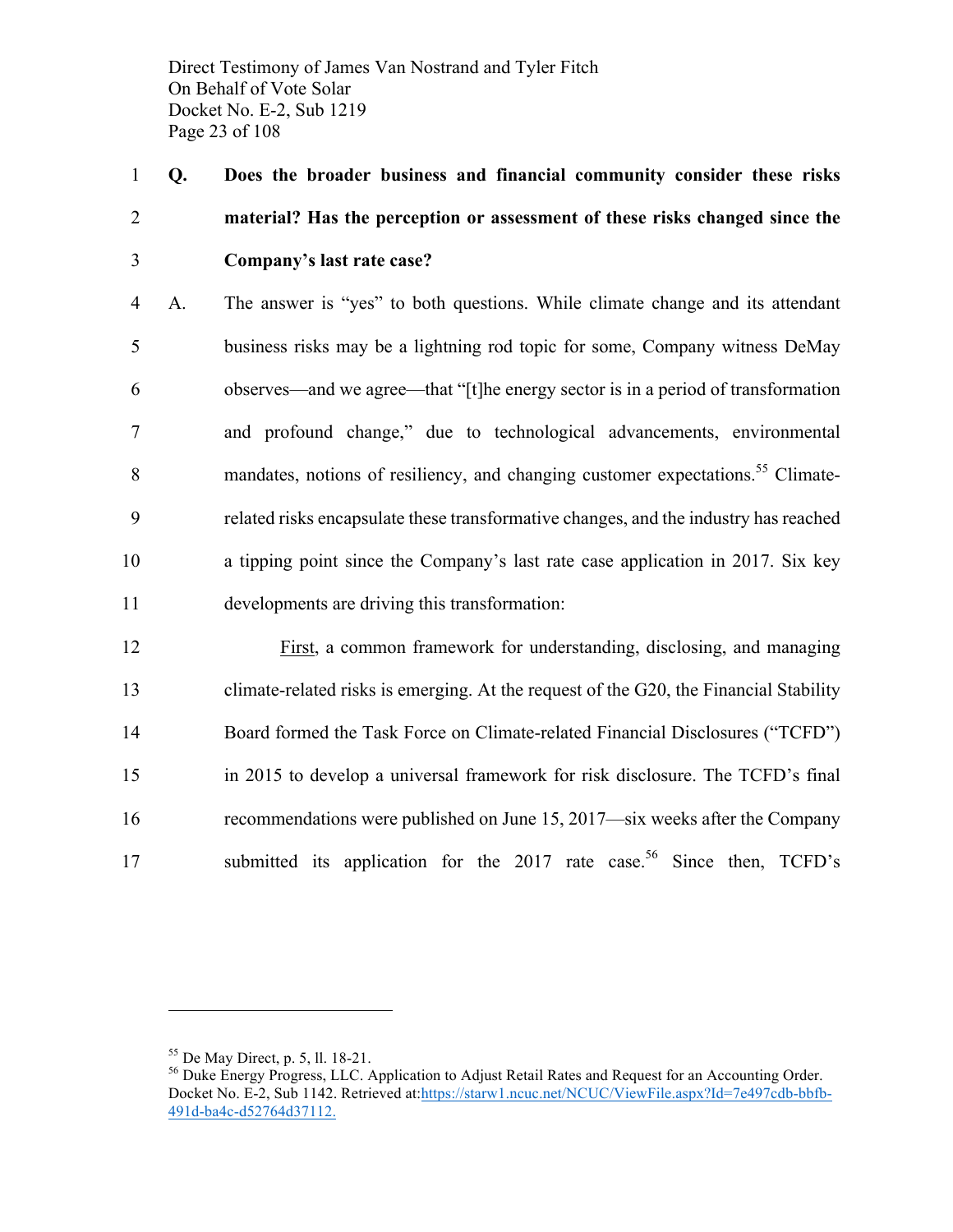Direct Testimony of James Van Nostrand and Tyler Fitch On Behalf of Vote Solar Docket No. E-2, Sub 1219 Page 24 of 108

1 recommendations have become the international standard, adopted by almost 800 2 organizations representing over \$118 trillion in assets.<sup>57</sup>

 Second, awareness of the here-and-now risks of climate change to electric utilities—and the urgent need to mitigate those risks—have materialized since 2017. The California wildfires and related PG&E bankruptcy and large-scale public service power shutoffs in response to fire risks have galvanized public conversation about the role of electric utilities in mitigating climate impacts.<sup>58</sup> One Wall Street Journal headline aptly summarizes the new orientation toward climate-related damages: "For the Economy, Climate Risks are No Longer Theoretical."59 9

10 Public and private institutions have responded to these impacts. Since 2017, seven US states made commitments to 100 percent renewable energy,  $60$  and eleven 12 of the country's largest utility holding companies, including Duke Energy, have 13 announced deep emissions reduction goals.<sup>61</sup> In section 4, we address the related 14 developments in North Carolina policy, including Executive Order 80 and the

<sup>57</sup> Task Force on Climate-related Financial Disclosures, (2019, May). 2019 Status Report. pp. 2. Retrieved at https://www.fsb-tcfd.org/publications/tcfd-2019-status-report/. 58 Gold, R., (2019, January), PG&E: The First Climate-Change Bankruptcy, Probably Not the Last. *Wall* 

*Street Journal.* Retrieved at https://www.wsj.com/articles/pg-e-wildfires-and-the-first-climate-change-bankruptcy-11547820006.

Ip, G., (2019, January), For the Economy Climate Risks Are No Longer Theoretical. *Wall Street Journal*. Retrieved at https://www.wsj.com/articles/for-the-economy-climate-risks-are-no-longer-theoretical- $\frac{11579174209}{60}$  UCLA Luskin Center for Innovation, (2019, November), Progress Toward 100% Clean Energy in Cities

<sup>&</sup>amp; States Across the US. Retrieved at https://innovation.luskin.ucla.edu/wp-content/uploads/2019/11/100- Clean-Energy-Progress-Report-UCLA-2.pdf.<br><sup>61</sup> Gearino, D., (2019, October), Utilities Are Promising Net Zero Carbon Emissions, But Don't Expect Big

Changes Soon. *InsideClimateNews*. Retrieved at https://insideclimatenews.org/news/15102019/utilitieszero-emissions-plans-urgency-coal-gas-duke-dte-xcel.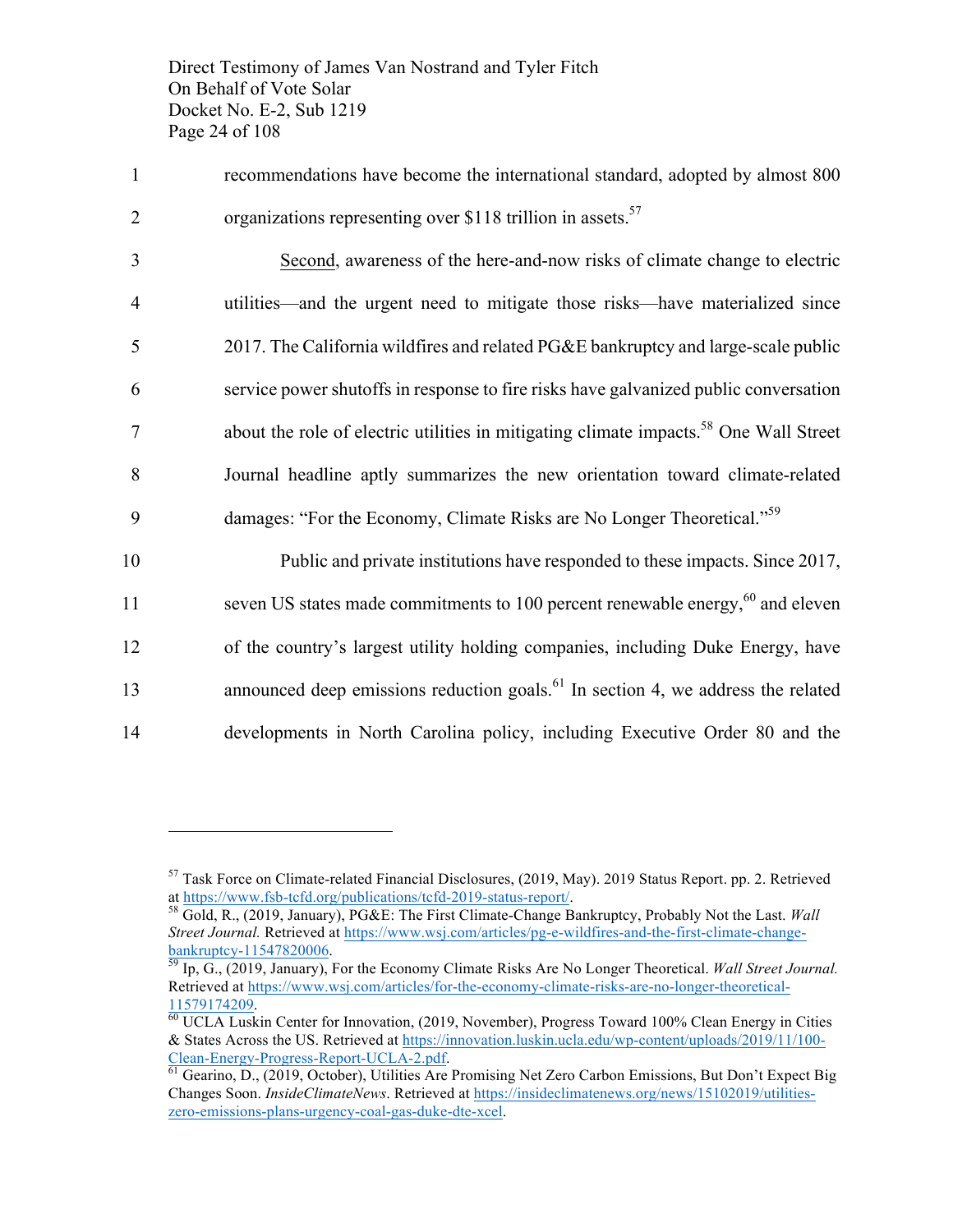Direct Testimony of James Van Nostrand and Tyler Fitch On Behalf of Vote Solar Docket No. E-2, Sub 1219 Page 25 of 108

1 Clean Energy Plan, which bring a similar awareness and anticipation of climate 2 change's physical, social, and economic changes into this jurisdiction.

 Third, major financial institutions are taking the onset of climate-related risks seriously. The U.S. Commodity Futures Trading Commission, understanding the implications of these risks, created a climate-related financial risk subcommittee to provide insights and recommendations to market regulators and **Participants.**<sup>62</sup> Larry Fink, CEO of the world's largest asset manager BlackRock, recently addressed climate-related risks as the driver of a "fundamental re-shaping 9 of finance" in his annual letter to global CEOs.<sup>63</sup> Fink's letter, and research from BlackRock's Investment Institute,  $64$  also contend that climate-risks are already present in utility stocks, but they haven't been adequately evaluated by investors. As those risks become clearer, Fink writes that "[i]n the near future—and sooner than most anticipate—there will be a significant re-allocation of capital."<sup>65</sup> BlackRock's position as one of the largest and most influential investors in the world lends credence to these claims. Notably, BlackRock is the 2nd largest individual shareholder in Duke Energy Corporation.

https://www.cftc.gov/media/3181/MRAC\_Litterman121119/download.

<sup>63</sup> Fink, L., (2020, January), A Fundamental Reshaping of Finance. *BlackRock*. Retrieved at:

https://www.blackrock.com/corporate/investor-relations/larry-fink-ceo-letter<br><sup>64</sup> Bertolotti, A., Basu, D., Akallal, K., Deese, B., (2019, March), Climate Risk in the US Electric Utility Sector: A Case Study. *BlackRock Investment Institute*. Retrieved at

https://papers.ssrn.com/sol3/papers.cfm?abstract\_id=3347746.

<sup>62</sup> Litterman, R., (2019, December), Remarks to the Market Risk Advisory Committee. *U.S. Commodity Futures Trading Commission.* Retrieved at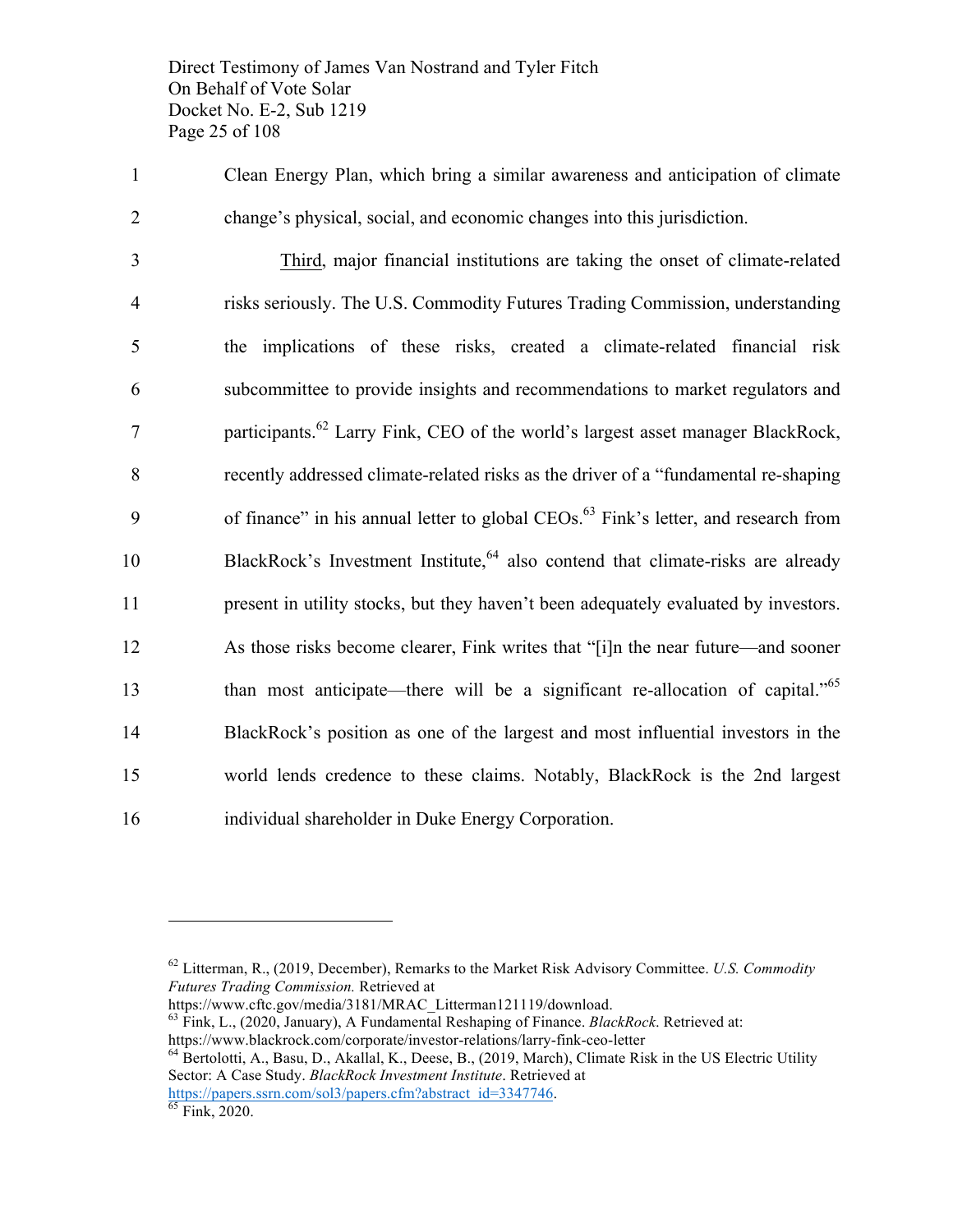Direct Testimony of James Van Nostrand and Tyler Fitch On Behalf of Vote Solar Docket No. E-2, Sub 1219 Page 26 of 108

 Institutional investors see managing climate-related risks as part of their fiduciary duty to protect the long-term health of their investments. In February 2019, twenty of the world's largest institutional investors, representing over \$1.8 trillion in assets, sent a letter to Duke Energy and other electric utilities indicating that "[a]s long-term investors, we view these [climate-related] risks as significant and material," and calling on firms to set a net-zero by 2050 goal over the next six 7 months.<sup>66</sup> Duke Energy Corporation published its net-zero by 2050 goal seven 8 months later, in September 2019.<sup>67</sup>

9 Fourth, analytical capability to understand climate risks at a granular level 10 has improved dramatically in the last several years. Analysts are capable of 11 projecting climate-related risks and impacts on a single-county level.<sup>68</sup> One recent study of electric utilities viewed risks on a generating plant-by-plant basis.<sup>69</sup> The 13 credit rating agencies of Moody's and S&P are increasing their in-house analytical 14 capacity on this front, and in January 2020 Moody's released its first 15 comprehensive assessment of climate risk for electric utilities.<sup>70</sup>

content/uploads/2017/01/RHG\_PowerSectorImpactsOfClimateChange\_Jan2017-1.pdf. <sup>69</sup> Bertolotti, et al. (2019).<br><sup>70</sup> Morehouse, C. (2020, January). Ameren, Xcel, Dominion, Duke among most at-risk from changing

<sup>66</sup> California Public Employees Retirement System et al., (2019, February). *Institutional Investor Statement Regarding Decarbonization of Electric Utiltiies*. Retrieved at

 $\frac{https://www.climatemajority.us/investorstatement-20190228}{67}$ <br> $\frac{67}{67}$  Duke Energy (2019, September). Duke Energy aims to achieve net-zero carbon emissions by 2050. Retrieved at https://news.duke-energy.com/releases/duke-energy-aims-to-achieve-net-zero-carbonemissions-by-2050.<br><sup>68</sup> Larsen, K., Larsen, J., Delgado, M., Herndon, W., Mohan, S, (2017, January) Assessing the Effect of

Rising Temperatures: The Cost of Climate Change to the U.S. Power Sector. Rhodium Group, p. 10-19. Retrieved at https://rhg.com/wp-

climate: Moody's. *Utility Dive.* Retrieved at: https://www.utilitydive.com/news/ameren-xcel-dominionduke-among-most-at-risk-from-changing-climate-mood/570789/.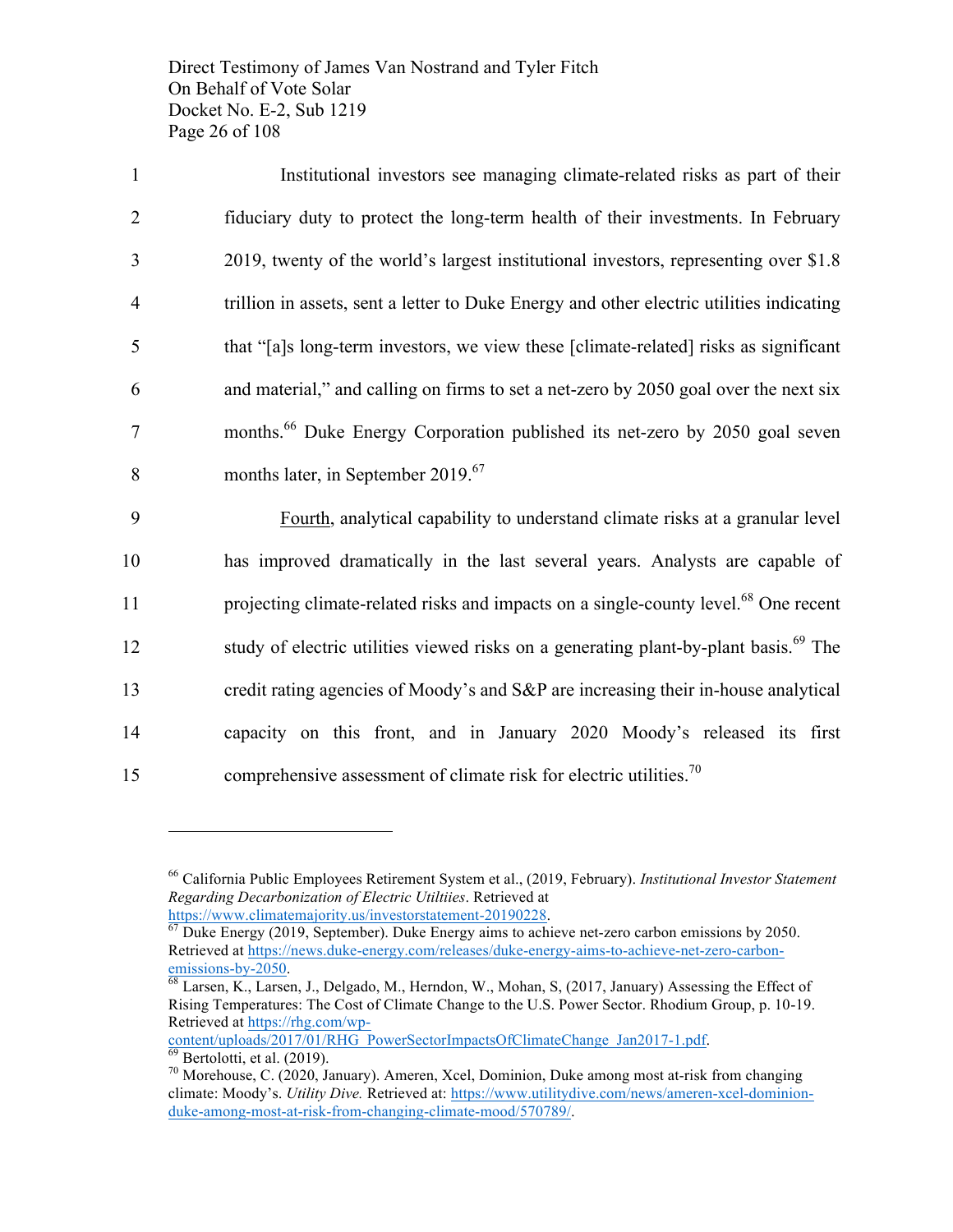Direct Testimony of James Van Nostrand and Tyler Fitch On Behalf of Vote Solar Docket No. E-2, Sub 1219 Page 27 of 108

 Fifth, state regulatory regimes are developing best practices for understanding vulnerability to climate-related risks and crafting specific implementation plans for addressing them. In North Carolina, Governor Roy Cooper's Executive Order 80 initiated a process that includes a comprehensive 5 climate risk assessment, which was released to the public on March 11, 2020.<sup>71</sup> The executive summary of that assessment is provided as Exhibit JMV-TF-3. After Superstorm Sandy, the New York Public Service Commission convened a Grid Hardening & Resiliency Collaborative to reach consensus on risks to the Con Edison system and approaches to managing them—a move that has been hailed as **a** "nationwide model"<sup>72</sup> and an innovative approach<sup>73</sup> for managing climate-related risks. In partnership with the collaborative, Con Edison released its Climate Change Vulnerability Study in December 2019. This study represents a leap forward in the depth of analysis of climate-related risks, and the utility will develop an

/Policy\_and\_Planning/PPD\_Work/PPD\_Work\_Products\_(2014\_forward)/PPD%20- %20Climate%20Adaptation%20Plans.pdf.;

<sup>&</sup>lt;sup>71</sup> North Carolina Institute for Climate Studies (2020, March). The North Carolina Science Report.<br>Retrieved at: https://ncics.org/cics-news/the-north-carolina-climate-science-report/.

<sup>&</sup>lt;sup>72</sup> Ralff-Douglas, K., (2016, June). Climate Adaptation in the Electric Sector: Vulnerability Assessments & Resiliency Plans. *California Public Utility Commission*, p. 5. Retrieved at https://www.cpuc.ca.gov/uploadedFiles/CPUC\_Public\_Website/Content/About\_Us/Organization/Divisions

Case 13-E-0030 *et al.;* Con Edison's Electric, Gas, and Stream Rates -- Order Approving Electric, Gas, and Steam Rate Plans in Accord with Joint Proposal (2014, February). State of New York Public Service Commission. Retrieved at: https://climate.law.columbia.edu/sites/default/files/content/docs/Final-Order-

 $\frac{2014-02-21\%20(1).pdf}{73}$  Columbia Law School, (2014, February). Center for Climate Change Law Helps Secure Novel Pact with Con Edison. Retrieved at:

https://www.law.columbia.edu/media\_inquiries/news\_events/2014/february2014/Con-Ed-climate-changemeasures.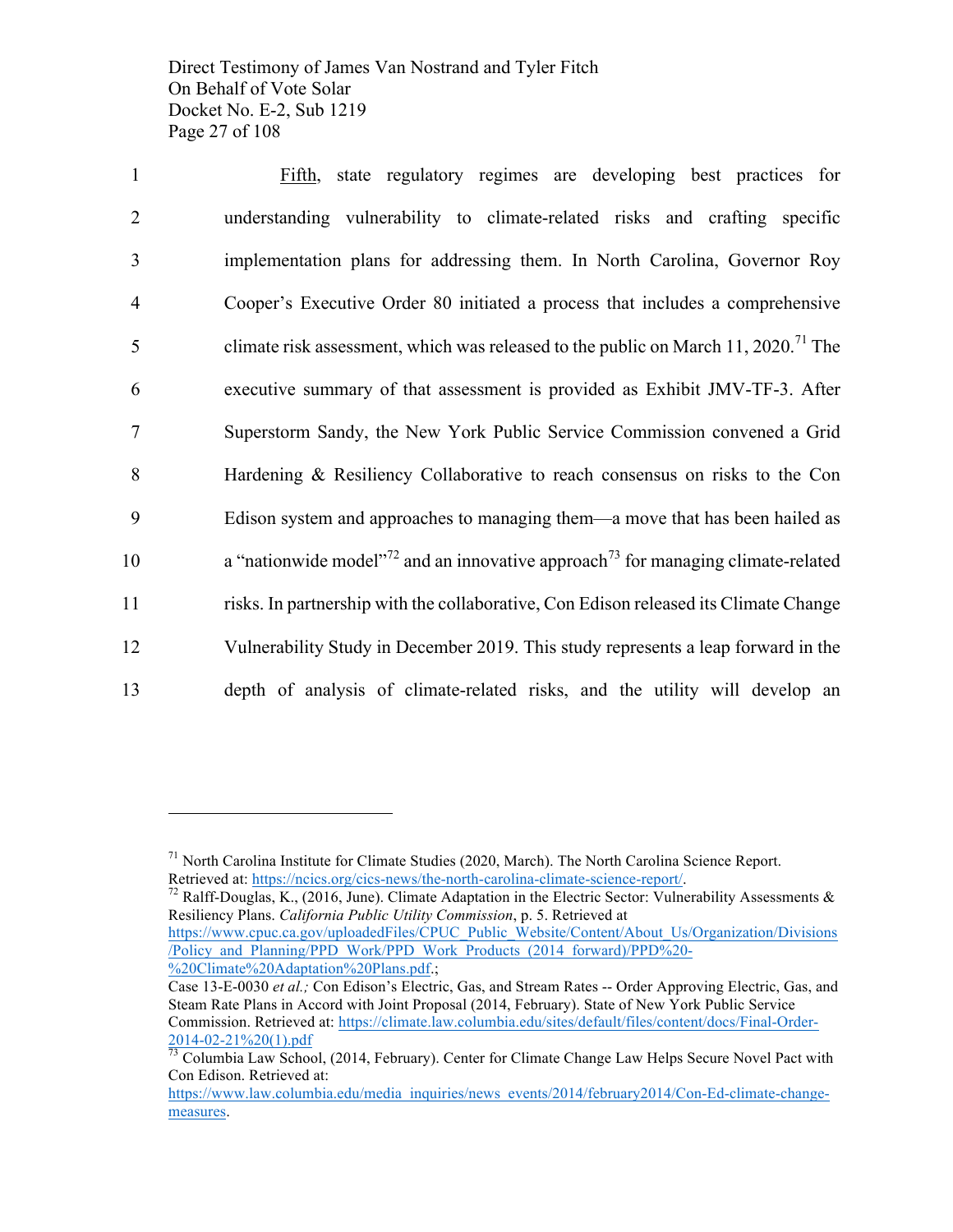Direct Testimony of James Van Nostrand and Tyler Fitch On Behalf of Vote Solar Docket No. E-2, Sub 1219 Page 28 of 108

 implementation plan to address risks throughout 2020. A copy of the Climate Change Vulnerability Study is provided as Exhibit JMV-TF-4.

 Sixth, analysts and investors are urging firms to take action in the short- term. The U.S. Global Change Research Project concludes that utilities are already 5 subject to climate-related physical risks.<sup>74</sup> The United Nations Principles for Responsible Investment summarize the point succinctly: "Failure to consider all long-term investment value drivers, including [environmental, social, and 8 governance] issues, is a failure of fiduciary duty. $^{75}$ 

 To recap, there is a common understanding of climate-related risks; investors and the public are taking these risks seriously; new analytical tools render climate risks understandable; a collaborative model for addressing risks exists; and there is value to a proactive approach. Recognition and management of these risks will transform how utilities undertake prudent planning and operations. These developments also mean that firms and regulators now have the tools to act.

#### **Q. What materials have you reviewed in preparation of this testimony?**

- A. We reviewed literature from the following categories to inform this testimony:
- 

 $\overline{a}$ 

 • Duke Energy Progress and Duke Energy Corporation statements on climate change and climate-related risks;

 Zamuda, C., et al. (2018). Energy Supply, Delivery, and Demand in *Impacts, Risks, and Adaptation in the United States: Fourth National Climate Assessment, Volume II*. U.S. Global Change Research Program, pp. 174-201. Doi: <u>10.7930/NCA4.2018.CH4</u>.<br><sup>75</sup> United Nations Principles of Responsible Investment (2019, November). Fiduciary Duty in the 21<sup>st</sup>

Century Final Report. Retrieved at: https://www.unpri.org/fiduciary-duty-in-the-21st-century-finalreport/4998.article#.Xc0f5YqtBhQ.twitter.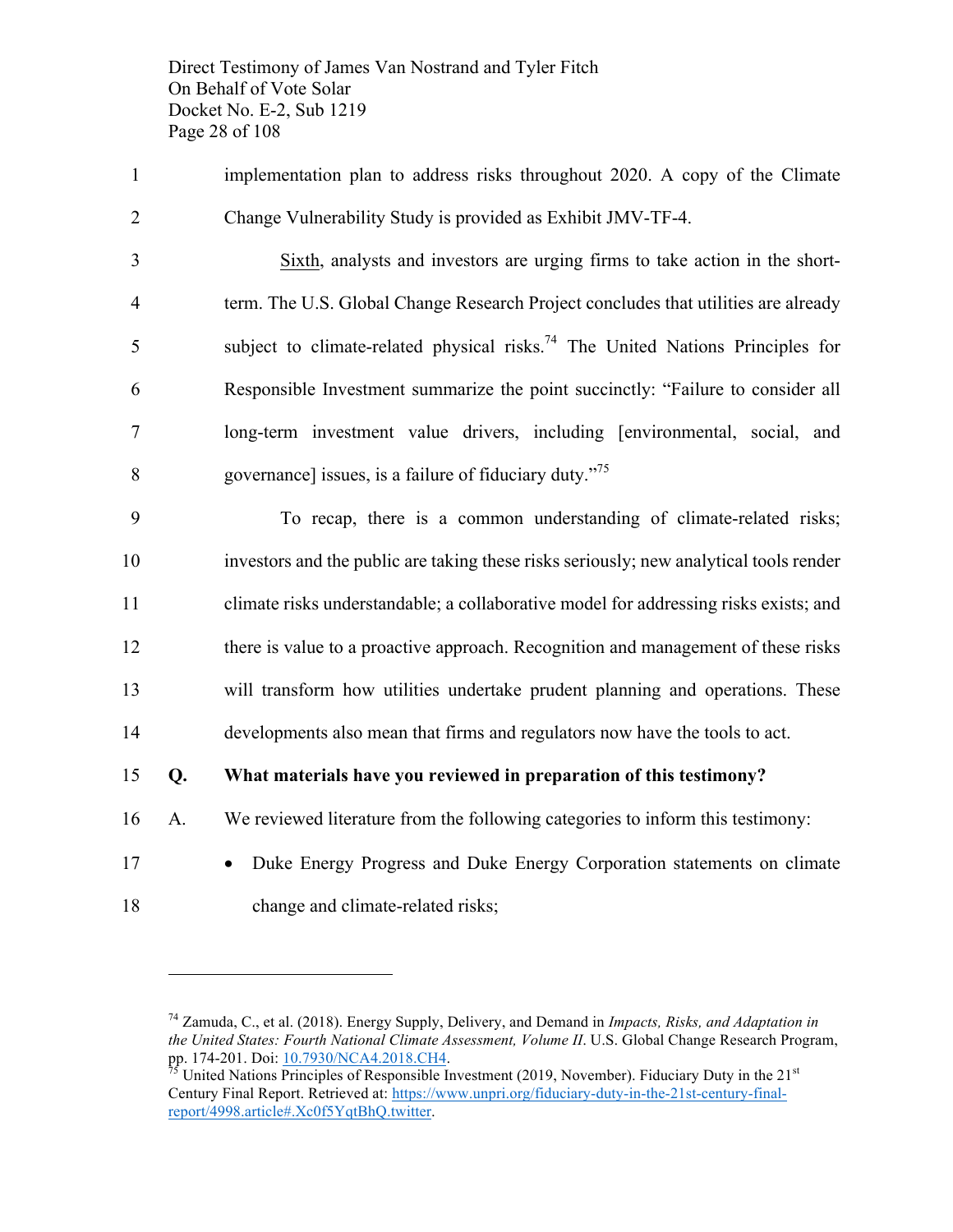Direct Testimony of James Van Nostrand and Tyler Fitch On Behalf of Vote Solar Docket No. E-2, Sub 1219 Page 29 of 108

 • Decisions by North Carolina policymakers that might inform future climate- related regulatory risk; • Financial institution discussion and business decisions on climate-related risks; • Guidance from financial advisory organizations on prudent business practice around disclosing and managing climate-related risks; • Research assessing the nature of climate-related risks and best practices on avoiding them from top research organizations; • Case studies of other electric utilities and utility commissions weighing their own response to climate-related risks. In total, our review spanned 130 sources from 97 organizations. While the review presented here is not exhaustive or universal, the documents assembled paint a clear picture of the current state of recognizing climate-related risks and the institutional response to them. A list of sources consulted during the literature review is available in Exhibit JMV-TF-5. **B. Physical Risks Q. Please define climate-related physical risks and describe how they are expected to impact the electric utility industry.** A. Climate-related physical risks are risks to assets or operations due to physical phenomena impacted by climate change. These physical changes can manifest as rising sea levels and flood risk, increasing ambient temperatures and heat waves, changing precipitation patterns, and/or increasing frequency and intensity of extreme weather events. Just as weather and climate have always affected the day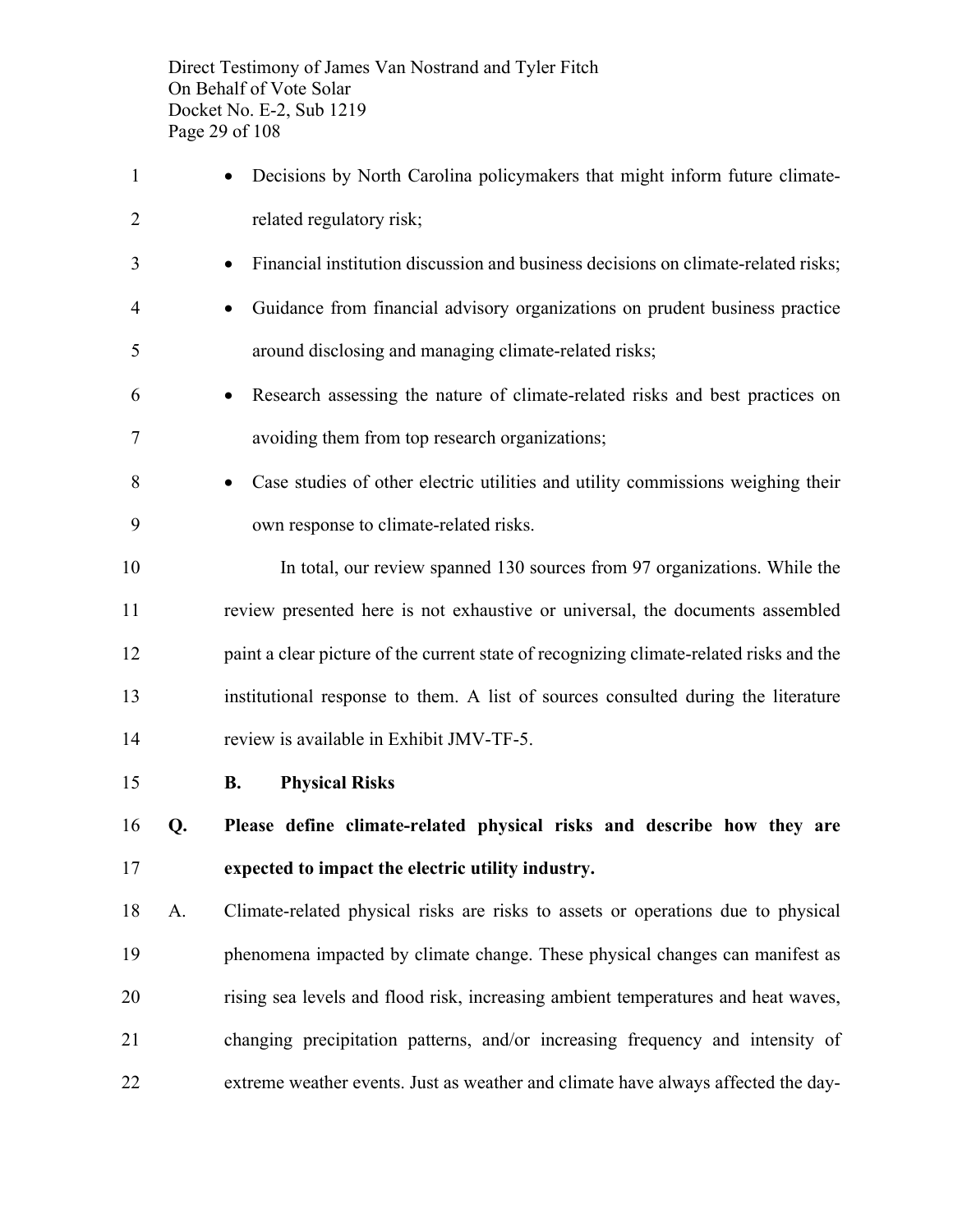Direct Testimony of James Van Nostrand and Tyler Fitch On Behalf of Vote Solar Docket No. E-2, Sub 1219 Page 30 of 108

- 1 to-day operations and long-term planning of electric utilities, the industry is already 2 affected by the changing climate at the generation, transmission, and distribution  $3$  levels.<sup>76</sup>
- 4 Climate change impacts that will have the most substantial risk implications 5 for the electric industry are listed below.
- 6 **Extreme Weather Events:** More frequent and severe but less predictable 7 storms (and, in coastal areas, attendant storm surges) will result in damage to 8 infrastructure and increases in storm damages. Ratepayers are likely to see  $\theta$  decreased reliability and the potential for long outages.<sup>77</sup>
- 10 **Increased Temperatures:** Increased ambient temperatures will reduce performance and reliability of electricity infrastructure.<sup>78</sup> Customer demand is projected to increase as cooling loads increase, but become less predictable.<sup>79</sup> 13 Longer, more intense heat waves present health risks for utility workers. High temperature and high cooling load will present sustained stress to the grid.<sup>80</sup>
- 15 **Changes in Precipitation:** Although not necessarily applicable to the 16 Company's service territory, projected precipitation patterns as a result of

 $\overline{a}$ 

<sup>76</sup> Zamuda, C., et al. (2018).<br><sup>77</sup> McKinsey Global Institute (2020, January). Climate risk and response :Physical hazards and socioeconomic impacts. Retrieved at: https://www.mckinsey.com/business-functions/sustainability/our- $\frac{\text{insights/climate-risk-and-response-physical-hazards-and-score} 78 \text{ Bertolotti et al., p. 5.}$ <br>  $\frac{78}{78}$  Bertolotti et al., p. 5.  $\frac{79}{7}$  ConEdison (2019, December). Climate Change Vulnerability Study. p. 12. Retrieved at

content/uploads/2017/01/RHG\_PowerSectorImpactsOfClimateChange\_Jan2017-1.pdf.

https://www.coned.com/-/media/files/coned/documents/our-energy-future/our-energy-projects/climatechange-resiliency-plan/climate-change-vulnerability-study.pdf.<br><sup>80</sup> Larsen, K., Larsen, J., Delgado, M., Herndon, W., Mohan, S, (2017, January) Assessing the Effect of

Rising Temperatures: The Cost of Climate Change to the U.S. Power Sector. Rhodium Group, p. 10-19. Retrieved at https://rhg.com/wp-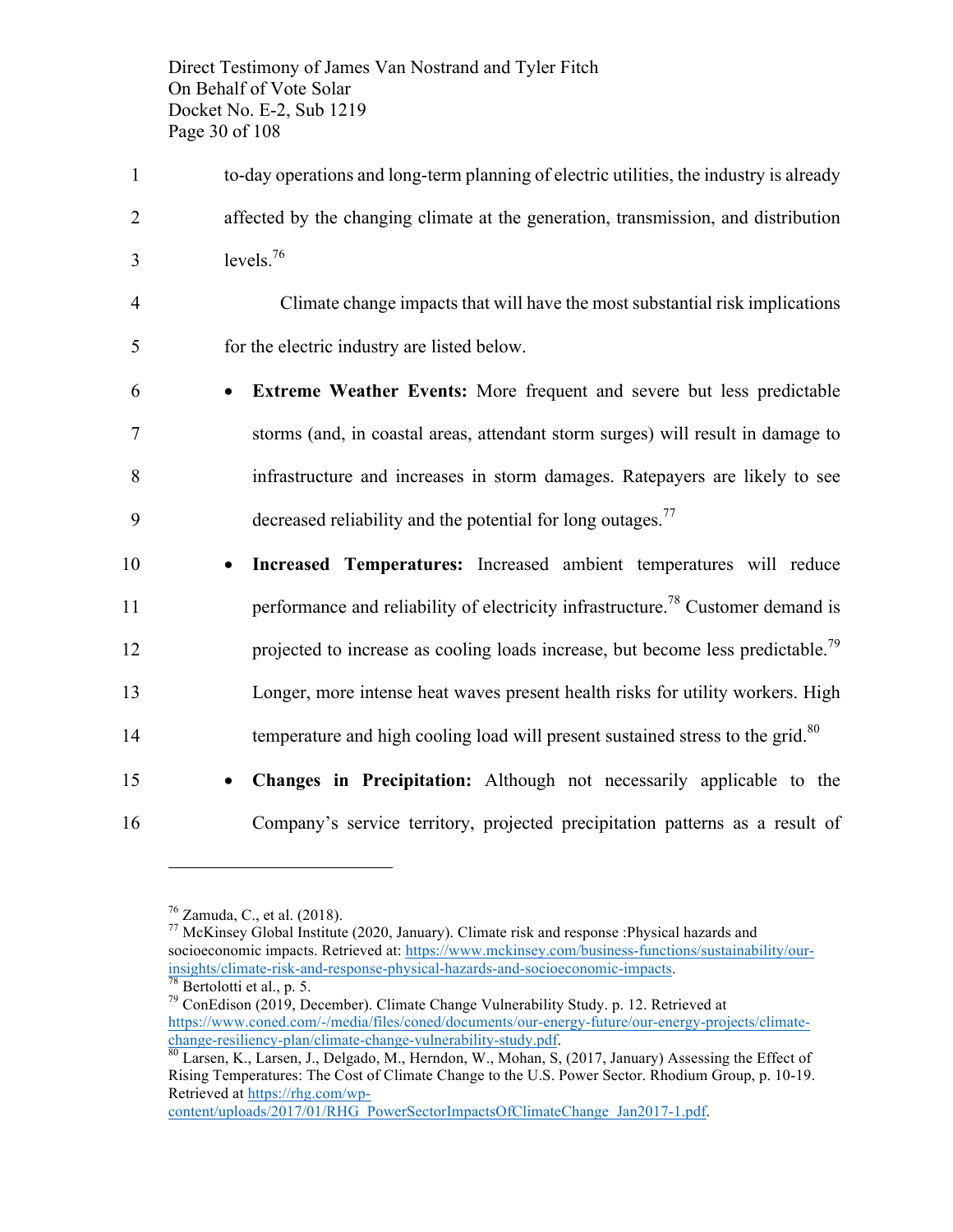Direct Testimony of James Van Nostrand and Tyler Fitch On Behalf of Vote Solar Docket No. E-2, Sub 1219 Page 31 of 108

| $\mathbf{1}$   | climate change are likely to lead to drier conditions in the southern and western            |
|----------------|----------------------------------------------------------------------------------------------|
| 2              | parts of the United States, with intermittent episodes of heavy precipitation. <sup>81</sup> |
| 3              | A lack of steady water supply could severely impede the operation of nuclear                 |
| $\overline{4}$ | and conventional thermal plants, which rely on an available stream of water for              |
| 5              | cooling. <sup>82</sup> Droughts may also increase the risk of wildfire, with clear and       |
| 6              | present implications for utilities' transmission and distribution. <sup>83</sup>             |

7 • **Sea-level Rise and Flooding:** Especially in combination with extreme weather 8 events, higher sea levels increase the risk of inundation for coastal assets.<sup>84</sup>

 While electricity infrastructure is designed to withstand a range of conditions, future conditions are projected to exceed historical ranges. Understanding and planning for future conditions, and not just relying on historical benchmarks, is becoming necessary to avoid premature asset replacement and 13 stranded assets.<sup>85</sup>

14 Analysts estimate that these damages can be material in the case of electric 15 utilities. In a review of the financial materiality of climate-related physical risks to 16 electric utilities, BlackRock Investment Institute placed the increased frequency

 $81$  Nanavati, P., & Gundlach, J., (2016, September), The Electric Grid and its Regulators—FERC and State Public Utility Commissions. Sabin Center for Climate Change Law at Columbia Law School, p. 14.<br><sup>82</sup> Ibid., p. 15.

<sup>83</sup> Bertolotti *et al.*, p. 4.<br><sup>84</sup> Nanavati & Gundlach, pp. 19.<br><sup>85</sup> Chung, J., (2020, January). *Ameren, Xcel, Dominion, Duke among most at-risk from changing climate: Moody's* (interview by Catherine Morehouse for Utility Dive);

Kunkel, K., & Easterling, D., (2020, January). North Carolina Climate Science Report. Presentation given to North Carolina Climate Change Interagency Council, p. 33. Retrieved at https://files.nc.gov/ncdeq/climate-change/interagency-council/Jan-22-2020--Interagency-Climate-Councilpresentation-rev.pdf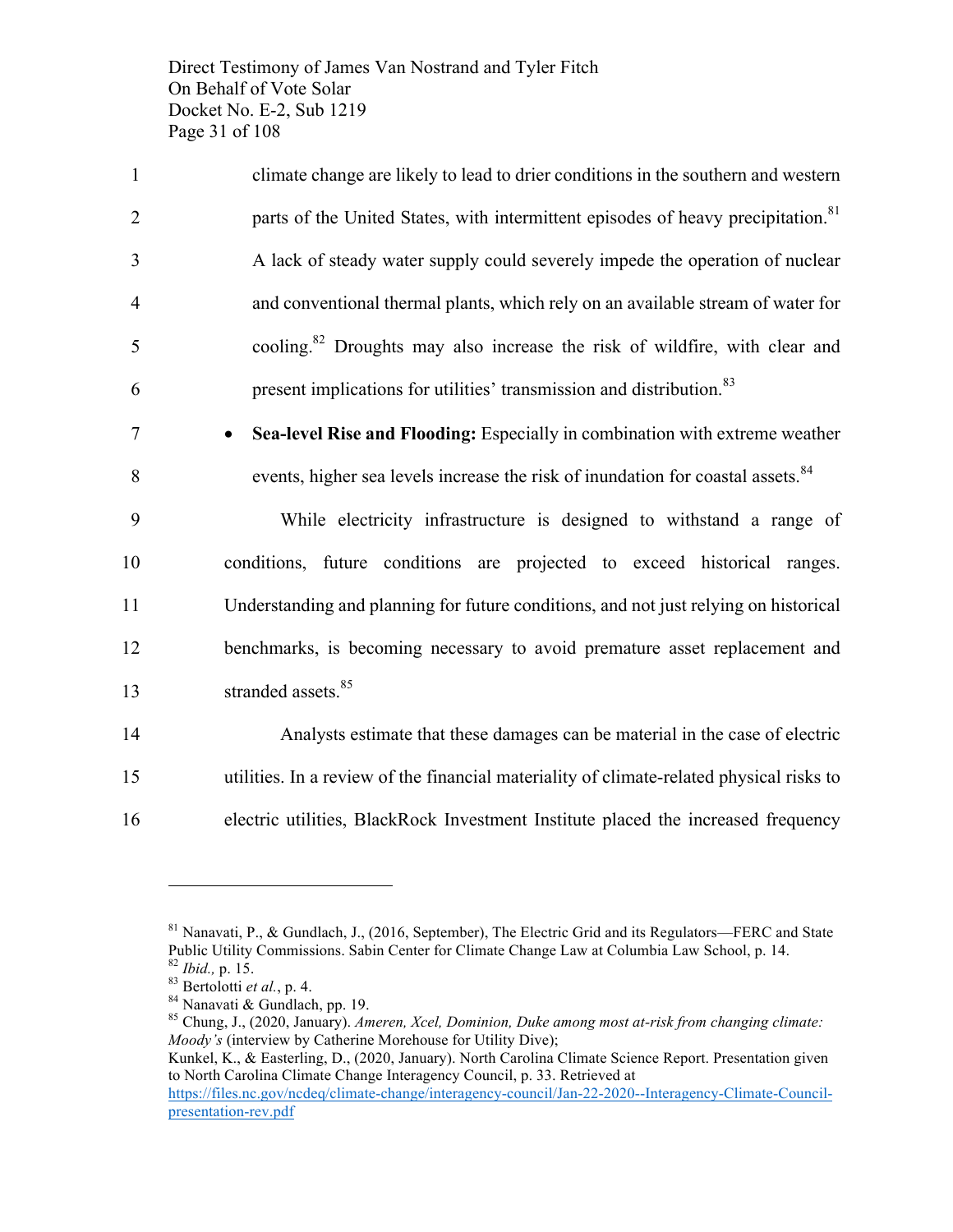Direct Testimony of James Van Nostrand and Tyler Fitch On Behalf of Vote Solar Docket No. E-2, Sub 1219 Page 32 of 108

| $\mathbf{1}$   |    | and severity of hurricanes as a "10" on a 1-10 scale. <sup>86</sup> Another estimate found that  |
|----------------|----|--------------------------------------------------------------------------------------------------|
| $\overline{2}$ |    | storm damages were, on average, likely to increase by 23 percent to \$1.7 billion per            |
| 3              |    | year by 2050. <sup>87</sup> It is now possible to examine climate risks at the granularity of    |
| $\overline{4}$ |    | individual generating plants. <sup>88</sup>                                                      |
| 5              |    | Insurers are increasingly exposed to risks of increasing claims and payouts                      |
| 6              |    | as the incidence of climate-related events grows. <sup>89</sup> After California's 2018 climate- |
| 7              |    | related $90$ wildfire season, which included over 13,000 homes and businesses                    |
| 8              |    | destroyed and $46,000$ insurance claims, $91$ analysts were concerned that California            |
| 9              |    | utilities might be "uninsurable." <sup>92</sup>                                                  |
| 10             | Q. | How will climate-related physical risks affect the Company specifically?                         |
| 11             | A. | The Company's location in North Carolina largely determines its exposure to                      |
|                |    |                                                                                                  |

12 climate-related risks. Although all utilities will be subject to the risks above,

<sup>86</sup> BlackRock, (2019, April), Getting Physical: Scenario Analysis for Assessing Climate-Related Risks. p.17. Retrieved at <u>https://www.blackrock.com/us/individual/literature/whitepaper/bii-physical-climate-<br>risks-april-2019.pdf.<br><sup>87</sup> Brody S. Rogers M. Siccardo G. (2019) Agrill When the community of the community of the com</u>

Brody, S., Rogers, M., Siccardo, G., (2019, April), Why, and how, utilities should start to manage climate-change risk. McKinsey & Company, p. 3. Retrieved at:

https://www.mckinsey.com/industries/electric-power-and-natural-gas/our-insights/why-and-how-utilities-<br>should-start-to-manage-climate-change-risk.

should-start-to-manage-risk. 88<br>
88 Bertolotti, et al.<br>
89 Flavelle, C. (2019, August). As Wildfires Get Worse, Insurers Pull Back from Riskiest Areas. *New York Times*. Retrieved at: https://www.nytimes.com/2019/08/20/climate/fire-insurance-renewal.html.<br><sup>90</sup> Shrimali, G. (2019, October). In California, More than 340,000 Lose Wildfire Insurance. *High Country* 

*News.* Retrieved at https://www.hcn.org/articles/wildfire-in-california-more-than-340000-lose-wildfire-

 $\frac{\text{insurance}}{91}$  Bernstein, S., & Barlyn, S., (2019, January). Insurance losses for California Wildfires top \$11.4 Billion. *Reuters.* Retrieved at https://www.reuters.com/article/us-california-fire-claims/insurance-losses-forcalifornia-wildfires-top-114-billion-idUSKCN1PM2CF.<br><sup>92</sup> Jaffe, A., Busby, J., Blackburn, J., Copeland, C., Law, S., Ogden, J., & Griffin, P., (2019, September).

Impact of Climate Risk on the Energy System. *Council on Foreign Relations.* Retrieved at https://cdn.cfr.org/sites/default/files/report\_pdf/Impact%20of%20Climate%20Risk%20on%20the%20Ener gy%20System\_0.pdf.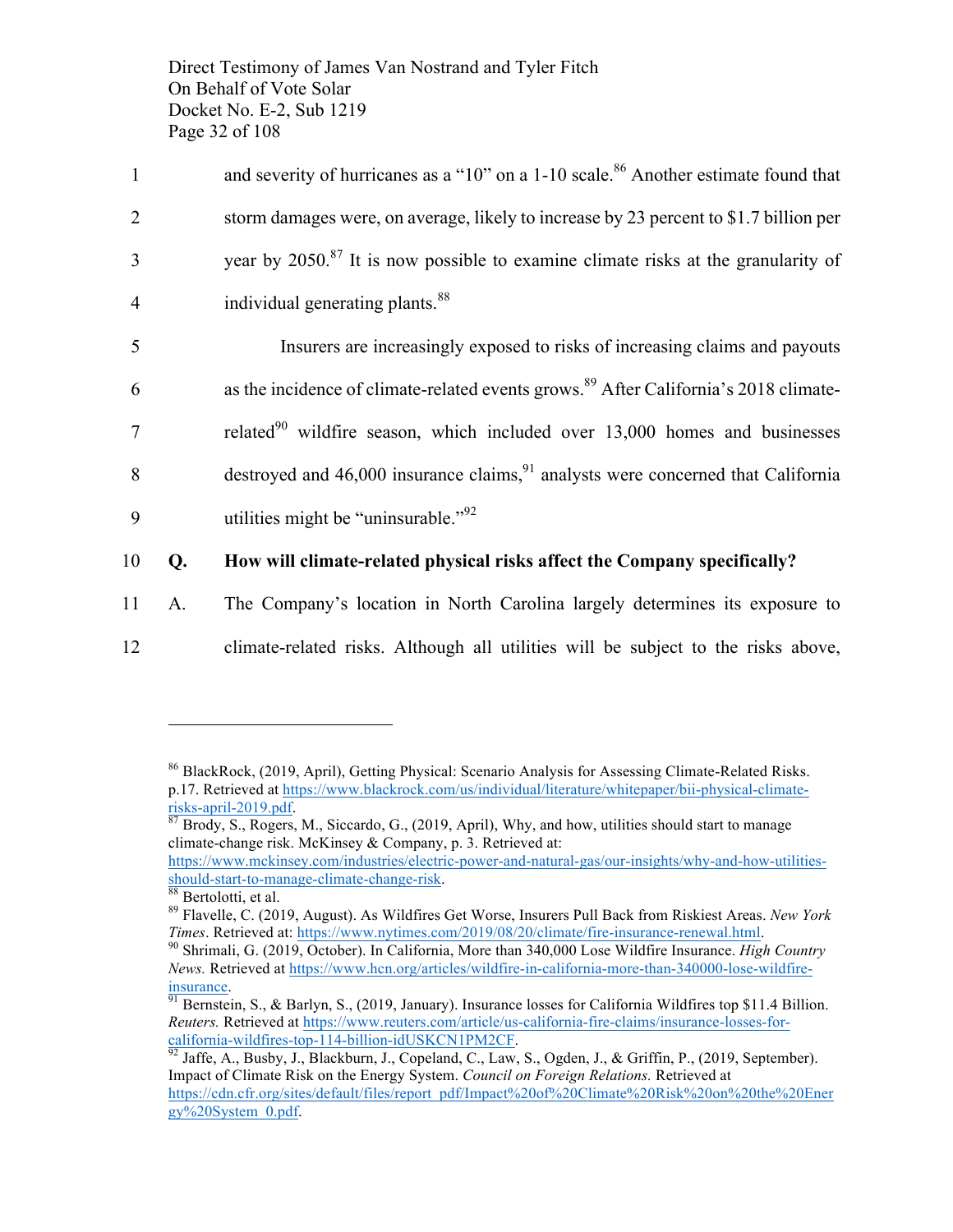Direct Testimony of James Van Nostrand and Tyler Fitch On Behalf of Vote Solar Docket No. E-2, Sub 1219 Page 33 of 108

1 Southeast utilities are particularly exposed to more frequent and severe storms and 2 hurricanes. $93$ 

 High-quality, in-depth studies of climate impacts focused specifically on North Carolina are in progress. As directed by Section 9 of Governor Roy Cooper's Executive Order 80, leading North Carolina institutions have released a North Carolina Climate Science Report that assesses the state of the science and makes projections for North Carolina-specific impacts.<sup>94</sup> Findings from the report indicate that, "[l]arge changes in North Carolina's climate—much larger than at any time in the state's history—are *very likely* by the end of this century under both the lower 10 and higher [emissions] scenarios.<sup>"95</sup> Authors of the report presenting to the North Carolina Climate Change Interagency Council found it is "*very likely* [90-100% probability]" that NC temperatures will increase in all seasons, extreme precipitation frequency and intensity will increase, and that heavy precipitations 14 accompanying hurricanes passing over North Carolina will increase.<sup>96</sup> As a result, climate design standards for North Carolina infrastructure will be outdated by the 16 middle of this century<sup>97</sup>—likely within the design lifetime of investments proposed under the Grid Improvement Plan. The North Carolina Climate Science report was

- 
- 

<sup>&</sup>lt;sup>93</sup> Zamuda, C., et al.<br><sup>94</sup> North Carolina Department of Environmental Quality, (2019). NC Climate Science Report Development. Retrieved at <u>https://deq.nc.gov/nc-climate-science-report-development</u>.<br><sup>95</sup> Kunkel, K., & Easterling, D., (2020, January), emphasis in original.<br><sup>96</sup> *Ibid.*, emphasis in original.<br><sup>97</sup> *Ibid.*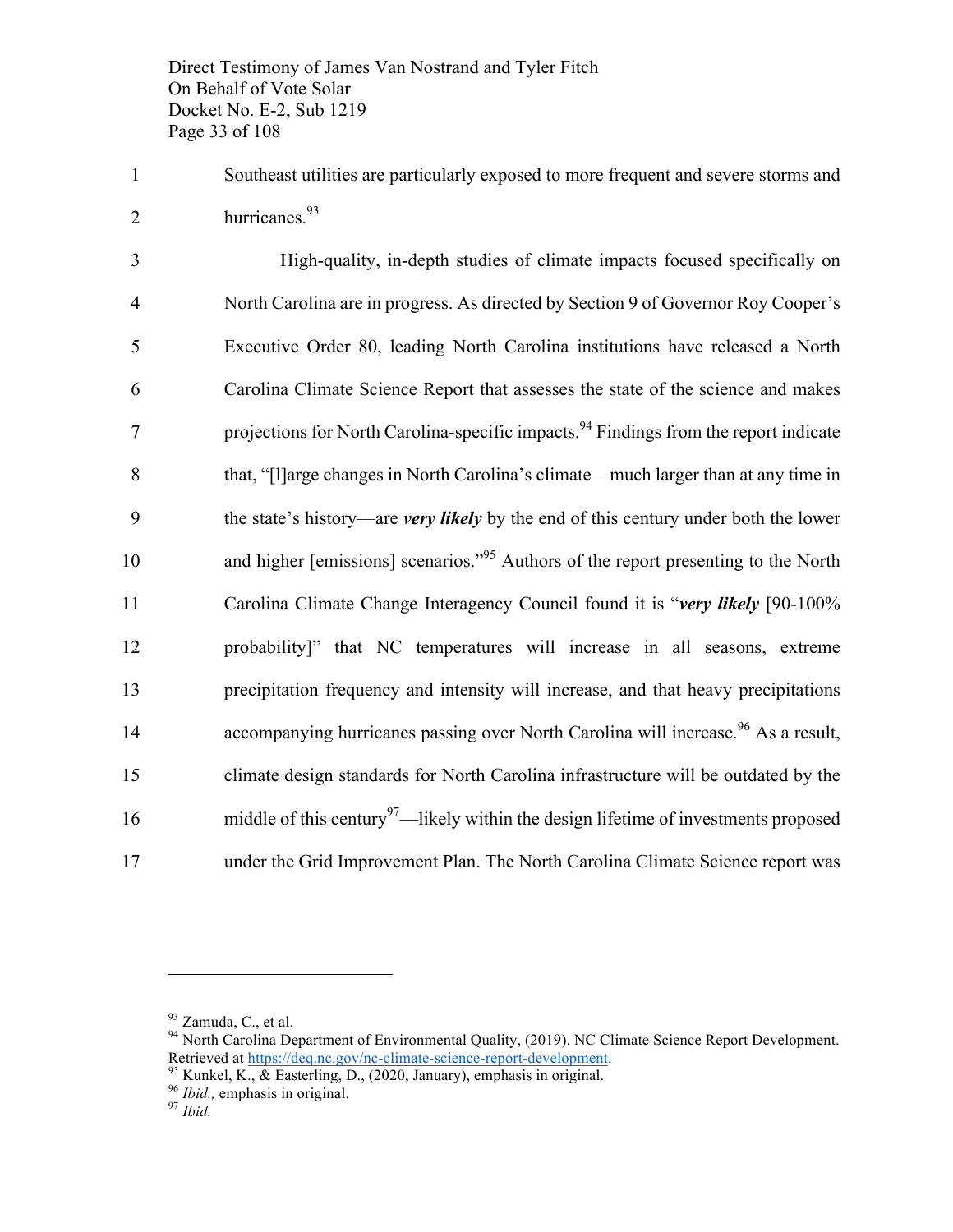Direct Testimony of James Van Nostrand and Tyler Fitch On Behalf of Vote Solar Docket No. E-2, Sub 1219 Page 34 of 108

1 released to the public on March 11, 2020,<sup>98</sup> and its executive summary is attached 2 as Exhibit JMV-TF-3. It is a key input into the North Carolina Climate Risk 3 Assessment and Resiliency Plan, which is currently in development.

 Financial observers have already been paying careful attention to utilities' climate-related physical risks. When S&P announced a negative outlook for Duke Energy Corporation in 2019, it noted that "[t]he company also operates its utilities in regions of the U.S. that are prone to frequent hurricanes, which could increase the company's risk exposure because climate change is intensifying the severity 9 and frequency of these natural disasters globally.<sup> $99$ </sup> Moody's and S&P mentioned hurricanes or named storms in ratings of the Company in each year 2017-2019.<sup>100</sup>

 Beyond broad characterizations, credit rating agencies are using increasingly powerful analytical methods for understanding climate risks, finding that Duke Energy's footprint in the Carolinas in particular is exposed to climate- related risks. Moody's published its first review of climate-related risks for electric 15 utilities in January 2020 and found Duke Energy a top risk for hurricane threats.<sup>101</sup> Materials submitted by the Company in this proceeding validate the findings reported by Moody's. Figure 2 below disaggregates system average

<sup>98</sup> North Carolina Institute for Climate Studies (2020, March). The North Carolina Science Report.

Retrieved at: https://ncics.org/cics-news/the-north-carolina-climate-science-report/.<br><sup>99</sup> S&P Global Ratings, (2019, May), Research Update: Duke Energy Corp. and Subs. Outlook Revised To Negative On Coal Ash Risks, Regulatory-Lag, And Project Delays. P. 4. Retrieved at Company Response

to Public Staff Data Request 38-5.<br><sup>100</sup> Company Response to Vote Solar Data Request 1-24.<br><sup>101</sup> Morehouse, 2020.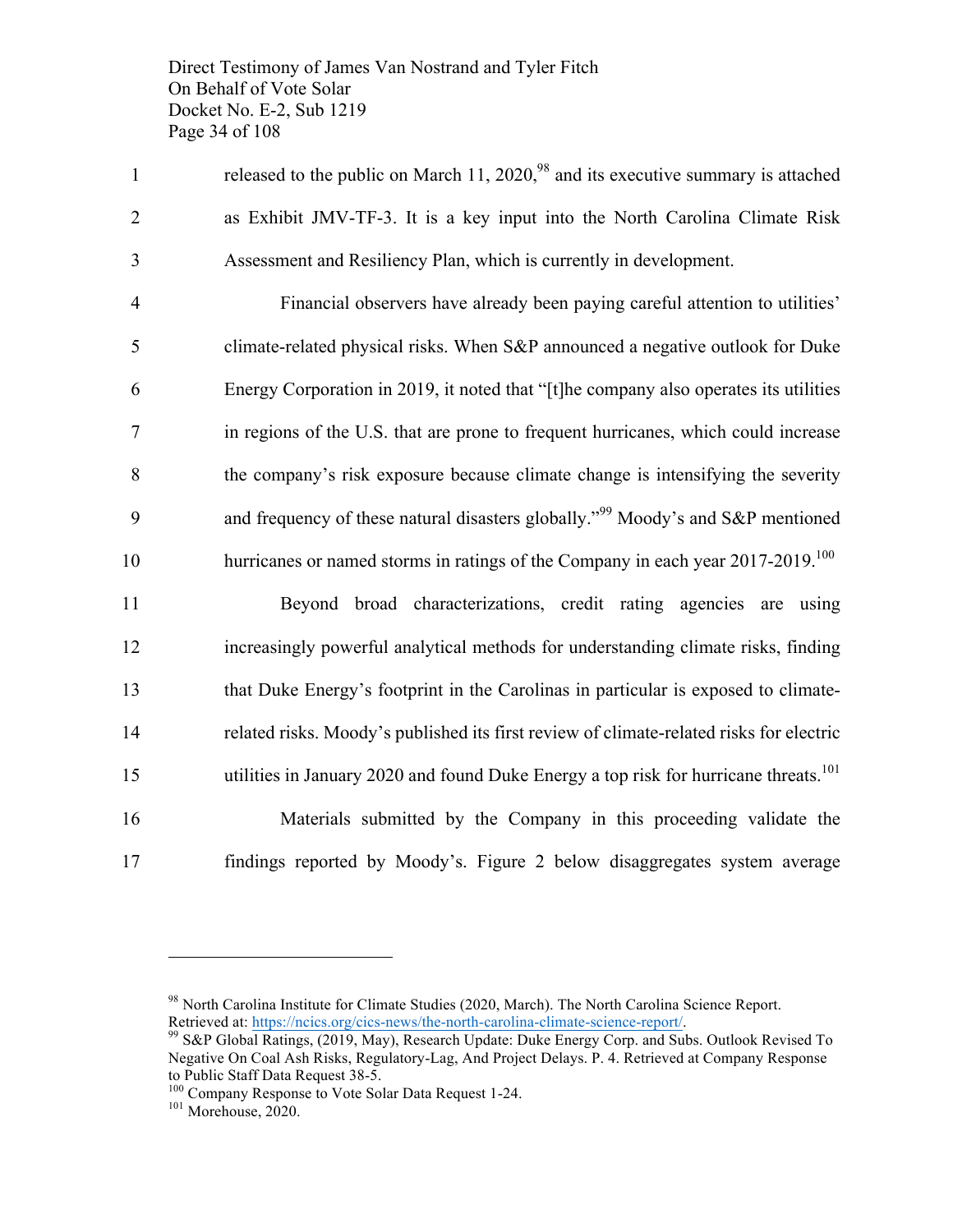Direct Testimony of James Van Nostrand and Tyler Fitch On Behalf of Vote Solar Docket No. E-2, Sub 1219 Page 35 of 108

- 1 interruption duration index ("SAIDI") in regular operation and during Major Event
- 2 Days, which include but are not exclusively related to weather events.

5

 $\overline{a}$ 

3 **Figure 2: Duke Energy Progress System Average Interruption Duration Index (SAIDI)** with and without Major Event Days (MEDs)<sup>102</sup>



6 The Company's SAIDI trend over the last ten years shows a relatively flat 7 SAIDI during normal operations, but increasing SAIDI impacts from major event 8 days. While the major event days' occurrence is inherently stochastic, experts have  $\frac{9}{2}$  found a statistically significant increase in major event days over time.<sup>103</sup> For 10 context, the average customer was without power for  $250$  minutes in  $2018$ ,  $104$  and

http://www.usaee.org/usaee2014/submissions/OnlineProceedings/IAEE\_ConferencePaper\_01Apr2014.pdf. <sup>104</sup> US Energy Information Administration ("EIA"), (2018, April), "Average frequency and duration of

<sup>&</sup>lt;sup>102</sup> Graph compiled using MED and non-MED SAIDI figures from Company Response to Vote Solar Data Request 1-25.<br><sup>103</sup> Larsen, P., Sweeney, P., Hamachi-LaCommare, K., Eto, J., (2014, April). Exploring the Reliability of

U.S Electric Utilities. Lawrence Berkeley National Laboratory, p. 29. Retrieved at

electric distribution outages vary by states." Retrieved at https://www.eia.gov/todayinenergy/detail.php?id=35652.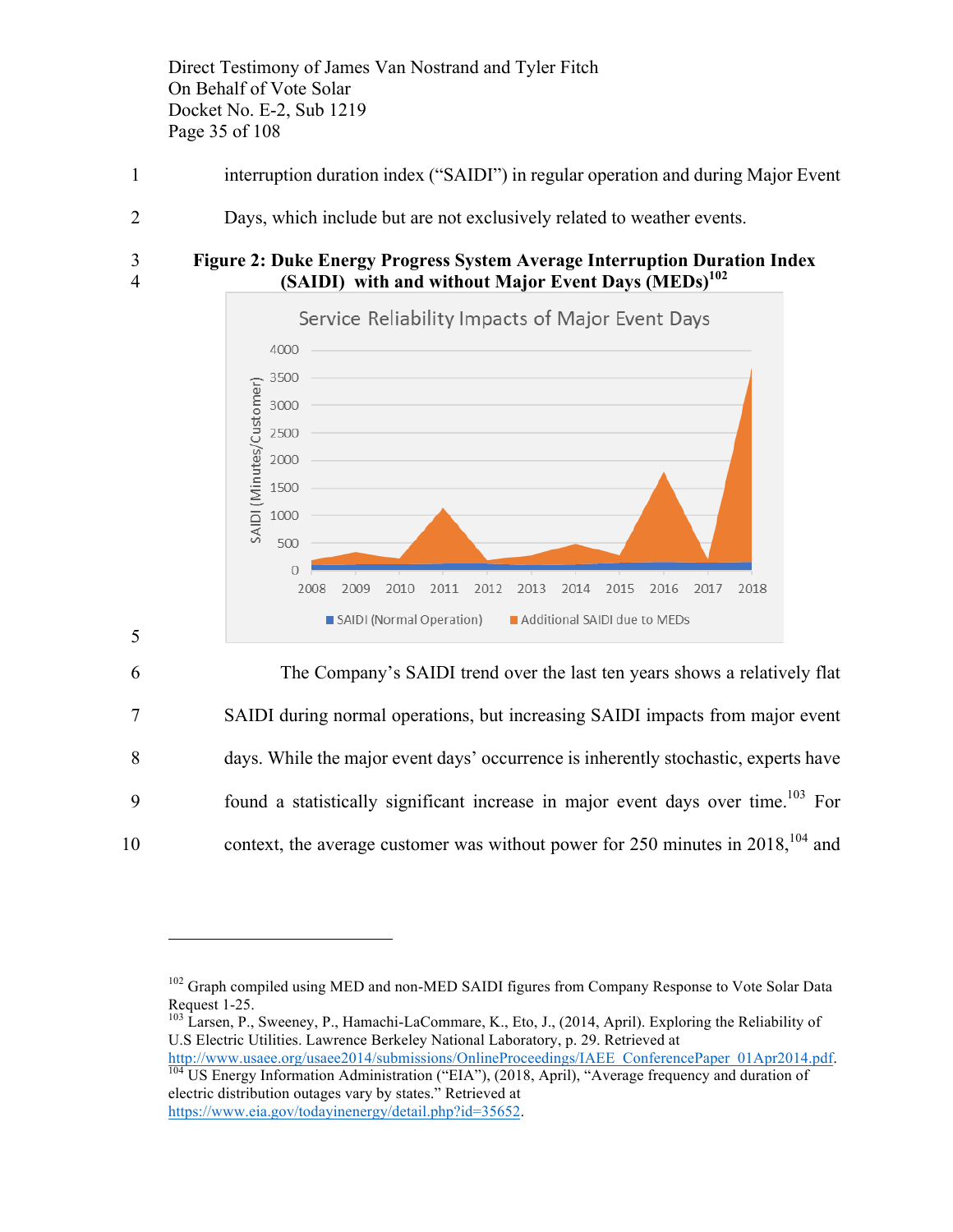Direct Testimony of James Van Nostrand and Tyler Fitch On Behalf of Vote Solar Docket No. E-2, Sub 1219 Page 36 of 108

- the cumulative improvement projected for phase one of the Grid Improvement Plan 2 would reduce SAIDI by  $49.23$  minutes per customer.<sup>105</sup>
- **C. Financial Risks**

 **Q. Please define climate-related financial risks and summarize how they are expected to impact the electric utilities industry.**

 A. Climate-related financial risks refer to impacts on the ability of a firm to access reliable and affordable financing due to climate change. Financial risks can be difficult to disaggregate from other risks because financial institutions' climate- related reasons for up- or down-grading a firm will often be linked to other climate- related impacts (e.g. downgrading a California utility due to exposure to wildfire risks). But the unique impacts of financial actions, and specific pathways by which these risks are expressed (e.g. downgrades, disinvestment, votes against board members, changes to stock price), merit treating financial risks as a separate category.

 Investors are already paying special attention to electric utilities and their responses to climate-related risks. The Climate Action 100+, a global group of investors with over \$35 trillion under management, identified 32 electric utilities as 18 heta part of the hundred largest greenhouse gas emitters in the world.<sup>106</sup> Duke Energy Corporation is listed as one of the focus companies in the Climate Action 100+.

<sup>&</sup>lt;sup>105</sup> Company response to Vote Solar Data Request 1-26.<br><sup>106</sup> Climate Action 100+, (2019). *2019 Progress Report*. Retrieved at https://climateaction100.files.wordpress.com/2019/10/progressreport2019.pdf.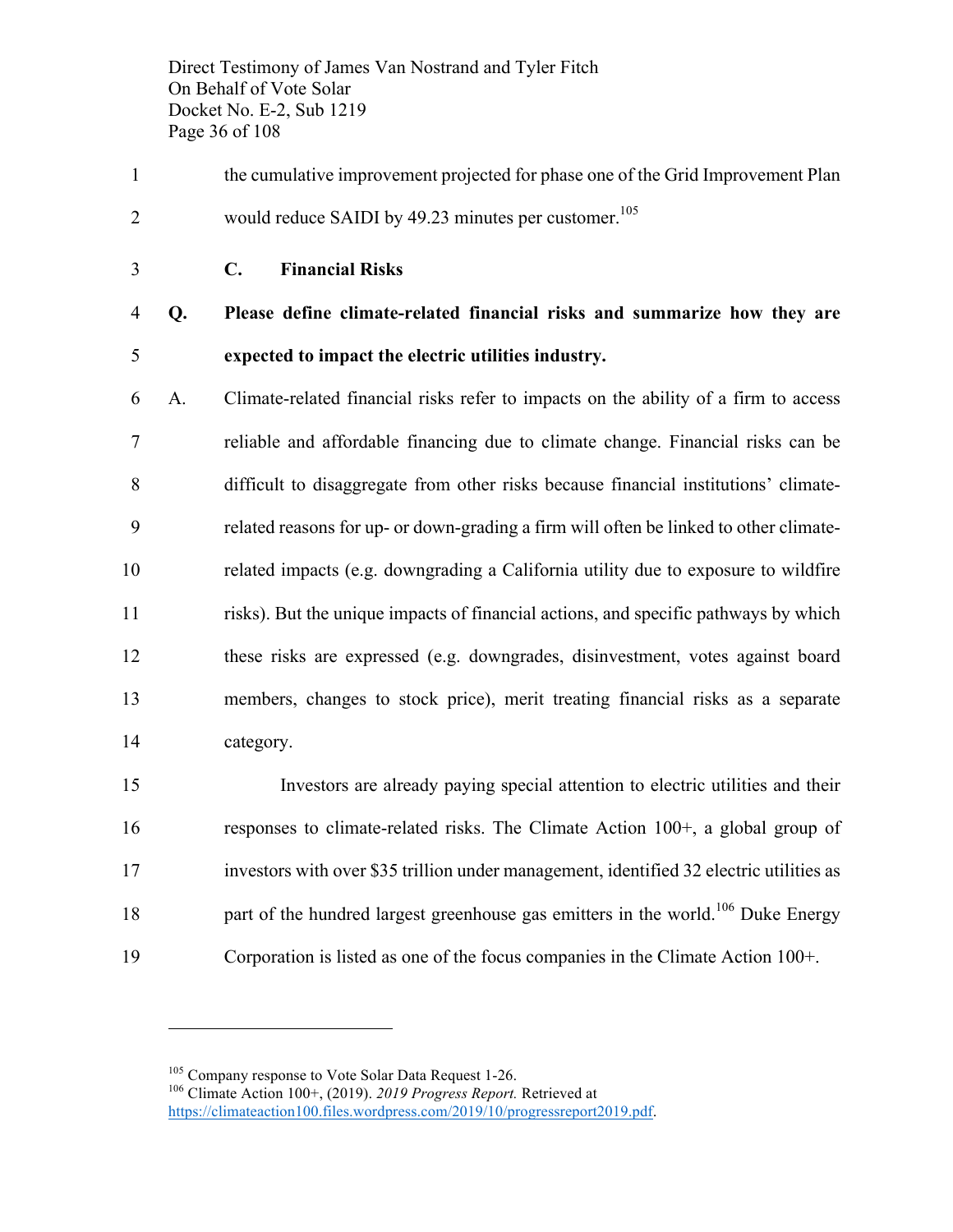Direct Testimony of James Van Nostrand and Tyler Fitch On Behalf of Vote Solar Docket No. E-2, Sub 1219 Page 37 of 108

| $\mathbf{1}$   | Credit rating agencies have already integrated a review of climate-risk, as a            |
|----------------|------------------------------------------------------------------------------------------|
| 2              | part of environmental, social, and governance ("ESG") review, into their credit          |
| 3              | ratings. S&P found in its lookback over ratings published 2015-2017 that                 |
| $\overline{4}$ | environment and climate (" $E&C$ ") risks played an important role in over 700 cases,    |
| 5              | and over 100 listed E&C risks as a key factor. Of cases where E&C risks were a           |
| 6              | key factor, over 40 percent resulted in downgrades. <sup>107</sup> At the same time, S&P |
| $\tau$         | demonstrates that prudent management of energy $\&$ climate risk represents an           |
| 8              | opportunity for firms—20 upgrades listed E&C issues as a key factor. <sup>108</sup>      |
|                |                                                                                          |

 Investors like BlackRock and Morgan Stanley are also building analytical capacity to understand the distribution of climate-related risks. BlackRock and the Rhodium Group are using their plant-level climate risk findings to generate 12 company-level climate-risk indices.<sup>109</sup> Using those indices, they find that climate- resilient utilities trade at a slight premium, while the most risk-exposed utilities  $\qquad$  trade at a discount.<sup>110</sup> An academic analysis of the relationship between climate risk, risk management, and financial health found similar results:

 "We document a positive correlation between cost of debt and carbon risk for firms [without awareness of climate risks]. Further, this association is economically meaningful, with a one standard deviation increase in carbon risk mapping into between a 38 and 62 basis point increase in the

 Williams, J., & Wilkins, M., (2017, November), How Environmental And Climate Risks And Opportunities Factor Into Global Corporate Ratings – An Update. *S&P Global Ratings*. Retrieved at Company Response to Vote Solar Data Request 1-13, Docket No. E-7 Sub 1146.<br>
<sup>108</sup> *Ibid.*<br>
<sup>109</sup> Bertolotti et al.<br>
<sup>110</sup> BlackRock, 2019.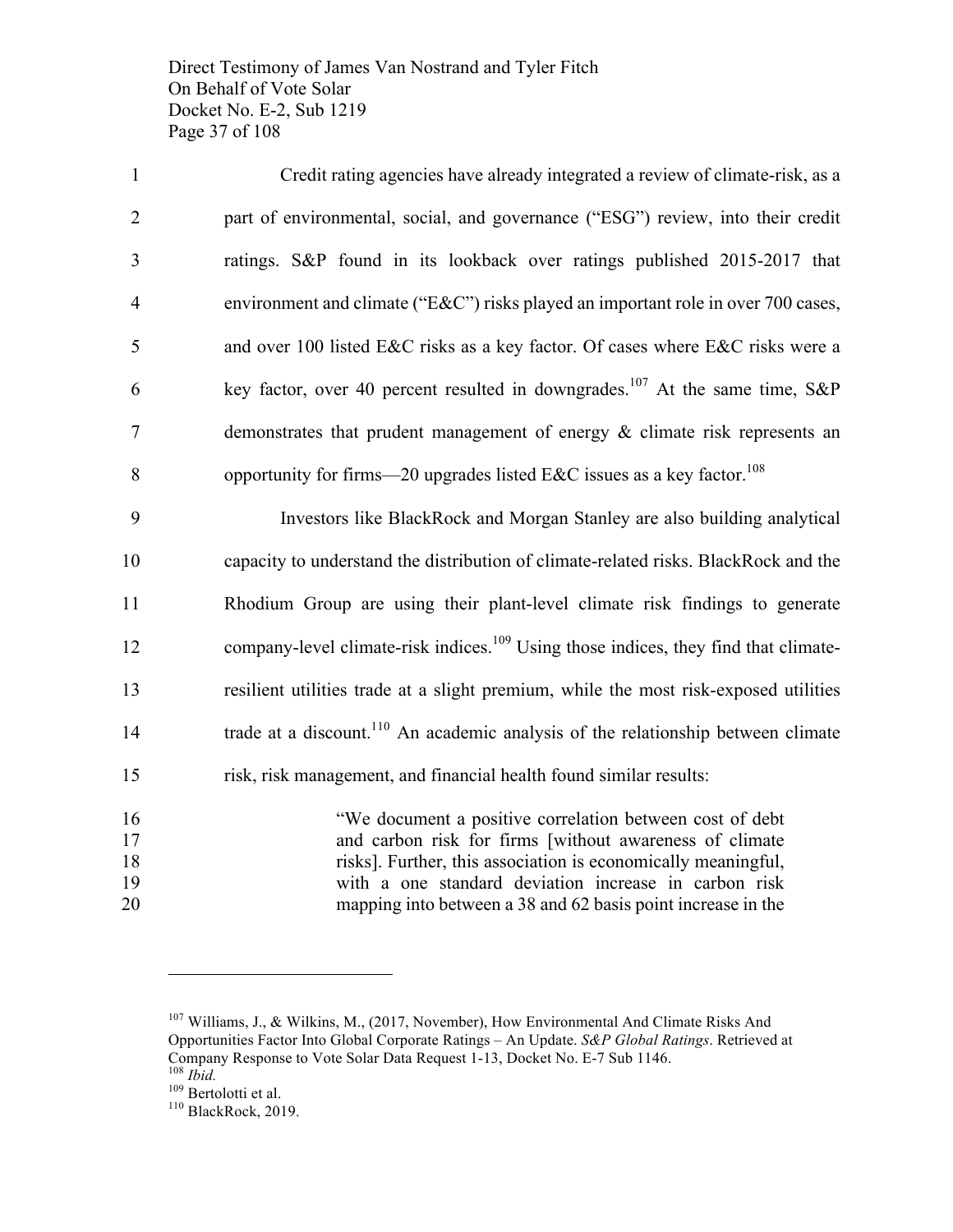Direct Testimony of James Van Nostrand and Tyler Fitch On Behalf of Vote Solar Docket No. E-2, Sub 1219 Page 38 of 108

- 1 cost of debt. Equally, we find that the penalty is effectively 2 negated for firms exhibiting carbon risk awareness.<sup>"111</sup>
- 3 **Q. How might climate-related financial risks affect the Company specifically?**
- 4 A. Duke Energy Corporation's largest individual shareholders have taken strong 5 positions on risks related to climate change and their likely response. Table 1 below 6 demonstrates a selection of Duke Energy's creditors and their position on climate 7 risks.
- 

#### 8 **Table 1: Selection of Duke Energy Investors and Positions on Climate Risk**

|                                                      | % Share of |                                                                                                                                                                                                                                                                                                                 |  |
|------------------------------------------------------|------------|-----------------------------------------------------------------------------------------------------------------------------------------------------------------------------------------------------------------------------------------------------------------------------------------------------------------|--|
| <b>Shareholder</b>                                   | <b>DUK</b> | <b>Climate-related Risk Position</b>                                                                                                                                                                                                                                                                            |  |
| Vanguard Group                                       | $8.19\%*$  | "Many companies remain far beyond on their [climate-<br>related risk] journey and have room to improve their<br>disclosure and better educate their board on climate-<br>related risks." <sup>112</sup>                                                                                                         |  |
| <b>Blackrock Fund</b><br><b>Advisors</b>             | $5.3\%*$   | "In absence of robust disclosures, investors, including<br>BlackRock, will increasingly conclude that companies<br>are not adequately managing risk." <sup>113</sup>                                                                                                                                            |  |
| <b>State Street</b><br>$5.15\%$ *<br><b>Advisors</b> |            | "The vast majority of companies are taking a short-term,<br>tactical approach to climate risk; they are failing to<br>identify the long-term threats and opportunities created<br>by a shift to a low-carbon economy and to incorporate<br>this thinking into their boards' strategic planning." <sup>114</sup> |  |

<sup>&</sup>lt;sup>111</sup> Jung, J., Herbohn, K., Clarkson, P., (2018, July), "Carbon Risk, Carbon Risk Awareness, and the Cost of Debt Financing." *Journal of Business Ethics*.

<sup>&</sup>lt;sup>112</sup> Vanguard (2019). Investment Stewardship 2019 Annual Report.<br><sup>113</sup> Fink, 2020.<br><sup>114</sup> State Street Global Advisors, (2019, June), Climate-Related Disclosures in Oil and Gas, Mining, and Utilities: The Current State and Opportunities for Improvement. Retrieved at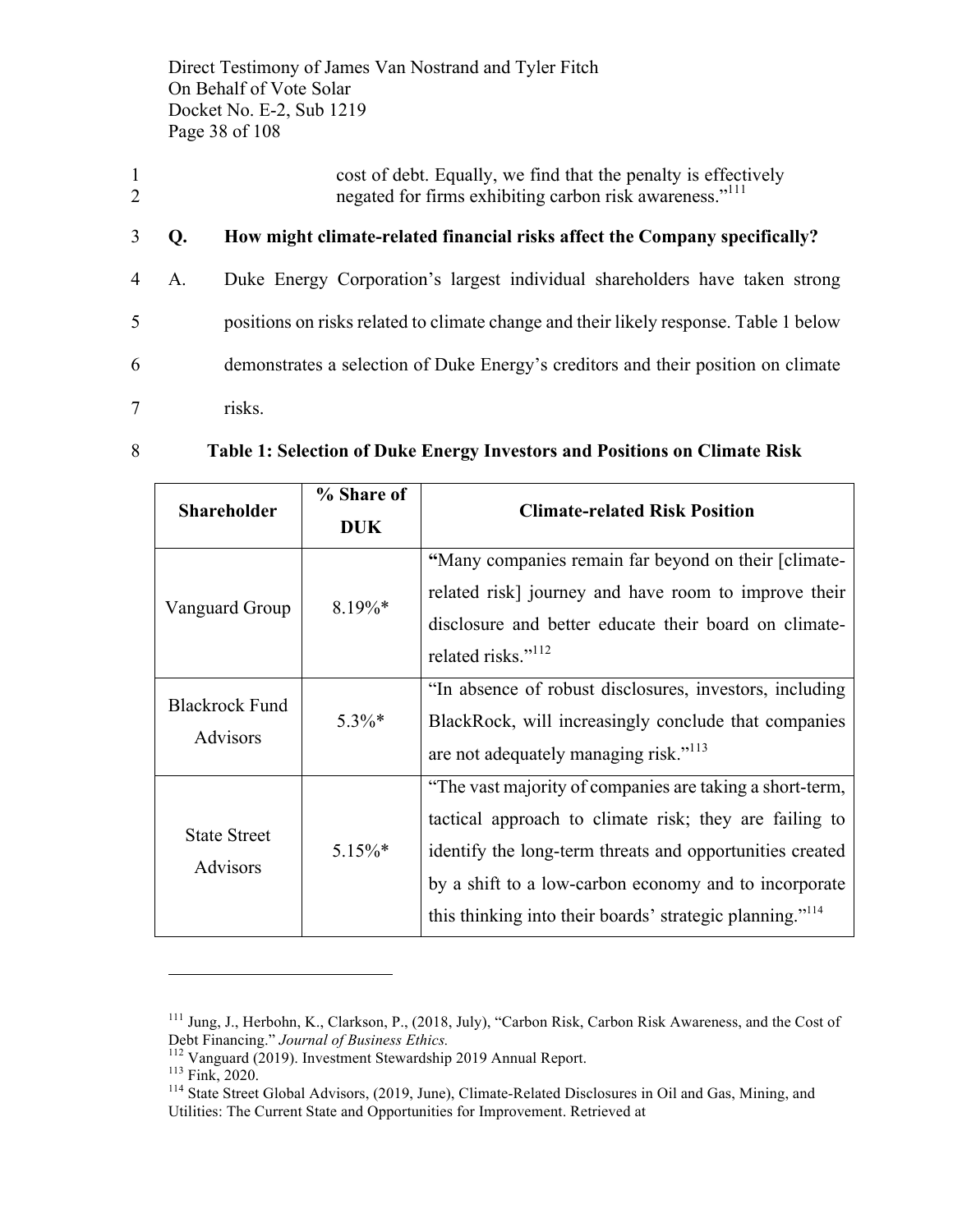Direct Testimony of James Van Nostrand and Tyler Fitch On Behalf of Vote Solar Docket No. E-2, Sub 1219 Page 39 of 108

|                     |                                                                                                |                                   | Sent a letter to boards (January 2020) advising they<br>would "take appropriate voting action" against board<br>members of major US firms if they rated poorly on<br>SSGA's ESG score and did not articulate how they<br>would improve it. <sup>115</sup>     |  |
|---------------------|------------------------------------------------------------------------------------------------|-----------------------------------|---------------------------------------------------------------------------------------------------------------------------------------------------------------------------------------------------------------------------------------------------------------|--|
|                     | New York City<br>Employees'<br>Retirement<br>System                                            | **                                | Sent a letter to Duke Energy advocating for an ambitious<br>climate goal. "This initiative makes clear that<br>mobilizing for the planet goes hand-in-hand with<br>protecting<br>our pensions,<br>and we<br>these<br>need<br>commitments now." <sup>116</sup> |  |
| 1<br>$\overline{c}$ |                                                                                                | *: Top three individual investors | **: Investment share outside of top 10 are not published.                                                                                                                                                                                                     |  |
| 3                   |                                                                                                |                                   | Credit rating agencies Moody's and S&P mention climate-related physical,                                                                                                                                                                                      |  |
| 4                   | regulatory, and economic risks in their updates on the Company and Duke Energy                 |                                   |                                                                                                                                                                                                                                                               |  |
| 5                   | Corporation. <sup>117</sup> In and of themselves, the risks recorded in these updates may have |                                   |                                                                                                                                                                                                                                                               |  |
| 6                   | negative impacts on the Company's business operations. But the financial                       |                                   |                                                                                                                                                                                                                                                               |  |
| 7                   |                                                                                                |                                   | community's awareness of these risks, and its potential reaction to those risks                                                                                                                                                                               |  |
| 8                   | through stock price movement, shareholder action, and changes to credit ratings,               |                                   |                                                                                                                                                                                                                                                               |  |
|                     |                                                                                                |                                   |                                                                                                                                                                                                                                                               |  |

9 present a unique challenge to the Company's business risks.

10 **D. Economic Risks**

https://www.ssga.com/investment-topics/environmental-social-governance/2019/06/climate-disclosure-

<sup>115</sup> Wigglesworth, R., (2020, January), "State Street vows to turn up the heat on ESG standards." *Financial Times*. Retrieved at https://www.ft.com/content/cb1e2684-4152-11ea-a047-eae9bd51ceba.<br><sup>116</sup> Kerber, R., (2019, February), "Big U.S. pension funds ask electric utilities for de-carbonization plans."

*Reuters*. Retrieved at https://www.reuters.com/article/us-usa-utilities-investors/big-u-s-pension-funds-askelectric-utilities-for-decarbonization-plans-idUSKCN1QH27D.<br><sup>117</sup> Company Response to Vote Solar Data Request 1-24.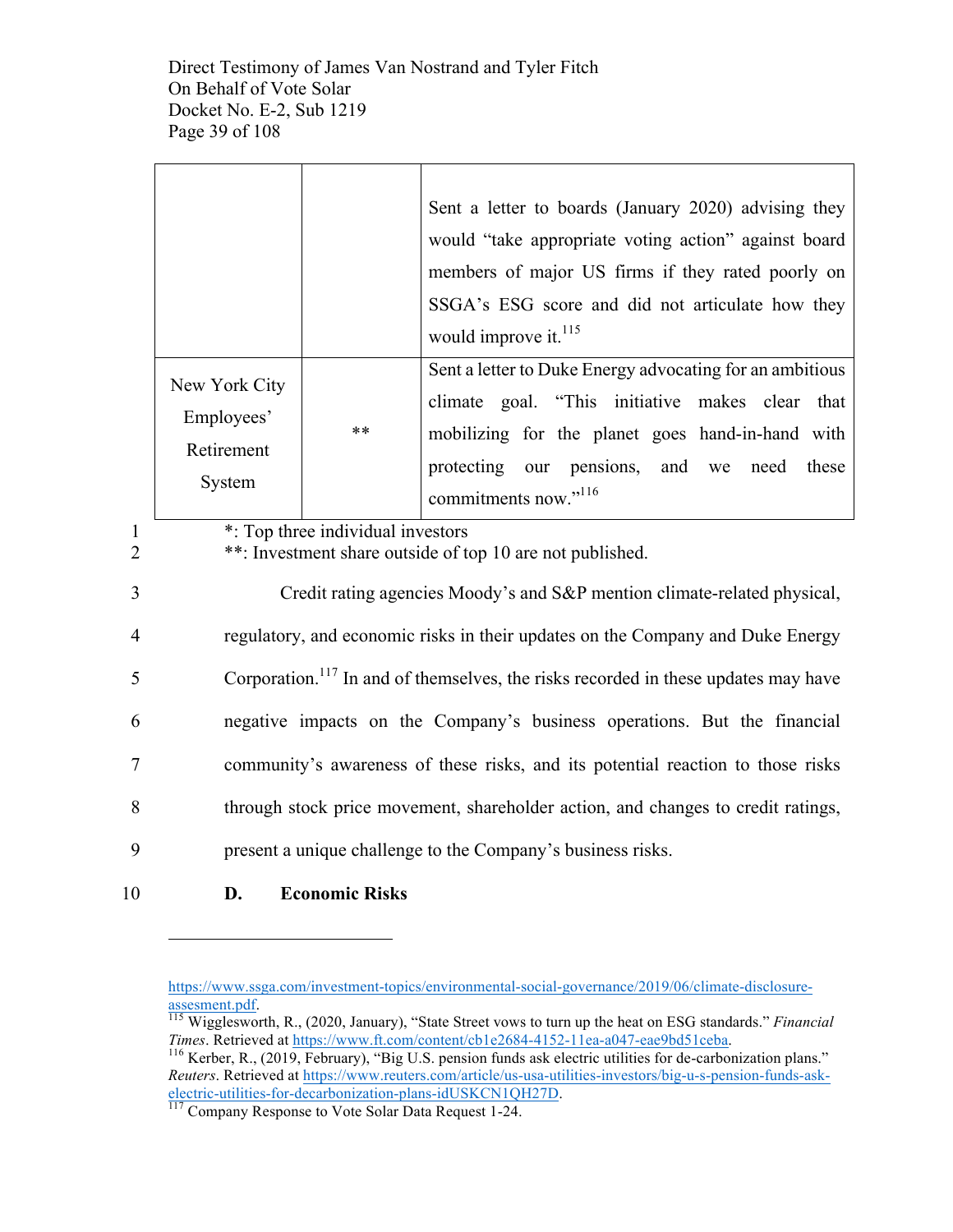Direct Testimony of James Van Nostrand and Tyler Fitch On Behalf of Vote Solar Docket No. E-2, Sub 1219 Page 40 of 108

1 **Q. Please define climate-related economic risks and summarize how they are**  2 **expected to impact the electric utilities industry.**

 A. Climate-related economic risks are divided into technology risks and market risk. Technology risks refer to exposure of a firm's assets and operations from disruptive or innovative technologies that develop and mature through societal responses to climate change. In the electric utility sector, the principal technology risk is that of low- or no-carbon generation technologies like wind and solar displacing conventional generation and therefore "stranding" those assets' ability to recover their capital investment. As an example, NIPSCO and Tri-State recently recognized and corrected for climate-related technology risk by committing to shut down 11 legacy coal assets in favor of a shift to renewables.<sup>118</sup> Analyses sponsored by both companies demonstrate the prudency of this decision: it will save money for these companies and ultimately for ratepayers.

 Market risk refers generally to risks created by markets adapting to climate change. These risks are subtle and complex, especially in the energy sector, but one illustration might be customers opting out of typical utility service to pursue renewable options. Because of this complexity, this testimony will not analyze or evaluate market risks.

<sup>&</sup>lt;sup>118</sup> McMahon, J., (2019, July), "In Conservative Indiana, Utility Chooses Renewables Over Gas As It Retires Coal Early." *Forbes*. Retrieved at: https://www.forbes.com/sites/jeffmcmahon/2019/07/02/mikepences-indiana-chooses-renewables-over-gas-as-it-retires-coal-early/#7cb3265243b4; Best, A., (2020, January), "Tri-State CEO says wholesaler's clean energy transition will pay dividends." *Energy News Network.* Retrieved at: https://energynews.us/2020/01/21/west/tri-state-ceo-says-wholesalersclean-energy-transition-will-pay-dividends/.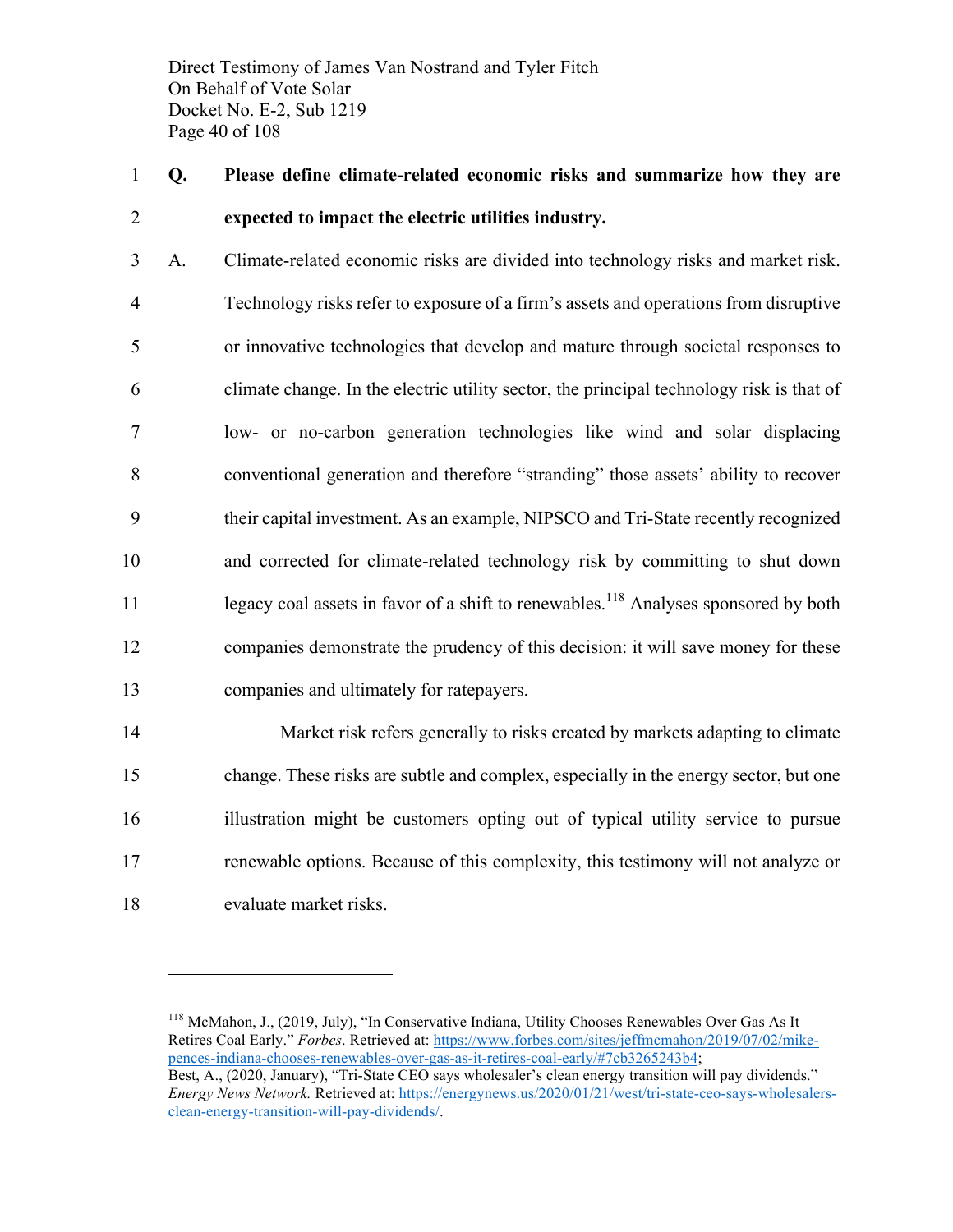Direct Testimony of James Van Nostrand and Tyler Fitch On Behalf of Vote Solar Docket No. E-2, Sub 1219 Page 41 of 108

| $\mathbf{1}$   | Analysts have focused particular attention on technology risks for utilities                      |
|----------------|---------------------------------------------------------------------------------------------------|
| $\overline{2}$ | operating legacy coal assets. One analysis by Energy Innovation found that by                     |
| 3              | 2025, new wind and solar would be less expensive than running 70 percent of all                   |
| $\overline{4}$ | coal assets in the United States. <sup>119</sup> Subsequent studies from Morgan Stanley and       |
| 5              | Moody's have corroborated those results. <sup>120</sup>                                           |
| 6              | The same principle applies to gas generation. A study from the Rocky                              |
| 7              | Mountain Institute found that a portfolio of clean energy technologies would deliver              |
| 8              | the same energy at a lower cost than 90 percent of gas-fired power plant capacity.                |
| 9              | The report ends with a recommendation to state utility regulators: "[a]ccount for                 |
| 10             | the significant risk that uneconomic gas generation will increase customer rates." <sup>121</sup> |
| 11<br>Q.       | How might climate-related economic risks affect the Company specifically?                         |
| 12<br>A.       | The same national trends regarding coal and gas assets are also relevant in North                 |
| 13             | Carolina. For coal assets, "[t]he trend is so strong that it is hard to imagine                   |
| 14             | Southeastern utilities not relying heavily on solar and complementary load shifting               |

15 resources to replace the coal and save customers money."<sup>122</sup>

<sup>119</sup> Gimon, E., O'Boyle, M., Clack, Ct., McKee, S., (2019, March), The Coal Cost Crossover: Economic Viability of Existing Coal Compared to New Local Wind and Solar Resources. *Energy Innovation* and *Vibrant Clean Energy*. Retrieved at https://energyinnovation.org/wp-content/uploads/2019/03/Coal-Cost-Crossover\_Energy-Innovation\_VCE\_FINAL.pdf. 120 Smyth, J., (2019, December), "Financial analysts expect decarbonization will benefit utility ratepayers

and shareholders." *Energy and Policy Institute.* Retrieved at: https://www.energyandpolicy.org/financialanalysts-expect-decarbonization-will-benefit-utility-ratepayers-and-shareholders/.<br><sup>121</sup> Teplin, C., Dyson, M., Engel, A., Glazer, G., (2019), The Growing Market for Clean Energy Portfolios:

Economic Opportunities for a Shift from New Gas-Fired Generation to Clean Energy Across the United States Electricity Industry. *Rocky Mountain Institute*, https://rmi.org/cep-reports. <sup>122</sup> Gimon, et al.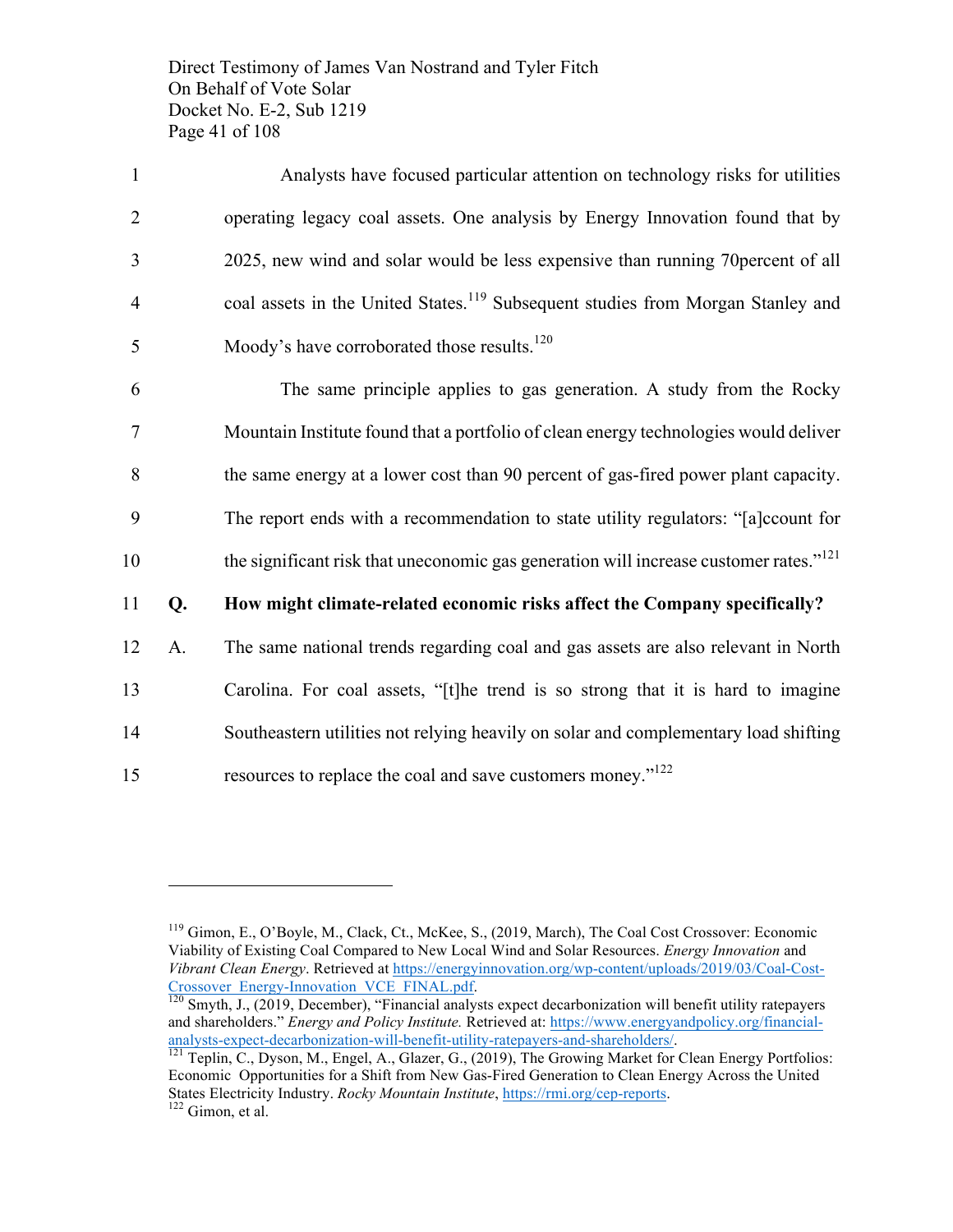Direct Testimony of James Van Nostrand and Tyler Fitch On Behalf of Vote Solar Docket No. E-2, Sub 1219 Page 42 of 108

| $\mathbf{1}$   | In many cases, multiple climate-related trends can come together to cause               |
|----------------|-----------------------------------------------------------------------------------------|
| $\overline{2}$ | an economic shift—a shift that the Duke Energy is already acknowledging. In             |
| 3              | describing the forces that led to the Company's decision to retire several coal plants, |
| $\overline{4}$ | the Duke Energy Carolinas cites the following trends:                                   |
| 5              | On-going price declines and efficiency improvements of potential                        |
| 6              | replacement including CTs, renewables and energy storage alternatives;                  |
| 7              | Potential for increasing regulatory drivers including the release of the                |
| 8              | NC DEQ Climate Plan, NC Executive Order 80, and NCUC 2018 IRP                           |
| 9              | Order requiring evaluation of accelerated coal plant retirements in                     |
| 10             | future IRPs; and                                                                        |
| 11             | Potential for federal or state $CO2$ legislation. <sup>123</sup>                        |
| 12             | Credit rating analysts are paying special attention to the Company's                    |
| 13             | climate-related economic risks. Moody's 2019 credit rating for the Company found        |
| 14             | that "[DEC] has a moderate carbon transition risk within the regulated utility sector   |
| 15             | because, as an integrated utility, its generation ownership places it at a higher risk  |
| 16             | profile than transmission and distribution companies." <sup>124</sup>                   |
| 17             | Informally, Duke Energy Corporation officials have responded to the threat              |
| 18             | posed by renewables to gas generation and the inconsistency of gas generation with      |
| 19             | a carbon goal by proposing shorter depreciation periods for new gas generation—         |

<sup>&</sup>lt;sup>123</sup> Duke Energy Carolinas Response to Tech Customers Data Request 3-26, Docket No. E-7, Sub 1214.<br><sup>124</sup> Moody's Investor Service, (2019, March), "Duke Energy Progress, LLC." Retrieved at Company's Response to Vote Solar Data Request 1-24.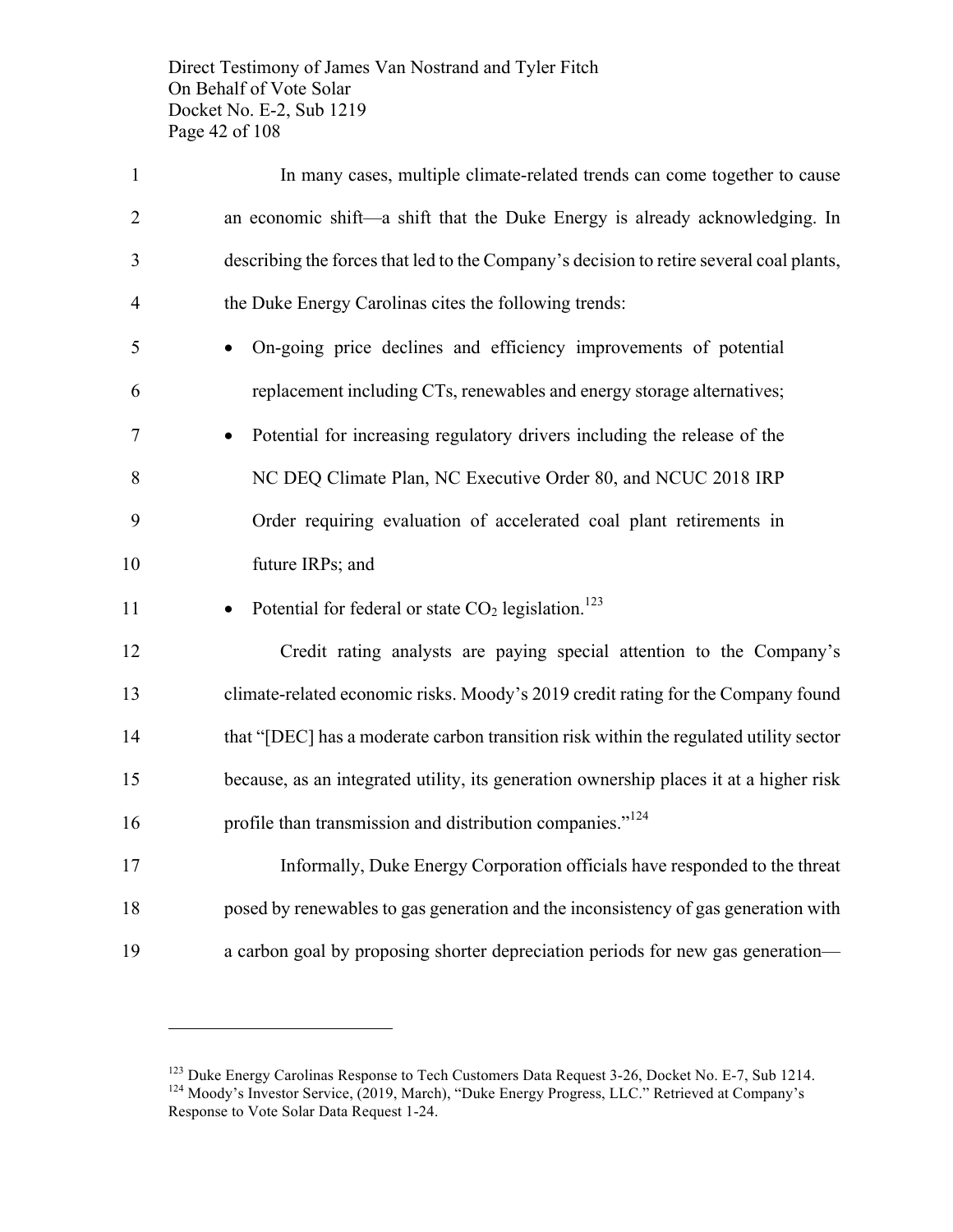Direct Testimony of James Van Nostrand and Tyler Fitch On Behalf of Vote Solar Docket No. E-2, Sub 1219 Page 43 of 108

including periods as short as  $15$  years.<sup>125</sup> The necessary result of a shorter operating life, of course, is faster recovery of capital investment, driving higher annual costs and a higher average cost per kilowatt-hour. Duke Energy's potential decision to accelerate depreciation and increase ratepayer costs for these plants is, in and of itself, an example of climate-related risks increasing costs for ratepayers. These higher costs also increase the likelihood that renewables might be a more cost-effective option.

 The risks of distributed generation referred to in Witness Hevert's testimony 9 are examples of technology risk.<sup>126</sup> Hevert's testimony does not, however, acknowledge the benefits of customer-owned generation, which reduces the Company's exposure to climate-related risks as renewables come onto the grid. It is clear that distributed energy resources offer resilience benefits, and actors at the state and federal level are developing increasingly precise methods for valuing 14 resiliency. $^{127}$ 

<sup>&</sup>lt;sup>125</sup> Morehouse, C., (2019, October), Duke VP likens gas plant buildout strategy to 15-year home mortgage on path to zero carbon." *Utility Dive*. Retrieved at https://www.utilitydive.com/news/duke-vp-likens-gasplant-buildout-strategy-to-15-year-home-mortgage-on-path/565328/.<br><sup>126</sup> Direct Testimony of Robert B. Hevert ("Hevert Direct"), p. 48, 1. 12-18.<br><sup>127</sup> National Association of Regulatory Utility Commissioners, (2019, April)

Distributed Energy Resources: An Overview of Current Analytical Practices. Retrieved at: https://pubs.naruc.org/pub/531AD059-9CC0-BAF6-127B-99BCB5F02198.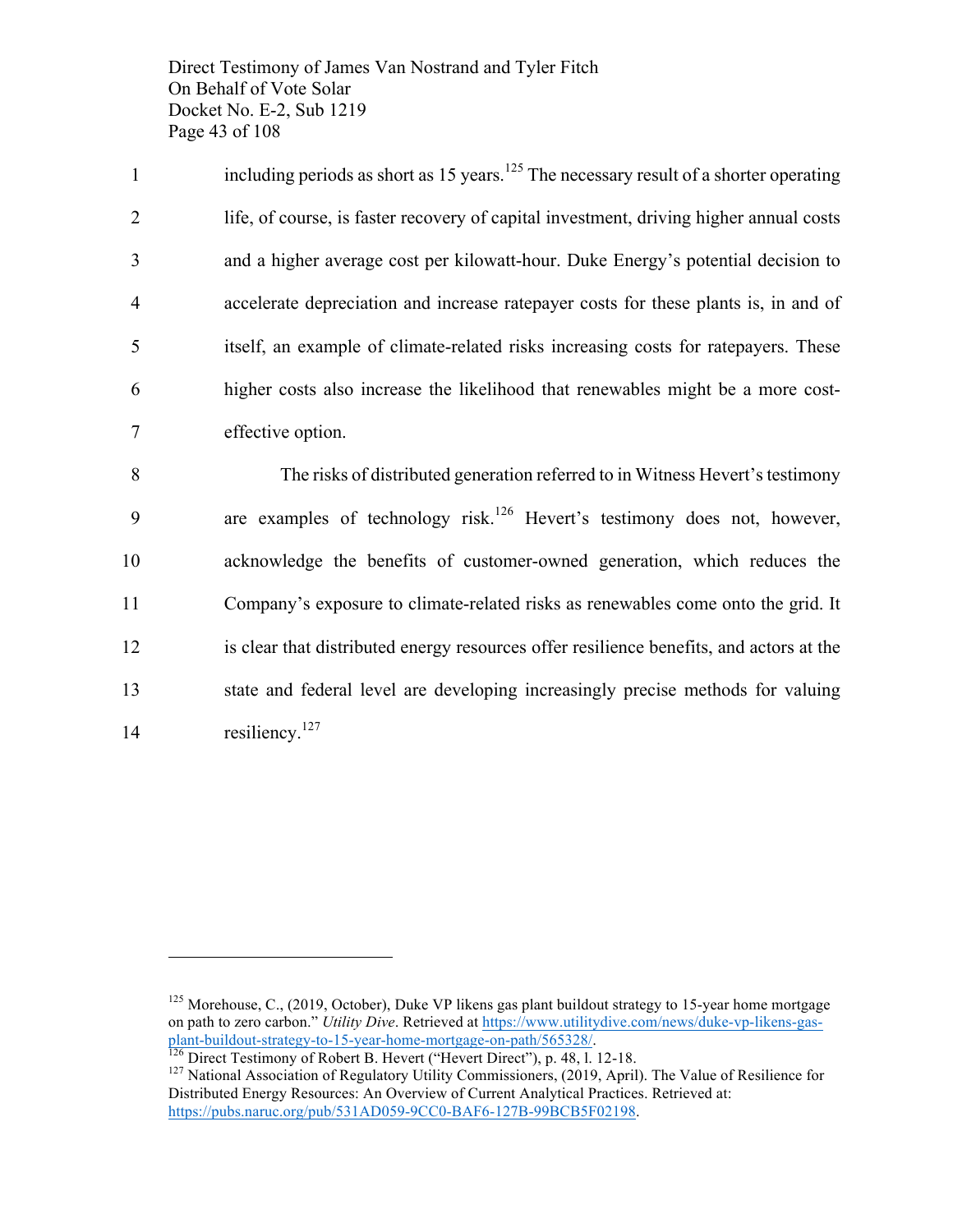Direct Testimony of James Van Nostrand and Tyler Fitch On Behalf of Vote Solar Docket No. E-2, Sub 1219 Page 44 of 108

#### **E. Regulatory Risks**

 $\overline{a}$ 

 **Q. Please define climate-related regulatory risks and summarize how they are expected to impact the electric utilities industry.**

 A. Climate-related regulatory risks refer to negative impacts on a given firm due to policy changes that either seek to constrain actions that would exacerbate climate change, or incentivize actions that would ameliorate its impacts. Greenhouse gas emissions, for example, have until recently been an inextricable part of the electric utility industry, so a clear regulatory risk to electric utilities is constraints on these emissions or requirements to procure energy from renewable sources.

 The United Nations Principles for Responsible Investment ("UNPRI") uses a framework called the Inevitable Policy Response ("IPR") to understand regulatory risk. This framework uses a more probabilistic model of climate policy: Instead of using a scenario-based "climate policy" and "no climate policy" approach, IPR asks when such a policy might be put in place. Using this framework, UNPRI found that a two-degree policy scenario (i.e., a scenario assuming an increase of two degrees Celsius in world temperatures) would on average lead to a 4 percent decrease in valuation for electric utilities. It also found electric utilities to have the widest variation in valuation adjustment by firm of any sector analyzed, with some firms decreasing in valuation by over 30 percent, and others increasing 20 by the same margin.<sup>128</sup>

 UN Principles for Responsible Investment (2019), Impacts of the Inevitable Policy Response on Equity Markets. Retrieved at https://www.unpri.org/download?ac=9857.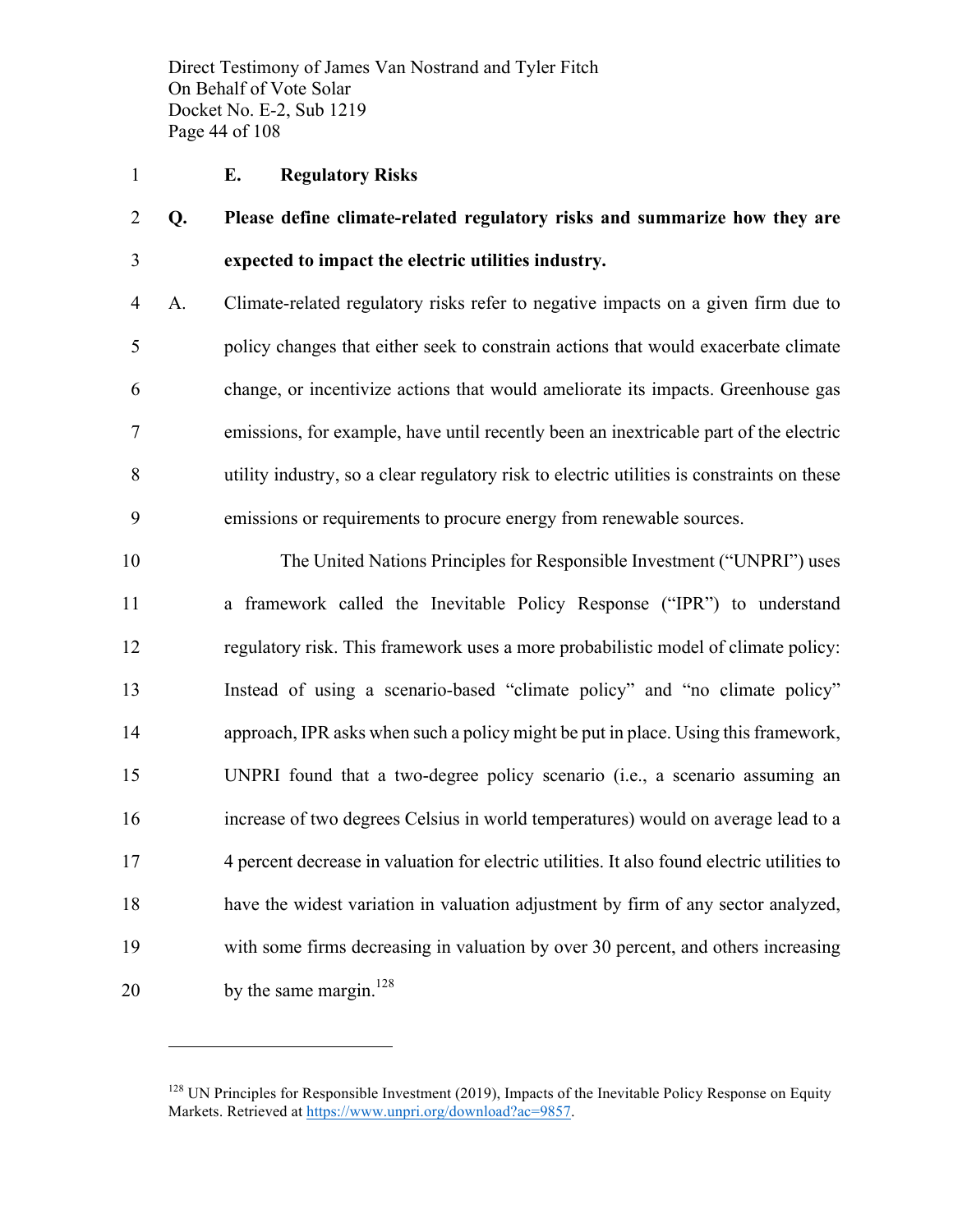Direct Testimony of James Van Nostrand and Tyler Fitch On Behalf of Vote Solar Docket No. E-2, Sub 1219 Page 45 of 108

 Financial observers are paying close attention to firms' policy, legal, and regulatory risks and their prudent management. S&P's lookback on the role of environment and climate factors in their credit ratings found that physical risks were the most cited type of risk, but policy risks were a close second—and the two of them were drivers of S&P rating decisions more than all other listed climate-6 related risks and opportunities combined.<sup>129</sup>

### 7 **Q. How might climate-related regulatory risks affect the Company specifically?**

 A. Regulation of greenhouse gas emissions at the state or federal level would directly impact the Company's operations and planning. As the single largest owner of coal 10 and gas generation capacity in  $2018^{130}$  and largest carbon emitter in the nation 11 among electric power producers in 2019, <sup>131</sup> Duke Energy Corporation would likely face a substantial regulatory burden from passage of an emissions reduction scheme at any level. The share of generation capacity served by conventional generation (coal and gas) for the Company is approximately 50 percent, and according to its integrated resource plan ("IRP") that figure will in fact increase to 60 percent through 2034 (although the share of conventional generation will shift from coal to 17 gas).<sup>132</sup>

<sup>&</sup>lt;sup>129</sup> Williams & Wilkins.<br><sup>130</sup> Dholakia, G., (2019, December). Duke Energy tops operating US coal, gas capacity ownership. *S&P Global.* Retrieved at: https://www.spglobal.com/marketintelligence/en/news-

insights/trending/w4jueneo16bxoihgp-fhya2.<br><sup>131</sup> Van Atten, C., Saha, A., Hellgren, L., Langlois, T, (2019, June), Benchmarking Air Emissions of the 100 Largest Electric Power Producers in the United States. *MJ Bradley.* Retrieved at

https://www.mjbradley.com/sites/default/files/Presentation\_of\_Results\_2019.pdf. 132 Duke Energy Progress (2019, September), Integrated Resource Plan: Update Report. pp. 9, Chart 2-A. Retrieved at: https://starw1.ncuc.net/NCUC/ViewFile.aspx?Id=7f4b3176-95d8-425d-a36b-390e1e57a175.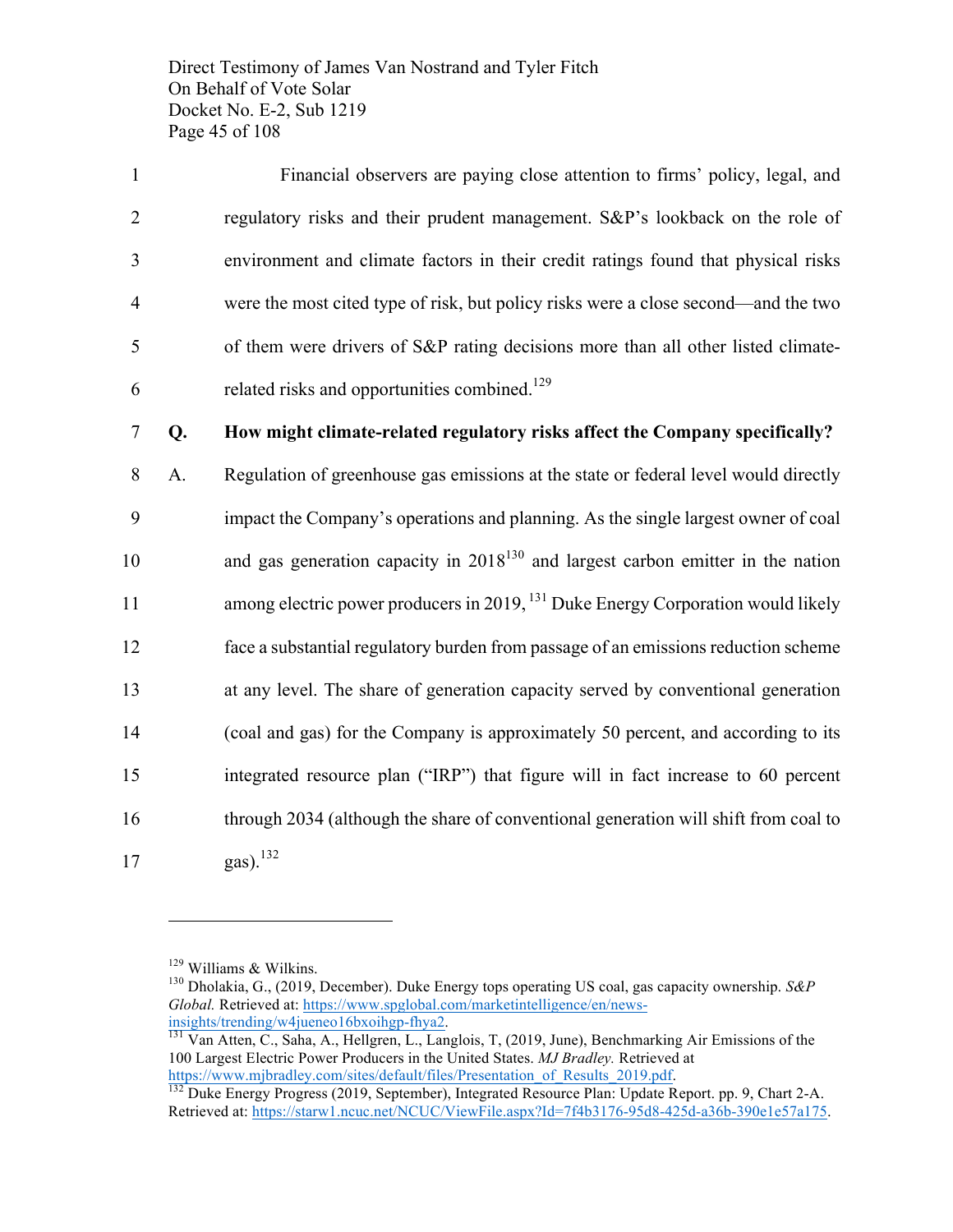Direct Testimony of James Van Nostrand and Tyler Fitch On Behalf of Vote Solar Docket No. E-2, Sub 1219 Page 46 of 108

| $\overline{1}$ | Speculating on the likelihood of a federal climate policy is outside of the                     |
|----------------|-------------------------------------------------------------------------------------------------|
| 2              | scope of this testimony, but recent developments at the state level, as discussed               |
| 3              | more in-depth in Section 4, suggest an increasing level of ambition by the states               |
| $\overline{4}$ | regarding greenhouse gas policy.                                                                |
| 5              | Preparation for uncertain outcomes is key to risk management and                                |
| 6              | particularly apt for understanding regulatory risks. The Company, for example,                  |
| 7              | already orients its planning around a tax on emissions beginning in $2025$ . <sup>133</sup> The |

8 level of tax used in the Company's planning starts at one-eighth the level of the tax

- 9 proposed in September 2019 by the Climate Leadership Council, which counts
- 10 Exelon, ExxonMobil, BP, Shell, and Vistra as members.<sup>134</sup>

<sup>&</sup>lt;sup>133</sup> Company Response to Vote Solar Data Request 1-27.<br><sup>134</sup> Climate Leadership Council (2019, September). Our Plan. Retrieved at https://clcouncil.org/our-plan/.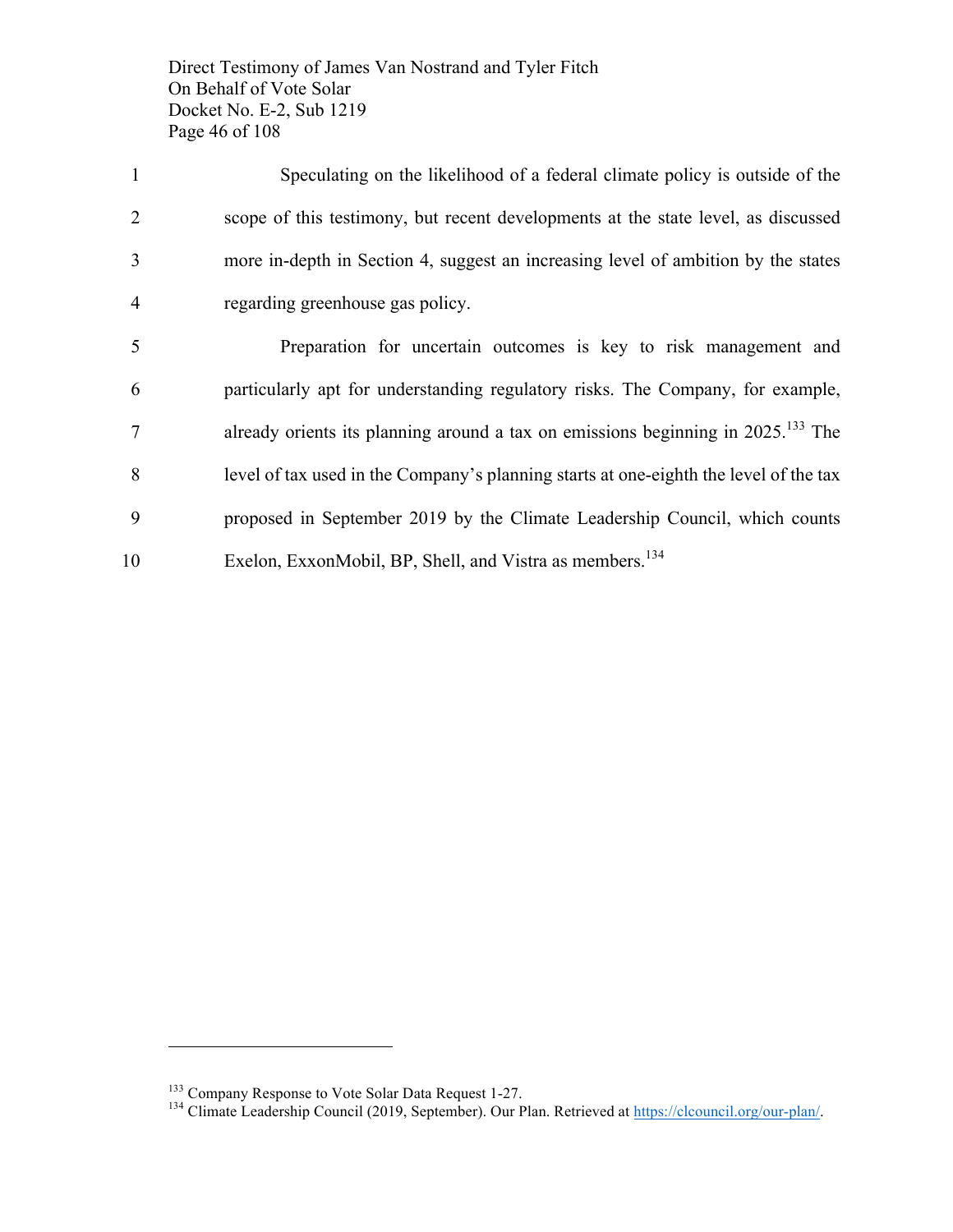Direct Testimony of James Van Nostrand and Tyler Fitch On Behalf of Vote Solar Docket No. E-2, Sub 1219 Page 47 of 108

#### **F. Reputational Risks**

 **Q. Please define climate-related reputational risks and summarize how they are expected to impact the electric utilities industry.**

 A. Climate-related reputational risks represent those tied to "changing customer or community perceptions of an organization's contribution to or detraction from the transition to a lower-carbon economy.<sup> $135$ </sup> Electric utilities risk damage to their reputation if their response to climate change is out of line with stakeholders' expectations, from inadequate storm repair to continued investment in conventional electric generation technology without emissions controls.

 Increasingly, electric utilities are managing their reputational risk by making commitments or announcements to decrease their greenhouse gas emissions. These announcements may increase goodwill, and potentially decrease the likelihood of new regulatory regimes that might mandate a decrease in emissions. At the same time, announcements in and of themselves may introduce reputational risks if firms do not appear to be honoring their public commitments.

### **Q. How might climate-related reputational risks affect the Company specifically?**

 A. A recent poll found North Carolina voters favor action to reduce carbon 18 emissions,<sup>136</sup> and Duke Energy Corporation's recent shareholder resolutions show

<sup>&</sup>lt;sup>135</sup> TCFD Recommendations, p. 6.<br><sup>136</sup> Global Strategy Group (2019, October). Regulating North Carolina's Carbon Pollution: Research Findings Prepared by Global Strategy Group for EDF Action. P. 6. Retrieved at https://www.edfaction.org/sites/edactionfund.org/files/u141/nc\_carbon\_limits\_survey\_analysis.pdf.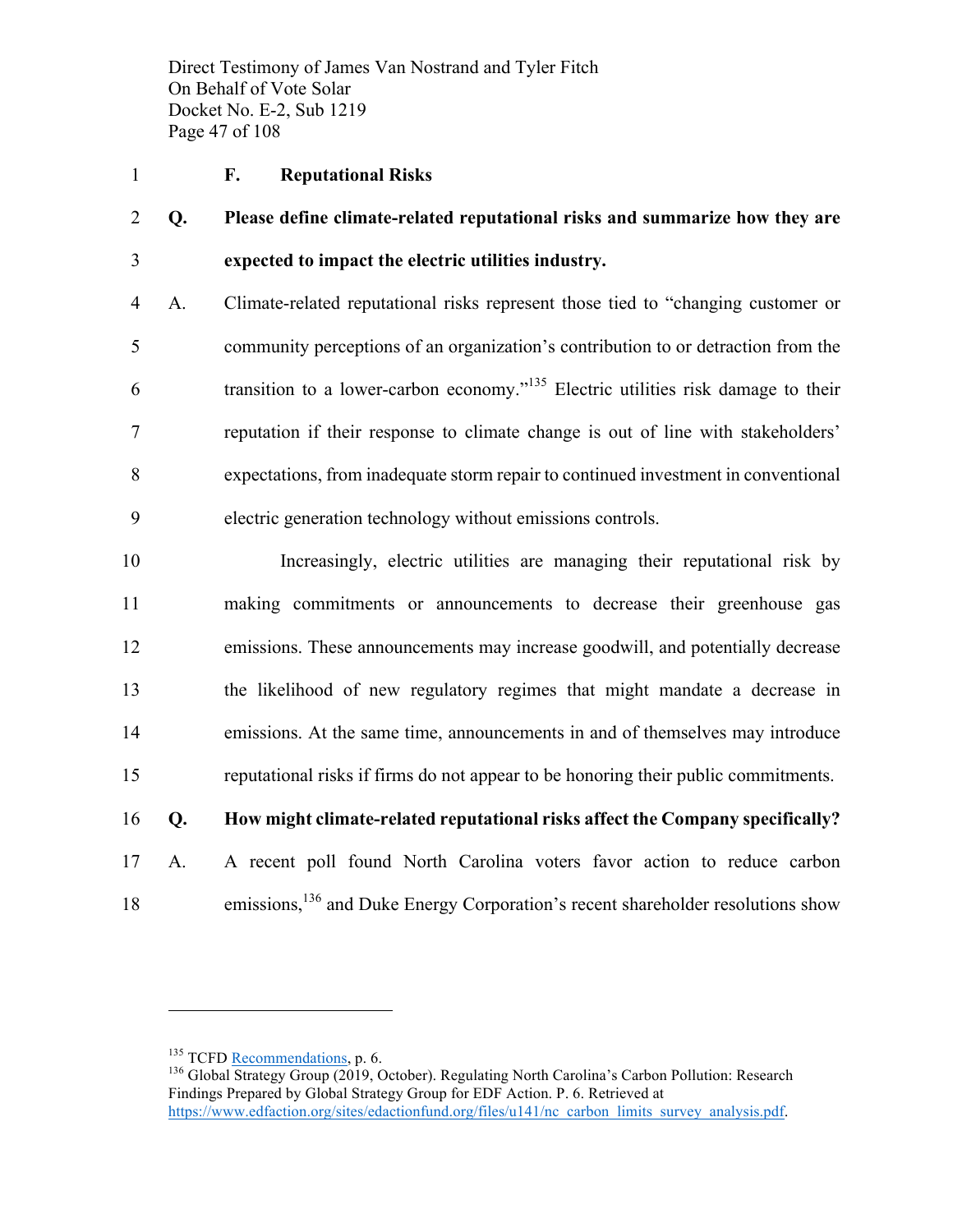Direct Testimony of James Van Nostrand and Tyler Fitch On Behalf of Vote Solar Docket No. E-2, Sub 1219 Page 48 of 108

1 similar sentiment among the Company's shareholders.<sup>137</sup> As long as the Company's 2 operations continue to emit carbon, the Company will likely be exposed to 3 reputational risks. The Company also faces scrutiny due to ongoing coal ash 4 remediation issues. $138$ 

 Duke Energy Corporation announced its non-binding net-zero-by-2050 goal on September 17, 2019, establishing its presence in a growing cohort of large 7 utility holding companies with ambitious carbon goals.<sup>139</sup> As discussed above, carbon announcements such as this one may mitigate some reputational risks but exacerbate others. Although the Corporation's goal is enterprise-wide, the Company would presumably need to follow a similar emissions path for the Corporation to meet its goals. However, the Company's projections in this case do not show that the Company will achieve them. Figure 3 shows the Company's projected carbon emissions as consistent with the higher carbon emissions 14 contemplated in its IRP, in millions of tons of  $CO<sub>2</sub>$  emitted annually, compared to the emissions pathway needed to achieve the Corporation's goals for DEC.

 $137$  Duke Energy (2019). Shareholder Proposals. Retrieved at: https://www.duke-

energy.com/proxy/\_/media/pdfs/our-company/investors/proxy/shareholder-proposal.pdf?la=en. 138 Sorg, L. (2020, January). DEQ, Duke Energy, community groups strike deal on largest coal ash cleanup in US. *NC Policy Watch.* Retrieved at: http://www.ncpolicywatch.com/2020/01/02/deq-duke-energycommunity-groups-strike-deal-on-largest-coal-ash-cleanup-in-us/.<br><sup>139</sup> Gearino, D.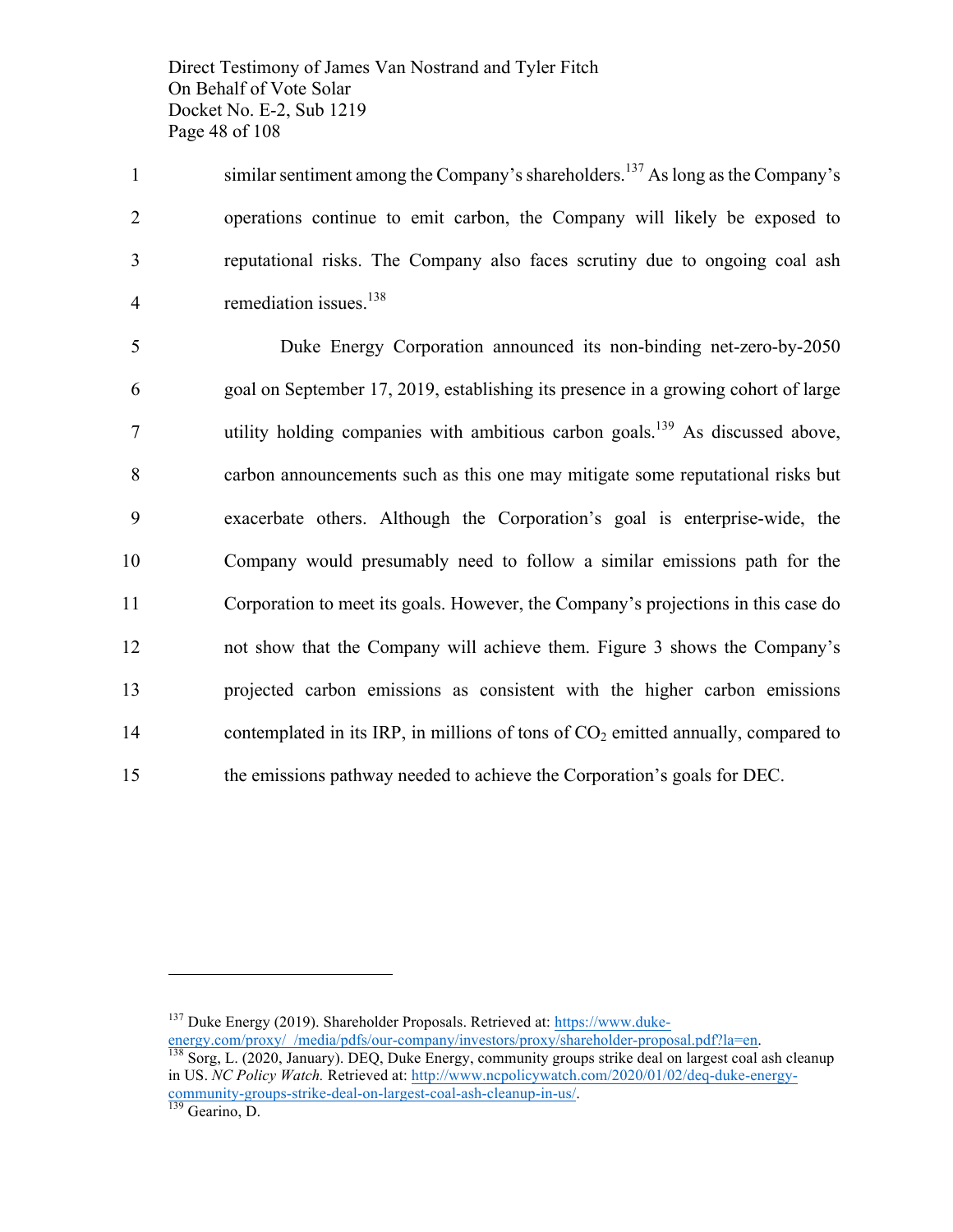Direct Testimony of James Van Nostrand and Tyler Fitch On Behalf of Vote Solar Docket No. E-2, Sub 1219 Page 49 of 108



3

1 **Figure 3: DEP Projected Emissions versus Pathway Consistent with Corporate Goals<sup>140</sup>** 2



 Thus, the emissions projected for purposes of this case do not comply with stated goals. Even worse, these projected carbon emissions are used to determine the value of carbon reductions created by the Grid Improvement Plan in the Company's cost-7 benefit analyses.<sup>141</sup> The result of these two decisions is that the Grid Improvement Plan's cost-benefit analysis is "taking credit" for carbon reduction that would not occur if the Company followed a path to achieving its carbon goal. The clear disconnect between the Corporation's public communications and the Company's statements in this proceeding represents a substantial reputational risk.

<sup>&</sup>lt;sup>140</sup> Graph compiled using projected annual CO2 emissions from Company response to Vote Solar Data Request 1-27 and Duke Energy Corporation's September 17, 2019 net-zero carbon emissions announcement.

<sup>&</sup>lt;sup>141</sup> Oliver Direct, Ex. 7.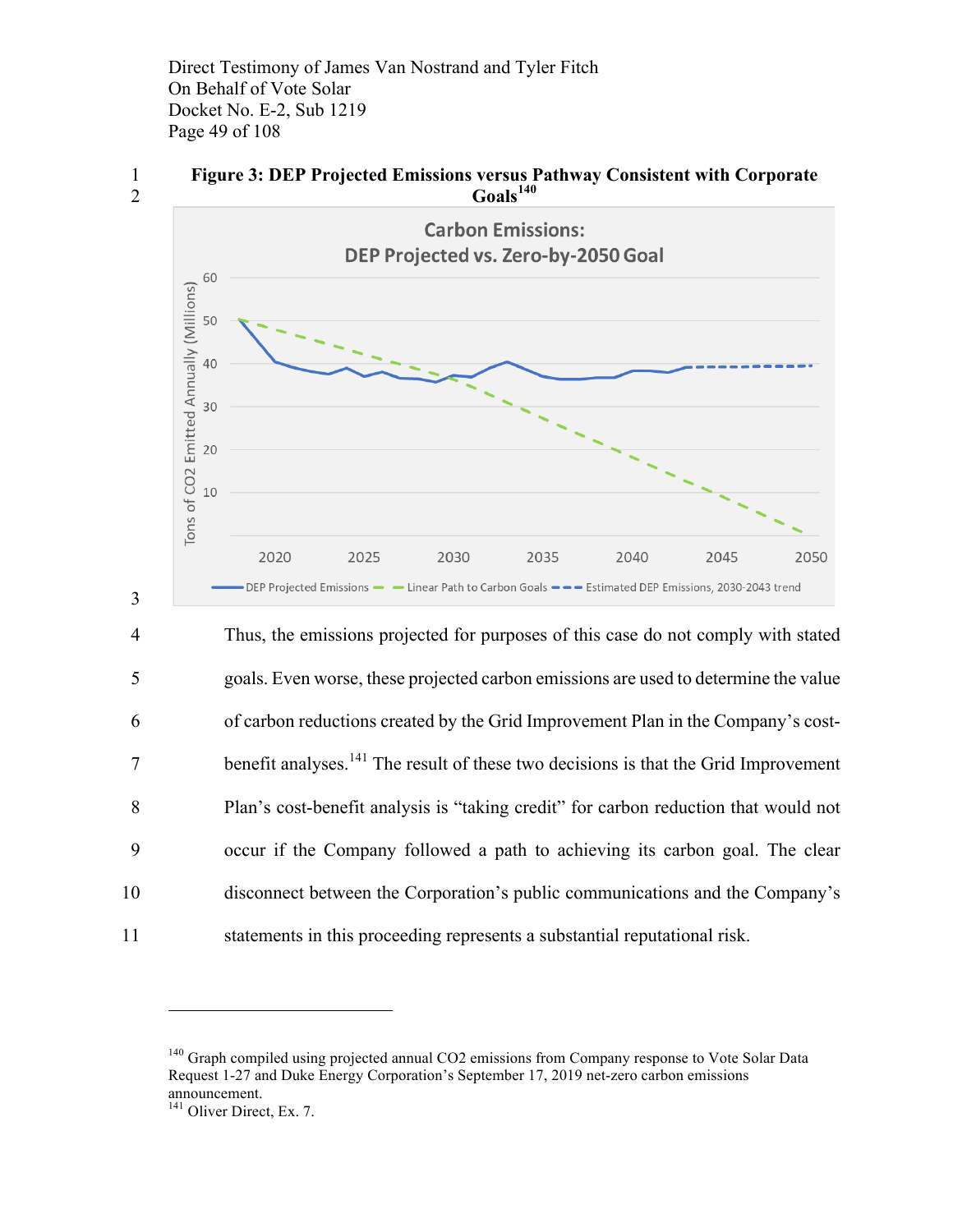Direct Testimony of James Van Nostrand and Tyler Fitch On Behalf of Vote Solar Docket No. E-2, Sub 1219 Page 50 of 108

**G. Commission Consideration of Climate Risk**

# **Q. Based on your review of the literature and financial statements, are these risks**

**material?**

 A. Yes. Based on a review of the available literature, the Company's filings, and the findings shown above, we assess climate-related risks are material to any electric utility's investments, costs, and operations, and they are specifically material to the Company in this proceeding.

- **Q. Does this testimony represent a comprehensive evaluation of the company's vulnerability to climate risks?**
- A. No. A comprehensive assessment of the Company's climate-related risks and the opportunities available in addressing those risks would require more operational data than is available to the public, consensus from a range of stakeholders, and a substantial analytical burden. As examples, the New York Storm Hardening & Resiliency Collaborative and Con Edison's Climate Change Vulnerability Study represent best practices in field of climate-related physical risks.

### **Q. How might the Commission view the TCFD climate-related risk framework?**

 A. As a regulator, the Commission has an important role to play in ensuring emergent risks are managed. (In fact, World Bank case studies on utility climate adaptation find that regulatory support is invaluable in incenting firms to act on long-term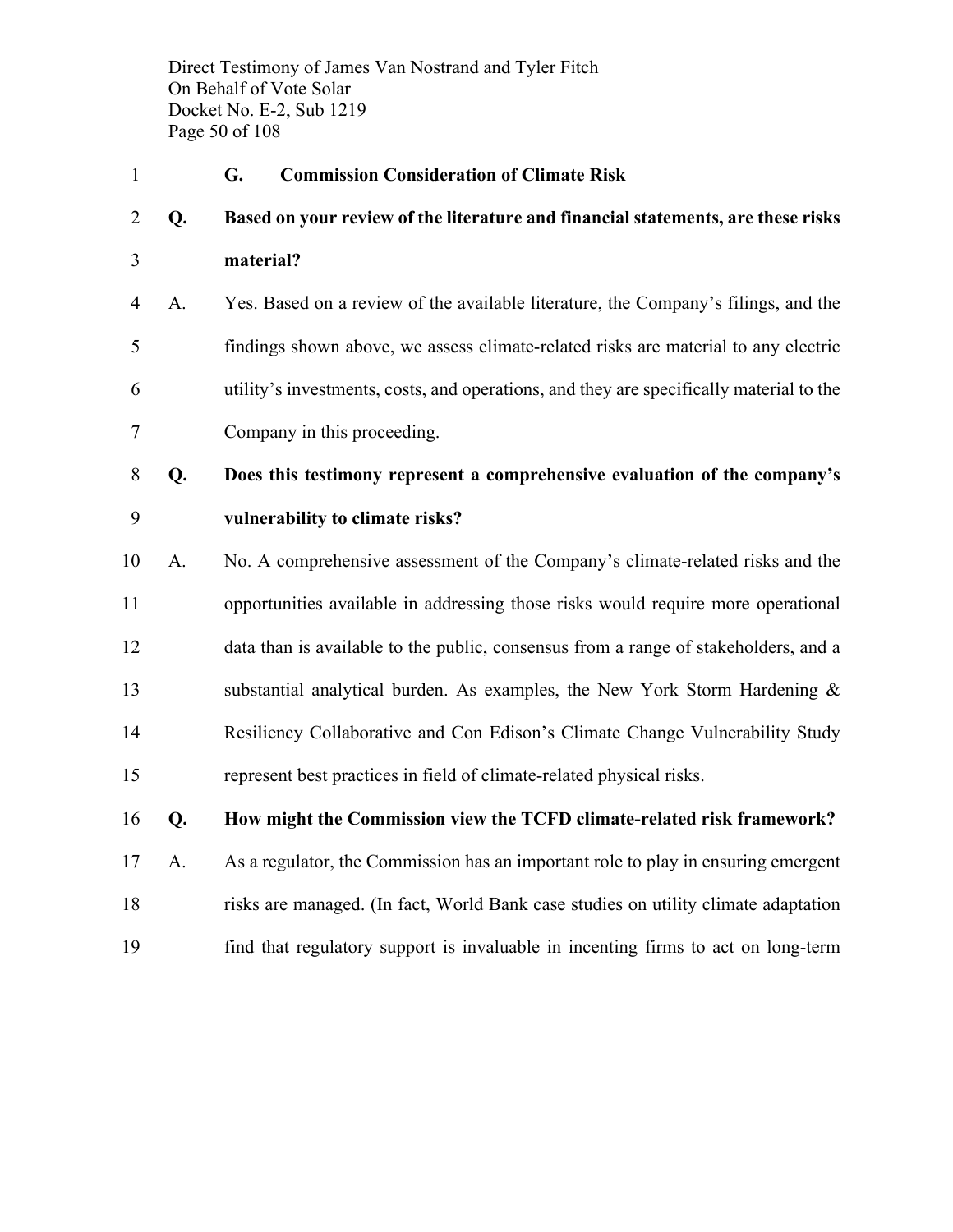Direct Testimony of James Van Nostrand and Tyler Fitch On Behalf of Vote Solar Docket No. E-2, Sub 1219 Page 51 of 108

| $\mathbf{1}$   | risks.) <sup>142</sup> At a minimum, the Commission may want to ensure that firms it regulates |
|----------------|------------------------------------------------------------------------------------------------|
| $\overline{2}$ | are aware of these risks and that its expectations of management are clear. The                |
| 3              | Commission could then support firms in meeting those expectations through                      |
| $\overline{4}$ | information sharing and regulatory innovation. The Commission could use the                    |
| 5              | TCFD framework as a tool-kit for categorizing risks and setting expectations for               |
| 6              | prudent management.                                                                            |

# **Q. Is the management of climate-related risks a critical component for keeping rates low for customers?**

 A. Yes. Managing climate-related risks is and will be integral to minimizing the costs imposed on customers associated with the impacts of climate change and ensuring the provision of safe and adequate utility service. Like any other business risk, the prudent management of climate risk will minimize those cost to the Company and, therefore, to customers.

 Unlike other business risks, however, customers have their own direct exposure to climate-related risks. Proactive action is necessary to ensure that customers are best protected from climate-related risks and that they get reliable service when they need it most. Managing climate-related risks is in the interest of the Company and the public, a proposition that the Company seems to endorse 19 based on its discovery responses.<sup>143</sup>

 Audinet, P. (2014). Climate Risk Management Approaches in the Electricity Sector. *World Bank Group*. Retrieved at https://climate-adapt.eea.europa.eu/metadata/publications/climate-risk-managementapproaches-in-the-electricity-sector-lessons-from-early-adapters. <sup>143</sup> Company Response to Vote Solar Data Request 1-20.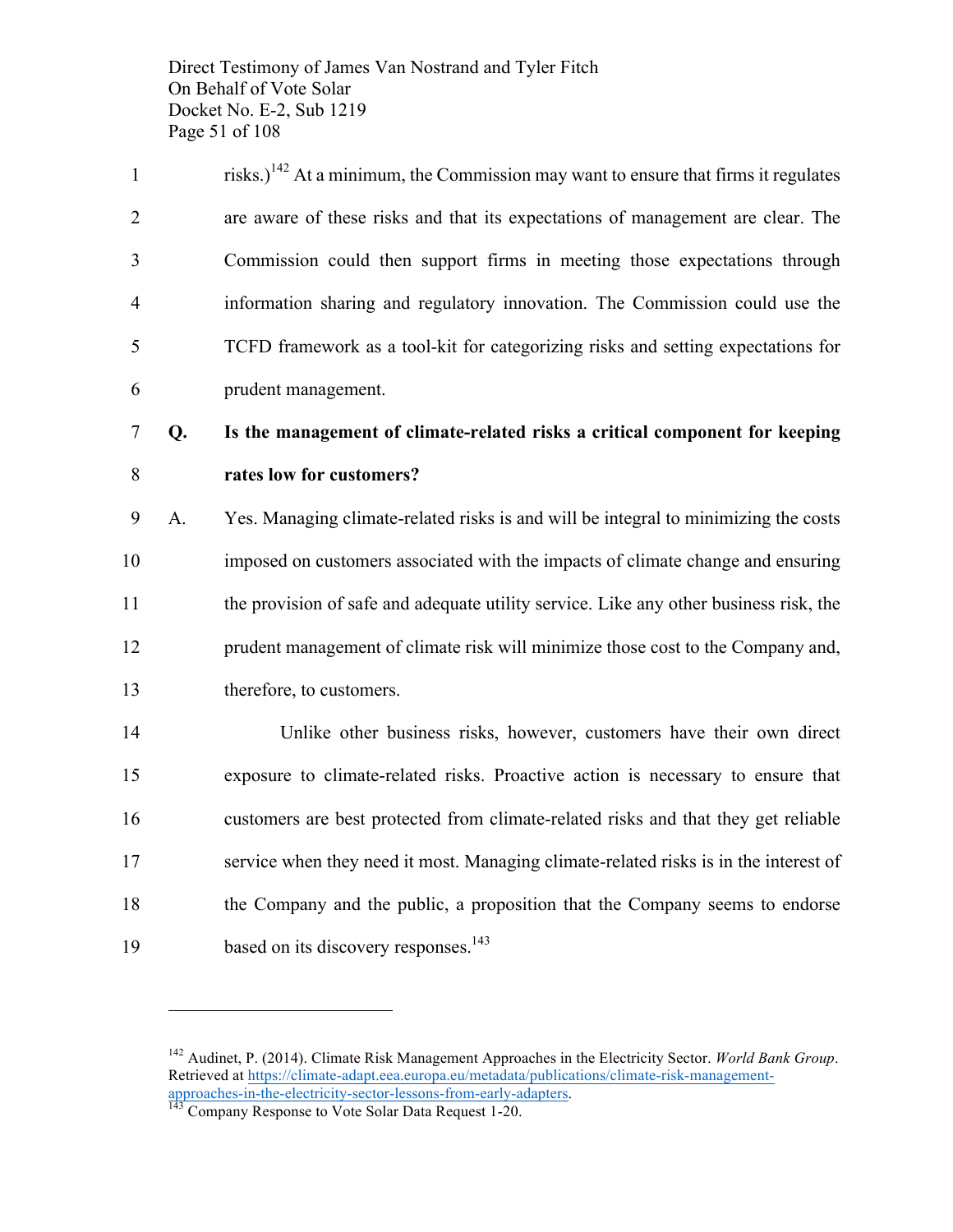Direct Testimony of James Van Nostrand and Tyler Fitch On Behalf of Vote Solar Docket No. E-2, Sub 1219 Page 52 of 108

 **Q. If the Commission or the Company adopted the climate-related risk framework, would the Company be expected to undertake major changes in its operations immediately?**

- A. No. Climate-related risks would represent an additional input to the Company's existing decision-making process. Decision-makers at the Company, and the associated oversight by regulators, would still weigh risks and opportunities across multiple dimensions when making business decisions.
- **Q. Do climate-related risks warrant considering an increase to the Company's allowed return on equity?**
- A. No. First, climate-related risks may be described as "asymmetrical" risks—that is, prudent management may avoid a decline in return on equity, but is less likely to result in a higher return on equity. Experts at the Brattle Group have noted that these risks are not suitable for addressing through a simple risk premium.<sup>144</sup> Second, exposure of the Company to these risks is at least partially dependent on the actions it takes in the operation and planning of its enterprise. Therefore, the risk for the Company is present only to the extent that it continues to pursue business decisions that ignore that risk. The same experts at the Brattle group note that "[i]t often may be easier to mitigate a risk directly rather than to measure its 19 marginal effect on the cost of capital."<sup>145</sup> The California Public Utilities

<sup>&</sup>lt;sup>144</sup> Brattle Group, (2017), Compensating Risk in Evolving Utility Business Models. Pp. 14. Retrieved at https://brattlefiles.blob.core.windows.net/files/7264 compensating risk in evolving utility business mod els\_august\_2017.pdf. <sup>145</sup> *Ibid.*, p. 16.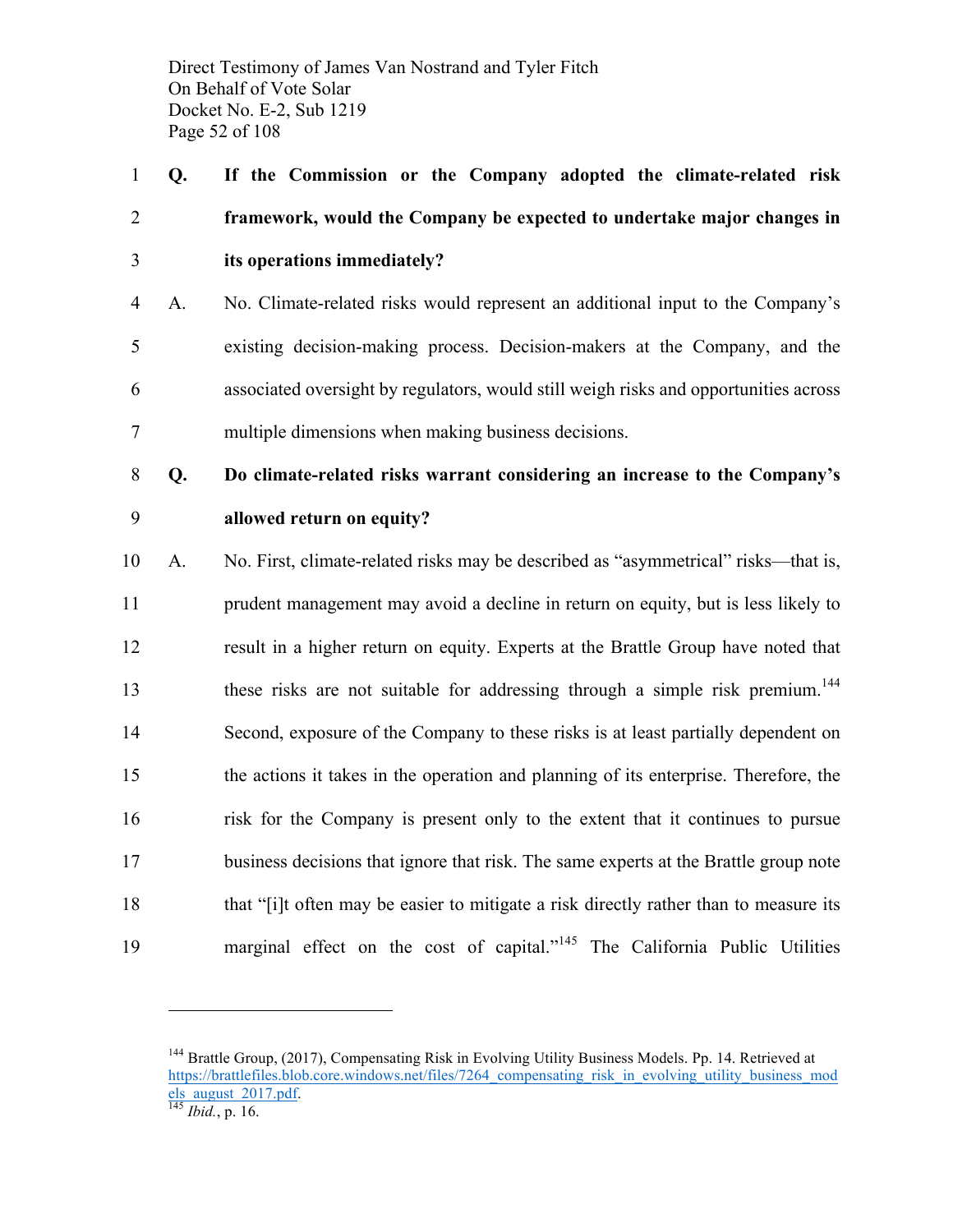Direct Testimony of James Van Nostrand and Tyler Fitch On Behalf of Vote Solar Docket No. E-2, Sub 1219 Page 53 of 108

- 1 Commission addressed a similar issue with regard to wildfire risk and concluded: 2 "The standard set in *Bluefield* and *Hope\** is that investor-owned utilities should not be rewarded with an ROE that is inflated due to imprudent actions."<sup>146</sup>
- 

- 4 **H. Emerging Best Practices for Managing Climate-Related Risks**
- 5 **Q. Based on your review of the climate-related risk literature, have you identified**  6 **best practices for managing climate-related risks?**
- 7 A. Yes. The Task Force for Climate-Related Financial Disclosures recommends that 8 firms exposed to climate-related risks and opportunities embed their climate 9 strategy into the core of their business practices, then disclose to investors how they 10 do so. TCFD recommends that accountability for climate strategy be embedded into 11 the firm's board and management governance structure; that the firm's strategy at 12 all levels be informed by climate risks and scenario-based planning around 13 accelerated transitions; that risk management at all levels integrate climate-related 14 risks; and that the firm's reported metrics and targets include exposure to climate 15 risks and total carbon emissions.<sup>147</sup> As a non-financial sector with special exposure 16 to physical and transition risks, TCFD recommends additional disclosures for

<sup>\*</sup> *Bluefield* and *Hope* refers to *Bluefield Water Works and Improvement Co. v. Public Service Commission of West Virginia ("Bluefield")*, 262 U.S. 679 (1923) and *Federal Power Commission et al v. Hope Natural Gas Co. ("Hope")*, 320 U.S. 591, 603 (1944). These two cases set the precedent for a regulated utility's right to earn a reasonable rate of return on investments.

<sup>&</sup>lt;sup>146</sup> California Public Utilities Commission, (2019, December). Decision on Test Year 2020 Cost of Capital for the Major Energy Companies. Application 19-04-014 et al. p. 36 (italics added). Retrieved at: http://docs.cpuc.ca.gov/PublishedDocs/Published/G000/M322/K633/322633896.PDF.<br><sup>147</sup> Task Force on Climate-Related Financial Disclosures, (2017). Final Report: Recommendations of the

Task Force on Climate-Related Financial Disclosures. Retrieved at: https://www.fsb-tcfd.org/wpcontent/uploads/2017/06/FINAL-2017-TCFD-Report-11052018.pdf.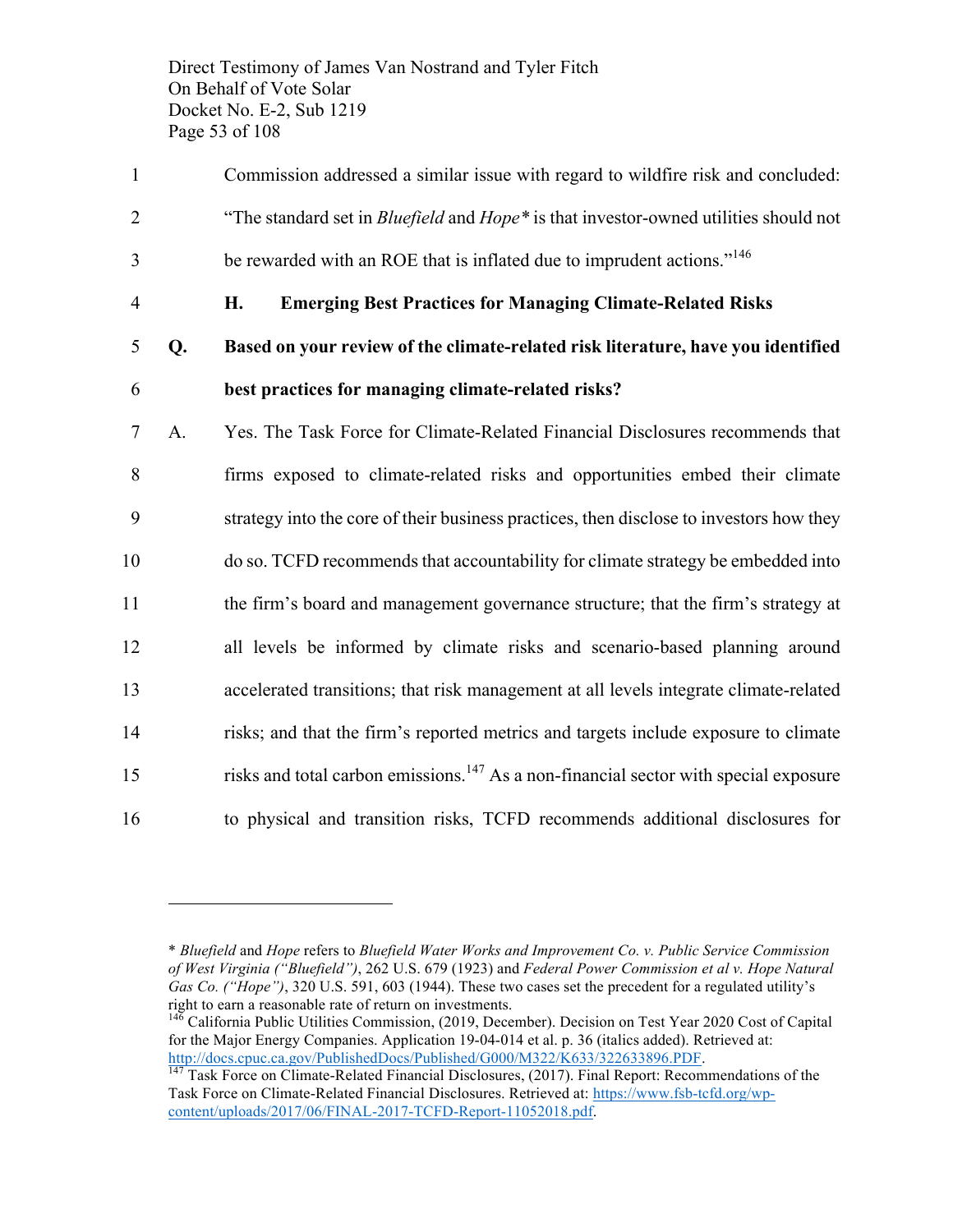Direct Testimony of James Van Nostrand and Tyler Fitch On Behalf of Vote Solar Docket No. E-2, Sub 1219 Page 54 of 108

- 1 electric utilities, including disclosure of internal carbon prices and capital 2 expenditures on low-carbon generation assets. $148$
- 

 $\overline{a}$ 

### 3 **Q. Do climate-related risks apply only to the Company's generation assets?**

 A. No. In fact, climate-related risks span the whole of the Company's operations, from generation to consumer programs. Investments within the Grid Improvement Plan, for instance, are subject to climate-related physical risks (as we describe in Section 5). To the extent that the Grid Improvement Plan enables a transition to a de- carbonized and resilient grid, the investments also have implications for the Company's financial, economic, regulatory, and reputational risks.

# 10 **Q. How have electric utilities responded to the onset of climate-related physical**  11 **risks?**

 A. Even as early as 2014, electric utilities understood the need for guidance and 13 recommendations on resilience to climate-related physical risks.<sup>149</sup> In 2015, the US Department of Energy convened the *Partnership for Energy Sector Climate Resilience*, a collaborative of 19 electric utilities supported by DOE in developing best practices for understanding climate-related vulnerabilities and establishing 17 climate resilience.<sup>150</sup>

<sup>&</sup>lt;sup>148</sup> Task Force on Climate-Related Financial Disclosures, (2017). Implementing the Recommendations of the Task Force on Climate-Related Financial Disclosures. Retrieved at: https://www.fsb-tcfd.org/wpcontent/uploads/2017/12/FINAL-TCFD-Annex-Amended-121517.pdf. <sup>149</sup> Edison Electric Institute, (2014, March). *Before and After the Storm: A compilation of recent studies,* 

*programs, and policies related to storm hardening and resiliency.* Retrieved at https://www.eei.org/issuesandpolicy/electricreliability/mutualassistance/Documents/BeforeandAftertheStor m.pdf. 150 US Department of Energy, (2016, September). *Climate Change and the Electricity Sector: Guide for* 

*Climate Change Resilience Planning.* Retrieved at: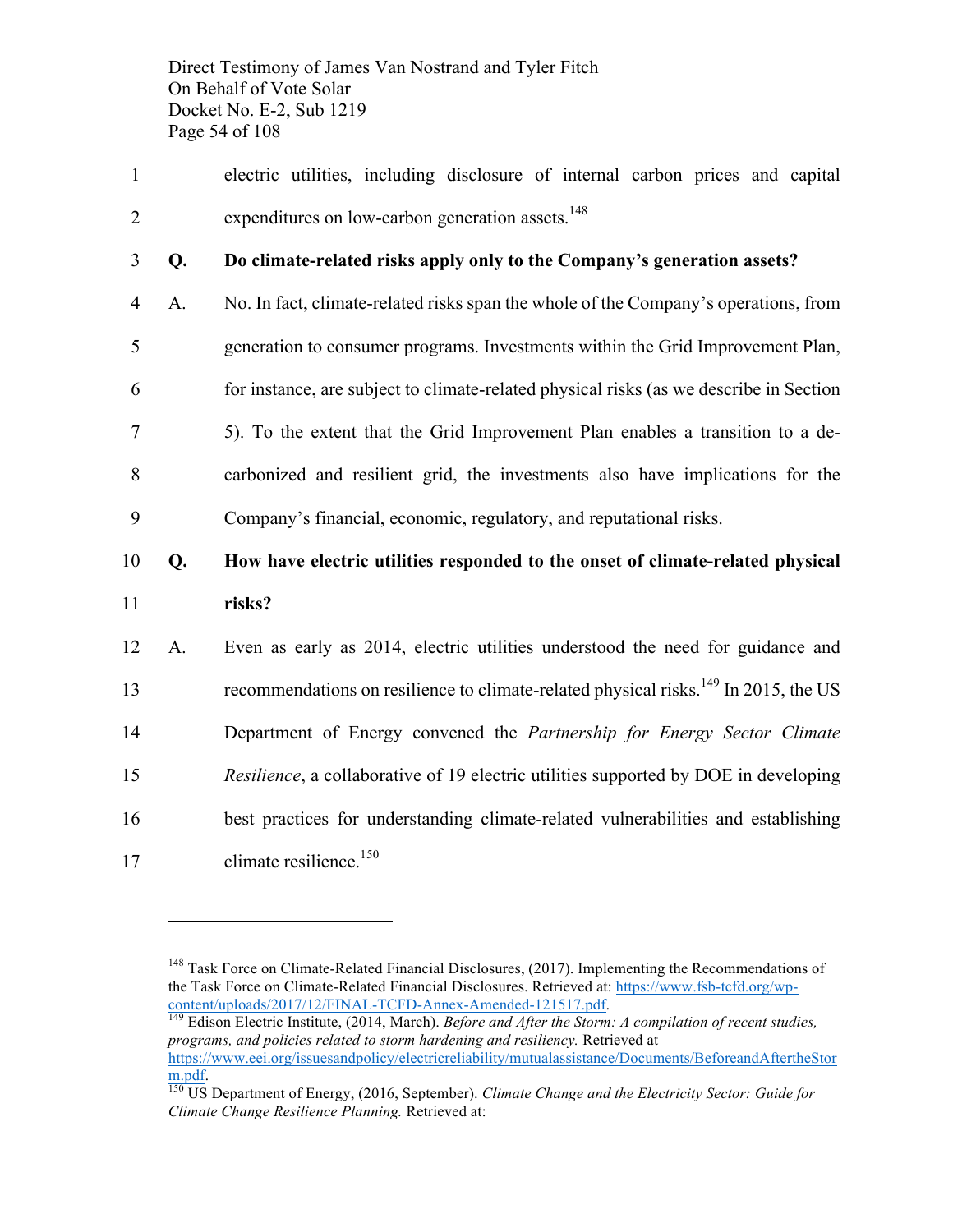Direct Testimony of James Van Nostrand and Tyler Fitch On Behalf of Vote Solar Docket No. E-2, Sub 1219 Page 55 of 108

 The partnership's *Guide for Climate Change Resilience Planning* describes a two-step process for resiliency. First, utilities should conduct a vulnerability assessment to understand their exposure and sensitivity to climate risks. Second, with the vulnerability assessment as an input, utilities can create a resilience plan that responds to those identified vulnerabilities, reviewing a wide range of resilience measures and using a systematic cost-benefit methodology that includes 2 appropriate co-benefits.<sup>151</sup> This two-step process ensures that resiliency measures are designed with granular, up-to-date, high-quality information on vulnerabilities; use of a systematic cost-benefit analysis ensures that all resilience measures are fairly evaluated.

# **Q. Are there any examples or case studies of that would illustrate the implementation of best practices in climate-informed planning?**

 A. Yes. The work of the New York Storm Hardening & Resiliency Collaborative (consisting of Con Edison, Department of Public Service Staff, the City of New York, several environmental NGOs, and others) that emerged out of a settlement in Con Edison's 2013 rate case represents a good example of best practice in the industry. In its order approving Con Edison and public staff's settlement in the 2013 rate case, the New York Public Service Commission found that "[t]he Con Edison Resiliency Collaborative has provided a valuable focus for innovative approaches

https://toolkit.climate.gov/sites/default/files/Climate%20Change%20and%20the%20Electricity%20Sector %20Guide%20for%20Climate%20Change%20Resilience%20Planning%20September%202016\_0.pdf. 151 *Ibid., p. 71.*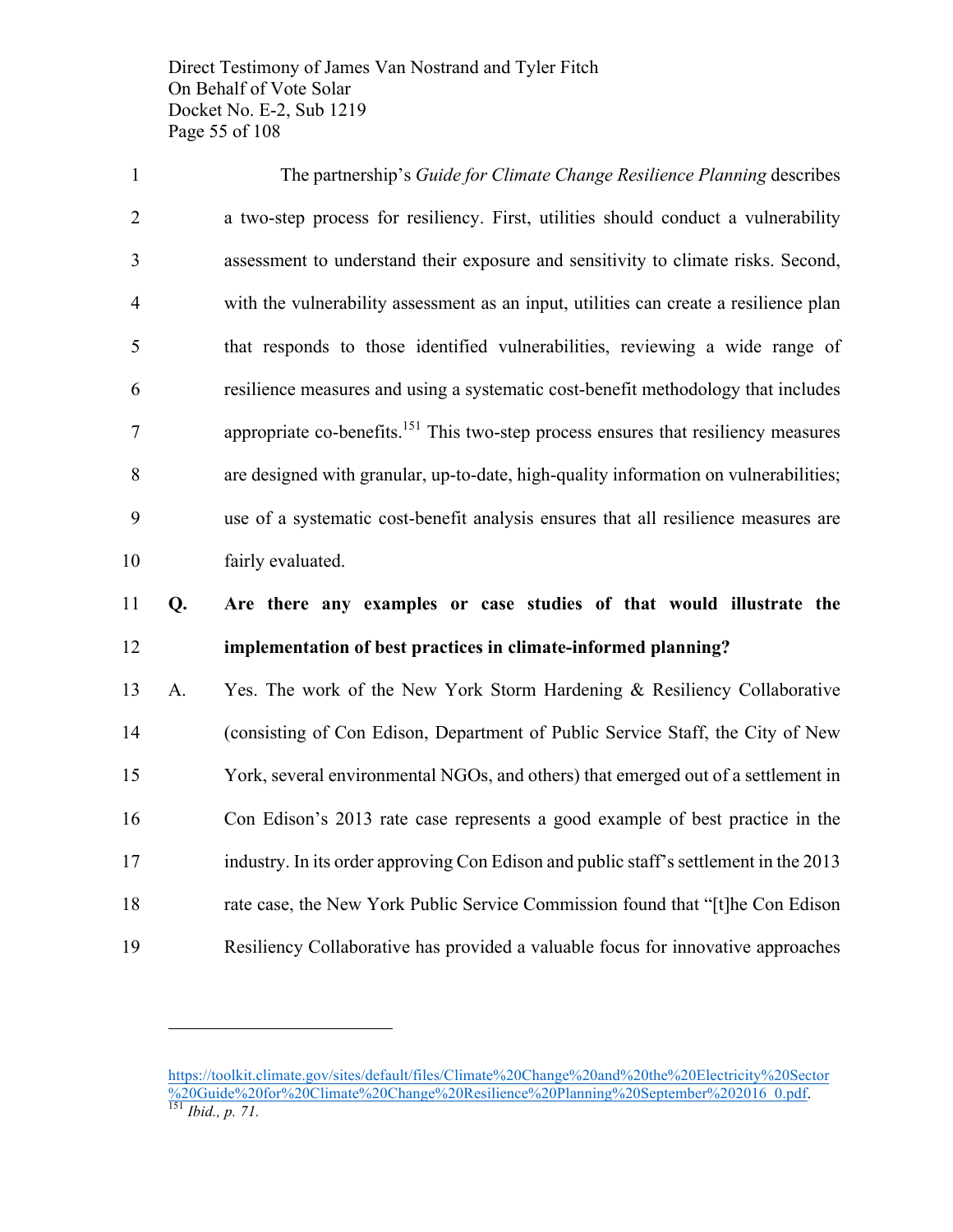Direct Testimony of James Van Nostrand and Tyler Fitch On Behalf of Vote Solar Docket No. E-2, Sub 1219 Page 56 of 108

to the  $21<sup>st</sup>$  century challenges to the utility system, and its work should continue, in public where appropriate."152 2 The Collaborative reviewed Con Edison's proposed 3 storm hardening investments, and also created a framework for climate 4 vulnerability assessment, examined the applicability of non-wires resiliency  $5$  strategies, and developed a robust cost-benefit analysis.<sup>153</sup>

 Con Edison's complete climate risk vulnerability study was published in December 2019. The vulnerability study presents a comprehensive, forward- looking assessment of physical risks of climate change (including, for example, risks to workers due to higher frequency and intensity of heat waves) through an integrated framework of physical climate impacts, risks to assets and operations, 11 and potential resilient solutions.<sup>154</sup> The study's use of the best available climate science—analyzed through a transparent, risk-based approach and considering a wide range of resilience solutions over the transmission and distribution system— 14 represents a step forward for the industry.<sup>155</sup> The follow-up Climate Change Resilience Plan is due from Con Edison in December 2020.

<sup>&</sup>lt;sup>152</sup> Case 13-E-0030 *et al.;* Con Edison's Electric, Gas, and Stream Rates -- Order Approving Electric, Gas, and Steam Rate Plans in Accord with Joint Proposal (2014, February). State of New York Public Service Commission. Retrieved at: https://climate.law.columbia.edu/sites/default/files/content/docs/Final-Order-

<sup>2014-02-21%20(1).</sup>pdf. <sup>153</sup> Case 13-E-0030 *et al,:* Consolidated Edison Company of New York, Storm Hardening and Resiliency Collaborative Phase Three Report. (2015, September).

<sup>&</sup>lt;sup>154</sup> ConEdison, (2019, December). Climate Change Vulnerability Study. Retrieved at https://www.coned.com/-/media/files/coned/documents/our-energy-future/our-energy-projects/climatechange-resiliency-plan/climate-change-vulnerability-study.pdf. <sup>155</sup> M.J. Bradley & Associates, (2019, December). Key Considerations for Electric Sector Climate

Resilience Policy and Investments. Retrieved at

https://www.mjbradley.com/sites/default/files/MJB%26A\_KeyConsiderationsforClimateResiliencePolicya ndInvestment.pdf.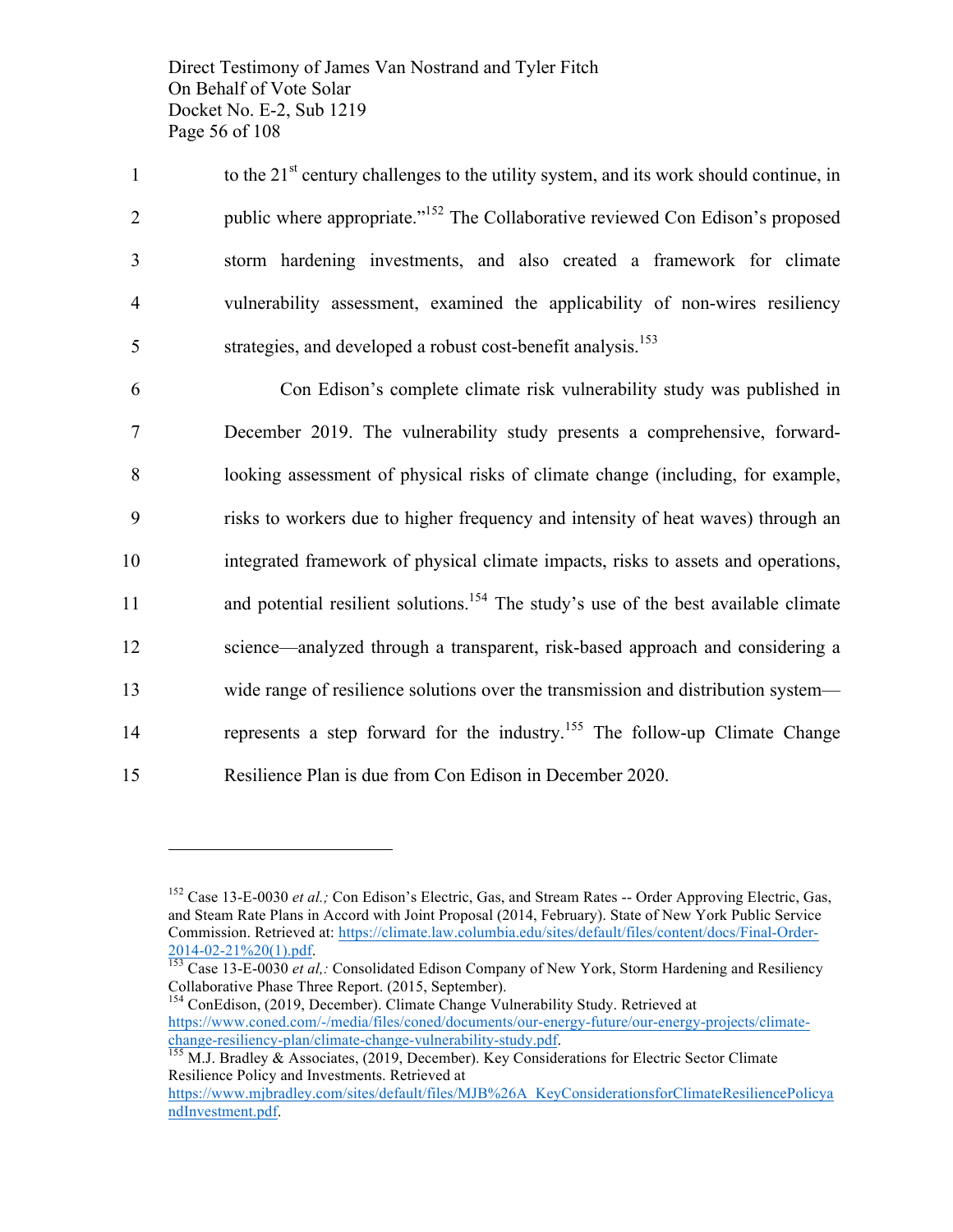Direct Testimony of James Van Nostrand and Tyler Fitch On Behalf of Vote Solar Docket No. E-2, Sub 1219 Page 57 of 108

# **Q. Based on the material you have reviewed, have you identified best practices for climate resilience?**

 A. Yes, with one caveat. First and foremost, climate-related risk management in electric utility distribution investments to date has focused exclusively on climate- related physical risks, without integrating financial, economic, regulatory, or reputational risks into risk assessment. Among the many co-benefits that enabling renewable distributed energy resources provides, for example, is that they provide a hedge to a given firm's regulatory and reputational risk.

 Based on our review of emerging climate resilience plans, climate resilience plans proceed through two steps:

 $\overline{a}$ 

### • **Forward-looking, high-quality vulnerability assessment.** The U.S.

 Department of Energy's North American Energy Resilience Model urges utilities to "transition from the current reactive state-of-practice to a new energy planning and operations paradigm in which we proactively anticipate [damage], predict associated outages, and recommend 16 optimal mitigation strategies."<sup>156</sup> Utilities need to understand their exposure and vulnerability to climate-related risks before they can cost- effectively address them. Climate resilience plans undergo vulnerability studies that look at a wide variety of risks, integrate the most up-to-date scientific work on the matter, and project potential impacts of these risks

Con Edison (2019, December). Climate Change Vulnerability Study. P. 63.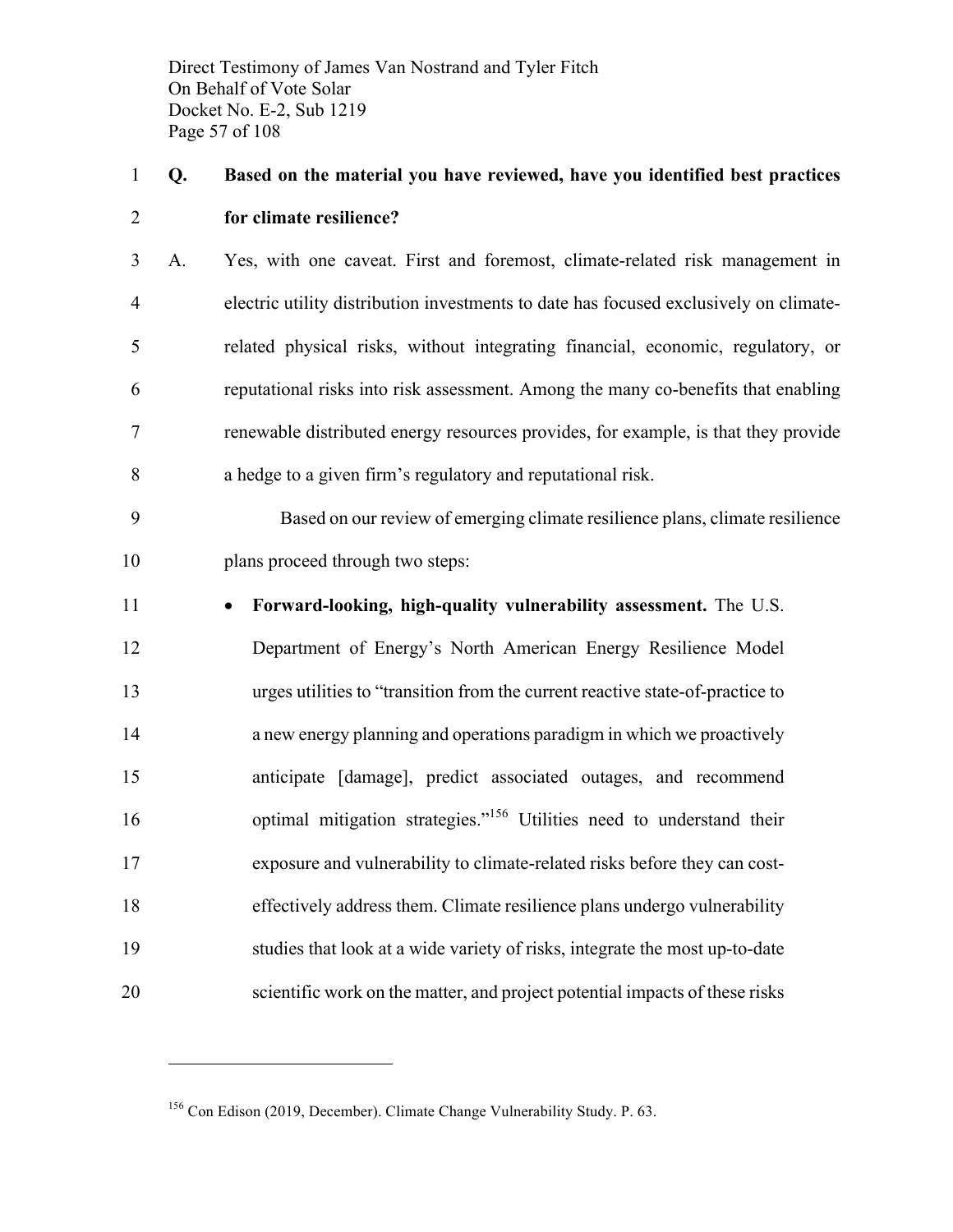Direct Testimony of James Van Nostrand and Tyler Fitch On Behalf of Vote Solar Docket No. E-2, Sub 1219 Page 58 of 108

- on specific assets in the future. High-quality vulnerability assessments both identify where the need for intervention is the greatest and provide a value "cost" input into the screen for solutions.
- **Informed, inclusive, and fair solution selection.** The process for identifying and selecting solutions should be robust, to ensure a true "no-regrets" approach. Solutions screens should be informed by the utility's vulnerability assessment, and they should include a stakeholder-informed wide range of traditional and non-traditional solutions. Finally, utilities and stakeholders should work together and agree on a cost-benefit methodology before considering any single 11 intervention.

 These steps are supported, in an optimal scenario, by collaboration with stakeholders throughout the process, including while setting a scope and goals for the climate resilience plan. Climate resilience plans are also iterative; as technology develops and vulnerabilities change, resilience plans must be updated.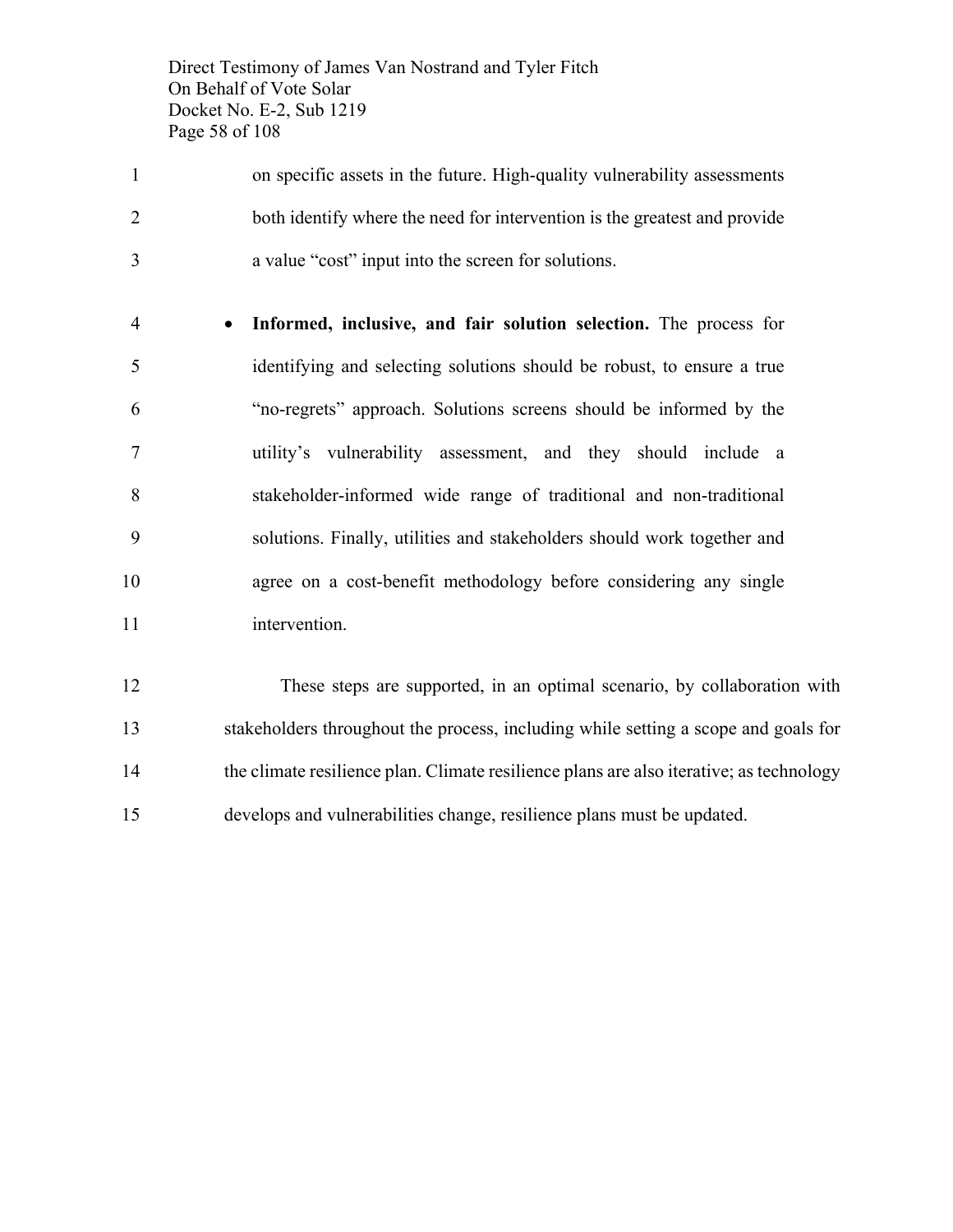Direct Testimony of James Van Nostrand and Tyler Fitch On Behalf of Vote Solar Docket No. E-2, Sub 1219 Page 59 of 108

### **4. DEVELOPMENTS IN NORTH CAROLINA'S BUSINESS AND POLICY ENVIRONMENT SINCE THE COMPANY'S MOST RECENT RATE CASE**

### **Q. What policy developments, within North Carolina or with Duke Energy Corporation, have occurred since the Company filed its last rate case?**

 A. Three trends since 2017 are relevant to the Company's climate-related risks. First, state executive and regulatory agencies have announced or commenced new programs with implications for the state's electric utility industry. Second, Duke Energy Corporation made its non-binding carbon reduction goal announcement in September 2019. Third, ongoing, collaborative processes in North Carolina are creating state-of-the-art climate vulnerability data with implications for designing a more resilient electric grid for North Carolina.

### **Q. Please describe Executive Order 80 ("EO 80").**

- A. In order to "build resilient communities and develop strategies to mitigate and prepare for climate-related impacts in North Carolina," Governor Cooper's Executive Order 80 pledges the state to, among other things, reduce statewide 16 emissions by 40 percent by 2025.<sup>157</sup> Importantly, the Executive Order directs several executive agencies to develop plans for reducing emissions from the energy and transportation sectors. An Interagency Council convened by the Executive Order may also recommend new and updated goals and actions to meaningfully address climate change. Executive Order 80 is provided as Exhibit JMV-TF-6.
- 

<sup>&</sup>lt;sup>157</sup> State of North Carolina Exec. Order No. 80, (2018, October).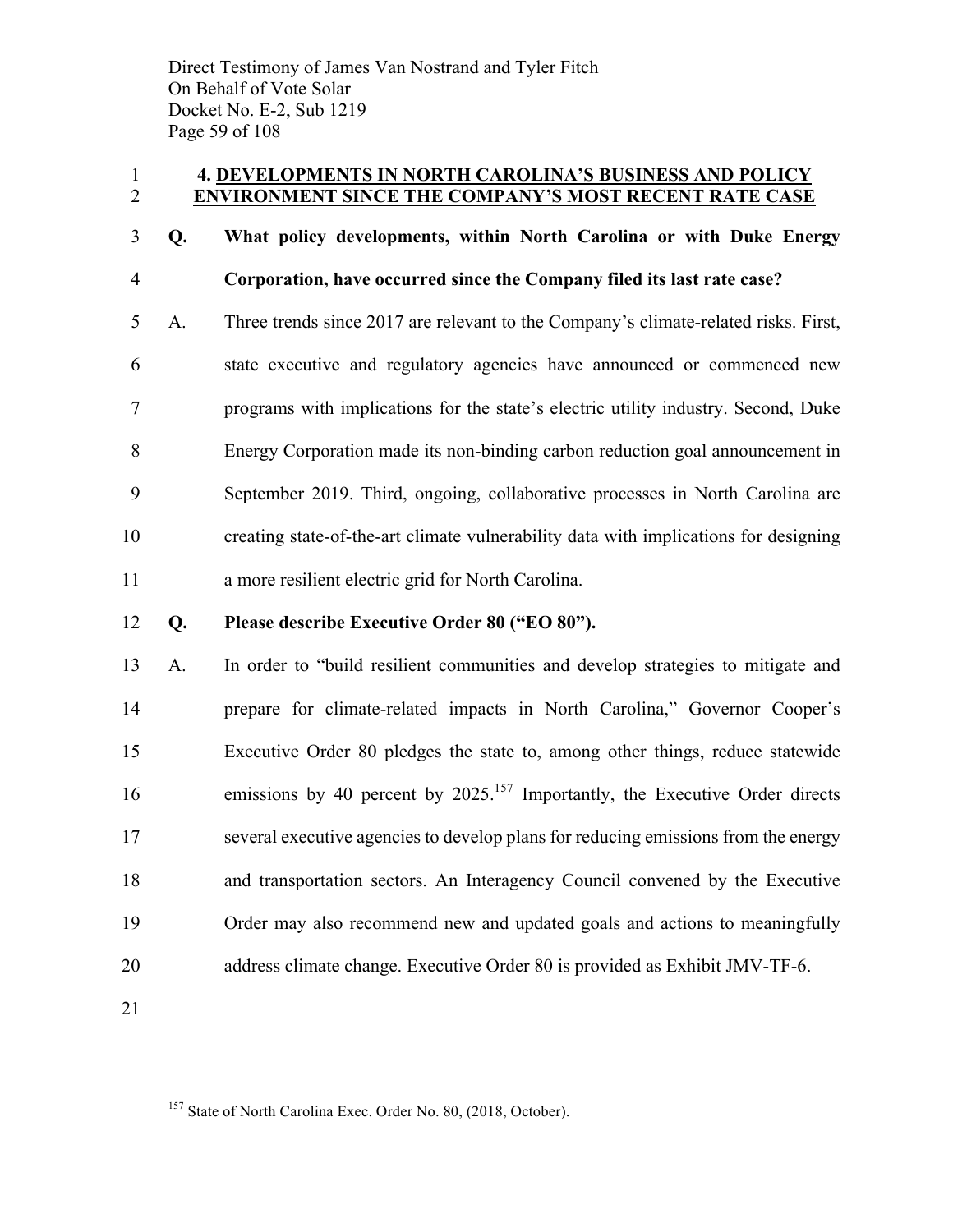Direct Testimony of James Van Nostrand and Tyler Fitch On Behalf of Vote Solar Docket No. E-2, Sub 1219 Page 60 of 108

### **Q. Please describe the Clean Energy Plan ("CEP").**

 A. The Clean Energy Plan is a collaborative, stakeholder-driven plan to "foster and encourage the utilization of clean energy resources," developed by the Department 4 of Environmental Quality as directed by Executive Order 80.<sup>158</sup> After a year of conducting workshops and soliciting input from a diverse range of stakeholders, DEQ published its complete CEP in October 2019. The CEP sets ambitious goals for the energy sector, then presents several pathways to work toward those goals alongside short- and long-term actions over the next five years to move along those pathways. While the CEP itself is a complex document with six strategies and over 35 distinct recommendations, the key features of the Plan are summarized in Table 2.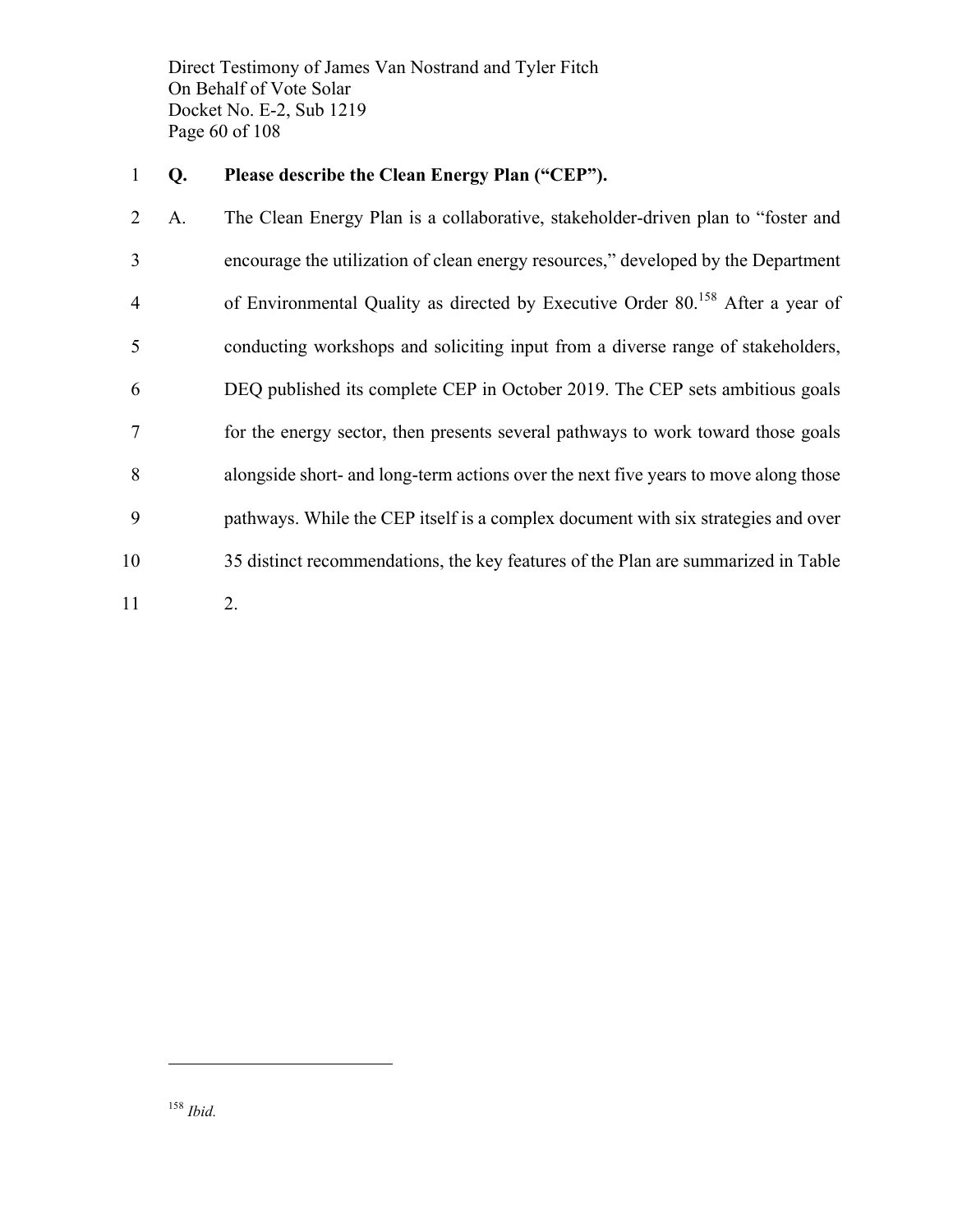Direct Testimony of James Van Nostrand and Tyler Fitch On Behalf of Vote Solar Docket No. E-2, Sub 1219 Page 61 of 108

 $\overline{a}$ 

|  | Table 2. Key Features of the Clean Energy Plan <sup>159</sup> |
|--|---------------------------------------------------------------|
|  |                                                               |

| <b>Goals</b>                                                                                                    | <b>Key Recommendations</b>                                                                                                       |                          | <b>Relevant Stakeholders</b>           |                                         |
|-----------------------------------------------------------------------------------------------------------------|----------------------------------------------------------------------------------------------------------------------------------|--------------------------|----------------------------------------|-----------------------------------------|
| Reduce electric power<br>sector emissions by<br>70% by 2030 and to<br>net-zero by $2050$ ;                      | Develop carbon reduction<br>policy designs for retiring<br>uneconomic coal; other<br>market-based clean energy<br>policy options | Legislature              | <b>NCUC</b>                            | Governor's<br>Office                    |
| Foster long-term energy<br>affordability and price<br>stability for residents<br>and businesses;                | Better align utility incentives<br>with public interest, grid<br>needs, and state policy.                                        | <b>State</b><br>Agencies | Investor-<br>Owned<br><b>Utilities</b> | $Co-ops/$<br>Public<br><b>Utilities</b> |
| Accelerate clean energy<br>innovation and<br>deployment to create<br>economic opportunities<br>across the state | Modernize the grid to support<br>clean energy resource<br>adoption, resilience, other<br>public interests.                       | Local<br>Gymnts          | Academia                               | <b>Business</b>                         |

### 2 **Q. What are the implications of Executive Order 80 and the Clean Energy Plan**

3 **on the Company's climate-related risk?**

 A. EO 80 and the CEP provide a meaningful signal for North Carolina regulatory agencies. They establish the procurement of clean energy and reduction of statewide emissions as a public policy objective and empower regulatory agencies to act in furtherance of that objective.

<sup>&</sup>lt;sup>159</sup> North Carolina Department of Environmental Quality, (2019, October), North Carolina Clean Energy Plan: Transitioning to a 21<sup>st</sup> Century Electricity System. Retrieved at: https://files.nc.gov/governor/documents/files/NC\_Clean\_Energy\_Plan\_OCT\_2019\_.pdf.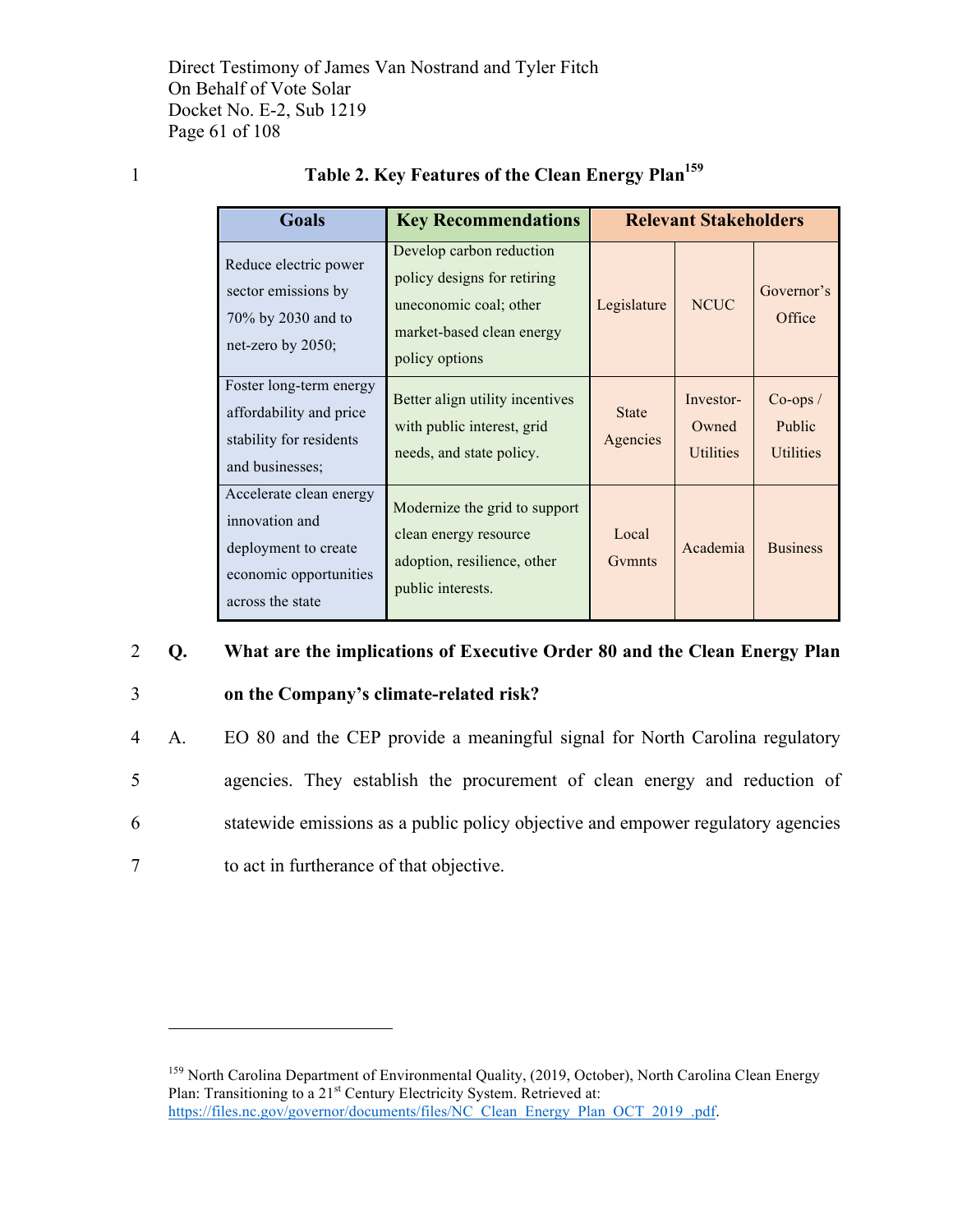Direct Testimony of James Van Nostrand and Tyler Fitch On Behalf of Vote Solar Docket No. E-2, Sub 1219 Page 62 of 108

1 It is important to note that neither EO 80 nor the CEP has binding, legal enforceability for its goals. Nevertheless, the two actions may be seen as a directional signal for the future of climate policy in North Carolina.

 The CEP also invites investor-owned utilities to act as partners in implementation. While it may be reasonable to see incipient carbon regulations as a regulatory risk, the Company's participation may represent a regulatory opportunity. Strategies B and C of the CEP seek to align interests between stakeholders on the  $21<sup>st</sup>$  century utility business model and the future of utility system planning. By collaborating on innovative new regulatory mechanisms with public stakeholders, the Company could actually reduce regulatory lag and risks of other regulatory impacts to business operations.

 DEQ's responsibility to develop a climate risk assessment and support communities in developing resilience also has implications to the Company. To the extent that electric system resiliency is a component of community resiliency, the Company will necessarily be a relevant party in communities' adaptation and resiliency plans.

 Finally, EO 80 empowers the interagency council to recommend updated goals to meaningfully address climate change as appropriate. Therefore, while currently ongoing agency work in support of Executive Order 80 may already add climate-related regulatory risk and opportunities, there is potential for on-going long-term policy engagement between the Company and North Carolina executive agencies.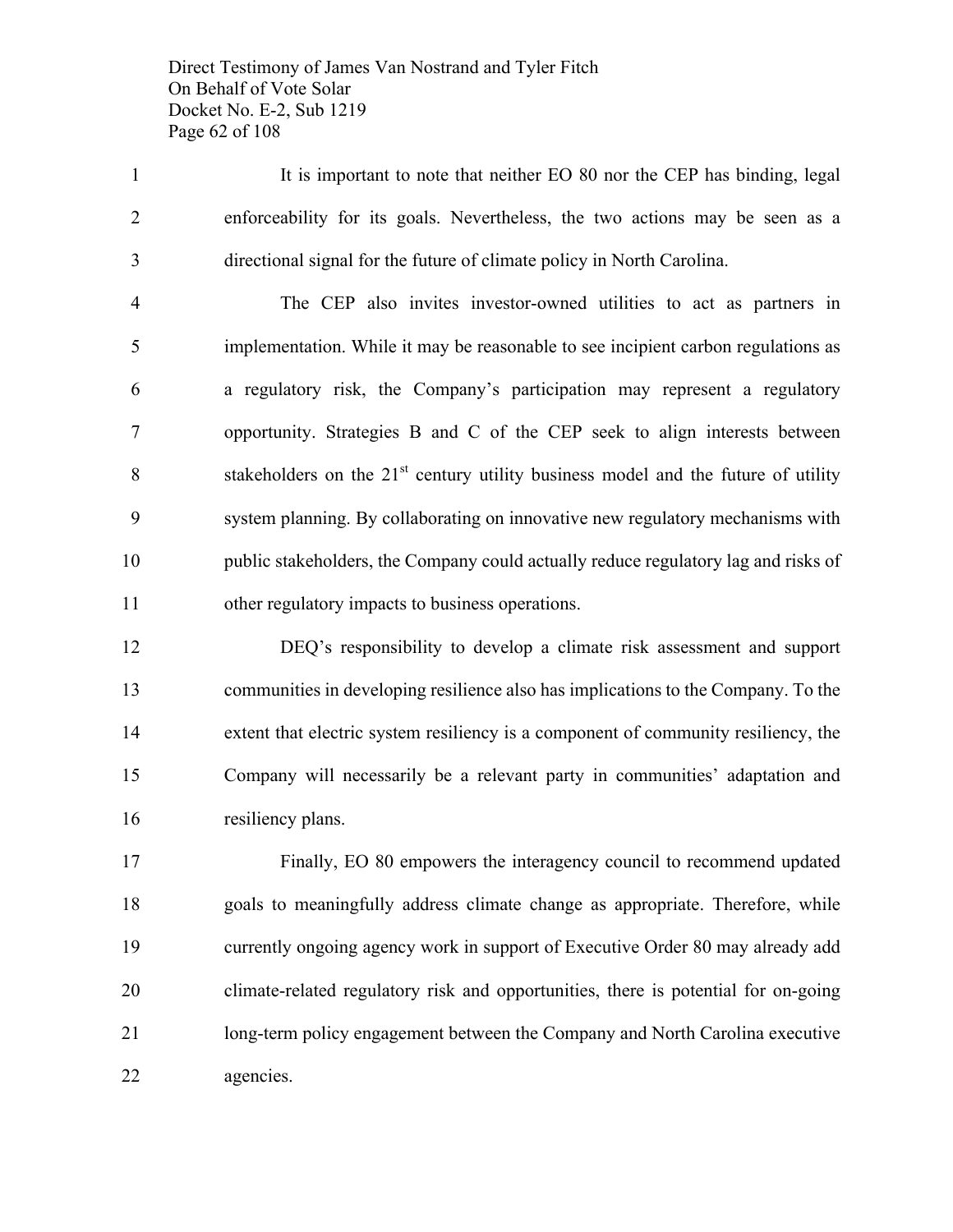Direct Testimony of James Van Nostrand and Tyler Fitch On Behalf of Vote Solar Docket No. E-2, Sub 1219 Page 63 of 108

 **Q. Are there any public statements that the Company or its holding corporation has made that might impact the Commission's view of the Company's application?**

 A. Duke Energy Corporation published its non-binding net-zero carbon announcement 5 on September 17, 2019.<sup>160</sup> In the announcement, the corporation projects it will decrease carbon emissions by 50 percent by 2030, with a goal of net-zero carbon emissions by 2050.

 **Q. What are the implications of Duke Energy Corporation's carbon announcement on the Company's climate-related risk?**

 A. While the Company is not explicitly required to meet Duke Energy Corporation's goals, the goal's ambitious timeline all but requires that the Company follow a similar emissions pathway if Duke Energy Corporation is to achieve its goals. As briefly discussed above, the carbon announcement has an impact on the Company's risk profile; while the urgency and regulatory burden of a regulatory or legislative mandate may be decreased by Duke Energy Corporation's commitment, Duke is also liable to sustain reputational damage and potential regulatory blowback if it is 17 perceived to be missing its goals.

 "Duke Energy aims to achieve net-zero carbon emissions by 2050." (2019, September), *Duke Energy News Center.* Retrieved at https://news.duke-energy.com/releases/duke-energy-aims-to-achieve-net-zerocarbon-emissions-by-2050.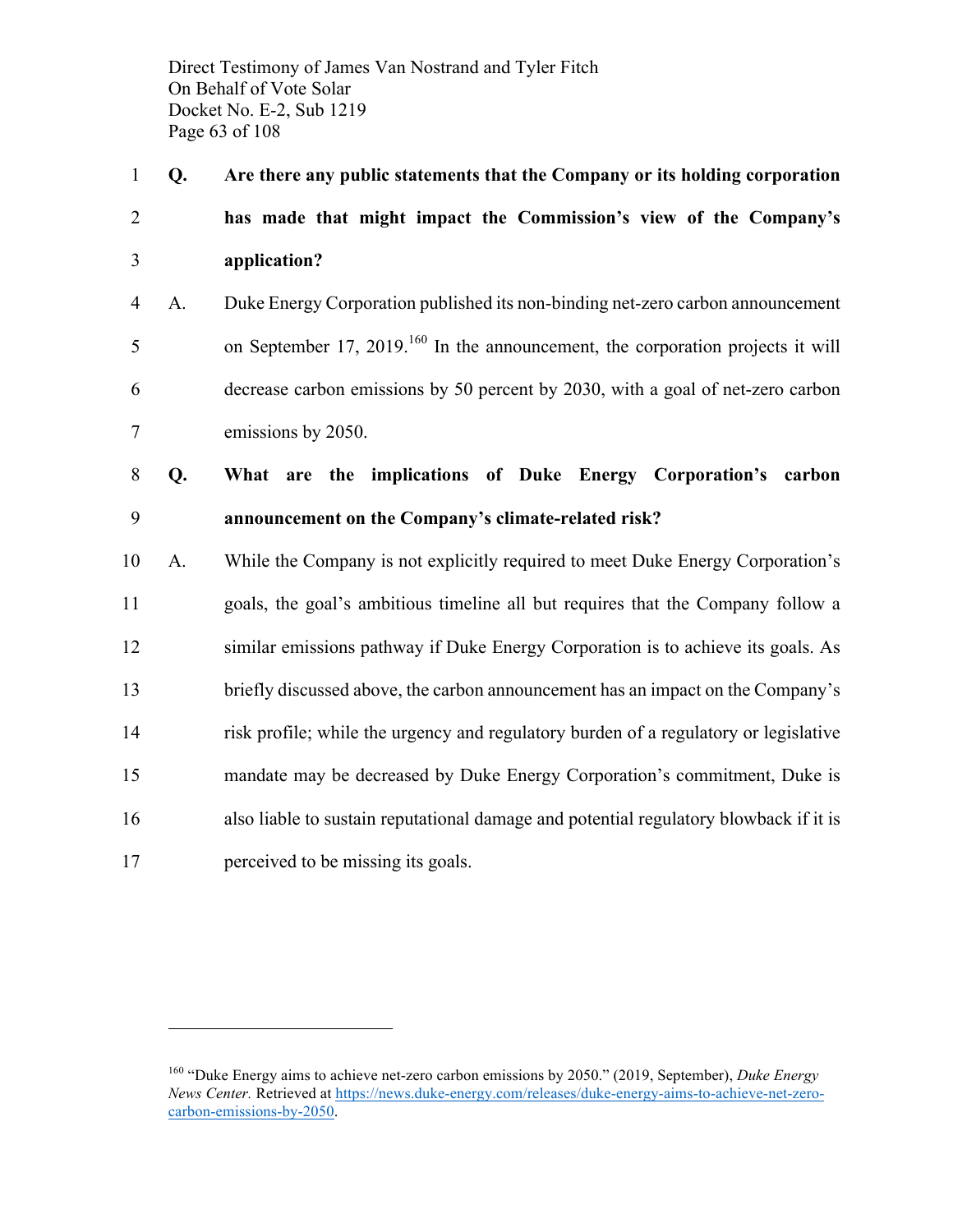Direct Testimony of James Van Nostrand and Tyler Fitch On Behalf of Vote Solar Docket No. E-2, Sub 1219 Page 64 of 108

# **Q. Are there ongoing processes to understand climate vulnerability and resiliency to infrastructure in North Carolina?**

 A. Yes. Work is currently underway within two projects related to both infrastructure and climate change in North Carolina, the results of which will be relevant for the Company's business operations. First, as directed by EO 80, the North Carolina Department of Environmental Quality is currently developing a North Carolina Risk Assessment and Resiliency Plan that will specifically address built infrastructure. As a part of the Risk Assessment and Resiliency Plan, the North Carolina Institute for Climate Research developed a high-quality climate science report that describes the physical impacts of climate change on North Carolina.<sup>161</sup>

 Second, in part thanks to a grant from the U.S. Department of Energy, the North Carolina Clean Energy Technology Center, NC Department of Environmental Quality, and UNC Charlotte's Energy Production Infrastructure Center are participating in a two-year joint research project called "Planning an 15 Affordable, Resilient, and Sustainable Grid in North Carolina.<sup>"162</sup> Among other things, the project will take stakeholder input, assess new metrics for evaluating grid resiliency, and "enable a more decentralized, resilient grid." Both of these processes represent opportunities for the Company to meaningfully engage with

<sup>&</sup>lt;sup>161</sup> Kunkel, K., & Easterling, D. 162 N.C. Clean Energy Technology Center (2020, January). Planning an Affordable, Resilient, and Sustainable Grid in North Carolina. Retrieved at: https://nccleantech.ncsu.edu/2020/01/29/planning-anaffordable-resilient-and-sustainable-grid-in-north-carolina-2/.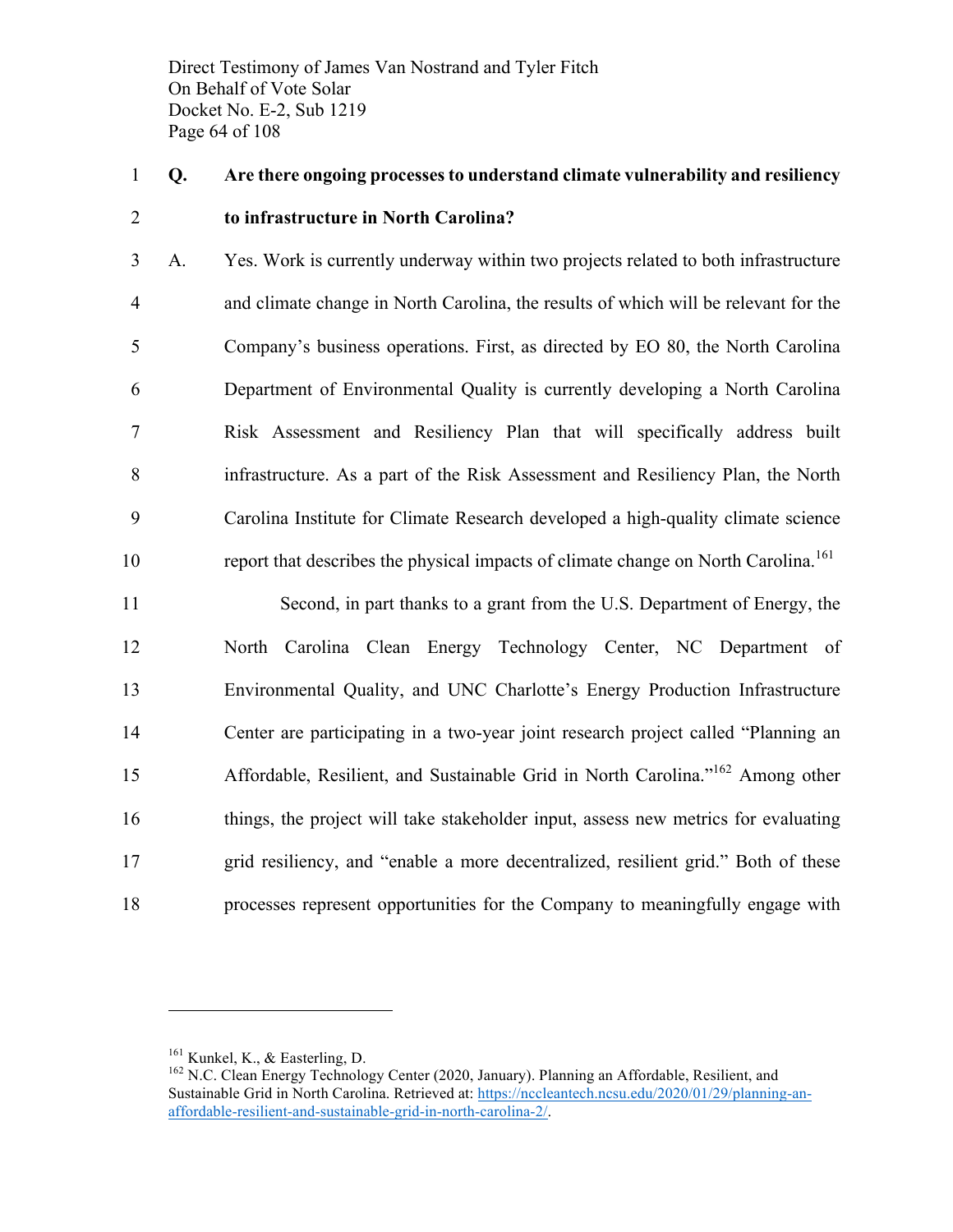Direct Testimony of James Van Nostrand and Tyler Fitch On Behalf of Vote Solar Docket No. E-2, Sub 1219 Page 65 of 108

- 1 stakeholders who are generating meaningful, relevant information for a resilient,
- 2 21st century grid in North Carolina.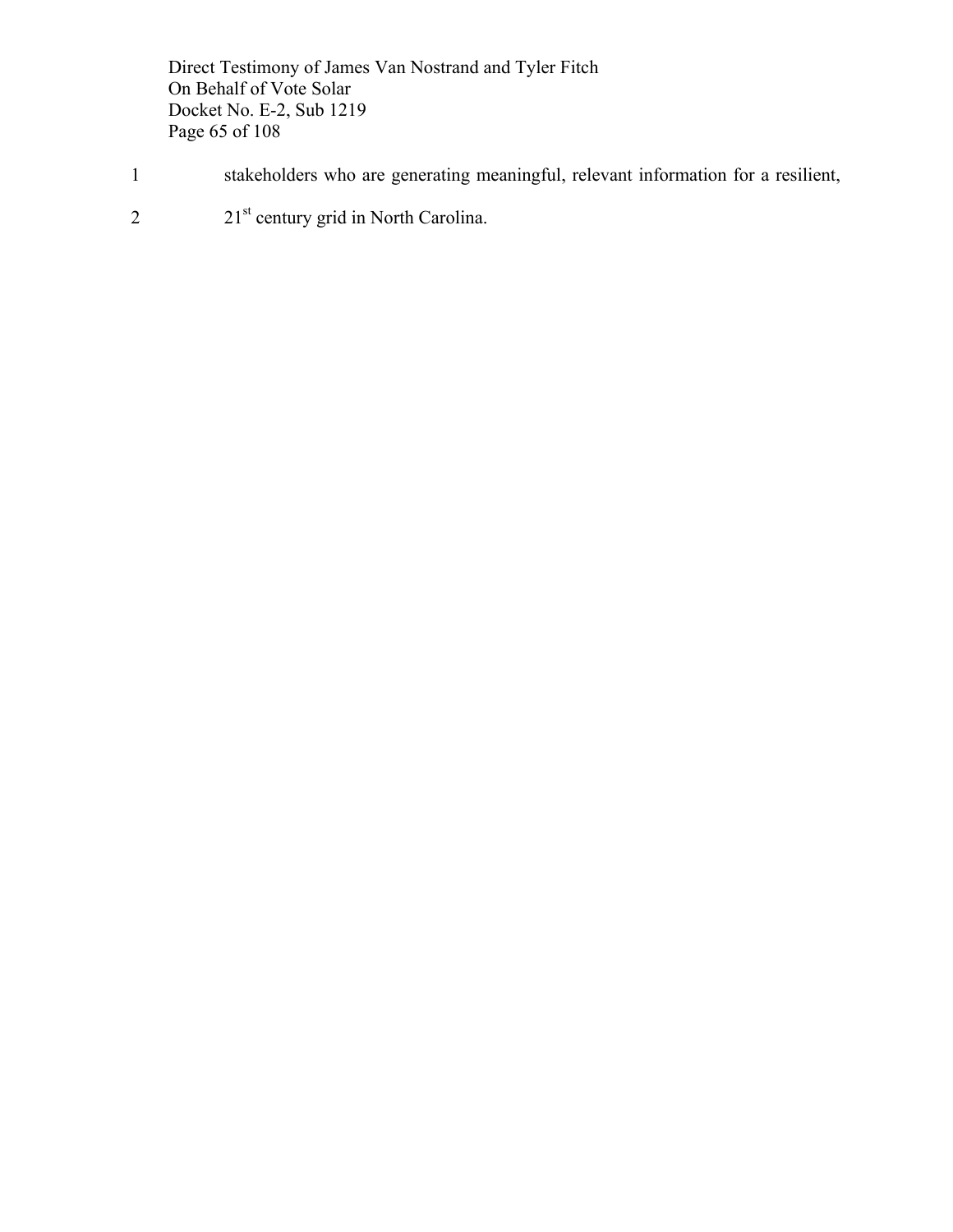Direct Testimony of James Van Nostrand and Tyler Fitch On Behalf of Vote Solar Docket No. E-2, Sub 1219 Page 66 of 108

### **5. REVIEW OF THE GRID IMPROVEMENT PLAN IN LIGHT OF THESE RISKS**

# **Q. What portions of the Company's application in this case are you addressing in your testimony?**

 A. As noted earlier, our review of the Company's application focuses on the Company's proposed Grid Improvement Plan ("GIP"). We review the Plan in light of grid modernization best practices, Vote Solar's participation in the stakeholder process, the emergence of climate-related risks, and recent policy development in North Carolina since the Company's last rate case.

### **Q. Does your testimony present a program-by-program review of the GIP?**

- A. No. We look to North Carolina Justice Center, North Carolina Housing Coalition, Natural Resources Defense Council, North Carolina Sustainable Energy Association, and Southern Alliance for Clean Energy Witnesses Alvarez and Stephens for a granular review of the individual programs that form the GIP. The review in this testimony will focus more on the process by which the Company selected and scoped these programs and the broader implications for the development of the grid, rather than the technical details of each given program.
- **Q. What are the criteria that you would apply to a well-designed grid modernization plan in the context of this rate case?**
- A. While they represent an incomplete justification for any grid investment program, the "Megatrends" described in Witness Oliver's testimony succinctly describe the shifting dynamics of the electric grid. In our view, the Megatrends viewed together, however, do not provide justification for a slate of distribution projects; rather, they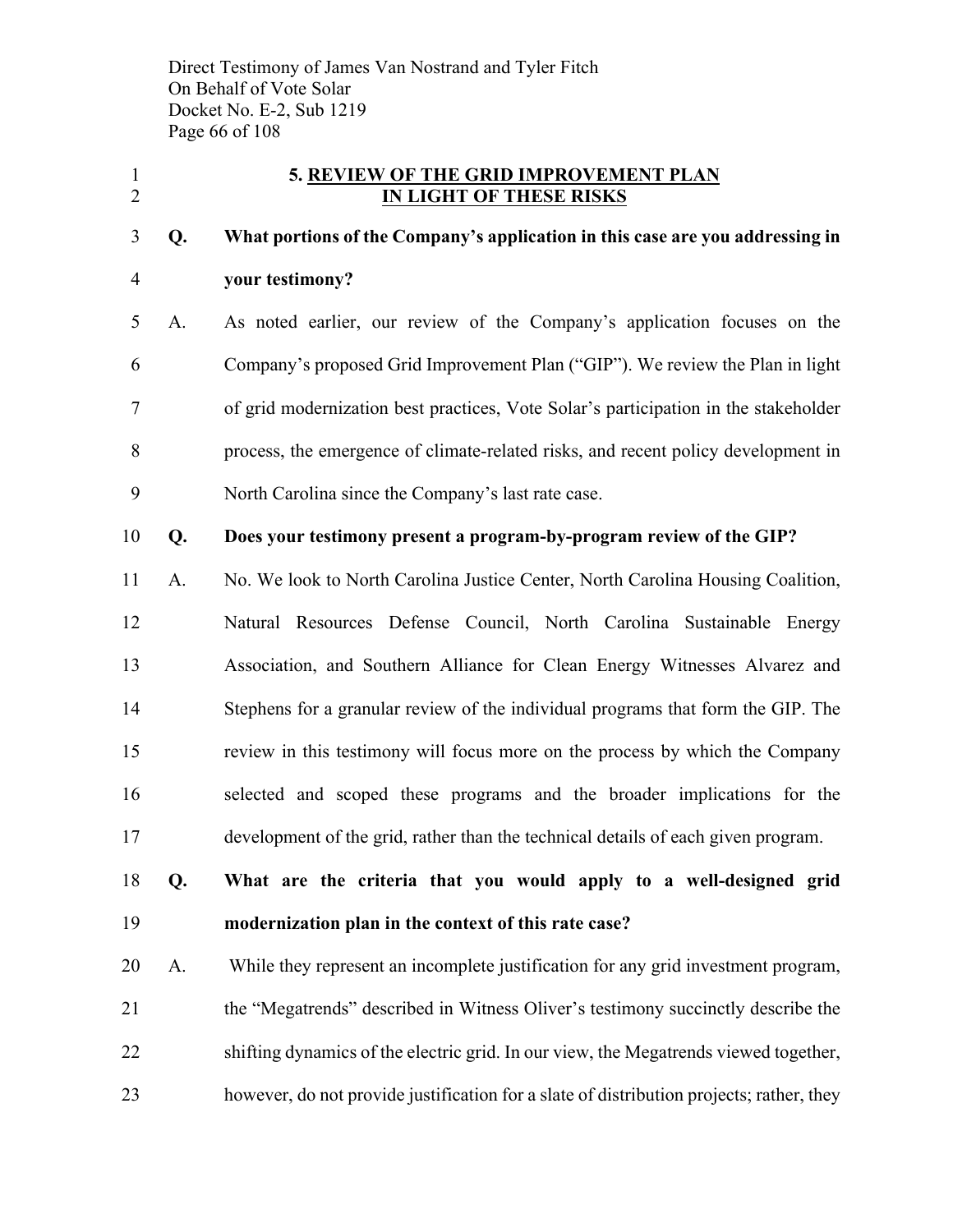Direct Testimony of James Van Nostrand and Tyler Fitch On Behalf of Vote Solar Docket No. E-2, Sub 1219 Page 67 of 108

 underscore the importance of the Company getting its investments in the grid right.  $2^{\text{th}}$  2 century grid should be resilient to climate-related physical risks, but at the same time it must enable a more dynamic, communicative, and distributed energy system. And, being critical infrastructure for North Carolina, it must be reactive to ongoing physical, regulatory, and technical developments in the state. It's for this reason that the Department of Environmental Quality combines "grid modernization" and "grid resilience and flexibility" together in its Clean Energy  $\beta$  Plan.<sup>163</sup>

 The GIP, then, must play multiple roles for the North Carolina electric system. In the previous sections of this testimony, we have explored best practices for grid modernization and climate resilience. We re-produce those best practices, in no specific order, in Table 3 below:

#### 13 **Table 3: Best Practices for Climate Resilience and Grid Modernization**

| <b>Climate Resilience</b>               | <b>Grid Modernization</b>               |
|-----------------------------------------|-----------------------------------------|
| Forward-looking, high quality           | Clear, Measurable Goals                 |
| vulnerability assessment                | <b>Integrated Distribution Planning</b> |
| Informed, inclusive, and fair solutions | Stakeholder Engagement                  |
| selection                               | Cost/benefit analysis                   |

<sup>&</sup>lt;sup>163</sup> North Carolina Department of Environmental Quality (2019, October). North Carolina Clean Energy Plan. P. 82. Retrieved at https://files.nc.gov/ncdeq/climate-change/clean-energyplan/NC\_Clean\_Energy\_Plan\_OCT\_2019\_.pdf.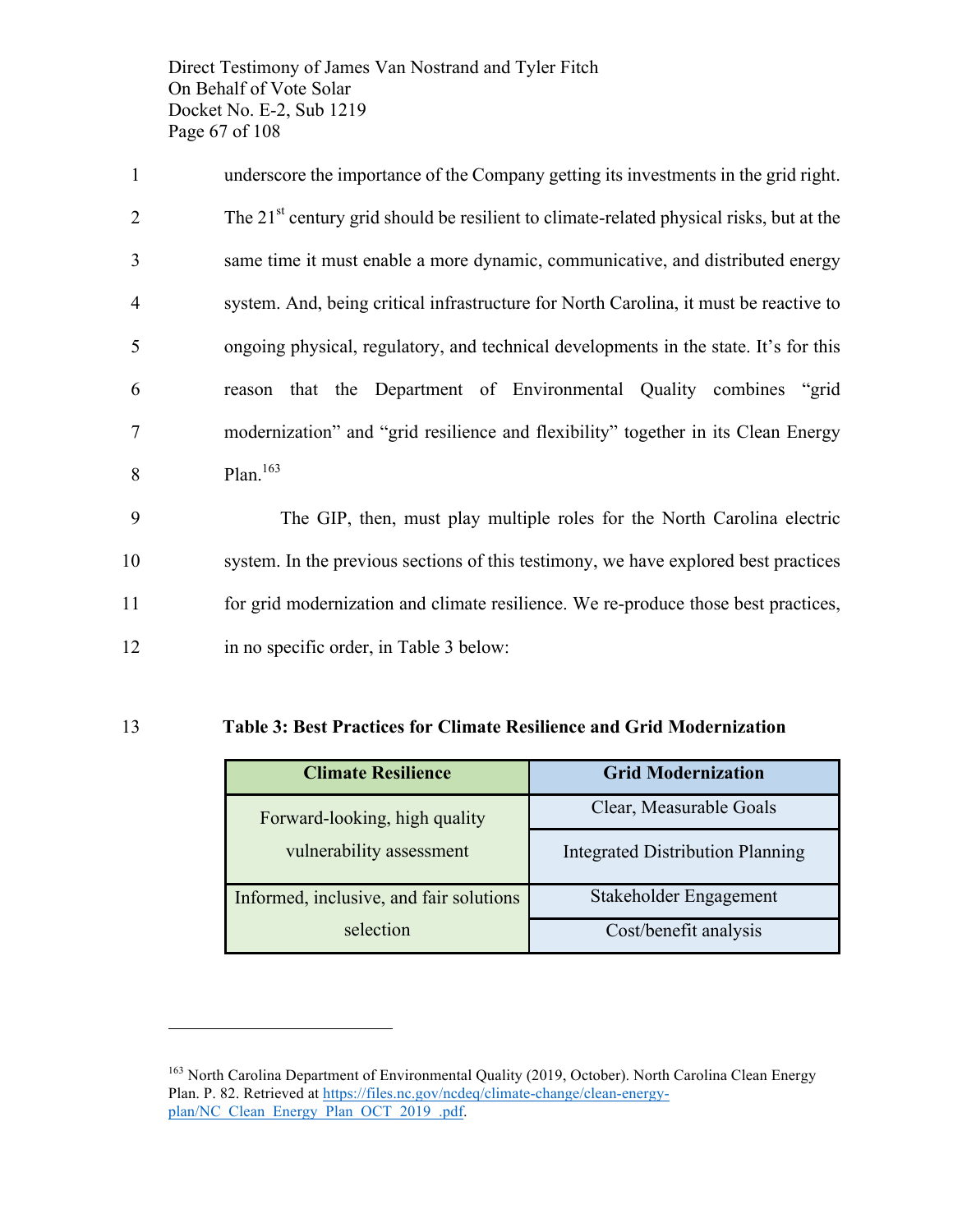Direct Testimony of James Van Nostrand and Tyler Fitch On Behalf of Vote Solar Docket No. E-2, Sub 1219 Page 68 of 108

### 1 **A. Grid Modernization**

### 2 **Q. Please review the Grid Improvement Plan against grid modernization best**

- 3 **practices.**
- 4 A. Our review of the GIP against grid modernization best practices is summarized in
- 5 Table 4, below:

### 6 **Table 4. Grid Improvement Plan's performance versus Grid Modernization Best**  7 **Practices**

| <b>Best Practice</b>                              | <b>Grid Improvement Plan</b><br>performance                                                                                                | <b>Implications</b>                                                                                           |  |
|---------------------------------------------------|--------------------------------------------------------------------------------------------------------------------------------------------|---------------------------------------------------------------------------------------------------------------|--|
| Clear, measurable<br>goals                        | Plan presents "Megatrends"<br>but no measurable goals.                                                                                     | Unclear what 'success' looks like; no<br>way to hold Company accountable;<br>unclear benefits for ratepayers. |  |
| <b>Integrated Distribution</b><br><b>Planning</b> | Plan will develop capability,<br>but Phase I will not use it.                                                                              | Plan does not adequately assess<br>potential of NWAs; potential for sub-<br>optimal investment.               |  |
| <b>Stakeholder</b><br><b>Engagement</b>           | Company conducted several<br>workshops;<br>of<br>use<br>stakeholder input is<br>not<br>evident from application or<br>stakeholder process. | Plan is less likely to incorporate a<br>wide range of perspectives and value<br>propositions                  |  |
| <b>Cost-benefit analysis</b>                      | Company does use cost-<br>analysis;<br>benefit<br>no<br>judgment of cost-benefit<br>analysis in this testimony                             | No implications evaluated in this<br>testimony                                                                |  |

### 8 **Q. Please explain the assessment of the GIP and its implications in Table 4.**

9 A. **Clear, Measurable Goals:** As a \$1.3 billion incremental investment in the grid

10 with inevitable ratepayer cost implications, the GIP must demonstrate that the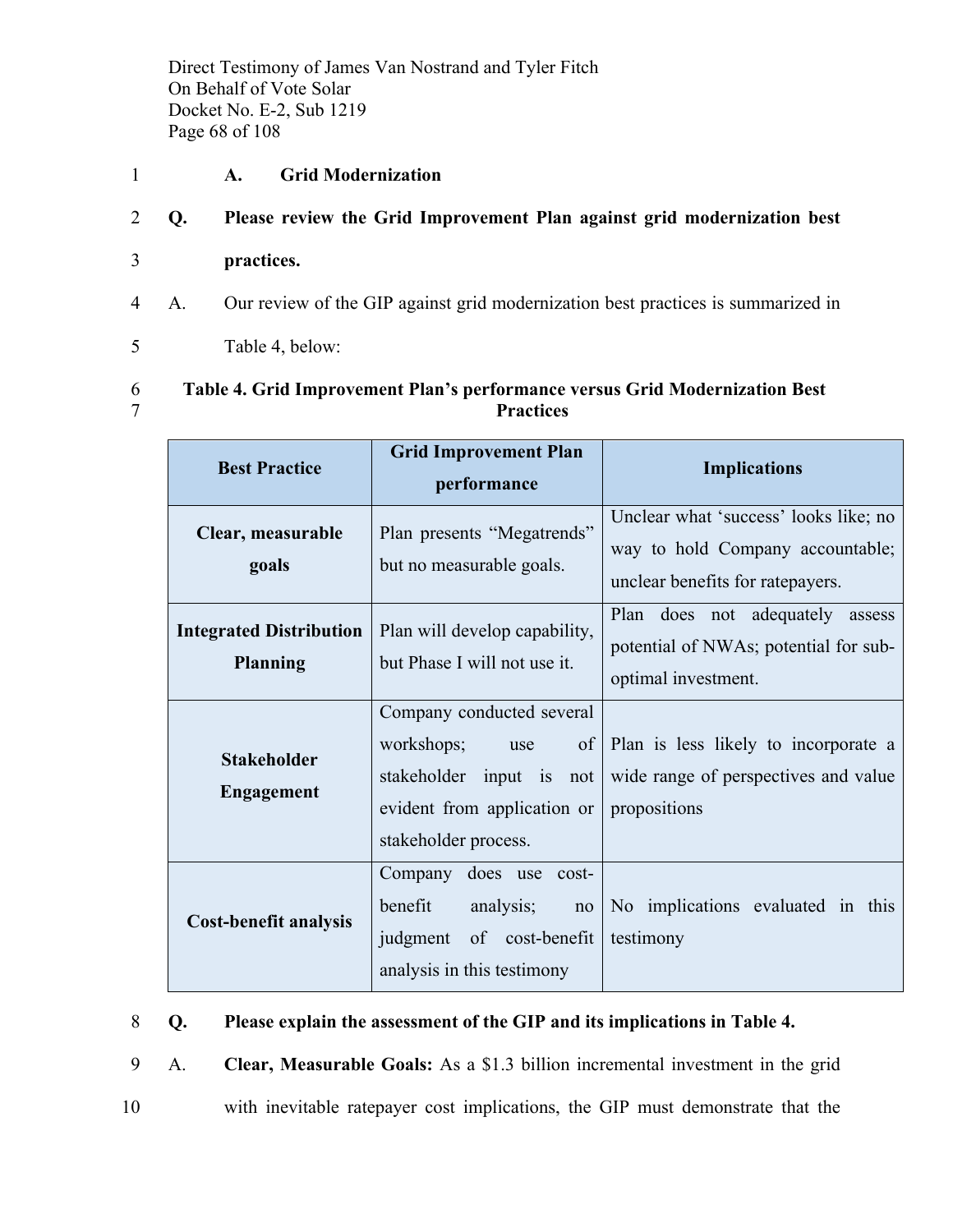Direct Testimony of James Van Nostrand and Tyler Fitch On Behalf of Vote Solar Docket No. E-2, Sub 1219 Page 69 of 108

 benefit provided to customers is worth the cost. The best way to do that is through clear, measurable goals and commitment to outcomes that benefit all stakeholders. These keep expectations for all parties aligned, and quantified goals allow stakeholders and regulators to track the Company's progress throughout the plan.

In lieu of stated goals, the Company offers its Megatrends<sup>164</sup> and 6 Implications.<sup>165</sup> The Megatrends represent actual trends that are playing out on the grid, but we find their use alongside the Implications in this case to justify the Grid Improvement Plan to be inappropriate. The Company's analysis of the Megatrends provides no systematic, quantitative understanding of their impacts on the grid— thereby making effective "baselining" impossible. Notwithstanding the lack of an appropriate baseline, the Company does not set any goals for the Plan or metrics by which the Company, regulators, stakeholders, or ratepayers could assess the progress of the GIP or hold the Company accountable. The Company declines to 14 demonstrate how any given project within the Plan relates to the Megatrends.<sup>166</sup> In light of the Plan's similarity to Power/Forward, it is difficult to ascertain how the development of the GIP was affected in any way by the Megatrends concept. In this way, the Megatrends may be characterized as *post hoc* justification for Power/Forward projects, rather than a representation of discrete problems that must be addressed with targeted solutions.

<sup>&</sup>lt;sup>164</sup> Oliver, Ex. 2.<br><sup>165</sup> Oliver, Ex. 3.<br><sup>166</sup> Company Response to Vote Solar Data Request 1-21.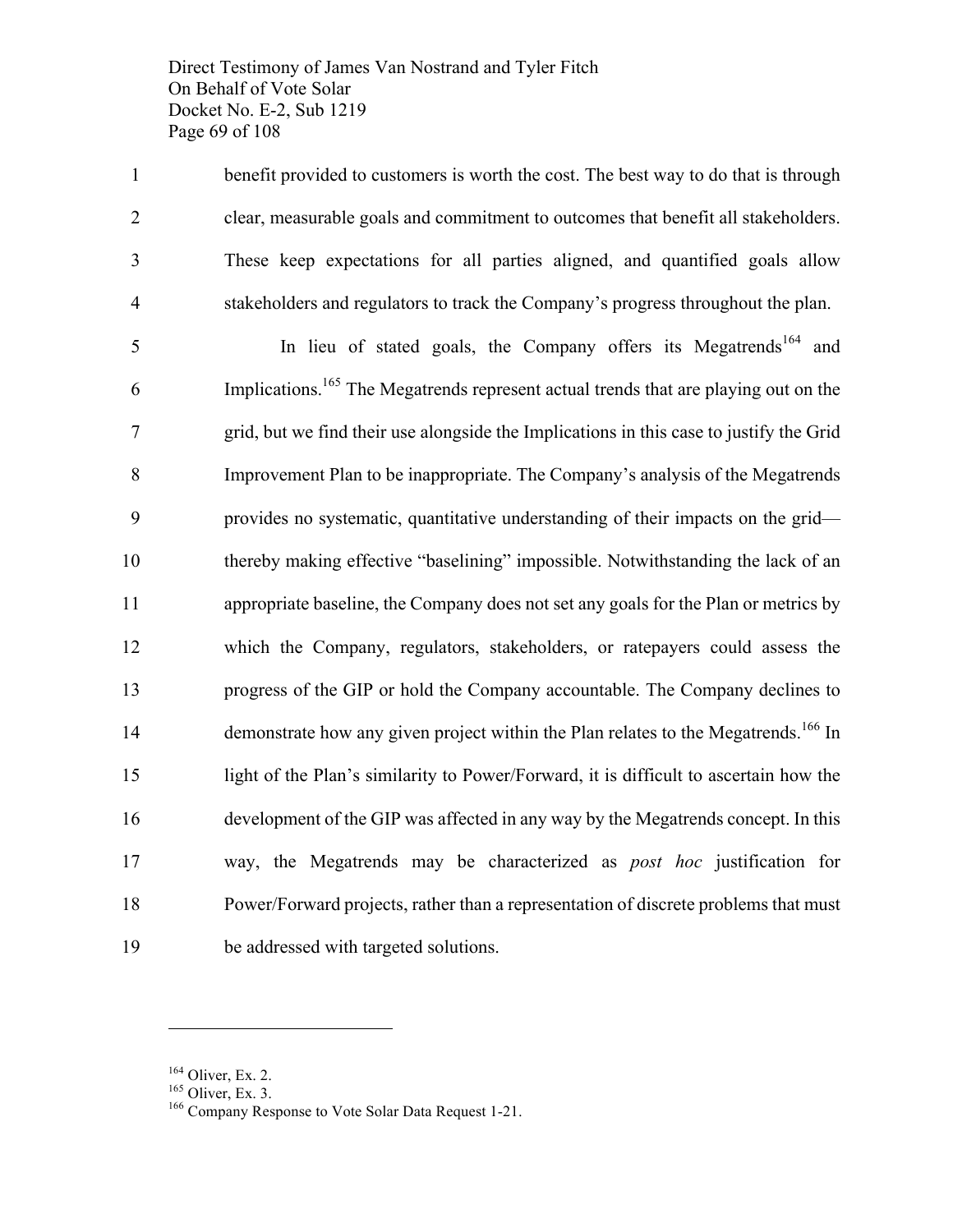Direct Testimony of James Van Nostrand and Tyler Fitch On Behalf of Vote Solar Docket No. E-2, Sub 1219 Page 70 of 108

 **Integrated Distribution Planning ("IDP"):** Simply put, integrated distribution planning is the element that enables utilities to "modernize" their grid. The analytical capability that is a hallmark of IDP processes allows electric utilities to understand grid operations at a more granular level, work with the distribution gird as an integrated system, and as a result precisely take advantage of distributed resources and place grid modernization solutions. The Company has proposed IDP components as a part of the GIP, but these components will be pursued alongside, rather than in advance of, massive capital investment in the grid. Pursuing \$1.3  $\mu$  billion in distribution-level investments<sup>167</sup> (just before these IDP capabilities are online) risks premature deployment of these assets and therefore a sub-optimal cost-benefit for all stakeholders, including the Company.

 **Stakeholder engagement:** Stakeholder engagement for the GIP has been reviewed above. The process executed by the Company did not adhere to best practices for an effective process and appears to have minimally incorporated stakeholder input.

 **Cost-benefit analysis:** This review will not cover cost-benefit analysis in depth. Similarly, cost-benefit analysis has not been the focus of this testimony and will not be reviewed.

Oliver Direct, Ex. 10, p. 3.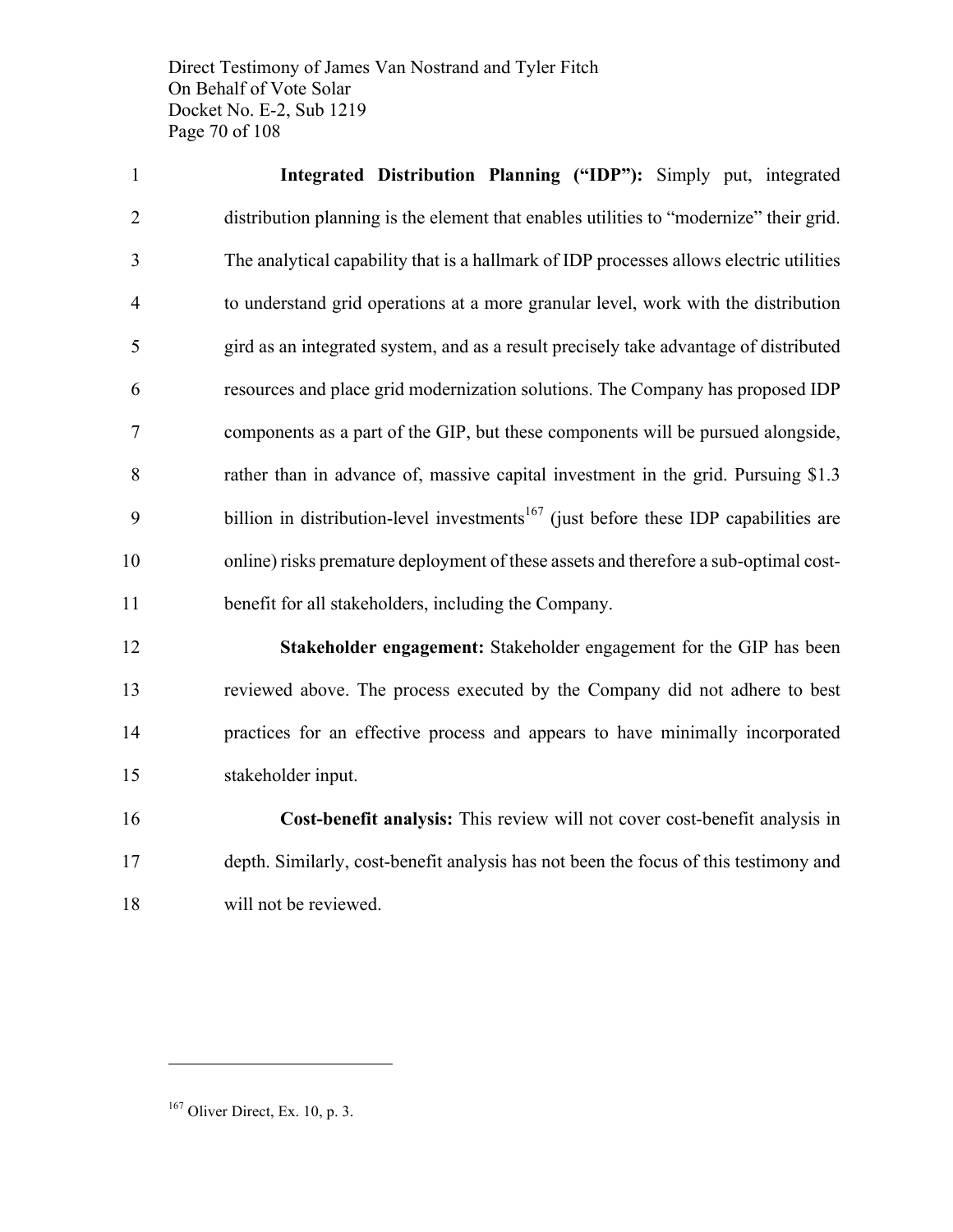Direct Testimony of James Van Nostrand and Tyler Fitch On Behalf of Vote Solar Docket No. E-2, Sub 1219 Page 71 of 108

 **Q. The Company claims that the projects included as part of the GIP are "no-regrets," "foundational" projects. Do you agree with that characterization?**

 A. No. First, the "modernize" projects that Witness Oliver describes as 4 ""foundational"<sup>168</sup> represent just over a quarter of the total budget of the Plan.<sup>169</sup> Even describing the Plan in the Company's terms, it would be inappropriate to describe the entire plan as "foundational."

 Second, many of the projects proposed under the GIP fall into what GridLab calls "geographical" projects—physical infrastructure installed in specific 9 geographical areas to extend some grid capability.<sup>170</sup> GridLab's report points out that the "need" to extend new capabilities to these areas should emerge from a high- quality, risk-based assessment of vulnerability of current operations. "Foundational" investments are those that make such a need assessment possible, or enable the 'capability' that is being extended through geographical investment. ISOP is the paramount example of a "foundational" investment. The Company's proposed Self-Optimizing Grid, for example, would not qualify as "foundational." Some of the projects categorized as "modernize" by the Company, such as distribution system and transmission system automation, would also fall into the "geographical" category.

<sup>&</sup>lt;sup>168</sup> Oliver Direct, p. 30, l. 7.<br><sup>169</sup> Oliver Direct Ex. 12, p. 97.<br><sup>170</sup> Alvarez, P., & Stephens, D., p. 16.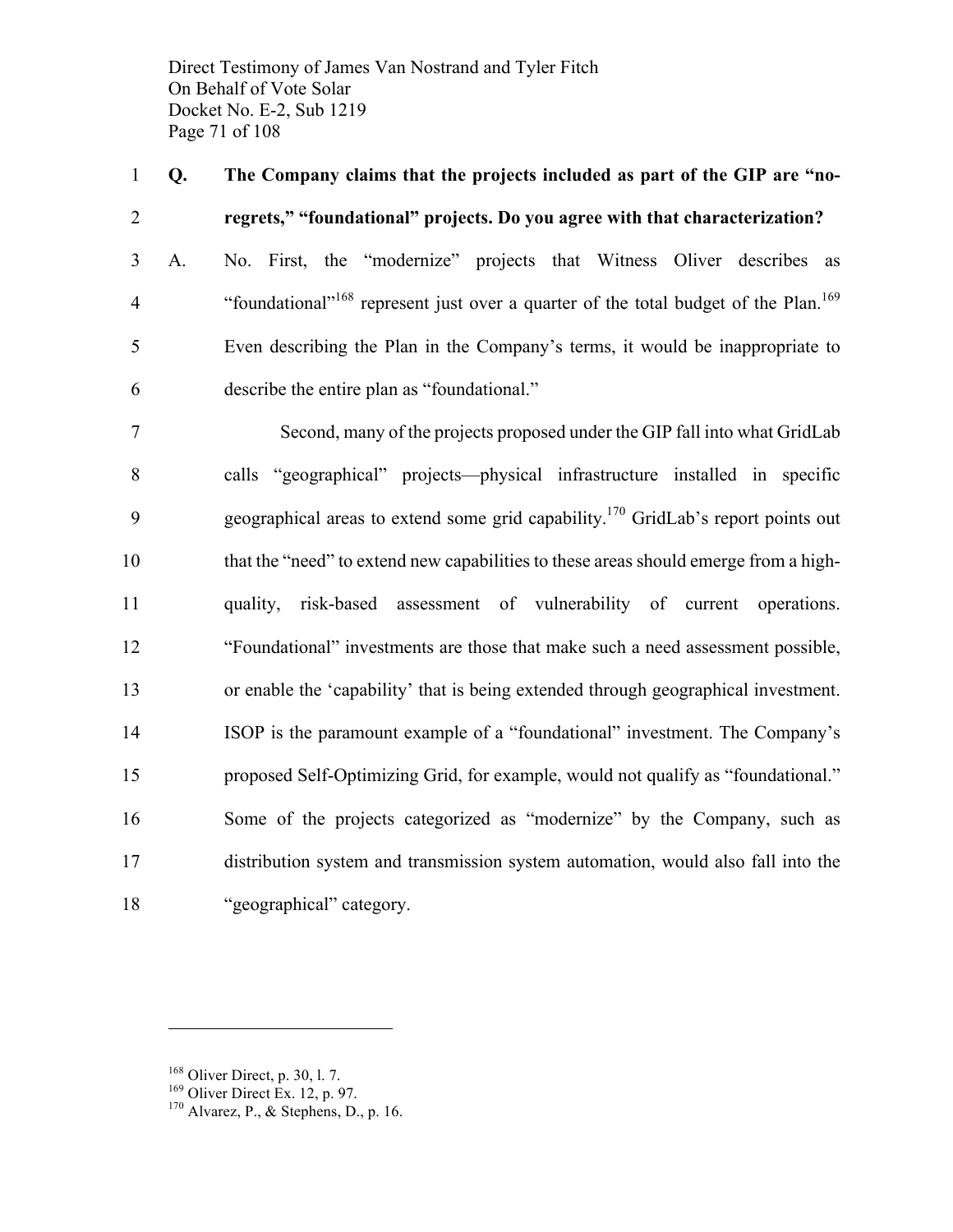Direct Testimony of James Van Nostrand and Tyler Fitch On Behalf of Vote Solar Docket No. E-2, Sub 1219 Page 72 of 108

### **Q. Does the Company acknowledge that making investments without all necessary information could lead to sub-optimal or imprudent investment?**

 A. Yes. In a response to a stakeholder question, the Company responded that it was confident "with 85% certainty" that ISOP would not render GIP investments obsolete.<sup>171</sup> This figure was clearly not intended as a precise estimate, but it provides a helpful estimate for understanding potential losses. To put this number into context, if 15 percent of GIP investment were rendered obsolete by ISOP capabilities, the Grid Improvement Plan as proposed would immediately result in 9 stranded distribution assets worth just under \$200 million.<sup>172</sup> The Company must take this risk seriously, and its failure to do so in this proposal represents a major oversight.

### **Q. Does the GIP's use of Megatrends and implications represent a prudent management of climate-related risks?**

 A. In short, no. The Company has failed to demonstrate how any specific projects 15 addresses climate-related impacts,<sup>173</sup> and its approach does not acknowledge the interconnectedness of climate-related risks across generation, transmission, and distribution functions. Making new investments in distribution infrastructure without a systematic assessment or climate-specific data gathering is an insufficient response to climate-related risks. The Company's current approach of willful

<sup>&</sup>lt;sup>171</sup> Oliver Direct Ex. 13, p. 43.<br><sup>172</sup> Oliver Direct, Ex. 10, p. 3.<br><sup>173</sup> Company Response to Vote Solar DR 1-7 and 1-8.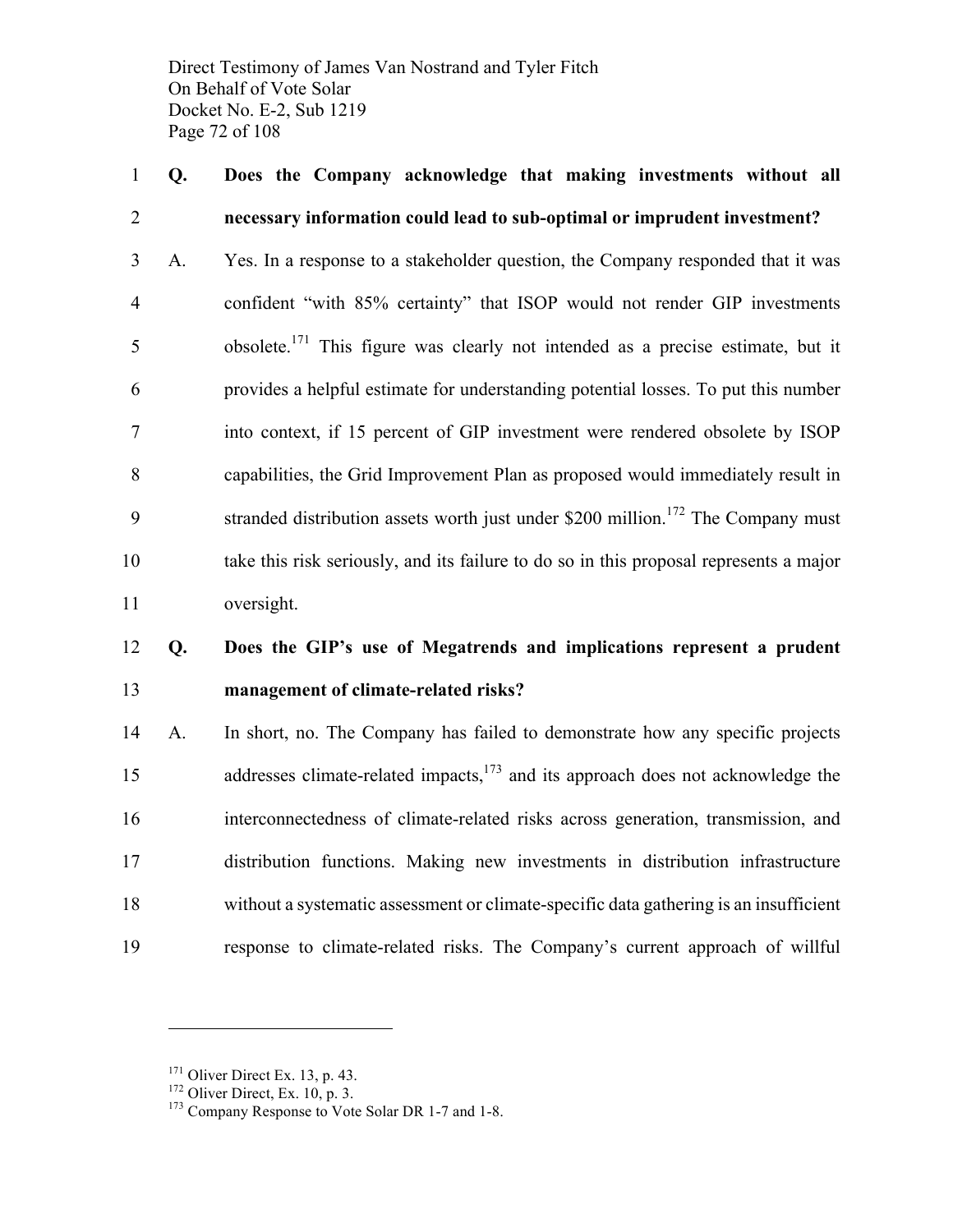Direct Testimony of James Van Nostrand and Tyler Fitch On Behalf of Vote Solar Docket No. E-2, Sub 1219 Page 73 of 108

- 1 avoidance of climate analysis is inadequate, if not imprudent, and exposes the
- 2 currently proposed grid investments to unnecessary and manageable risks.
- 3 **B. Climate Resilience**
- 4 **Q. Please review the GIP against grid modernization best practices.**
- 5 A. Our review of the GIP against climate resilience plan best practices is summarized
- 6 in Table 5, below.

#### 7 **Table 5. Grid Improvement Plan's performance versus Climate Resilience Best**  8 **Practices**

| <b>Best Practice</b>                                            | <b>Grid Improvement</b><br>Plan performance                                                                 | <b>Implications</b>                                                                               |
|-----------------------------------------------------------------|-------------------------------------------------------------------------------------------------------------|---------------------------------------------------------------------------------------------------|
| Forward-looking,<br>high-quality<br>vulnerability<br>assessment | Plan did not utilize any<br>meaningful climate risk<br>assessment.                                          | Ongoing physical risks to grid<br>assets and reliability; less cost-<br>effective projects.       |
| Informed, Inclusive,<br>and Fair Solutions<br><b>Selection</b>  | Plan uses a solutions-first<br>approach<br>and<br>cost-<br>benefit<br>analysis<br>developed after the fact. | alternatives<br>Non-'traditional'<br>likely excluded from Plan; missing<br>potential co-benefits. |

 **Q. Does the Company explicitly acknowledge the presence of climate-related risks or make any attempt to systematically manage them in its application or in discovery?** A. No. As noted above, the Company has represented that it has incorporated climate-

13 related risk only to the extent that it is included as part of the "Megatrends"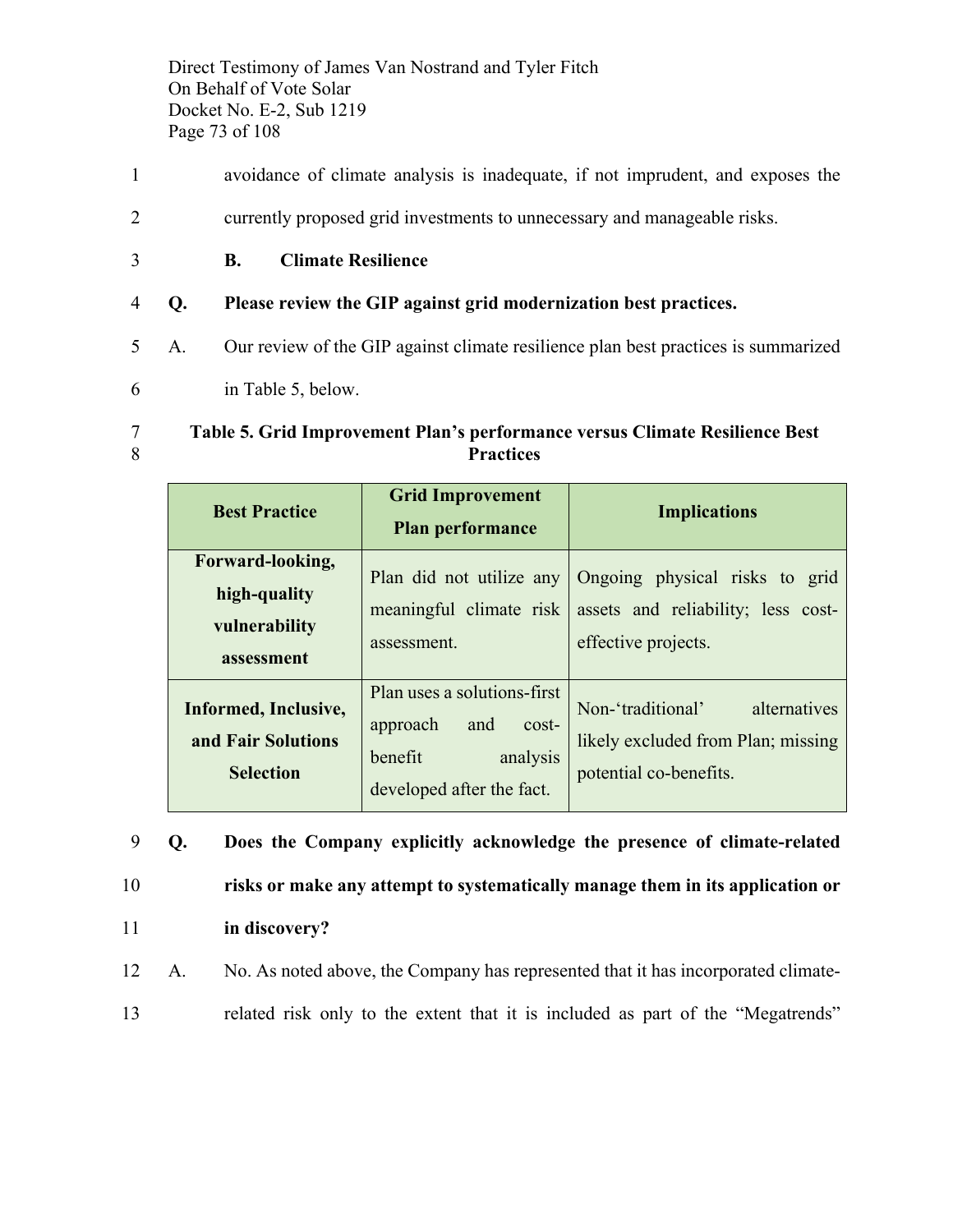Direct Testimony of James Van Nostrand and Tyler Fitch On Behalf of Vote Solar Docket No. E-2, Sub 1219 Page 74 of 108

identified by the Company,  $174$  although it also stated that it is "without knowledge" 2 as to the role of climate change in weather events.<sup>175</sup>

### 3 **Q. Please explain your assessment of the GIP and the implications of the Plan in**  4 **Table 5.**

 A. **High-quality Risk Assessment:** We conducted an in-depth comparison of risk assessment and solution selection between the GIP and Con Edison's Climate Change Vulnerability Study. The results of that comparison are presented in Exhibit JMV-TF-7. Con Edison's climate vulnerability study estimated that climate risks 9 would cost the utility between \$1.3 and \$4.6 billion by  $2050$ , <sup>176</sup> while the Company, for its part, has presented no quantitative risks of climate-related risks. As an example of a potential risk identified by Con Edison but ignored by the Company, Con Edison estimates that flood risks may exceed design specifications by as early  $\qquad \qquad \text{as } 2030.177$ 

 The comparison shows that, compared to the industry standard and even a reasonable understanding of climate-related risks, the Company did not complete any systematic climate risk assessment of its assets or operations. There may be individual examinations of factors that may be impacted by climate change, such as flood risk, but those analyses are backward-looking and do not incorporate likely

<sup>&</sup>lt;sup>174</sup> Company Response to Vote Solar Data Request 1-3.<br><sup>175</sup> Company Response to Vote Solar Data Request 1-6.<br><sup>176</sup> Consolidated Edison Company of New York Inc. ("ConEd"), (2019, December). Climate Change Vulnerability Study ("ConEd Climate Study"). P. 4. Retrieved at https://www.coned.com/- /media/files/coned/documents/our-energy-future/our-energy-projects/climate-change-resiliencyplan/climate-change-vulnerability-study.pdf. <sup>177</sup> ConEd Climate Study, p.5.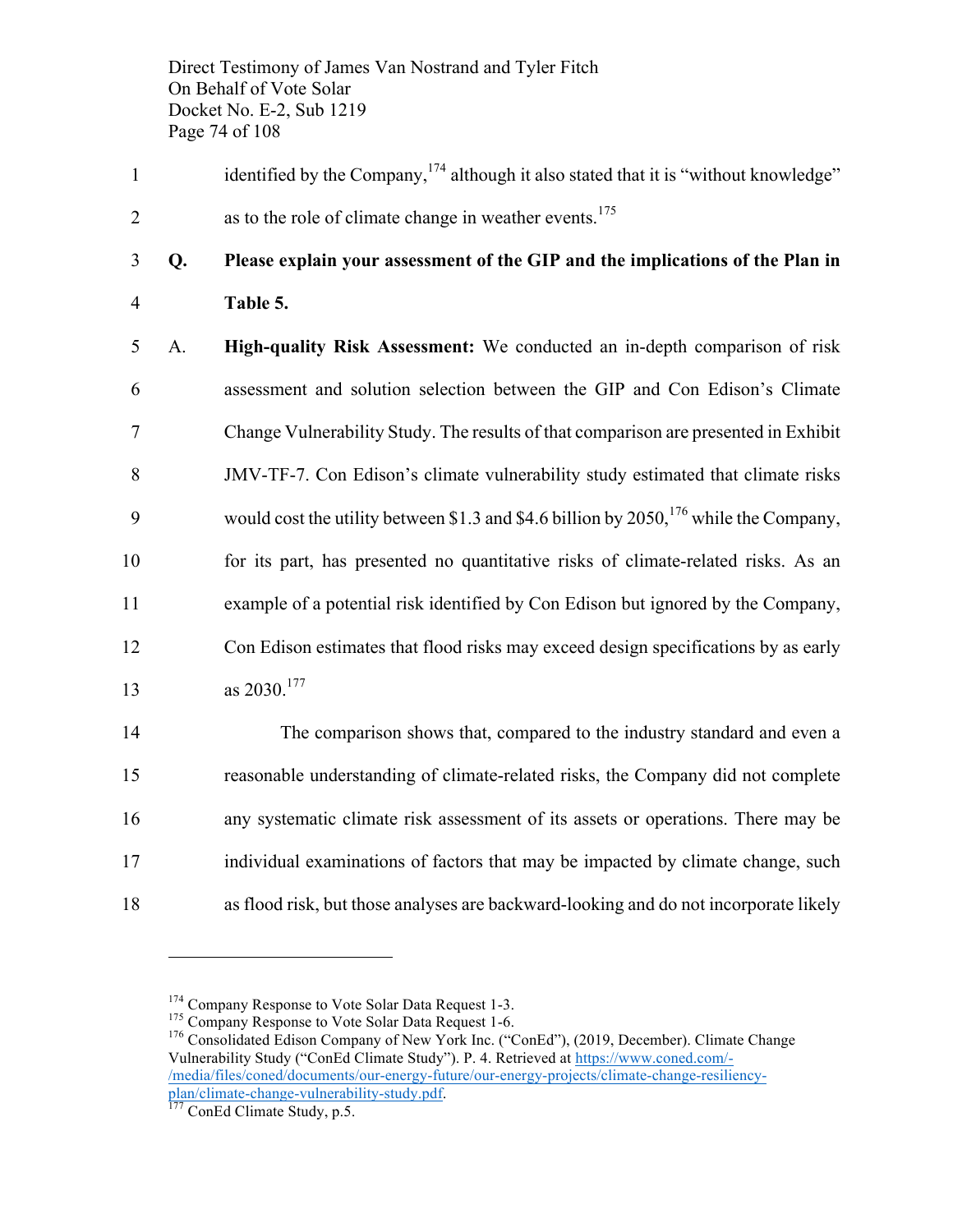Direct Testimony of James Van Nostrand and Tyler Fitch On Behalf of Vote Solar Docket No. E-2, Sub 1219 Page 75 of 108

future climate impacts.<sup>178</sup> The Company's risk assessment is mostly represented by the "Implications" of its Megatrends, which are simply too high-level and qualitative to precisely design a programmatic intervention. In comparison, the Con Edison Vulnerability Study pursued an asset-level risk screen, mirroring the granularity of studies conducted by financial institutions and discussed earlier in this testimony. <sup>179</sup>

 Like any other business risk, when climate-related risks are not managed, the Company (and therefore its customers) are more exposed to negative outcomes. And, as we have discussed above, physical risks may spill over into insurance, financial, reputational, or regulatory risks.

 **Informed, Inclusive, and Fair Solutions Selection:** Witness Oliver 12 summarizes the process by which the GIP was developed in his testimony.<sup>180</sup> The process was not conducted in collaboration with stakeholders; beyond identifying the existence of the Megatrends, there are no stated goals; solutions are not informed by high quality vulnerability assessment; selection criteria are not 16 defined, beyond vague programmatic terminology;<sup>181</sup> there is no indication for how the geography or scale of any given intervention was decided; "tools" are a narrow range of traditional solutions; and cost-benefit was performed after the fact, rather

<sup>&</sup>lt;sup>178</sup> Company Response to Vote Solar Data Request 1-12.<br><sup>179</sup> Bertolotti et al.<br><sup>180</sup> Oliver Direct, p. 29, l.18 – p. 30, l. 18.<br><sup>181</sup> Oliver Direct, Ex. 5.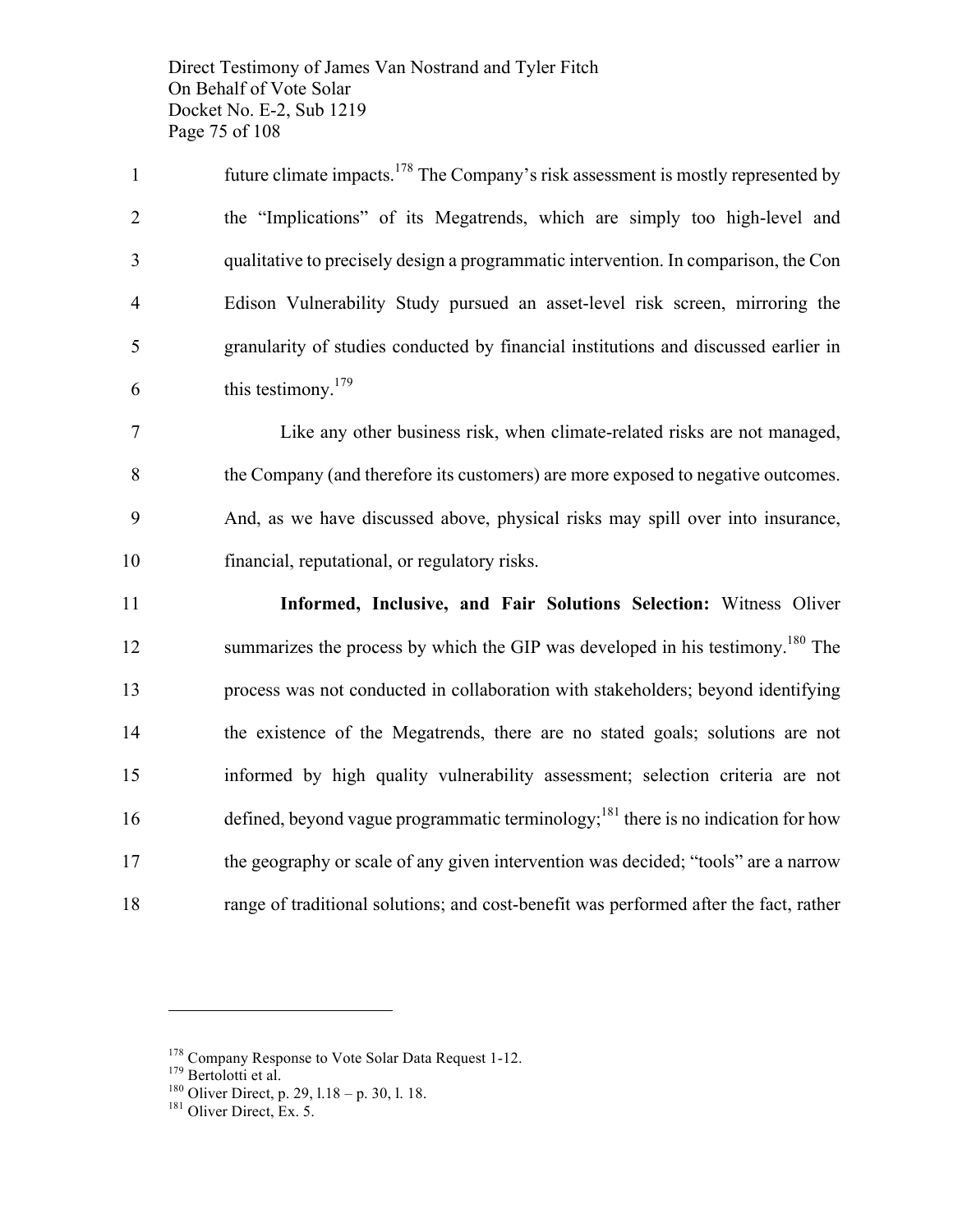Direct Testimony of James Van Nostrand and Tyler Fitch On Behalf of Vote Solar Docket No. E-2, Sub 1219 Page 76 of 108

- than designed in advance of the consideration of any particular project and used as a screening tool.
- This approach constrains what is possible under the GIP. It leaves very little room for assessment of co-benefits, pre-determines a narrow set of potential solutions, and ignores non-wires or non-standard alternatives.
- **C. North Carolina Context**
- **Q. Does this process acknowledge the other, ongoing processes to quantify grid vulnerability, modernize the electric system, or increase resilience in North Carolina?**
- A. No. Witness Oliver's testimony does not mention "Clean Energy Plan" or "Executive Order 80," nor does it refer to either ongoing research project we 12 discuss above.<sup>182</sup> Although one of the identified Megatrends is "Environmental" Trends" or "Environmental Commitments," its description of these environmental 14 commitments is exclusively backward-looking.<sup>183</sup> Discussion of environmental commitments in Oliver Exhibit 4 do not mention the Clean Energy Plan or Executive Order 80.
- **Q. What are the implications of this omission?**
- A. It's an unfortunate disconnect between a potentially large investment of assets on the grid through the GIP, unfolding at the same time as many simultaneous conversations are developing in the North Carolina policy community. For the

Oliver Direct.<br> $183$  Oliver Direct, Exhibit 4.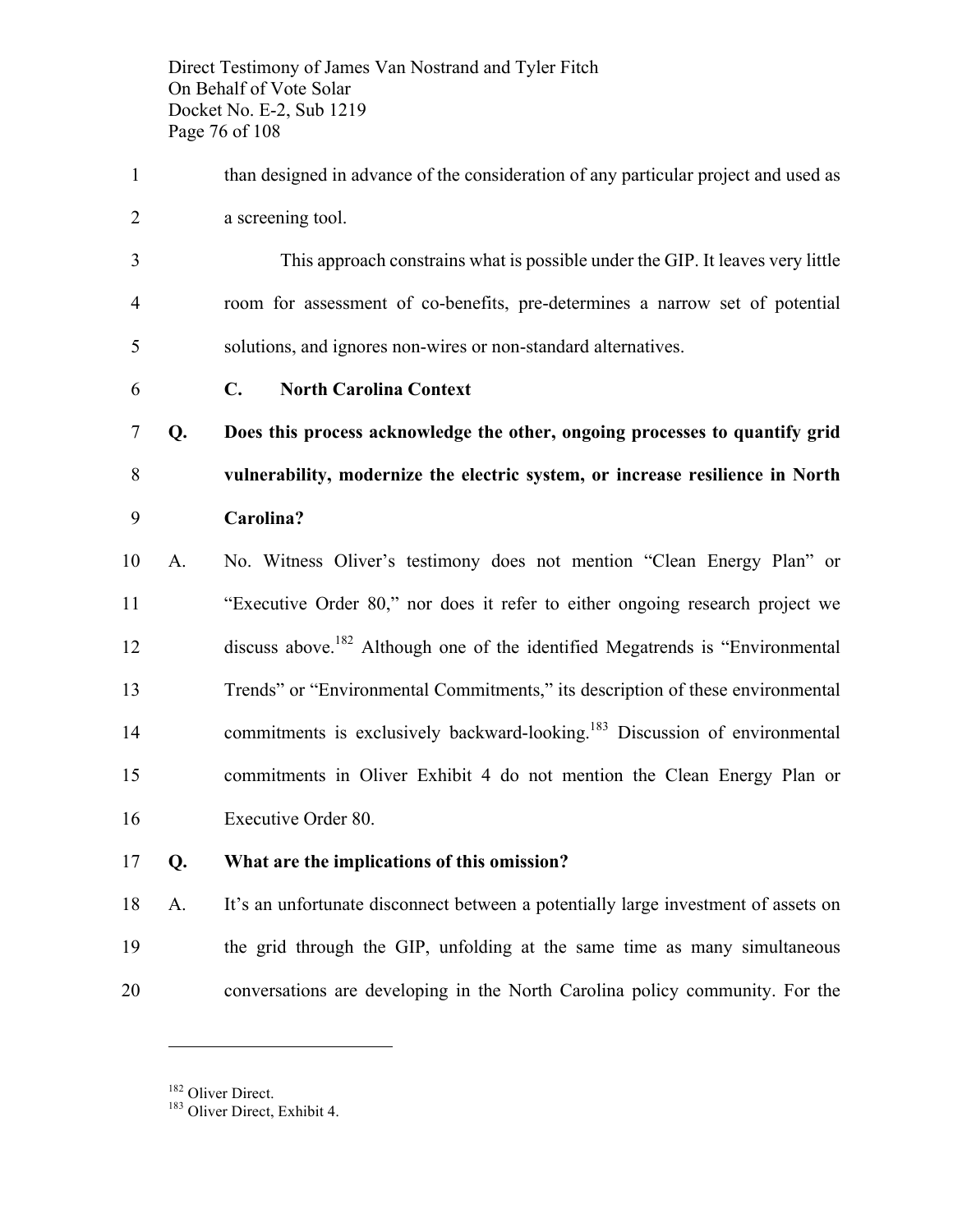Direct Testimony of James Van Nostrand and Tyler Fitch On Behalf of Vote Solar Docket No. E-2, Sub 1219 Page 77 of 108

- Company, not engaging with these processes misses an opportunity to gain working knowledge that could inform the details of the Plan, and increases the potential for obsolescence, stranded assets, or increased costs because of an operations and communication disconnect between Company practice and regulatory policy.
- 

**D. Review Overall**

### **Q. Do you see an opportunity for an effective grid modernization and climate resiliency proposal at this time in North Carolina?**

 A. Yes. We agree that recent trends are changing the way customers use the grid and, as we demonstrate above, climate-related risks and opportunities will shape the electric utility business moving into the future. At the same time, a natural synergy exists between the Company's engagement in integrated planning and circuit-level analysis through ISOP and Advanced Distribution Planning and the vibrant policy conversation in North Carolina discussing the very nature of the grid in the  $21<sup>st</sup>$  century. And, as we document in Section 2, best practices from other states and proceedings are emerging to light the way toward a clear grid modernization and climate resiliency plan that has benefits for all stakeholders. A truly collaborative grid modernization process that creates goals and accountability in partnership with stakeholders, gathers all of critical information (including climate-risk-related and distribution operations information) needed for grid planning first, then selects projects through an open and transparent process, could deliver substantial, lasting benefits for all stakeholders.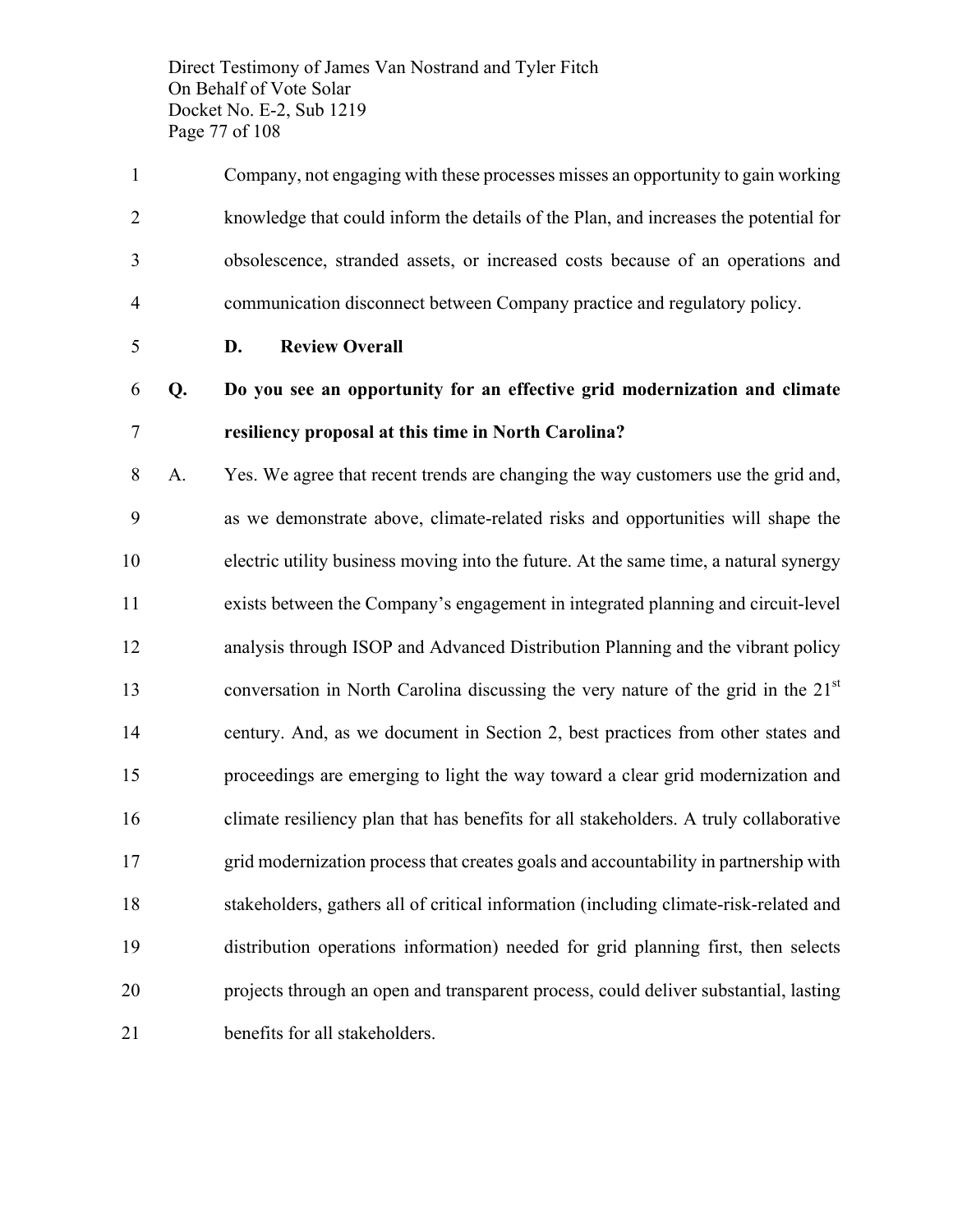Direct Testimony of James Van Nostrand and Tyler Fitch On Behalf of Vote Solar Docket No. E-2, Sub 1219 Page 78 of 108

### **Q. Does the GIP deliver on the potential for a well-designed grid modernization or climate resilience plan?**

 A. No. As we discussed above, the Company does not have the input from stakeholders (including state executive agencies), climate-related factors, or distribution-level analysis it needs to design a true no-regrets Plan. Partly as a result, the Plan does not contain overall goals or tracking metrics that would allow stakeholders and regulators to maintain reliability. Finally, instead of engaging in an open, transparent assessment of solutions and investments (including non-wires alternatives and distributed energy resources), the majority of the Plan consists of 10 solutions that were proposed under Power/Forward.<sup>184</sup>

 As a result, there is a massive potential opportunity cost for proceeding with this plan. At a time when best practices are emerging from a changing national landscape, the Company's own sophisticated distribution planning capabilities are coming online, and stakeholders are proactively pursuing deep, informed engagement, the Company's proposal does not take advantage of those developments. According to the Company's informal assessment, the opportunity costs from declining to inform its Plan with advanced distribution planning could 18 be around \$200 million, as described above.<sup>185</sup> Because the Company has not undertaken an assessment of its climate risks, that opportunity cost remains unquantified.

<sup>&</sup>lt;sup>184</sup> Company Response to Vote Solar Data Request 1-2.<br><sup>185</sup> Oliver Direct, Ex. 13, p. 43.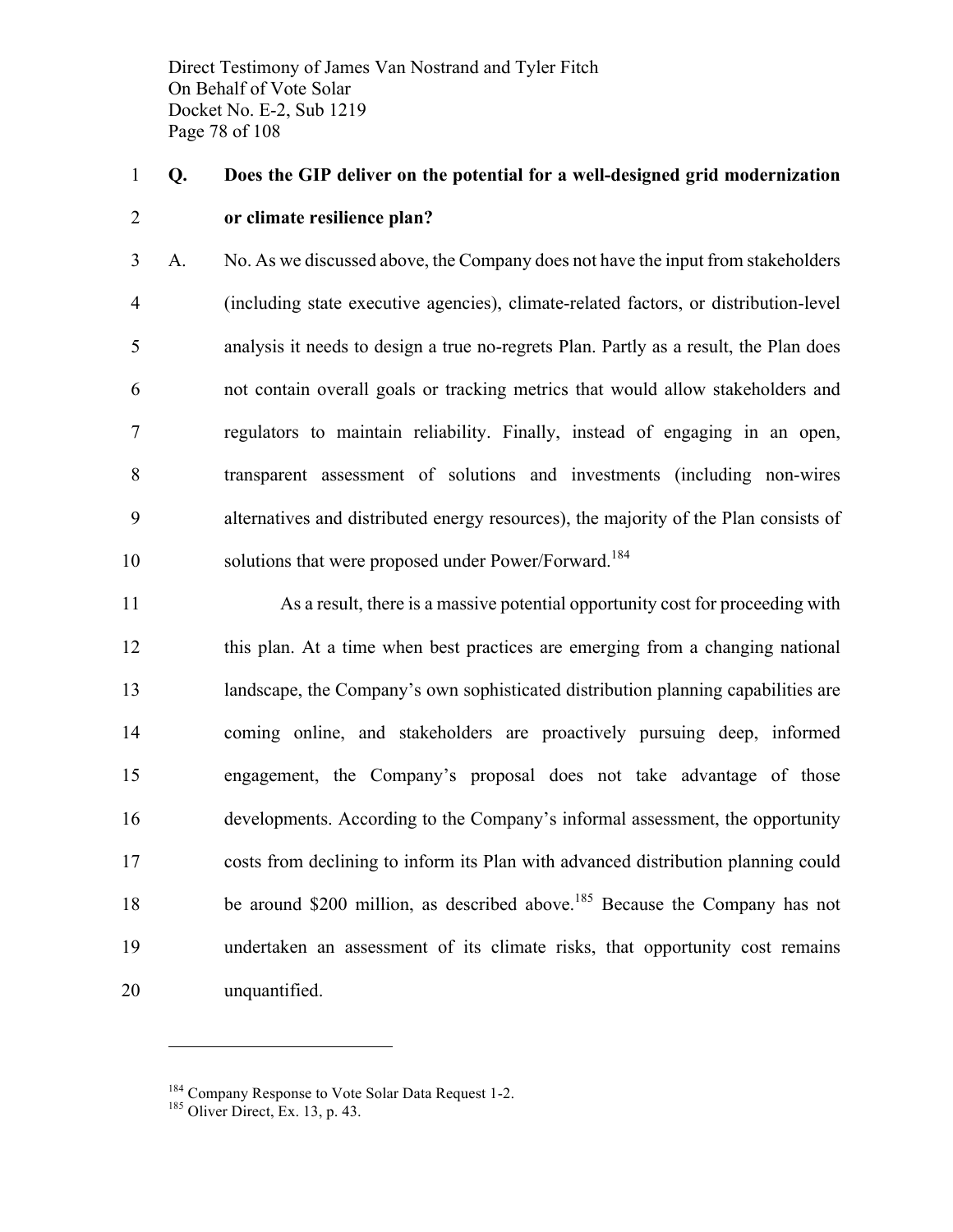Direct Testimony of James Van Nostrand and Tyler Fitch On Behalf of Vote Solar Docket No. E-2, Sub 1219 Page 79 of 108

### **Q. Do you believe that a positive benefit-cost ratio is sufficient justification for moving forward with any given project?**

 A. No. Cost-benefit analyses answer the question, "How does this investment compare to business-as-usual, or no intervention at all?" As stakeholders in the modernization of the grid, the answer we should be more concerned with is "how does this investment compare to a well-executed grid modernization and climate resilience plan in the public interest?" Against this counterfactual, a project with a positive benefit-to-cost ratio might still represent a missed opportunity. Because the Company did not effectively pursue a climate vulnerability study, stakeholder input, or integrated distribution planning, it lacks the information needed to conduct such a comparison.

### **Q. What role could distributed energy resources (DERs) play in grid modernization and climate resilience?**

 A. DERs bring unique benefits to both grid modernization and climate resilience program goals. A comprehensive grid modernization or climate resilience plan should ensure that DERs are fully valued versus traditional solutions.

 In a climate resiliency context, DERs provide the critical service of generating energy close to load. When distribution or transmission systems are not working at full capacity, such as during extreme weather events, "islandable" DERs 20 can continue to provide power to rate payers.<sup>186</sup>

ConEd Climate Study, p. 49.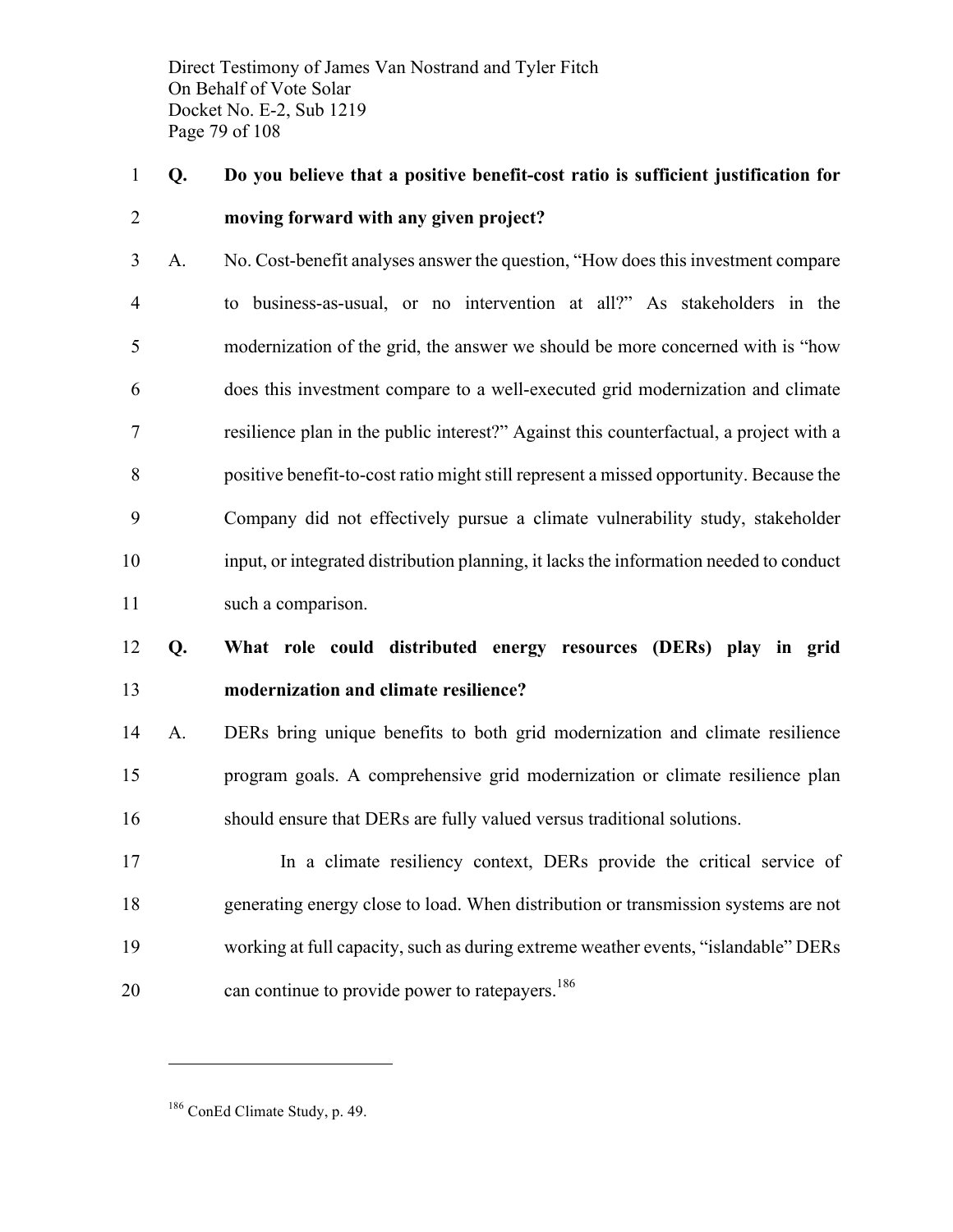Direct Testimony of James Van Nostrand and Tyler Fitch On Behalf of Vote Solar Docket No. E-2, Sub 1219 Page 80 of 108

 In a grid modernization context, DERs may be able to fulfill distribution system operational needs more cost effectively than traditional investments, or defer the need for incremental investments in distribution assets. In this context, DERs are often referred to as non-wires alternatives ("NWAs") or non-traditional solutions ("NTS"). A recent Duke Energy webinar demonstrating the anticipated functionality of ISOP explained that ISOP analytical capability would be able to weigh benefits of DERs versus traditional solutions and identify where NWAs 8 might be more cost-effective.<sup>187</sup> A typical deferred investment by NWAs is increased line capacity, which is a major component of the Self-Optimizing Grid 10 GIP project.<sup>188</sup>

### **Q. Do you believe the Grid Improvement Plan appropriately considered DERs and NWAs in the development of potential solutions?**

 A. No. DERs and NWAs are disruptive solutions, and they require proactive analysis and planning to be fully valued in utility planning. First, the utility needs the data to understand DER benefits. That includes both climate vulnerability, ascertained through a vulnerability study as demonstrated above, and detailed distribution operations data created through an integrated distribution planning process. Then, the utility should use a systematic solutions selection process that incorporates

<sup>&</sup>lt;sup>187</sup> Duke Energy (2020, January). ISOP Stakeholder Webinar. Retrieved at: https://www.dukeenergy.com/\_/media/pdfs/our-company/200062/isop-webinar-1-presentation.pdf?la=en.<br><sup>188</sup> Oliver, Ex. 10.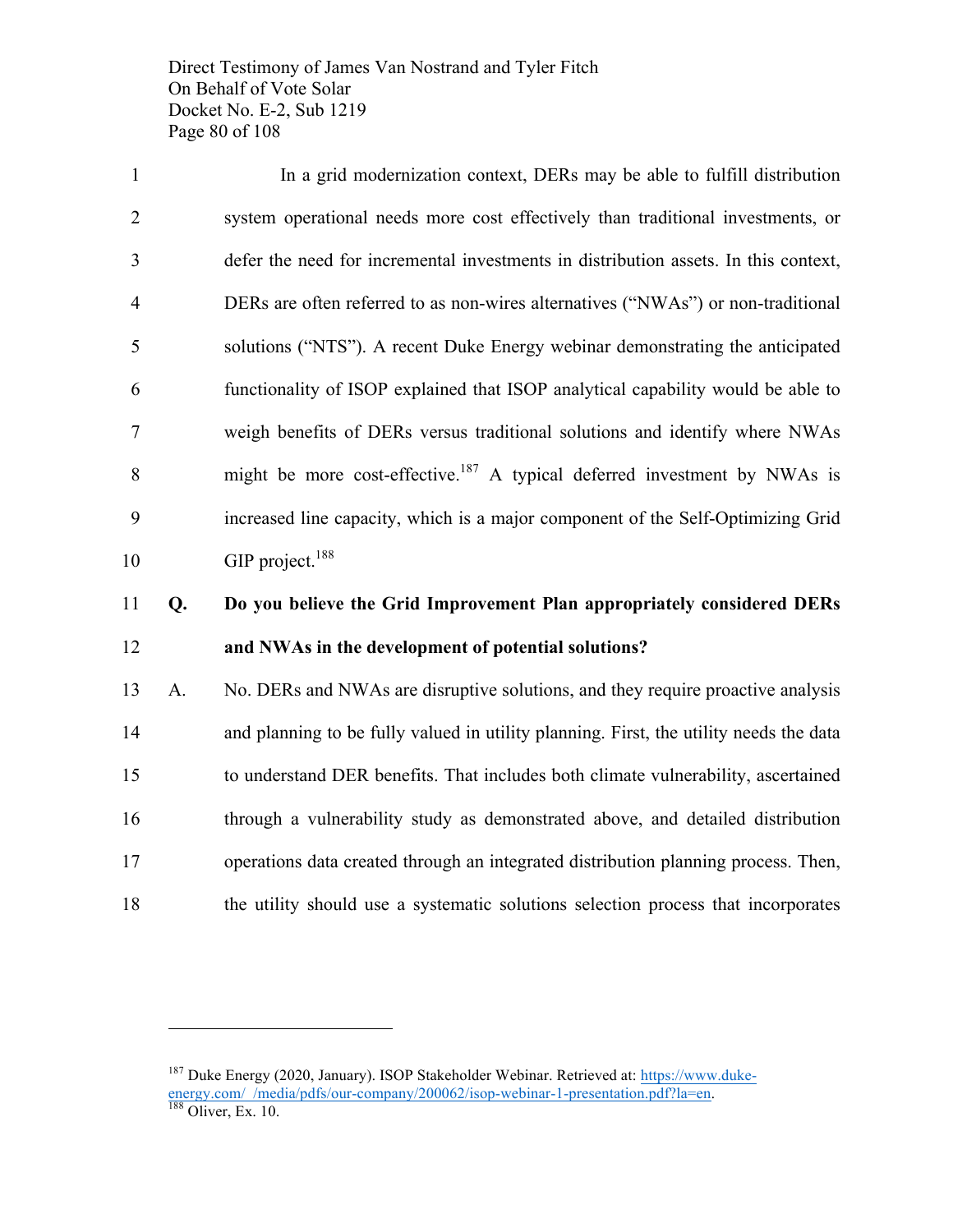Direct Testimony of James Van Nostrand and Tyler Fitch On Behalf of Vote Solar Docket No. E-2, Sub 1219 Page 81 of 108

- climate and distribution data, puts a value on co-benefits, and fairly values DERs against traditional solutions.
- The Company did not pursue these steps before developing the GIP. By pursuing its grid modernization planning in this manner, the Company constrained the role of DERs in its Plan and likely lost potential cost-effectiveness benefits for both the Company and its customers.
- **Q. Are there any programs proposed in the GIP that you approve?**
- A. Yes. The Integrated Systems & Operations Planning program is a truly innovative program that could enable a more dynamic grid, and its Advanced Distribution Planning and Morecast components both represent major steps forward in analytical capacities for distribution planning. We support this program.
- Similarly, IVVC is a program with a high benefit-to-cost ratio and many clear benefits. We support the Company's investment in this program.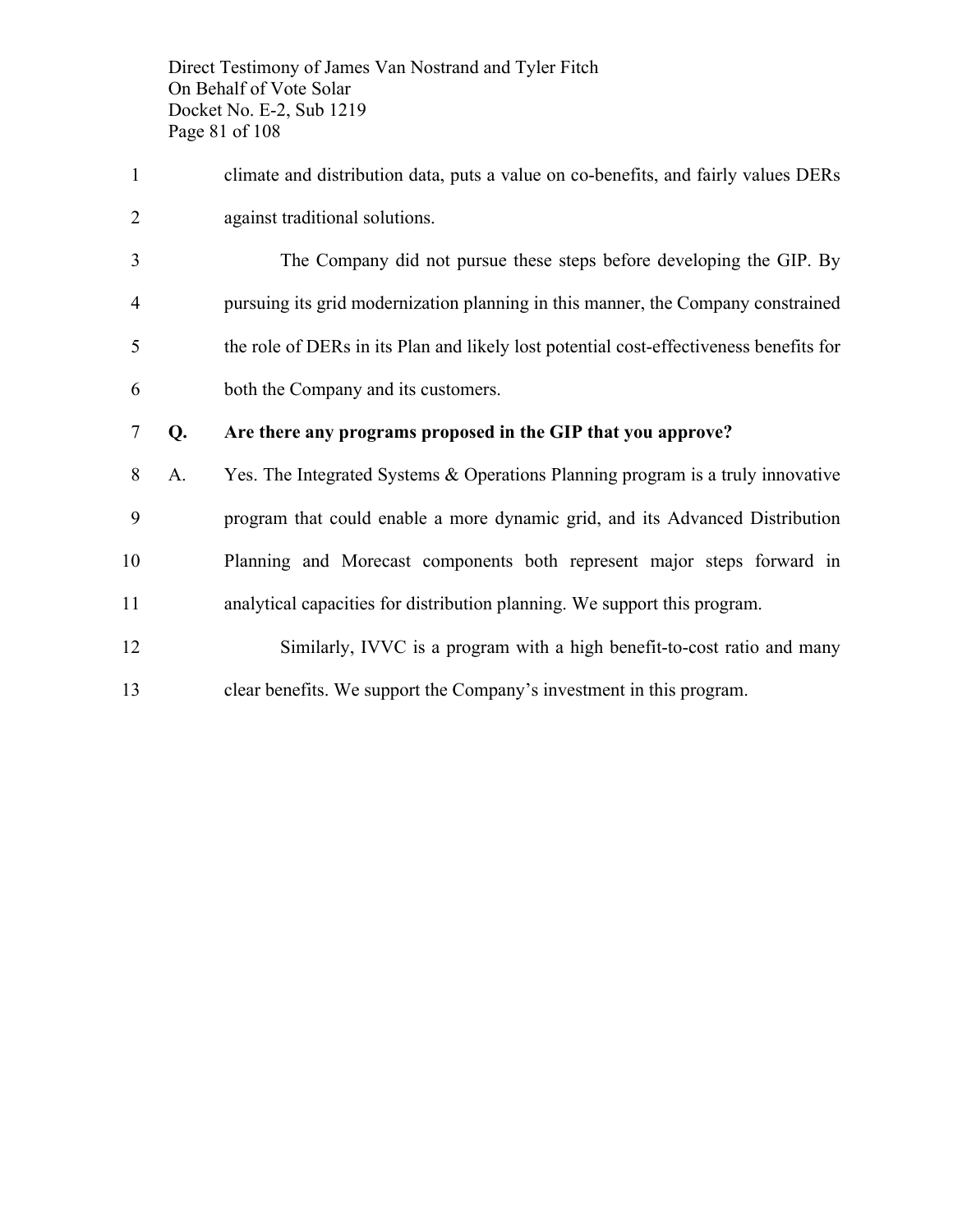Direct Testimony of James Van Nostrand and Tyler Fitch On Behalf of Vote Solar Docket No. E-2, Sub 1219 Page 82 of 108

#### **6. DISCUSSION OF THE COMPANY'S GRID IMPROVEMENT PLAN AND THE BURDEN OF PROOF**

#### **A. Deferral Accounting Request**

#### **Q. Describe the Company's request for approval of deferral accounting.**

 A. The Company is requesting to defer costs related to the Grid Improvement Plan into 6 a regulatory asset for recovery in future rate cases.<sup>189</sup> More specifically, the Company is requesting deferral of the North Carolina retail share of the following types of costs for its GIP: depreciation of capital investments, return on capital investments (net of accumulated depreciation) at the Company's weighted average cost of capital, O&M expense related to the installation of equipment, property tax related to the capital investments, and a return of the balance of costs deferred at 12 the Company's weighted average cost of capital.<sup>190</sup>

 **Q. Is use of deferral accounting for the types of investments in the GIP in years 2020 through 2022 typical in the utility industry?**

- A. No. Deferred accounting by its very nature is an extraordinary ratemaking tool, and it would be a departure from customary ratemaking practices to use deferred
- accounting in these particular circumstances.

<sup>&</sup>lt;sup>189</sup> Direct Testimony of Company Witness Kim H. Smith ("Smith Direct"), p. 37-38. <sup>190</sup> Smith Direct, p. 38, l. 1-5.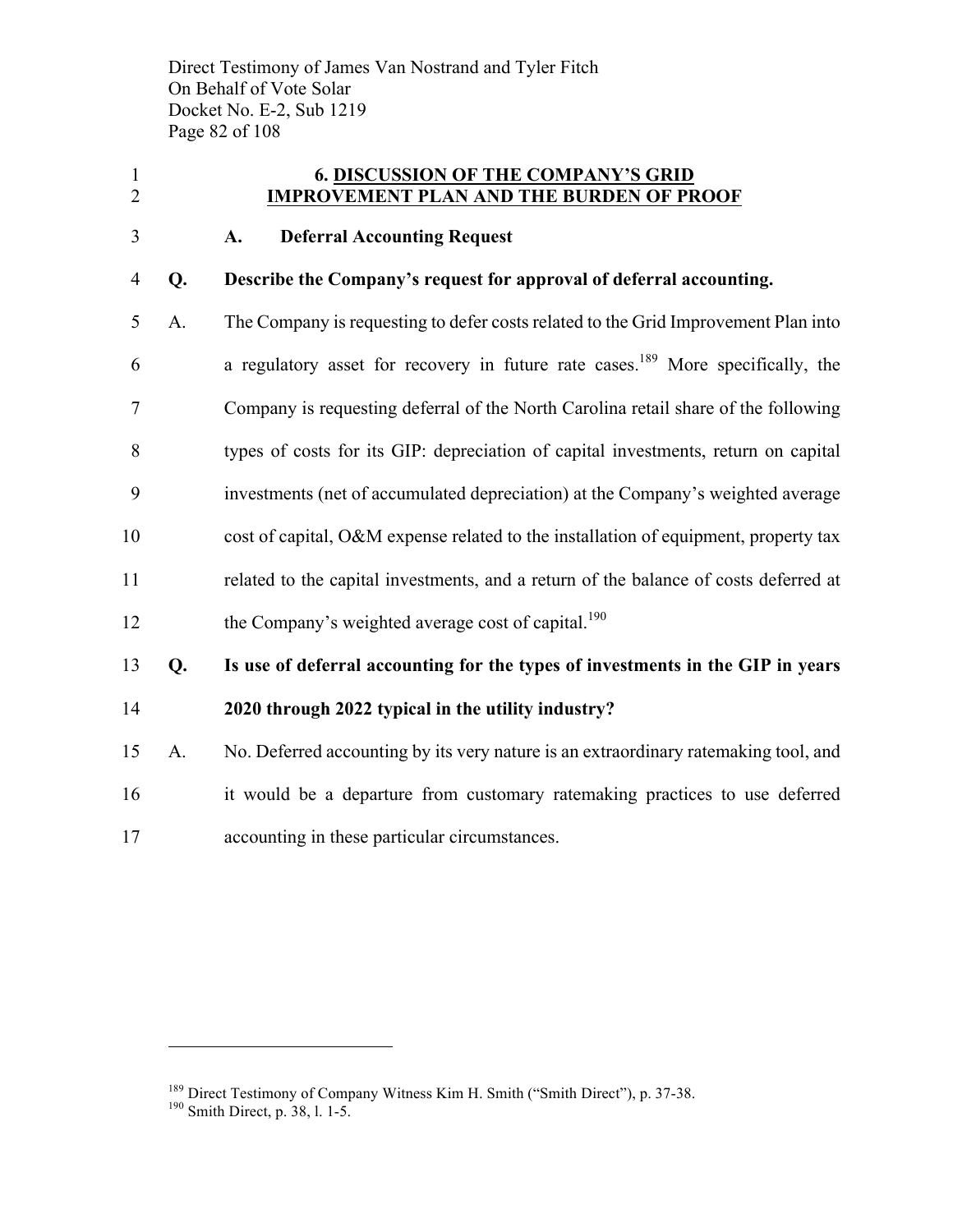Direct Testimony of James Van Nostrand and Tyler Fitch On Behalf of Vote Solar Docket No. E-2, Sub 1219 Page 83 of 108

### **Q. Why is deferral accounting considered extraordinary relief in regulatory practice?**

 A. The strong presumption is that general rate proceedings are the primary forum for evaluating the prudence of utility investments, updating the utility rate base to reflect the addition of such investments, and capturing in rates the impact on operating expenses, deprecation and return associated with such investments. In the case of large capital investments, the use of an allowance for funds used during construction ("AFUDC") typically provides adequate compensation for a utility's undertaking of significant multi-year investments. Through AFUDC, the utility is allowed to capitalize the financing costs of such investments prior to their completion and inclusion in rate base, with such capitalized costs being added to the original investment upon which the utility is allowed to earn a return and which is amortized over time through depreciation. This is the ordinary and routine ratemaking process for large capital investments.

### **Q. Why is the Company seeking extraordinary treatment for the GIP investments made in years 2020 through 2022 in this case?**

 A. The Company contends that costs related to the GIP are "major, non-routine investments, that produce substantial customer benefit," and that this description "meets the Commission's traditional test for deferral." Company Witness Smith also claims that absent deferral the Company will "experience a significant adverse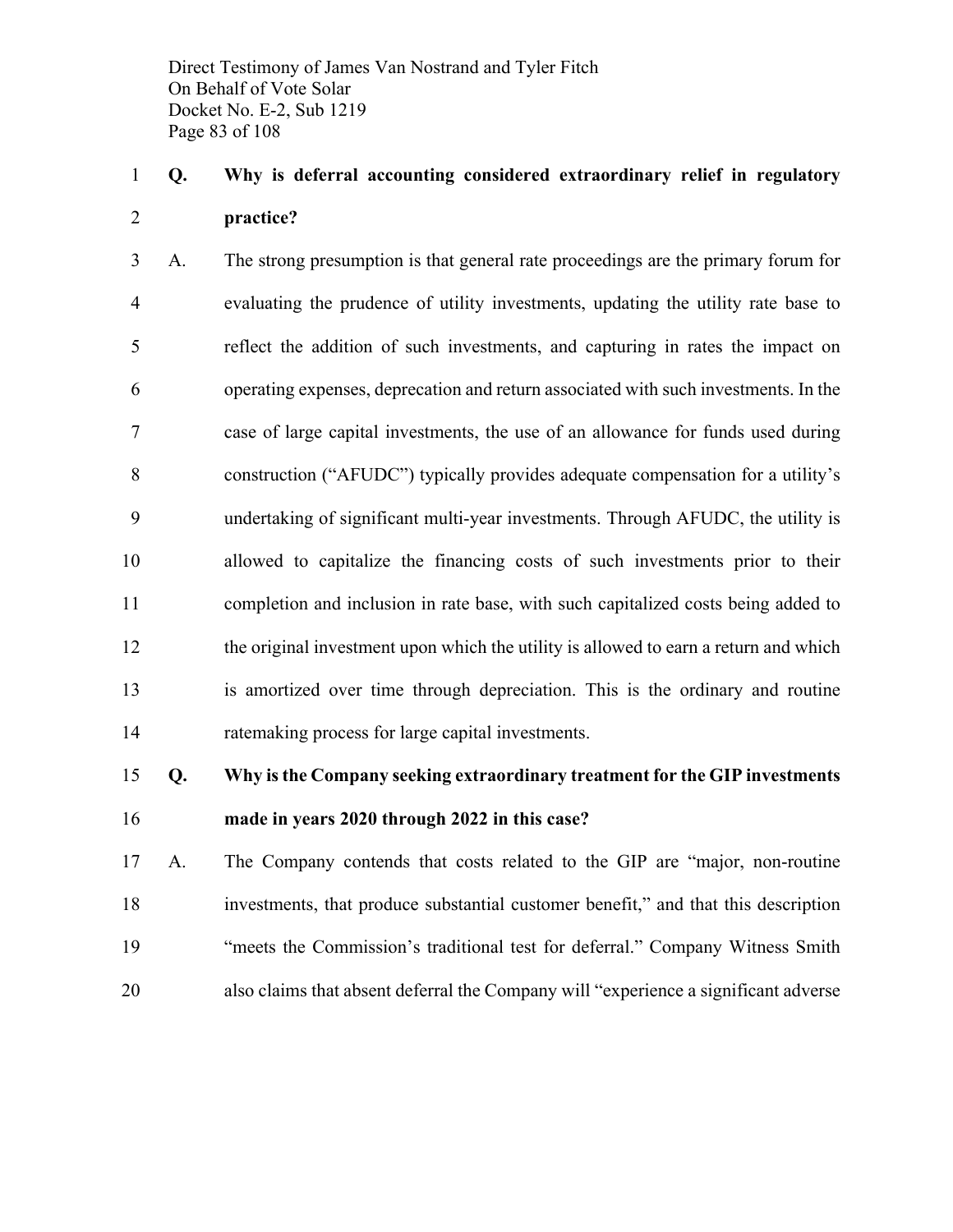Direct Testimony of James Van Nostrand and Tyler Fitch On Behalf of Vote Solar Docket No. E-2, Sub 1219 Page 84 of 108

- 1 earnings impact."<sup>191</sup> According to the Company's testimony, in the absence of the 2 requested deferred accounting treatment, the "earnings degradation is expected to grow to over 100 basis points by 2022, the third year of the plan."<sup>192</sup>
- 4 **Q. Is the relief sought in this case similar to the relief sought in the last case with**
- 5 **the Power/Forward grid investment and modernization initiative?**
- 6 A. No. Although Power/Forward was mentioned in the previous rate case, no 7 extraordinary regulatory treatment was sought.<sup>193</sup> However, relief sought in this 8 case is similar to the relief sought by Duke Energy Carolinas in its most recent rate 9 case. As discussed above, in its previous rate case, DEC sought permission to 10 recover Power/Forward costs through either a bill rider or deferral into a regulatory 11 asset for similar cited reasons.<sup>194</sup>
- 12 **Q. Why did the Commission deny extraordinary treatment of expenses incurred**  13 **outside of the test year in the previous rate case?**
- 14 A. As cited above, the Commission found that "the reasons DEC says underlie the 15 need to Power Forward are not unique or extraordinary… [they] are all issues the 16 Company [has] to confront in the normal course of providing electric service… A

<sup>&</sup>lt;sup>191</sup> Smith Direct, p. 39, ll. 2-9.<br><sup>192</sup> Smith Direct, p. 39, ll. 3-5. 193 Order Accepting Stipulation, Deciding Contested Issues, and Granting Partial Rate Increase, Docket No. E-2, Sub 1142. Retrieved at: https://starw1.ncuc.net/NCUC/ViewFile.aspx?Id=d2b2a1a0-dae1-45de-af9cc987d4aeddc8.<br><sup>194</sup> Order Accepting Stipulation, Deciding Contested Issues, and Requiring Revenue Reduction, Docket No.

E-7, Sub 1146 et al. p. 142-145. Retrieved at https://starw1.ncuc.net/NCUC/ViewFile.aspx?Id=80a5a760 f3e8-4c9a-a7a6-282d791f3f23.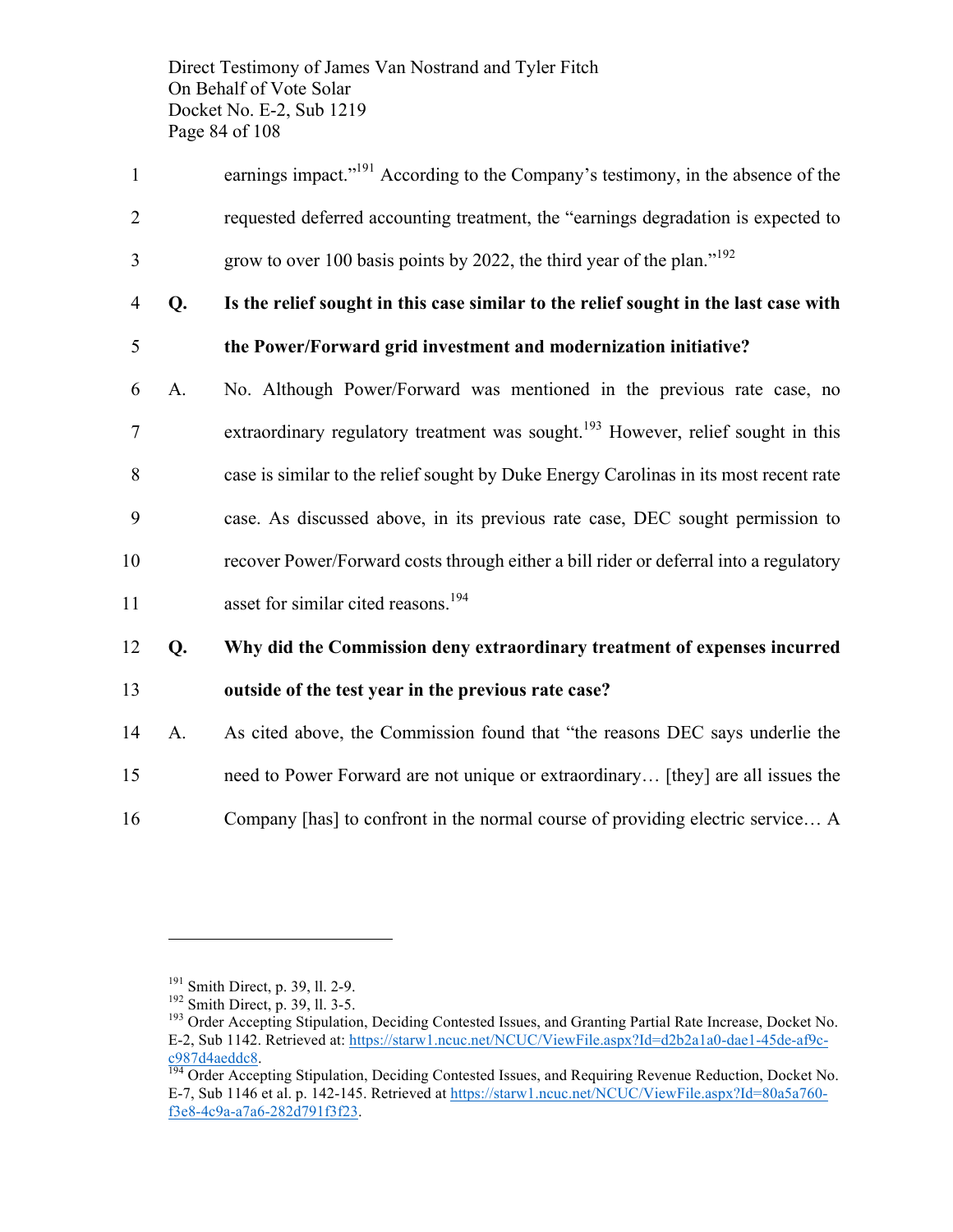Direct Testimony of James Van Nostrand and Tyler Fitch On Behalf of Vote Solar Docket No. E-2, Sub 1219 Page 85 of 108

- 1 number of the Power Forward programs …are the kinds of activities in which the
- 2 Company engages or should engage on a routine and continuous basis."<sup>195</sup>

3

<sup>195</sup> *Ibid,.* p. 146.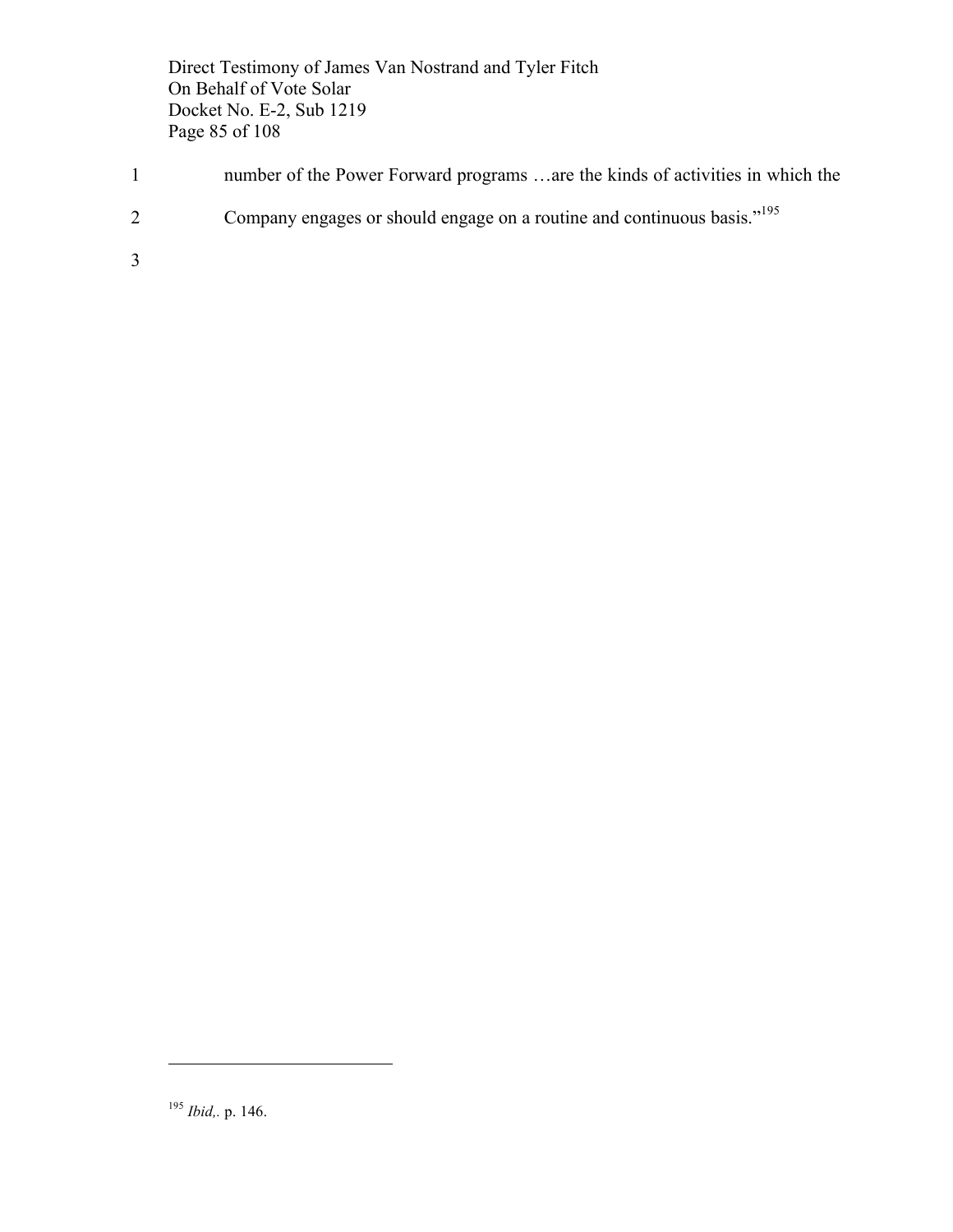Direct Testimony of James Van Nostrand and Tyler Fitch On Behalf of Vote Solar Docket No. E-2, Sub 1219 Page 86 of 108

### **Q. Are you aware of Senate Bill 559, which was passed by the North Carolina General Assembly in 2019?**

 A. Yes. My understanding of Senate Bill 559 is that a major feature eliminated from the bill before it passed would have authorized utilities to request, and the Commission to grant, multi-year rate plans.

 **Q. Would a multi-year rate plan provide a means for addressing situation for which the Company is seeking extraordinary relief for these GIP expenses incurred outside of the test year?**

 A. Yes. While the elements of a multi-year rate plan would typically be established through the ratemaking process, a likely element would be the periodic updating of the utility's rate base to reflect anticipated major capital investments, such as the GIP. Allowing the utility to update its rate base to include such investments (and the associated expenses) would go a long way towards eliminating the impact of regulatory lag, which seems to be the primary motivation in the Company's request for deferred accounting in this case. According to the Company, in the absence of deferred accounting, its earned return on equity would erode by 100 basis points by the end of the third year of the GIP. (Of course, that assumes the Company would not file more frequent rate cases as a means of updating its rate base, which is another tool available to a utility to minimize the impact of regulatory lag.)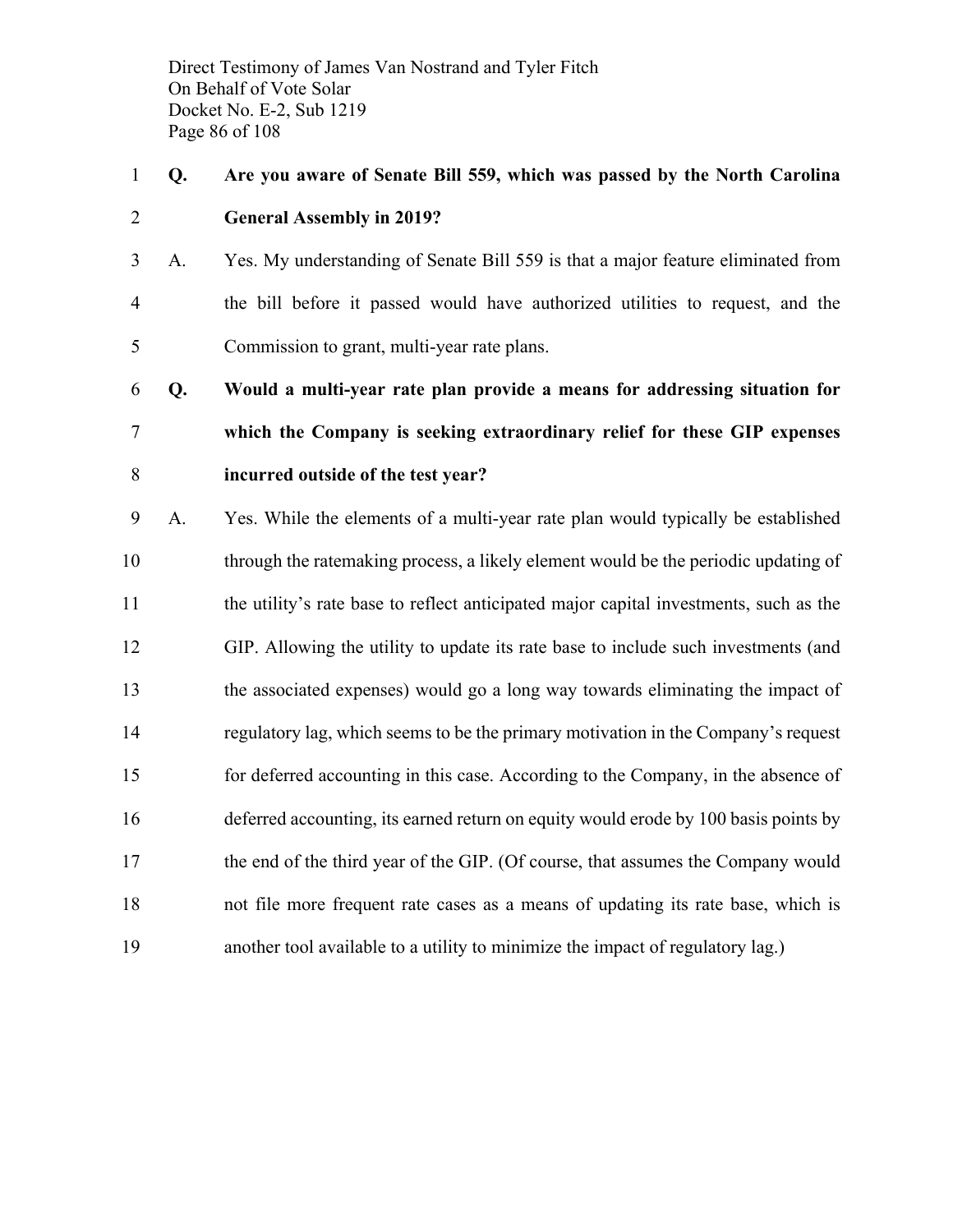Direct Testimony of James Van Nostrand and Tyler Fitch On Behalf of Vote Solar Docket No. E-2, Sub 1219 Page 87 of 108

 **Q. Based on your knowledge of other states, do multi-year rate plans provide a more appropriate basis for regulatory consideration of forward year investments, such as those sought here?**

 A. Multi-year rate plans are certainly one means of addressing the issue, assuming there is the statutory authority for entering into such plans. (Even in the absence of express statutory authority, it is sometimes possible for multi-year rate plans to be implemented through agreement by all parties in a proceeding, as is commonly done through settlements in rate cases involving the New York electric utilities.) As part of a multi-year rate plan, I would expect to see a mechanism established that would provide the same level of scrutiny for evaluating the prudence of forward year investments. In other words, the traditional general rate case process provides a good forum for closely scrutinizing the reasonableness of the expenditures and whether the utility has borne its burden of proof in showing that it is undertaking such investments in a manner that minimizes the long-term costs for its customers. Any multi-year rate plan would need to include a process that includes these essential protections for customers. We discuss this in the following section.

 **Q. Why would a major, comprehensive grid investment scheme like GIP not fit within a utility's ordinary course of seeking cost recovery through rate cases?** A. It typically would, for the reasons stated above, and the Company has the burden to show why the extraordinary remedy of deferred accounting is necessary. As noted above, the Company's position is that the GIP comprises "major, non-routine investments, that produce substantial customer benefit," and that its request "meets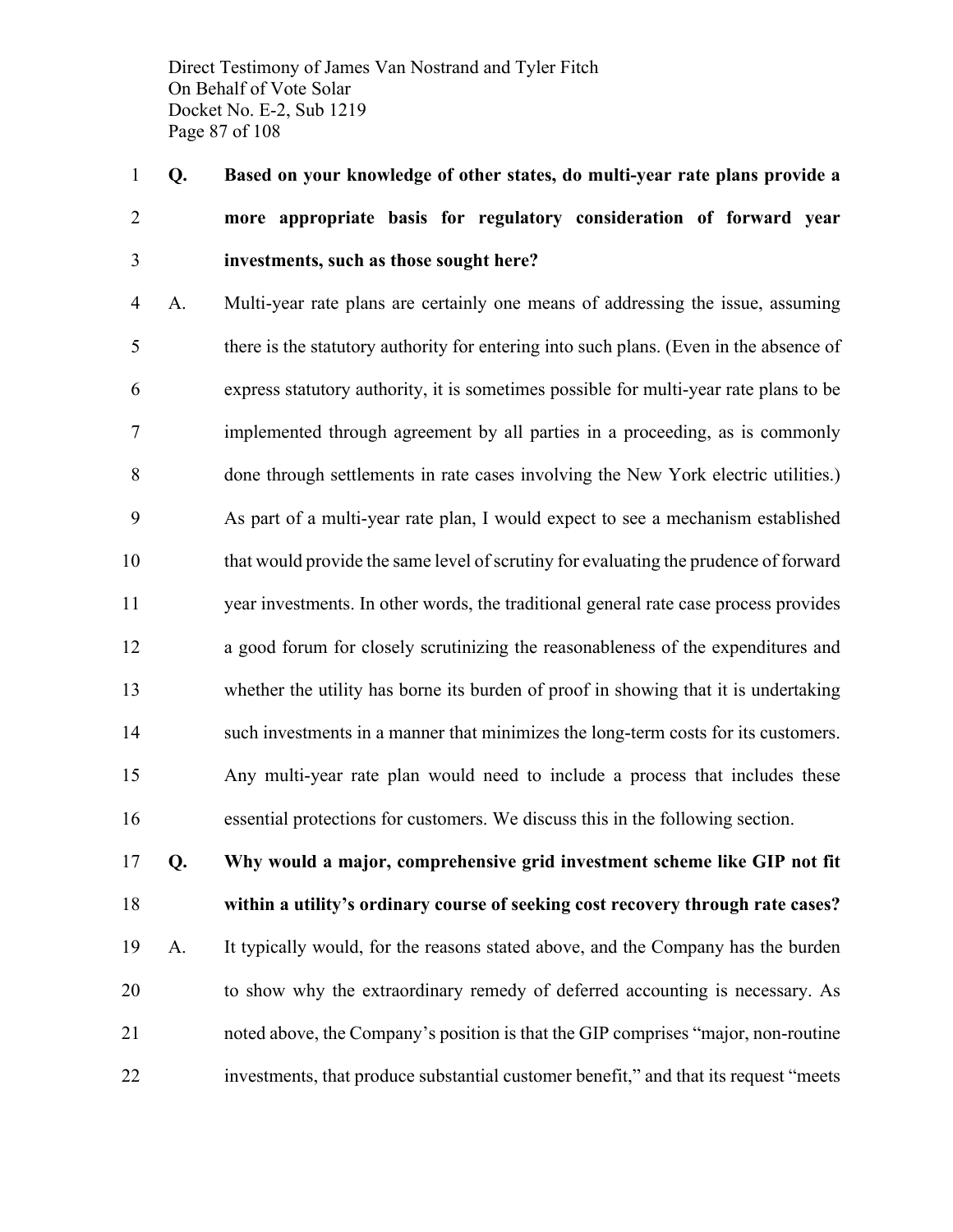Direct Testimony of James Van Nostrand and Tyler Fitch On Behalf of Vote Solar Docket No. E-2, Sub 1219 Page 88 of 108

 the Commission's traditional test for deferral." Whether or not the Company's proposal is acceptable to the Commission, of course, is entirely up to the Commission; as discussed below, the Commission has substantial discretion in deciding whether or not to allow deferred accounting, and to define the terms under which deferred accounting will be allowed.

 **Q. When generation and transmission projects are proposed, which are often multiple-year construction projects with long lead times, does the Commission have a process for determining whether the project is necessary?**

 A. Yes. It is fairly common for utilities to be required to secure a Certificate of Public Convenience and Necessity ("CPCN"), which requires the utility to demonstrate that the generating or transmission project is necessary and that the costs are reasonable. North Carolina has a similar requirement in the case of generating 13 plants (NC GS 110.1) and transmission lines (NC GS 62-105a).

### **Q. Do major, comprehensive grid investment schemes like the GIP fall within a regulatory gap?**

 A. I think the Company has made a decent case that the current ratemaking mechanisms available to it do not fit well with the type of projects comprising the GIP. As described in the Company's testimony, most of the projects included within the GIP do not, because of their magnitude and duration, qualify for the AFUDC treatment that was mentioned earlier. There will be some earnings erosion associated with implementing the GIP in the absence of deferred accounting or a multi-year rate plan that includes periodic updating of the Company's rate base. In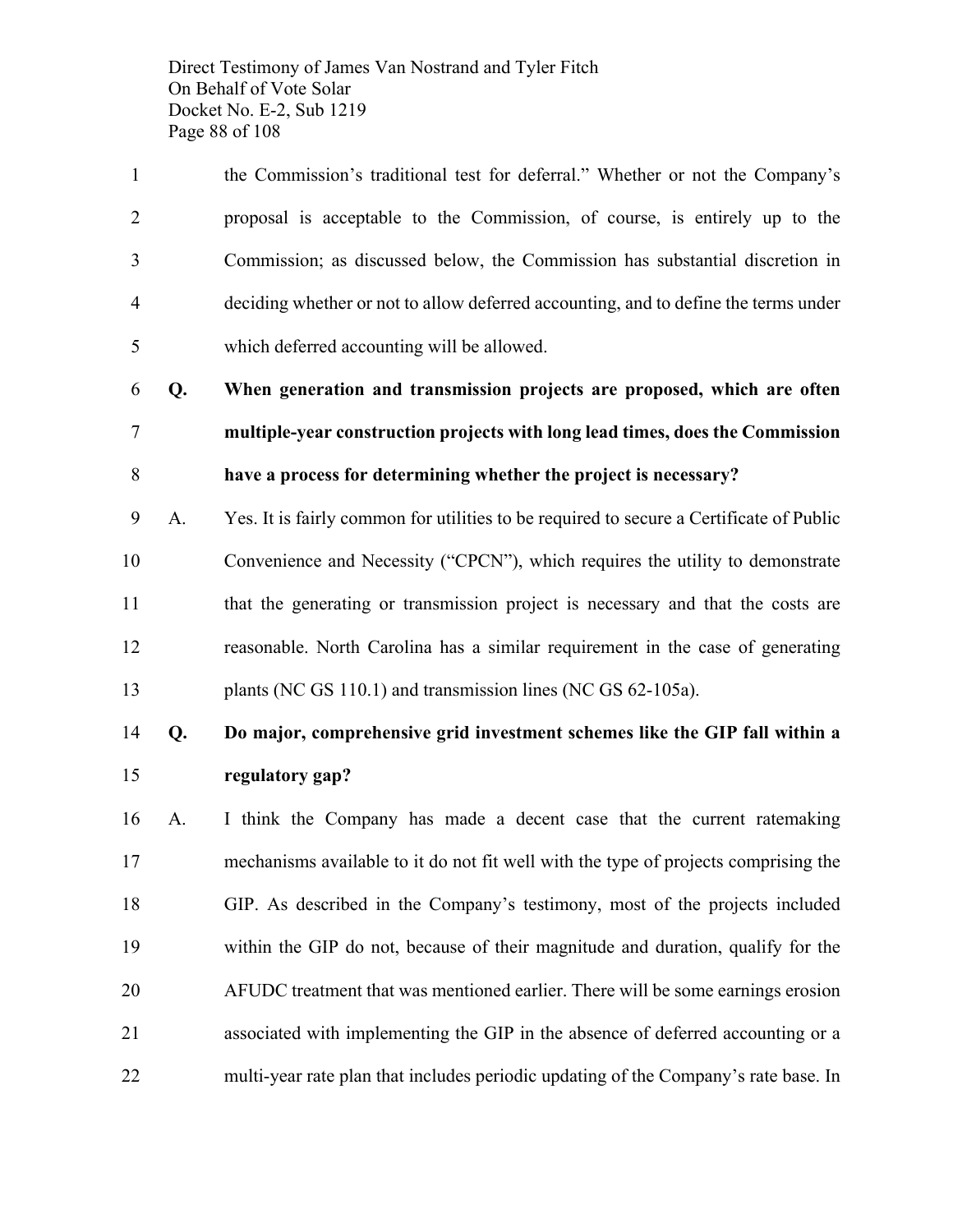Direct Testimony of James Van Nostrand and Tyler Fitch On Behalf of Vote Solar Docket No. E-2, Sub 1219 Page 89 of 108

 addition to the earnings impacts, there is probably a strong basis for providing a regulatory forum for evaluating and approving a comprehensive multi-year program that does not fit neatly within the standard general rate case.

**Q. Are major, comprehensive grid investment schemes like the GIP more** 

## **prevalent around the country in the last decade?**

 A. Yes, there are several states that are moving towards a more comprehensive grid planning process, given the fundamental changes that are underway in the electric utility industry. For the most part, this process is necessary to accommodate the expanded use of DERs given the failure of traditional planning processes to integrate DERs into long-term planning (which historically was based on one-way power flows from the utility's large, centralized generating stations to end use customers). Both California and New York are well down the path of requiring utilities to engage with stakeholders in distribution system planning which, among other things, identifies the opportunities for strategic deployment of DERs by third parties that can result in lower costs to ratepayers over time. Another driver for comprehensive grid planning is addressing the impacts of climate change, which similarly requires a departure from the traditional planning model that was based largely on historical trends in customer and load growth rather than considering the impact of rising temperatures and sea level, and the increasing frequency of extreme weather events.

 **Q. Does a deferral accounting request, such as the Company has proposed here for the GIP expenses incurred in the years 2020 through 2022, provide the**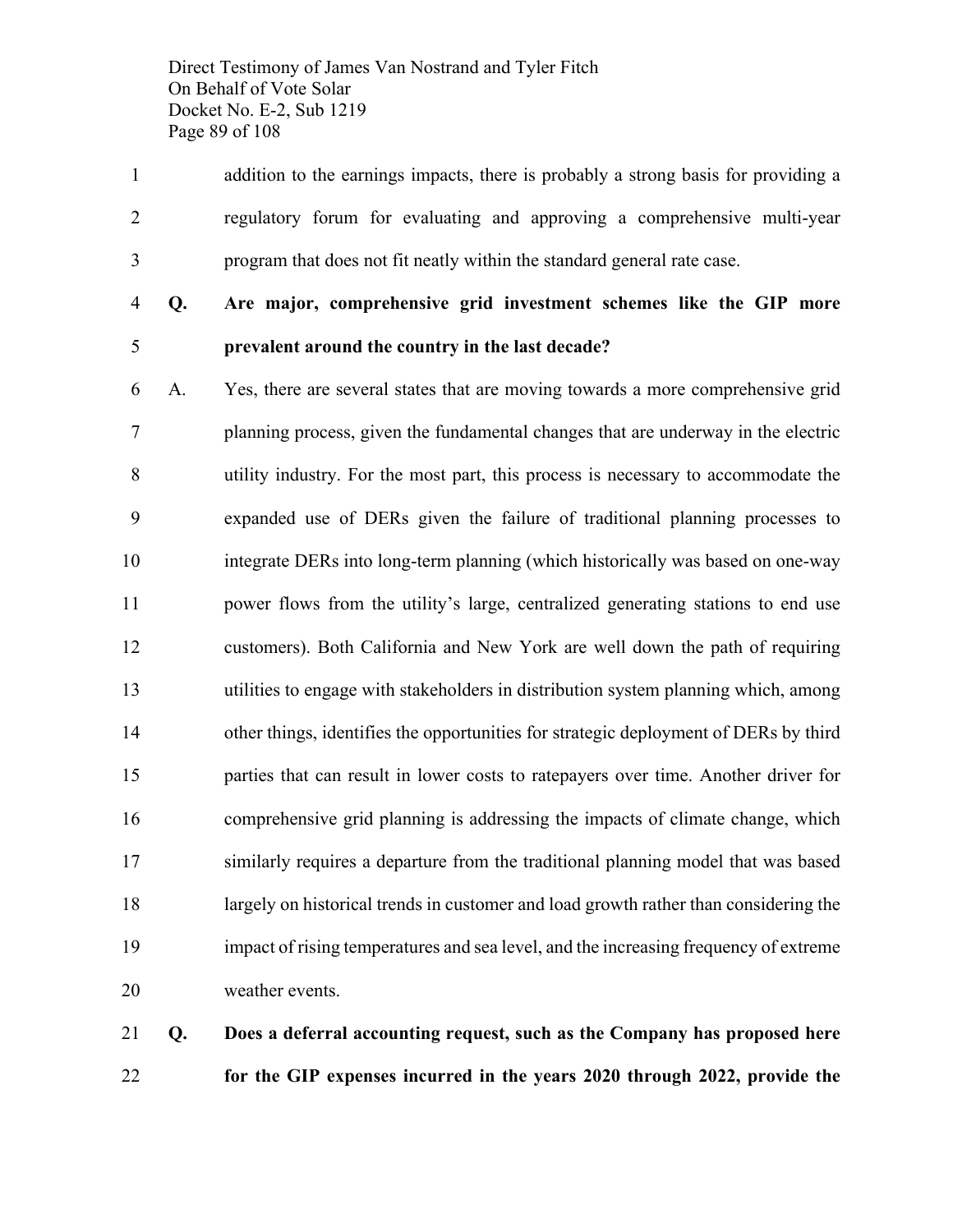Direct Testimony of James Van Nostrand and Tyler Fitch On Behalf of Vote Solar Docket No. E-2, Sub 1219 Page 90 of 108

- **Commission the same opportunity to evaluate the reasonableness of the proposed investments before they are built as a CPCN process?**
- A. No. Deferred accounting, almost by its very nature, does not produce the same level of regulatory scrutiny as is afforded by the traditional ratemaking processes of general rate cases and the CPCN process.
- **Q. Does the practice of using the extraordinary relief of deferral accounting for**

#### **the GIP shift risks to ratepayers?**

 A. Yes. In general, ratepayers' interests are well-served by the reliance on traditional general rate cases for setting rates, and the associated regulatory lag that produces a strong incentive for a utility to manage its costs. Streamlining that process through the use of deferred accounting reduces the regulatory oversight that results from the general rate case process, and largely eliminates the economic incentive from regulatory lag to manage costs.

 **Q. Going forward, do you have any recommendations for addressing this current regulatory gap to provide better oversight of forward year investment schemes** 

**for the Commission and steady revenue recovery for the Company?**

 A. Yes. As discussed in the next section, we recommend a regulatory scheme that involves (1) a rigorous planning process that, among other things, properly integrates the impacts of climate change, and (2) addresses the Company's legitimate concerns about rate recovery while providing strong incentives for the Company to engage in a planning process that is geared toward minimizing the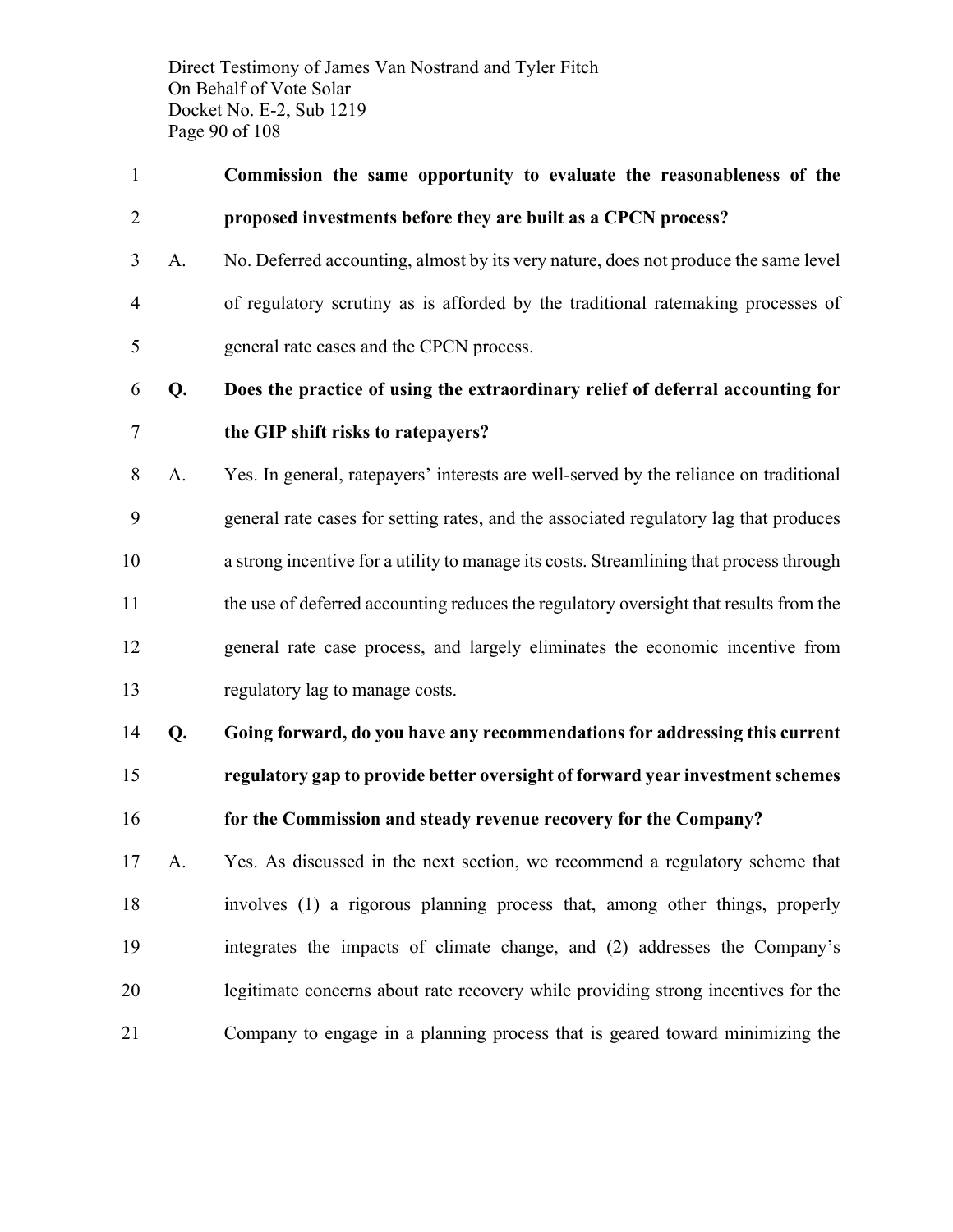Direct Testimony of James Van Nostrand and Tyler Fitch On Behalf of Vote Solar Docket No. E-2, Sub 1219 Page 91 of 108

- costs borne by its customers over time (which necessarily requires the integration of climate change impacts).
- 

#### **B. Need for an Integrated System Planning Process**

- 
- **Q. Please describe the integrated system planning that you are recommending.**
- A. Future investments in the Company's grid must be subject to a process that thoroughly considers the impacts of such investments in addressing, and minimizing, climate change-related impacts. Given what we know about the impact of past extreme weather events on the Company's system, it is imperative that any future grid investment be evaluated in light of the Company's vulnerability to climate-driven risks, and how such investments address those risks. Such an analysis is essential if the Commission is to fulfill its obligation to minimize the 12 long-term rate impacts to the Company's customers, and to maximize the reliability (at reasonable costs) of the electric service provided to the Company's customers.

### **Q. Is there any precedent of a utility commission initiating such a process as an outcome of a general rate case proceeding?**

 A. Yes. The process with which we are most familiar is the Con Edison rate proceeding initiated in New York in early 2013, following the impact of Superstorm Sandy.

**Q. How is the Con Edison rate case example similar to the current case?**

 A. Following Superstorm Sandy in October 2012, Con Edison in January 2013 filed a massive general rate request proposing to "harden the utility's system" in response to Con Edison's experience in coping with Superstorm Sandy. Among other things, Con Edison promised to spend \$1 billion over the next four years to harden its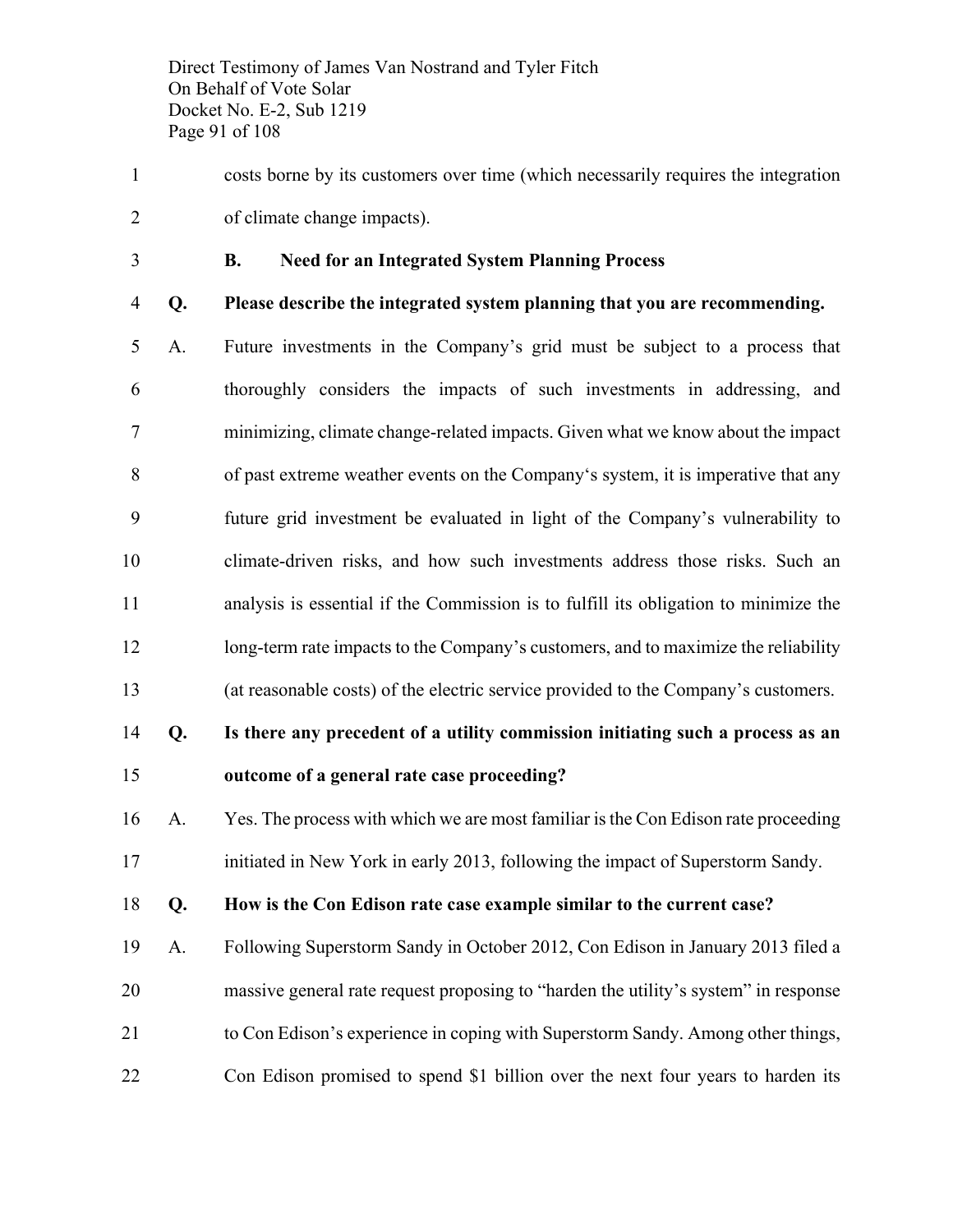Direct Testimony of James Van Nostrand and Tyler Fitch On Behalf of Vote Solar Docket No. E-2, Sub 1219 Page 92 of 108

 system in response to what it learned during Superstorm Sandy. In response, several environmental organizations filed testimony as the "Clean Energy Parties" to propose a different strategy, based on lessons learned in terms of "where the lights stayed on" during Superstorm Sandy (i.e., areas served by microgrids and DERs). Among other things, the Clean Energy Parties proposed that Con Edison's proposed grid expenditures be subjected to a rigorous examination of their resilience benefits, by subjecting the expenditures to examination by a Storm Hardening and Resiliency Collaborative. In other words, rather than following a "business as usual" approach of spending money to harden the system in light of the most recent extreme weather event, the utility was expected to evaluate its T&D expenditures in a manner that would improve its grid resilience in light of climate change and the increasing frequency of extreme weather events. That process ultimately led to the development of the Climate Change Vulnerability Study, which was released by Con Edison in December 2019 and is attached as Exhibit JMV-TF-4.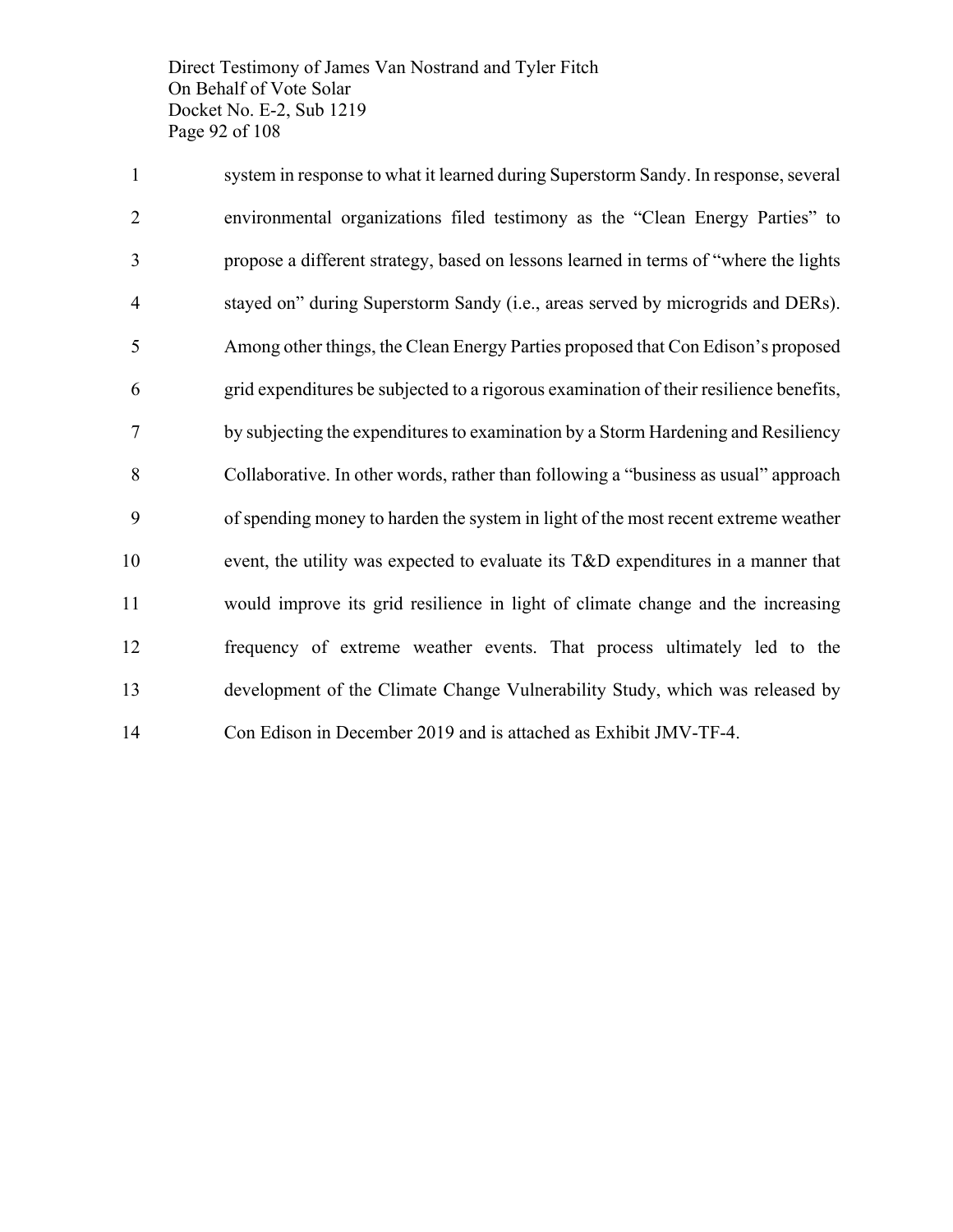Direct Testimony of James Van Nostrand and Tyler Fitch On Behalf of Vote Solar Docket No. E-2, Sub 1219 Page 93 of 108

### **Q. In what ways does the climate resilience grid investment strategy outlined in the Con Edison Climate Change Vulnerability Study similar to the GIP?**

 A. There is very little similarity to the rigorous process followed by Con Edison in its Climate Change Vulnerability Study to the process followed by the Company in developing its GIP. In contrast to the Company's failure to consider the impact of likely trends with respect to temperature, sea level rise or the frequency of extreme weather events, the Climate Change Vulnerability Study performed by Con Edison considered the range of scenarios involving, among other things, anticipated temperature, humidity and sea level increases, as well as the frequency of extreme weather events, and evaluated the value of its grid investments according to the resilience benefits that such investments would provide to the grid.

### **Q. Compared to the recommended grid investment strategy outlined in the Con Edison report, does the GIP present a comprehensive strategy to approach resiliency on a system-wide basis?**

- A. No, the Company's Grid Improvement Plan is woefully deficient with respect to the integration of climate change impacts in its long-term planning, for the reasons discussed in the preceding section.
- **Q. Based on your experience, what process provides the best means to match the state policy goals with the Company's stated investment strategy and objectives?**
- A. As described in the preceding sections of this testimony, North Carolina has recognized the imminent threat associated with climate change, and has articulated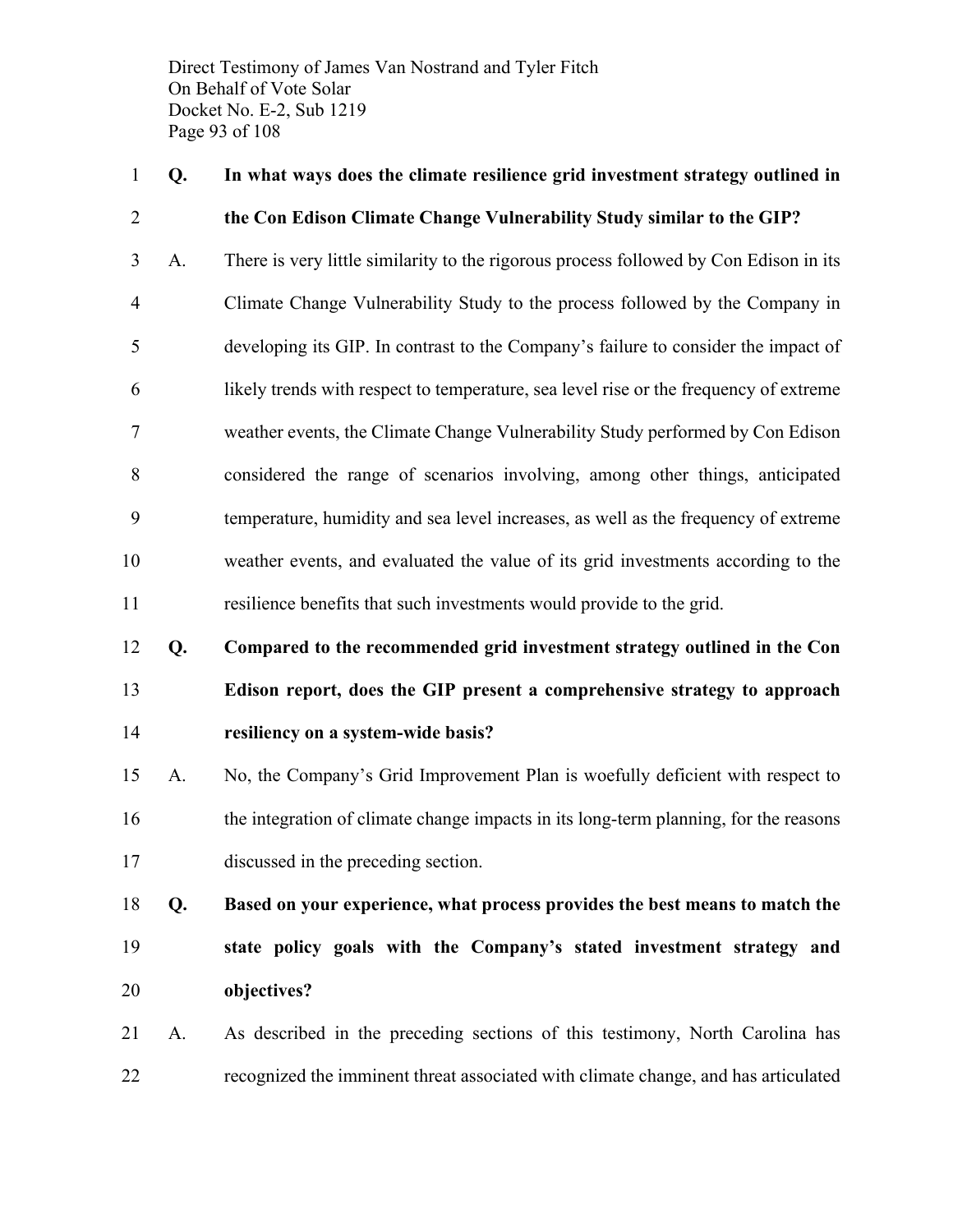Direct Testimony of James Van Nostrand and Tyler Fitch On Behalf of Vote Solar Docket No. E-2, Sub 1219 Page 94 of 108

 broad policy objectives that are consistent with minimizing that threat—through mitigation measures such as reduction in GHG emissions—as well as the measures necessary to address adaptation to the "new normal" going forward. The Company's GIP neither addresses the mitigation possibilities nor the adaptation measures that are necessary to cope with climate change-related risks through achieving increased resilience in the Company's network.

**C. Prudency and Burden of Proof in Light of Climate-Related Risks**

 **Q. What is the utility's obligation to address the risks associated with climate change in its rate filings?**

 A. Nothing is different about the utility's obligation to demonstrate that its actions— as incorporated in its rate proposals—reflect the investments and expenditures that result in the lowest costs to customers over time. In order to recover their proposed expenditures in rates, utilities generally must demonstrate that they are prudently managing their expenses, and proceeding down a path of making investments and incurring expenditures that result in reasonable rates to customers over time. The risks associated with climate change now need to be part of that ratemaking equation. If utilities fail to take climate change risks into account, and continue to make investments in T&D infrastructure or incur other expenditures that fail to improve the resilience of the utility grid in the face of climate change, they run the risk of having those investments disallowed as imprudent. As a matter of prudent utility practice, utilities have the obligation to demonstrate that they have integrated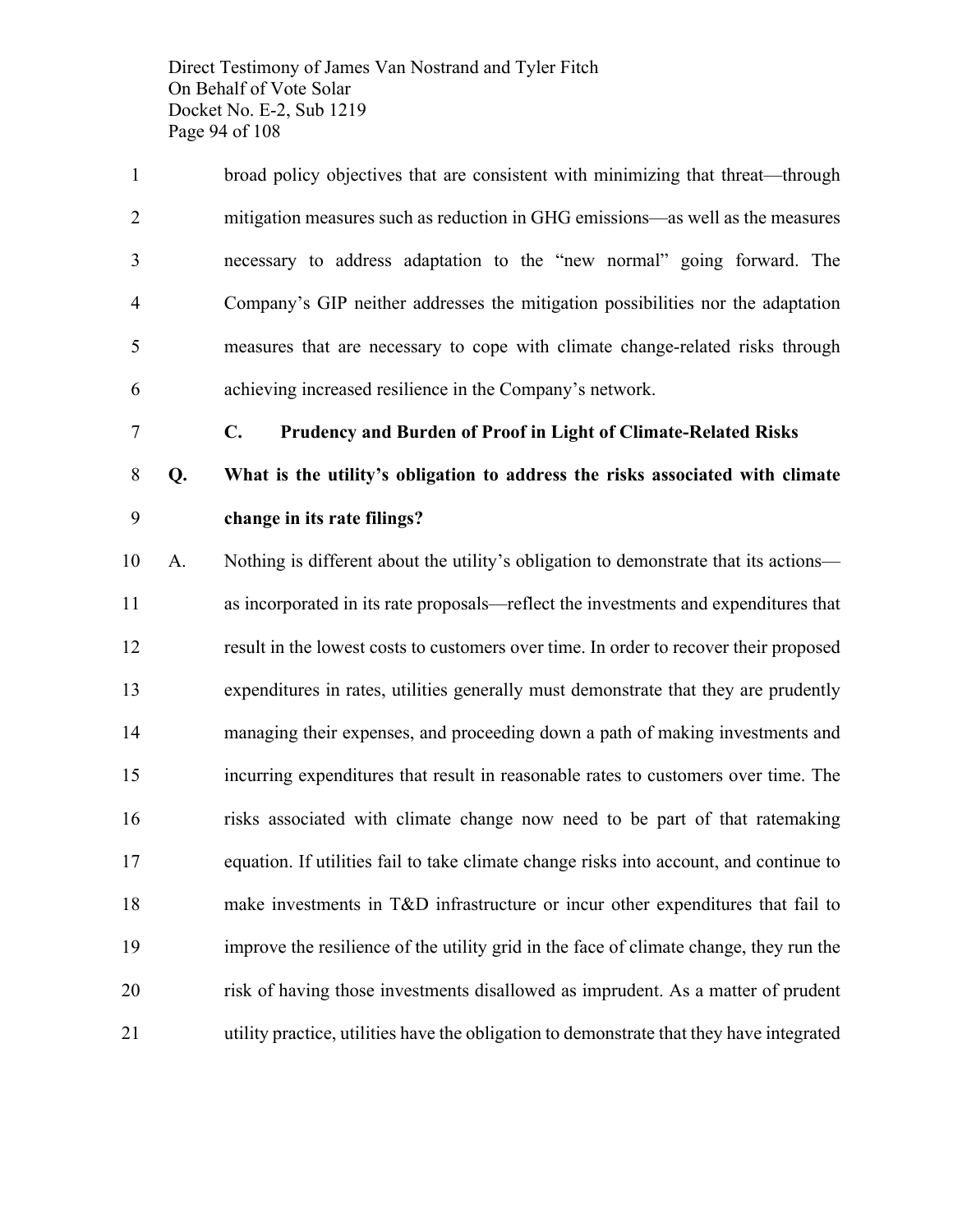Direct Testimony of James Van Nostrand and Tyler Fitch On Behalf of Vote Solar Docket No. E-2, Sub 1219 Page 95 of 108

1 the risks associated with climate change into their long-term planning for T&D investments, and the associated expenditures.

### **Q. How does the threat of climate change affect the utility's burden of proof in**

#### **rate proceedings?**

 A. If a utility fails to demonstrate that it is proceeding down a path that takes climate change-related risks into account and minimizes the costs to customers after taking those associated climate change-related risks into account, their T&D investments (and associated expenditures) are subject to disallowance. It is the "new normal" with respect to prudent utility practice. It is no longer acceptable to expect to recover in rates the investments that are made, if such investments are not mindful of the impacts of climate change and are not designed to improve grid resilience in 12 light of such climate change.

#### **Q. How would you define adequate consideration of climate vulnerabilities?**

 A. The Con Edison Climate Change Vulnerability Study probably represents the current state of the art in demonstrating how an electric utility should integrate the likely impacts of climate change in its long-term planning process. The extent to which utilities should be expected to integrate the risks associated with climate change in their long-term planning should depend on the circumstances unique to each utility. In that regard, the Company faces an enhanced obligation to integrate climate change into its long-term planning, given the extent to which the financial community has identified the Company as one of the electric utilities in the country with the greatest exposure to climate change impacts. Thus, the Company's failure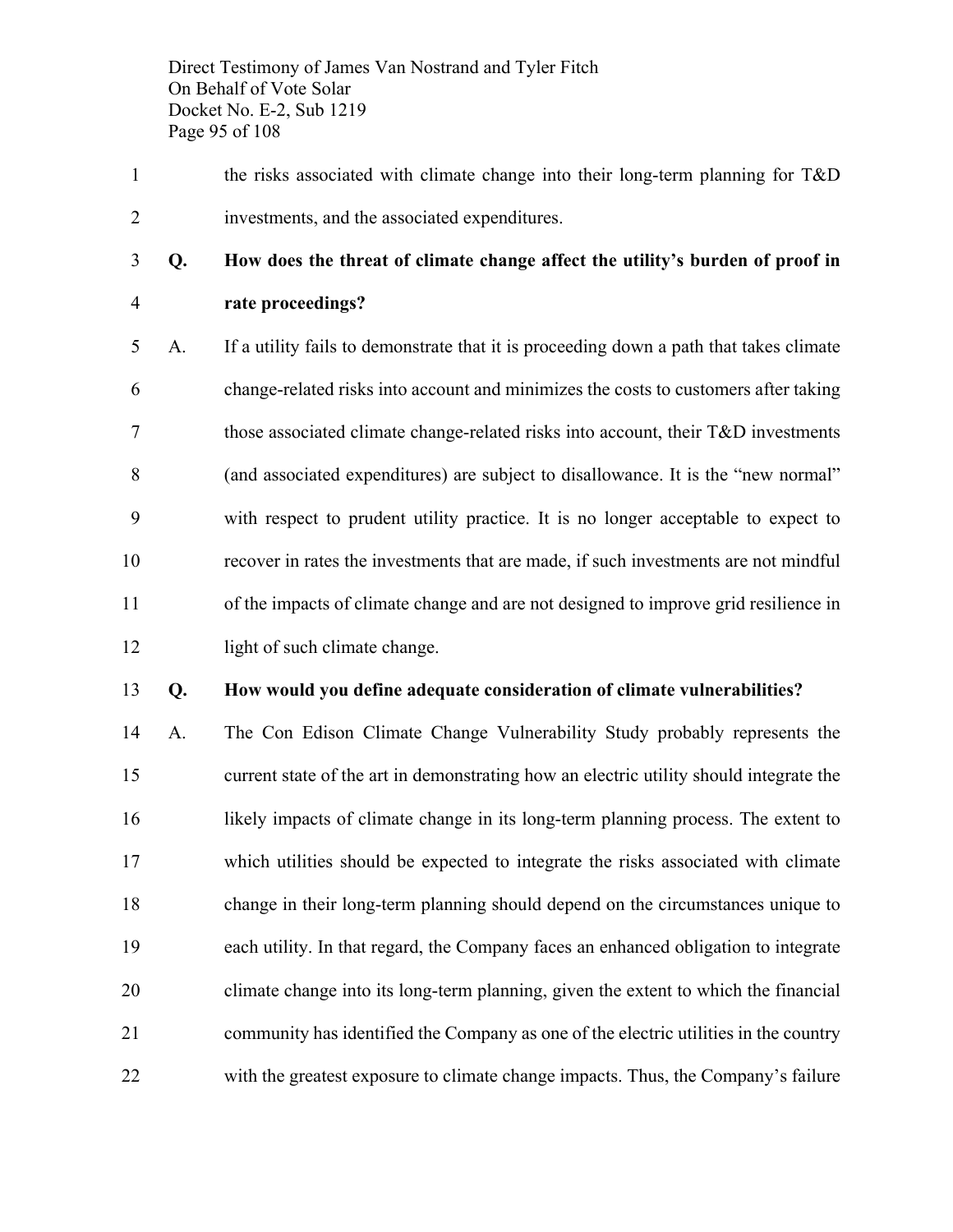Direct Testimony of James Van Nostrand and Tyler Fitch On Behalf of Vote Solar Docket No. E-2, Sub 1219 Page 96 of 108

 to integrate such impacts into its analysis affects not only the level of operating costs it incurs over time, but also the capital costs borne by its customers to the extent that the financial community perceives that the Company is doing a poor job of managing those risks, and accordingly demands a higher cost of capital for the costs of financing the Company's investments.

 **Q. Are you aware of any processes underway in North Carolina that would enable the Company to use existing climate science and climate analytics to inform its** 

#### **decision making?**

 A. Yes. As noted above, there is a current proceeding at the North Carolina Department of Environmental Quality—Phase 2 of the climate risk and resilience group—that is relevant to the type of analysis that should be required of the Company going forward. NCICS has performed a high-value granular analysis of 13 likely climate conditions in North Carolina through the remainder of the century (publication pending). Through funding from the US Department of Energy, the North Carolina State Clean Energy Technology Center is hosting a collaborative process that is going to look precisely at this issue.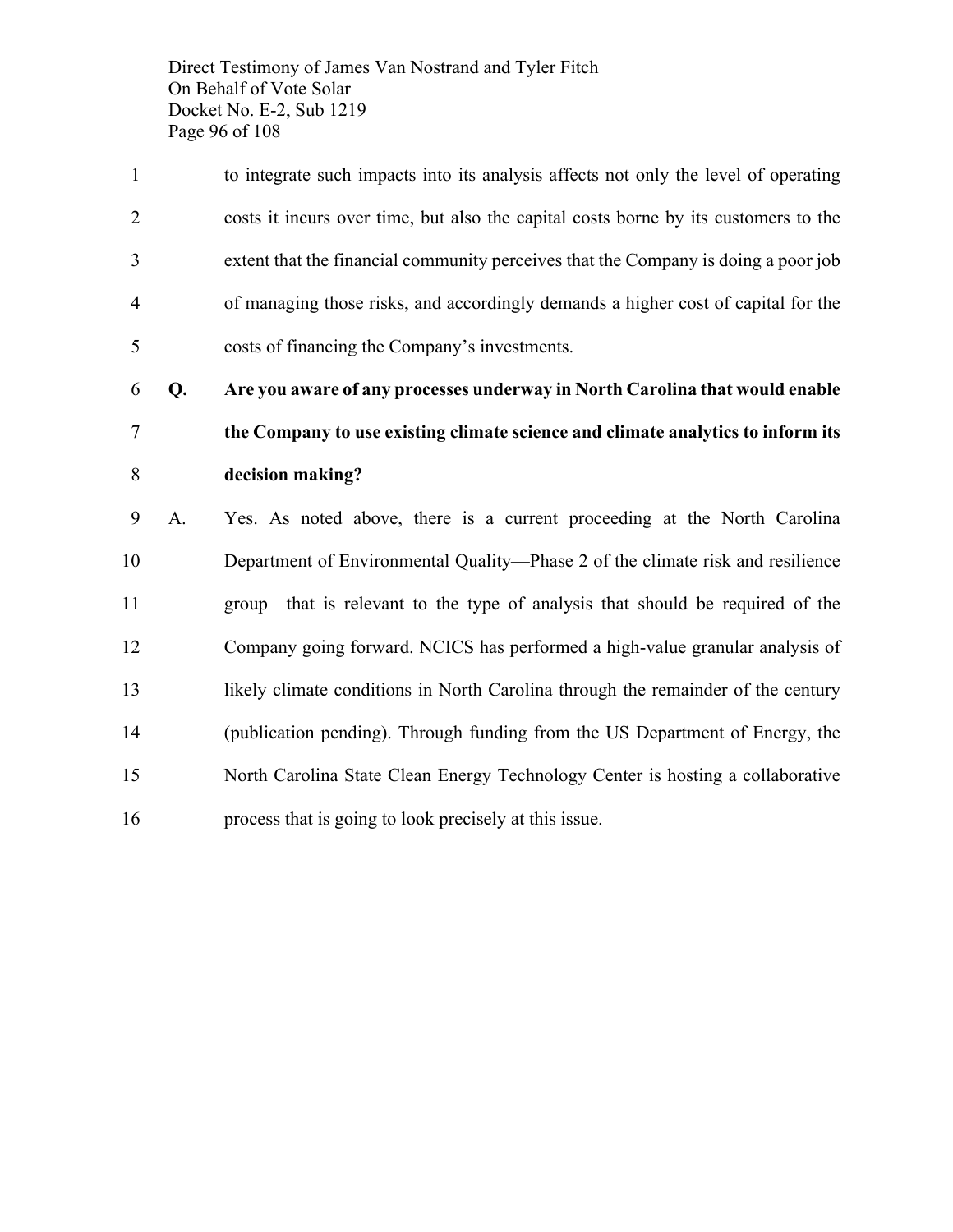Direct Testimony of James Van Nostrand and Tyler Fitch On Behalf of Vote Solar Docket No. E-2, Sub 1219 Page 97 of 108

 **Q. Would it be reasonable for the Company to use the data and expertise gathered from these various working groups to inform its own system planning process with the best available climate science and scenario analysis techniques?** A. Yes. In fact, it would be unreasonable, and inconsistent with prudent utility practice, for the Company to fail to incorporate these resources to help prioritize strategies and investments to improve the resilience of the Company's network in the face of increasing risks from climate change.

 **Q. Did the Company perform any forward-looking analysis of climate-related data to inform its recommended GIP investments?**

 A. No. As described in the preceding section, the Company failed to take into account what we currently know about possible scenarios regarding temperature, humidity, precipitation, and sea level increases over time. It is irresponsible, and contrary to prudent utility practice, to base long-term planning on historical trends that simply do not reflect the new reality of the impacts of climate change going forward. And the consequence of this failure would be to impose unnecessary costs on the Company's customers, which would be disallowed in the typical ratemaking process. The better outcome than relying on the end-loaded disallowance, of course, is to require the Company to engage in a rigorous planning process that integrates the impact of climate change.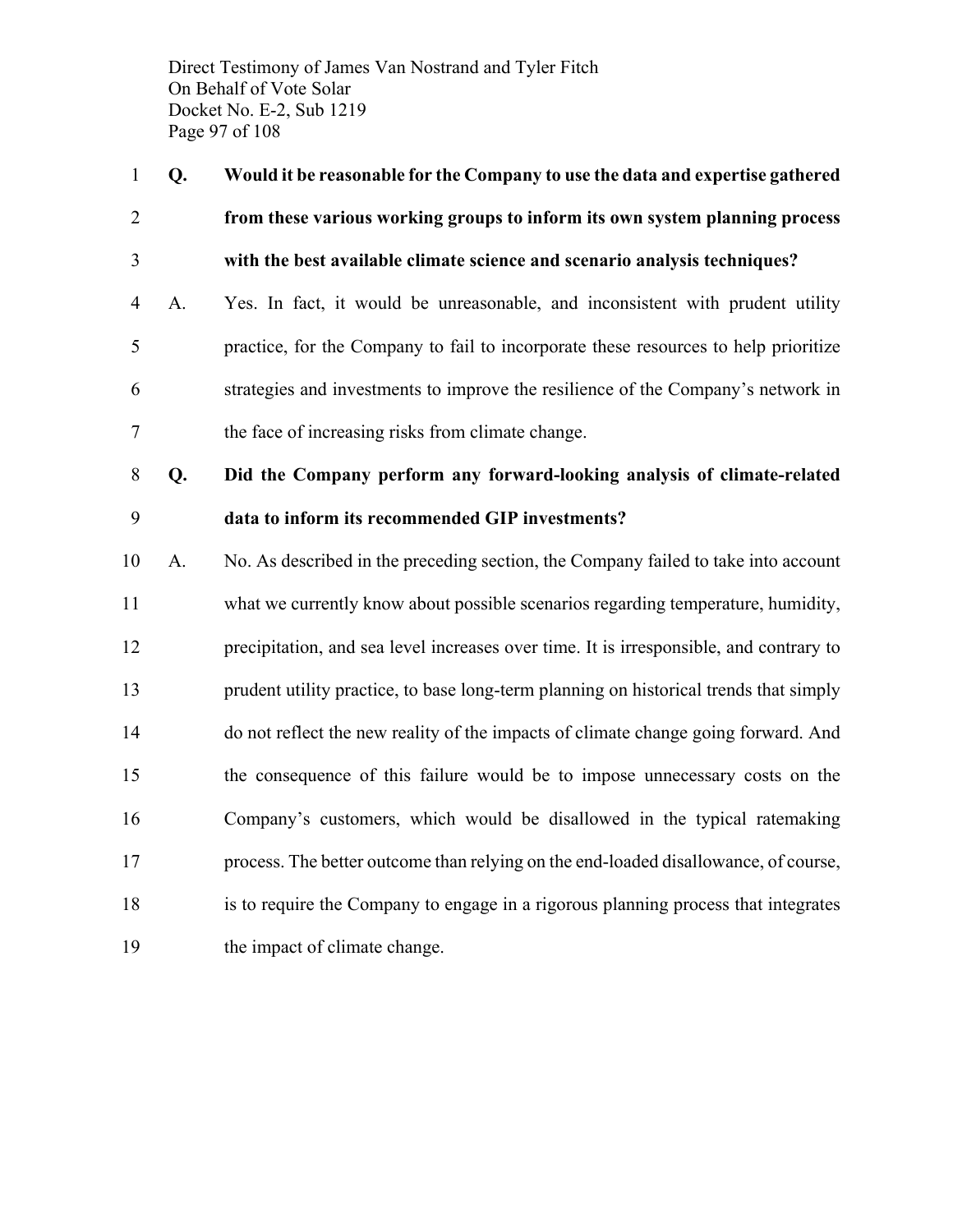Direct Testimony of James Van Nostrand and Tyler Fitch On Behalf of Vote Solar Docket No. E-2, Sub 1219 Page 98 of 108

### **Q. Does this mean the Company's GIP fails to carry the burden of proof at this time?**

 A. There is insufficient data available to determine if the Company made the most prudent prioritization and investments in light of its actual, projected climate risk. However, the failure to even attempt to quantify and identify its climate vulnerabilities, in our view, dramatically increases the risk that these investments could prove more costly to ratepayers over time than investments made under a strategy that diligently considered and mitigates future climate vulnerabilities.

 **Q. If you are not recommending a current disallowance based on the Company's failure to consider climate risk, why should the Commission consider climate risk as a necessary consideration to justify the prudency of these types of climate-vulnerable infrastructure investments going forward?**

 A. The risks are intensifying and the impacts are growing. The need to mitigate to be cost-effective is growing. The visibility and confidence level of future climate data are growing. Based on the standard of doing what a reasonable manager would do based on what they know or *should know*, willful blindness to the reality of climate change going forward cannot be a defense. The Company simply must do better if it is to fulfill its fundamental obligation to engage in practices that result in the lowest costs to its customers over time.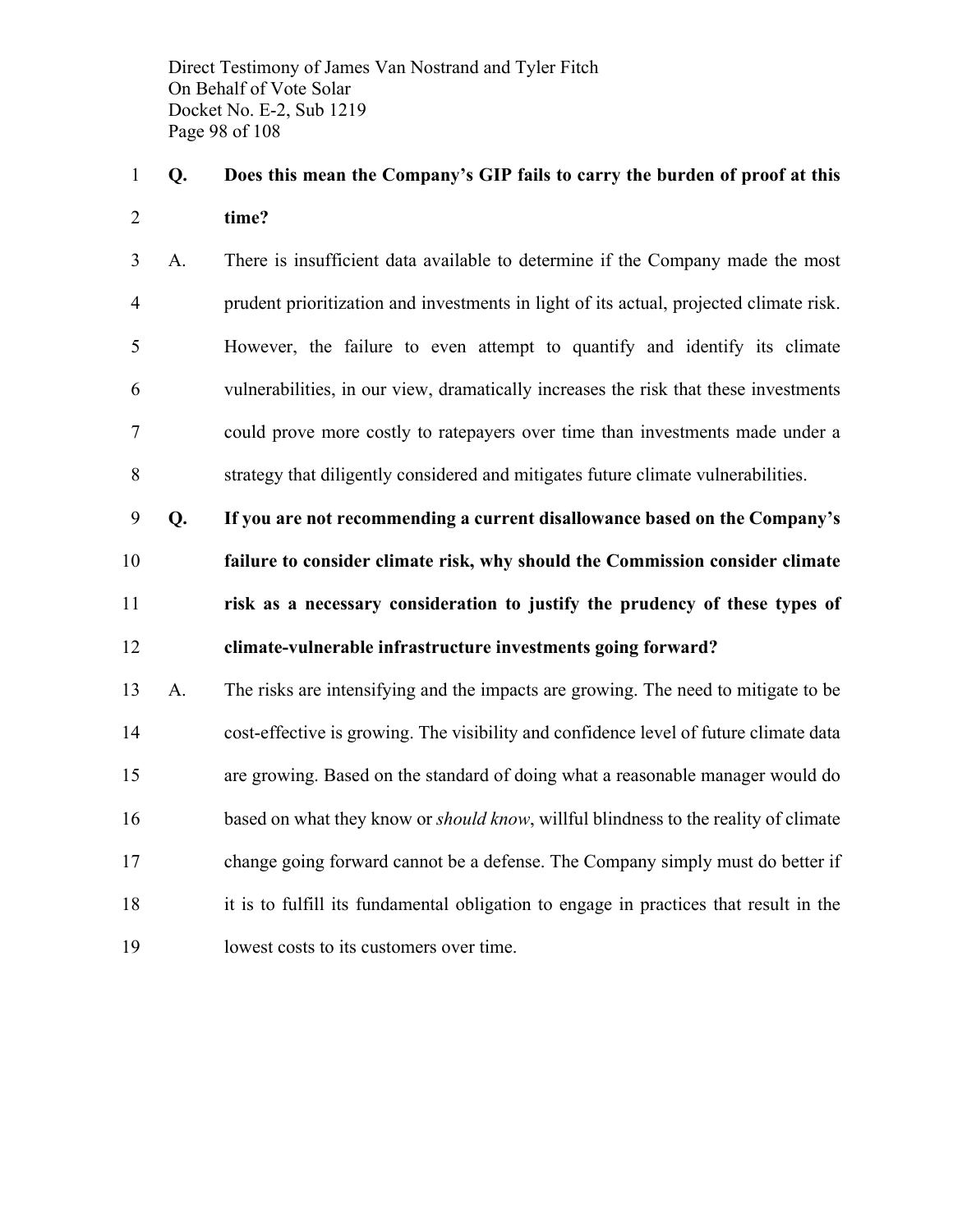Direct Testimony of James Van Nostrand and Tyler Fitch On Behalf of Vote Solar Docket No. E-2, Sub 1219 Page 99 of 108

 **D. Incentive Mechanisms to Encourage Integration of Climate-Related Risks**

### **Q. How can the Company be encouraged to integrate climate-related risks into its long-term system planning?**

 A. As noted above, the Commission has considerable discretion in deciding whether or not to authorize deferred accounting treatment for the Company's GIP. The Commission previously rejected deferred accounting treatment for the Company's proposed Power Forward program, which in many ways is replicated by the Company's proposal in this case with respect to the GIP. Notwithstanding the similarities, the Commission has the authority to address any perceived deficiencies through a properly structured incentive mechanism. We recommend consideration of a performance-based incentive mechanism that would properly penalize or reward the Company for integrating climate change-related risks into its long-term system planning.

#### **Q. What are the elements of this performance-based incentive mechanism?**

 A. As noted earlier in this testimony, the Company is seeking to defer the investment and costs related to its GIP, and to earn a return equal to its weighted average cost of capital ("WACC") on the unamortized balance. The Commission has the discretion to determine whether or not to grant the Company's deferral request and, correspondingly, has the authority to impose conditions on granting that request. We recommend that the Company's ability to earn its WACC on the unamortized balance of GIP investments be subject to a performance-based incentive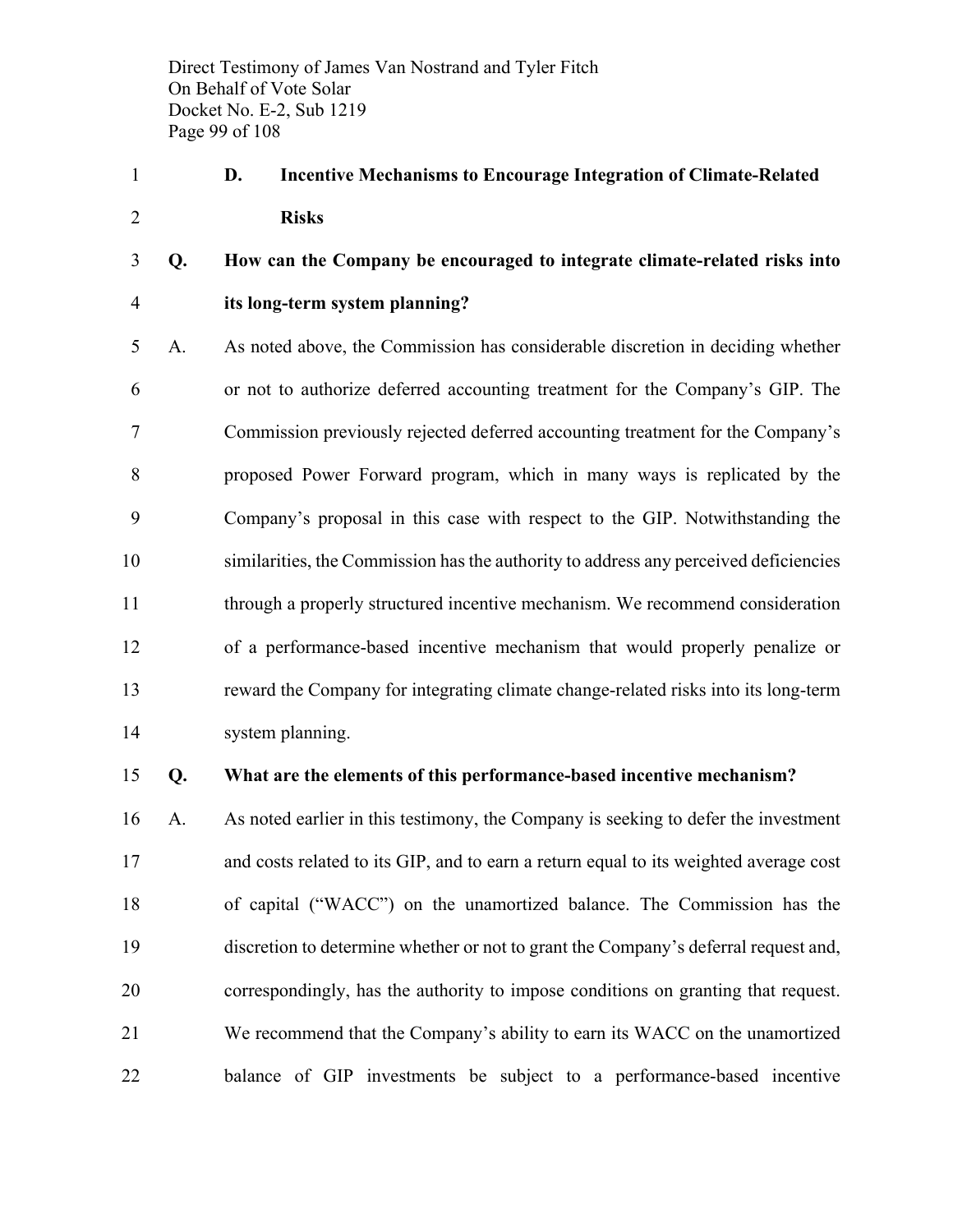Direct Testimony of James Van Nostrand and Tyler Fitch On Behalf of Vote Solar Docket No. E-2, Sub 1219 Page 100 of 108

 mechanism. In other words, the extent to which the Company is allowed to earn its WACC should be a function of its success in integrating climate change-related risks into its GIP. We propose that the portion of the WACC be weighted according to the Company's success in achieving certain prescribed metrics that reflect the integration of climate change-related risks into long-term system planning.

#### **Q. How would such an incentive mechanism operate?**

 A. If the Company does a good job of meeting such metrics, it would be allowed to earn its WACC on the unamortized balance. If the Company falls short, the return it is allowed to earn on the unamortized balance would be less than its WACC. To make the incentive mechanism symmetrical, the Company should have an opportunity to earn a return greater than its WACC. In other words, the Company should be rewarded to the extent that it does an exemplary job of integrating climate change-related risks, and could earn a return in excess of its WACC upon exceeding the prescribed metrics.

#### **Q. Is there precedent for such a performance-based mechanism?**

 A. Yes. Under the Future Energy Jobs Act passed by the Illinois legislature in December 2016, electric utilities in that state have the option of capitalizing the investment they make in energy efficiency measures, and to amortize such investment over the measures' useful lives. The return they earn on the unamortized balance of such investments is subject to performance-based metrics that capture the utilities' respective performance in achieving energy efficiency savings. The performance-based incentives under the Future Energy Jobs Act operate to reward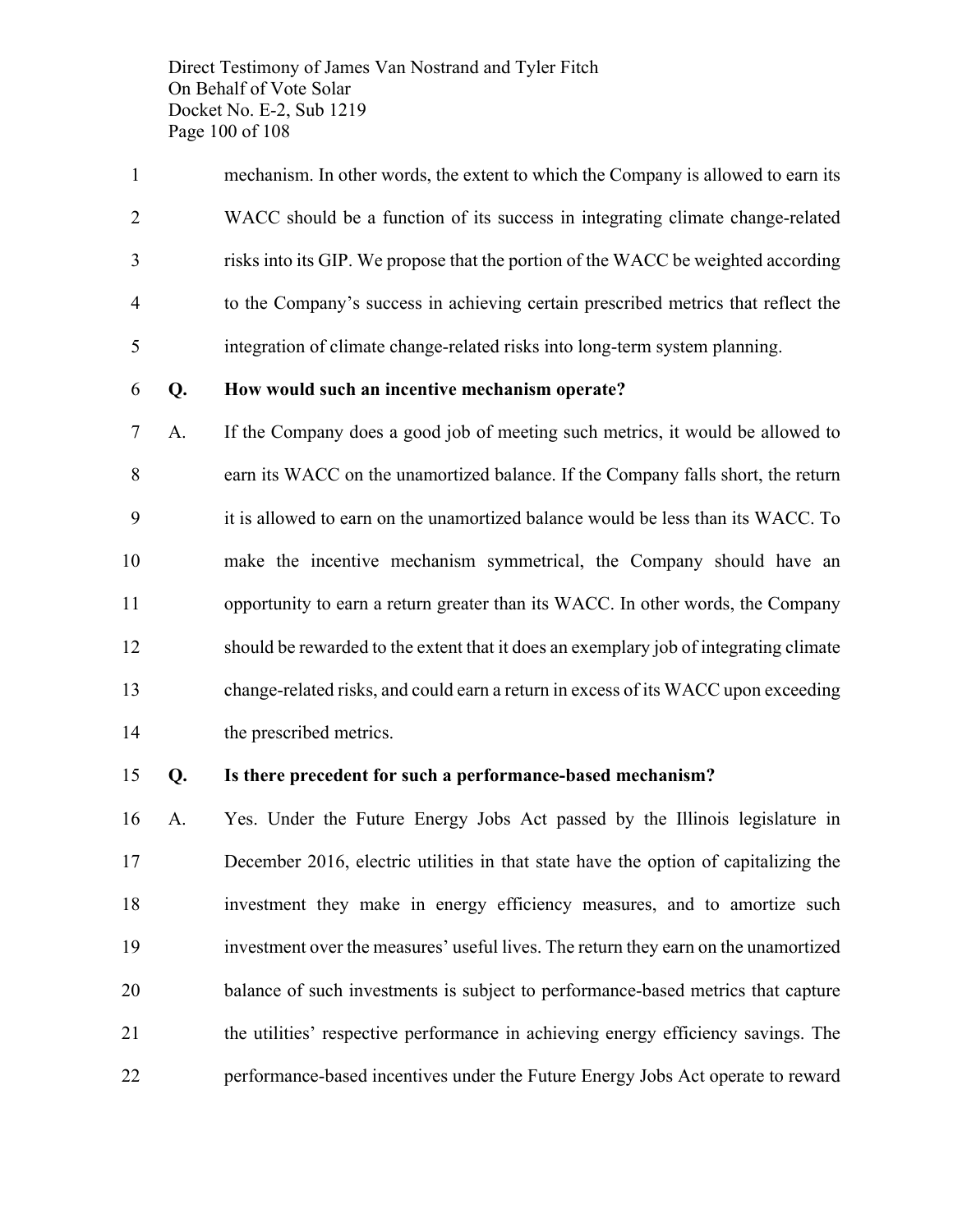Direct Testimony of James Van Nostrand and Tyler Fitch On Behalf of Vote Solar Docket No. E-2, Sub 1219 Page 101 of 108

 utilities for exceeding their energy efficiency savings targets and to impose 2 benalties if they fall short.<sup>196</sup> Another example is the use of earnings adjustment mechanisms by the New York Public Service Commission as part of its Reforming the Energy Vision ("REV") programs. Under the "Track Two" Order in the REV proceeding, a utility can be provided with incentives up to the dollar equivalent of 100 basis points of its return on equity based on its ability to implement various measures that are consistent with REV objectives, such as facilitating interconnection of DERs, increasing electric usage intensity (i.e. reducing peak and improving load factor), encouraging customer engagement, and implementing beneficial electrification programs (e.g., heat pumps) geared toward greenhouse gas 11 reductions.<sup>197</sup>

#### **Q. What sort of metrics could be included in such a mechanism to capture the Company's integration of climate change-related risks?**

 A. There are several measures that would reflect the improvement in the resilience of the Company's network in the face of climate change risks, such as (1) improvements in reliability-related statistics (e.g., SAIDI, SAIFI, or MAIFI), (2) hosting capacity for DERs (measured in kWs), (3) voltage reductions (measured as average annual voltage by circuit), (4) demand response from time-varying rates (measured in kWs), (5) participation in time-varying rates (as a percentage of

<sup>&</sup>lt;sup>196</sup> The Future Energy Jobs Bill (SB 2814) was enacted into law on December 7, 2016, as Public Act 99-<br>0906, with an effective date of June 1, 2017.

 $^{197}$  Case 14-M-0101, Proceeding on Motion of the Commission in Regard to Reforming the Energy Vision, Order Adopting a Ratemaking and Utility Revenue Model Policy Framework (May 19, 2016), pp. 53-93.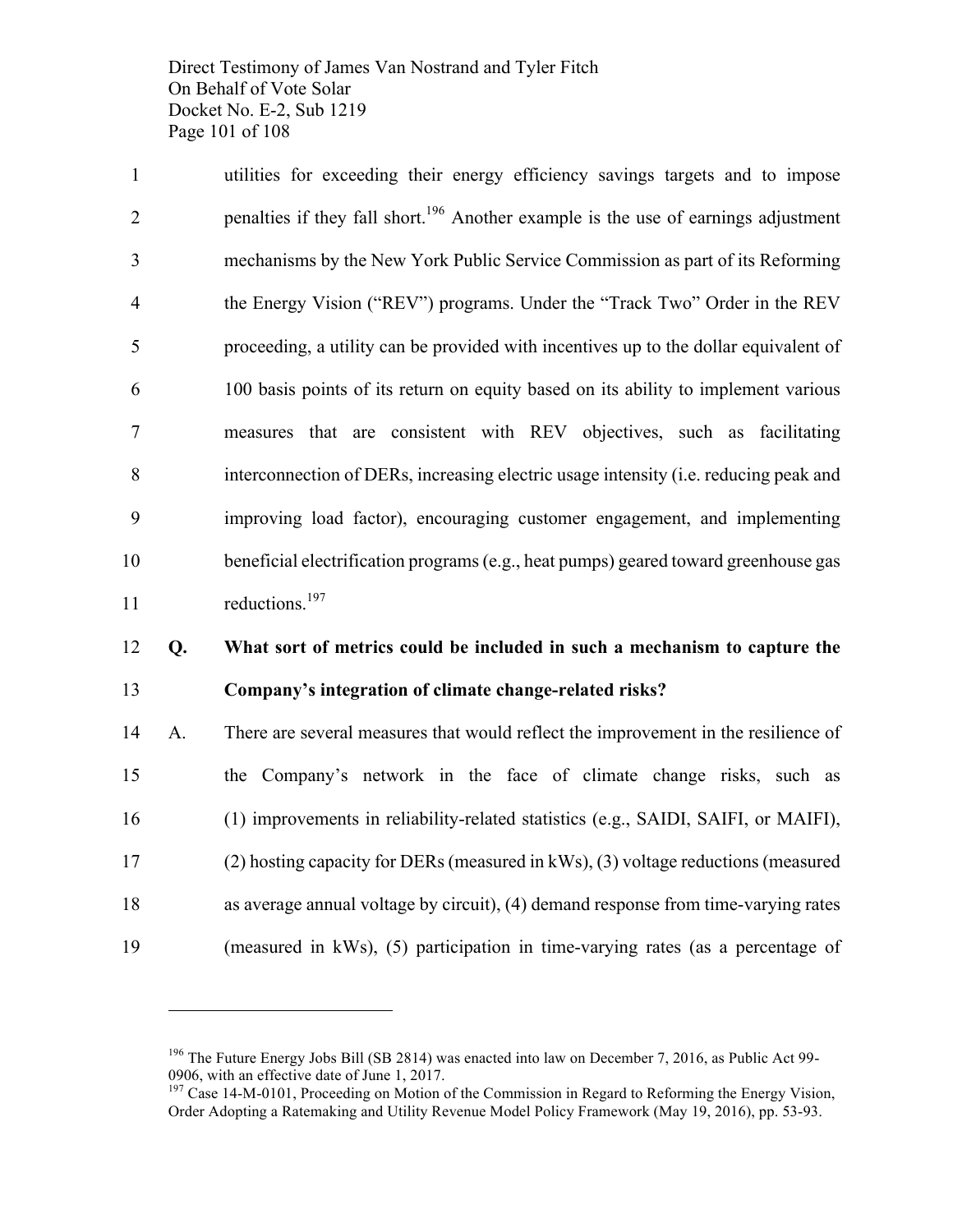Direct Testimony of James Van Nostrand and Tyler Fitch On Behalf of Vote Solar Docket No. E-2, Sub 1219 Page 102 of 108

 customers), or (6) operational savings, measured in dollars or dollars per average bill. These metrics would capture the sort of benefits that one should expect from large investments in the Company's grid. These performance targets should be quantifiable, not subjective; should include achievement dates; and be based on outcomes, not processes.

#### **Q. How would this mechanism and these metrics be established?**

 A. The details regarding the design of such a mechanism are beyond the scope of this proceeding, and should be considered in a subsequent proceeding on comprehensive and integrated grid planning. The record in this case would simply not support a thorough evaluation consideration of these issues, which would benefit from a full examination by all the interested stakeholders.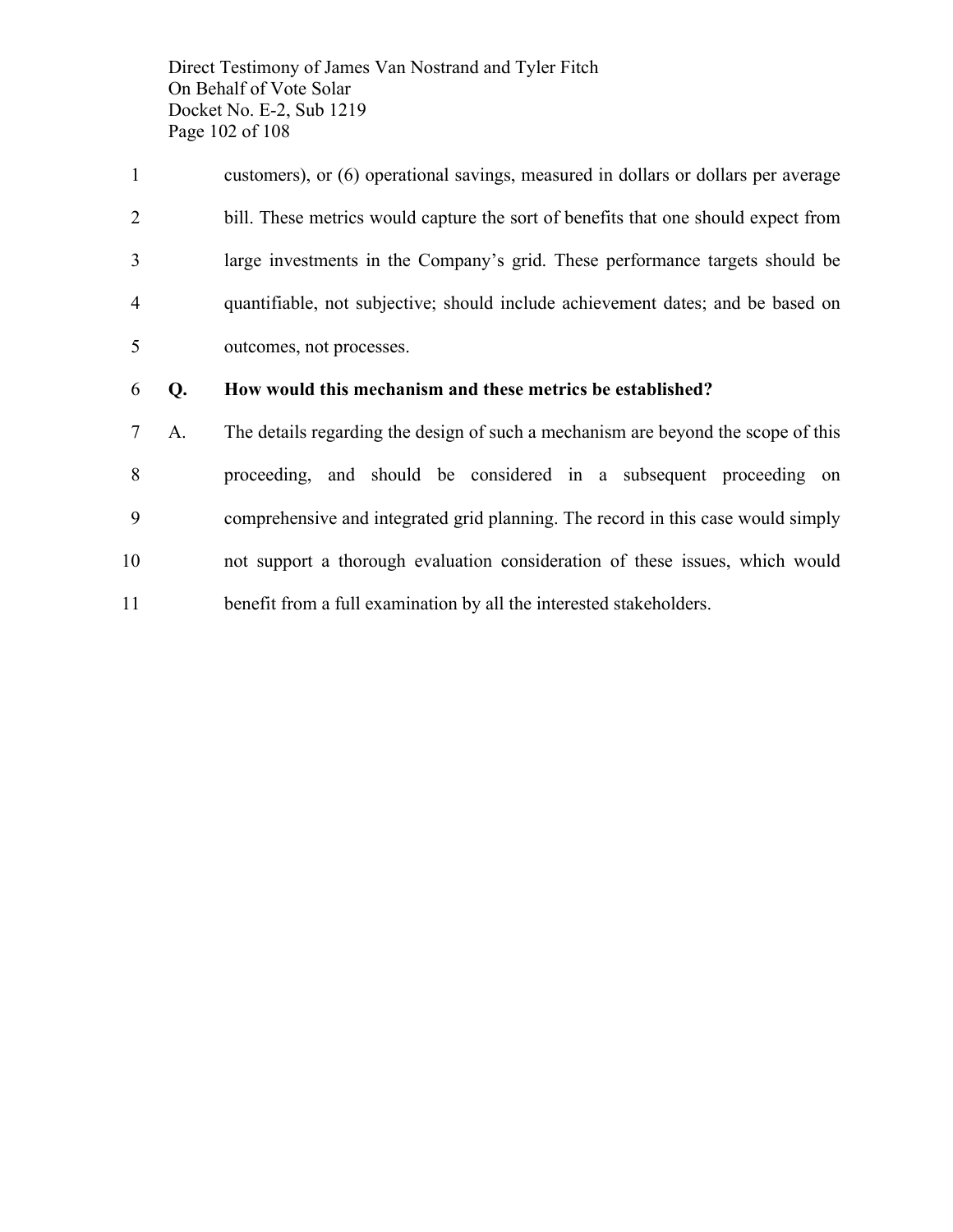Direct Testimony of James Van Nostrand and Tyler Fitch On Behalf of Vote Solar Docket No. E-2, Sub 1219 Page 103 of 108

 $\overline{a}$ 

#### 1 **7. CLIMATE RISK AND CUSTOMERS**

#### 2 **Q. How do customers figure into the discussion of utilities and climate risk?**

 A. Customers are directly affected by the impacts of climate-related physical risks, with respect to both the quality/reliability of their service and the costs of that service. Upon the occurrence of an extreme weather event, customers' electric service is subject to interruption for extended periods. Actions by the utility to improve the resilience of the grid thus should reduce the adverse impacts on service arising from extreme weather events. Similarly, integration of climate change- related risks in the utility's long-term system planning should result in lower costs for customers over time, as the utility will avoid or minimize investments in facilities that are vulnerable to extreme weather events, thereby minimizing the storm damage costs that ultimately are recovered in utility rates. The extent to which utilities engage in resilience-related investments to reduce their climate-related risks thus redound to the benefit of customers.

# 15 **Q. Are there particular groups that are expected to be more vulnerable to the**

- 16 **electric service-related impacts of climate change?**
- 17 A. Climate adaptation and vulnerability studies show that the most socially vulnerable households today often bear the most exposure to climate-related risks.<sup>198</sup> These

<sup>198</sup> Lynn, K., MacKendrick, K., & Donoghue, E., (2011, August). Social Vulnerability and Climate Change: Synthesis of Literature. *US Forest Service.* Retrieved at: https://www.fs.fed.us/pnw/pubs/pnw\_gtr838.pdf;

U.S. Global Change Research Program (2016). The Impacts of Climate Change on Human Health in the United States: A Scientific Assessment. *Populations of Concern.* Retrieved at: https://health2016.globalchange.gov/populations-concern.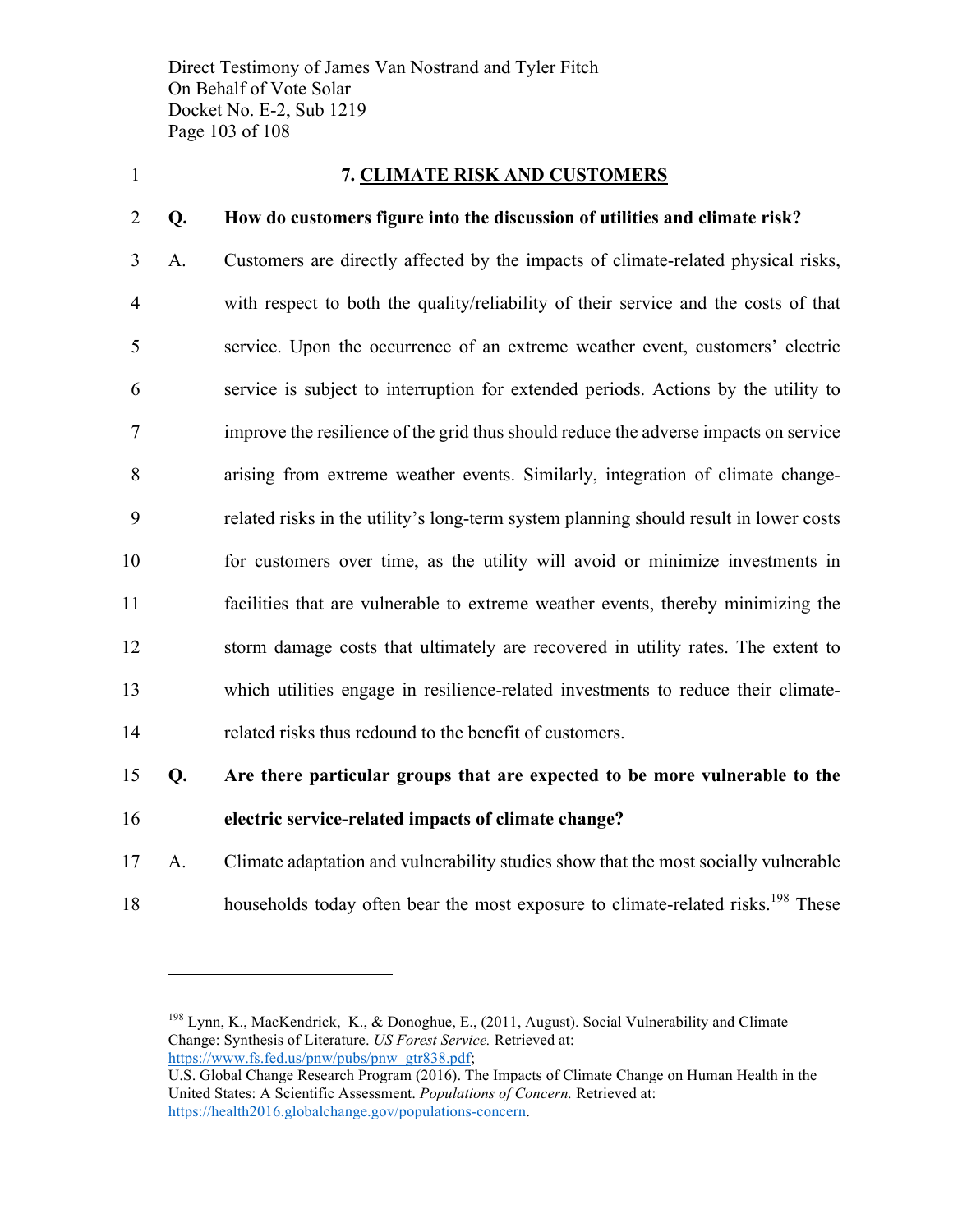Direct Testimony of James Van Nostrand and Tyler Fitch On Behalf of Vote Solar Docket No. E-2, Sub 1219 Page 104 of 108

 households often lack access to resources necessary to cope with climate-related shocks and stresses. Specifically, low-income households and communities of 3 color<sup>199</sup>—commonly referred to as "environmental justice communities"—and those at home who are medically dependent on electricity<sup>200</sup> are especially likely to be vulnerable to climate-related risks. Thus, the consequences of a utility's failure to integrate climate change-related risks into its long-term system planning will fall disproportionately on segments of the population least capable of coping with the 8 impacts.

9 **Q. Are there potential customer programs that the Company could pursue**  10 **through ISOP, or otherwise, that could address the needs of their most**  11 **vulnerable customers and communities?**

 A. Yes. As discussed above, DERs have unique resilience benefits in that they can generate energy closest to where it is needed. With the right kind of forward- looking planning, DERs could be deployed through ISOP or other resource planning proceedings to equip these communities with the assets and resources to withstand climate-related risks. Some examples of potential programs could be storage "resilience hubs" in vulnerable neighborhoods, or behind-the-meter solar plus storage programs for medically vulnerable ratepayers.

<sup>&</sup>lt;sup>199</sup> Coffee, J. (2018, February). Climate Disasters Hurt the Poor the Most. Here's What We Can Do About it. *Governing.* Retrieved at: https://www.governing.com/commentary/col-disasters-disadvantaged-climatejustice.html. <sup>200</sup> Dominianni, C., Ahmed, M., Johnson, S., Blum, M., Ito, K., Lane, K., (2018, July). Power Outage

Preparedness and Concern among Vulnerable New York City Residents. *Journal of Urban Health.* Retrieved at https://www.ncbi.nlm.nih.gov/pmc/articles/PMC6181821/.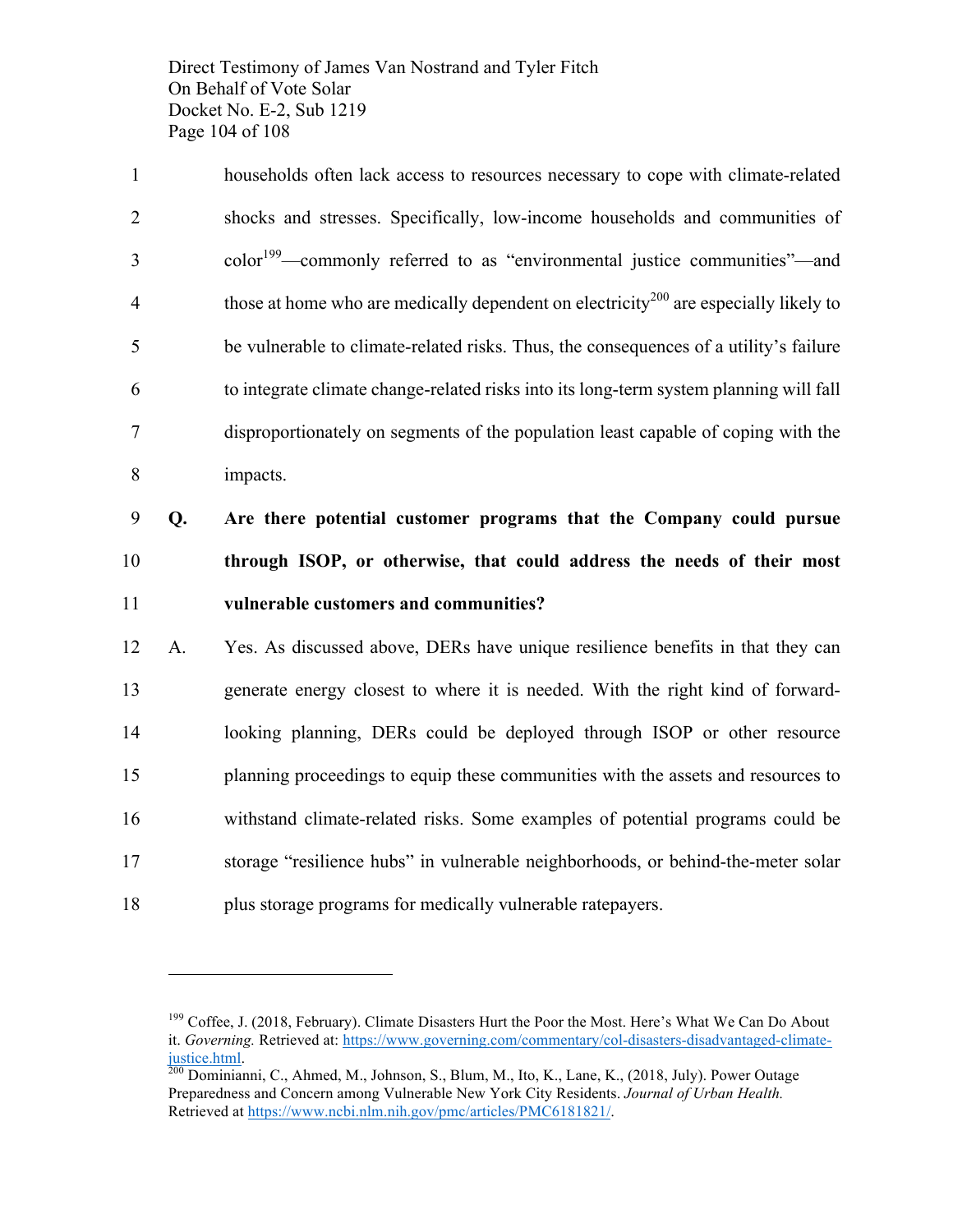Direct Testimony of James Van Nostrand and Tyler Fitch On Behalf of Vote Solar Docket No. E-2, Sub 1219 Page 105 of 108

 **Q. What are your recommendations to protect customers, and in particular low- income customers, from the rate impacts associated with climate change-related risk and grid resiliency strategies going forward?**

 A. Ultimately, prudent management of climate-related risks by the utility should produce the desired effect of minimizing rate impacts of climate-related risks and, to the extent such risks are not managed prudently, regulators have a responsibility to ensure that imprudent costs are not passed on to customers, whether low-income or not. The Commission is uniquely situated to exercise its full range of options to minimize rate impacts through, among other things, the period over which grid resilience investments are amortized or how such costs are allocated to customer classes.

 Targeted climate resilience investments could also provide relief for low- income customers. Solar plus storage investments, for example, could decrease bills while ensuring resilience against climate impacts. Equitable access to such measures, of course, is a challenge, and the Commission may wish to focus particular attention to developing programs that facilitate access to such investments by environmental justice communities.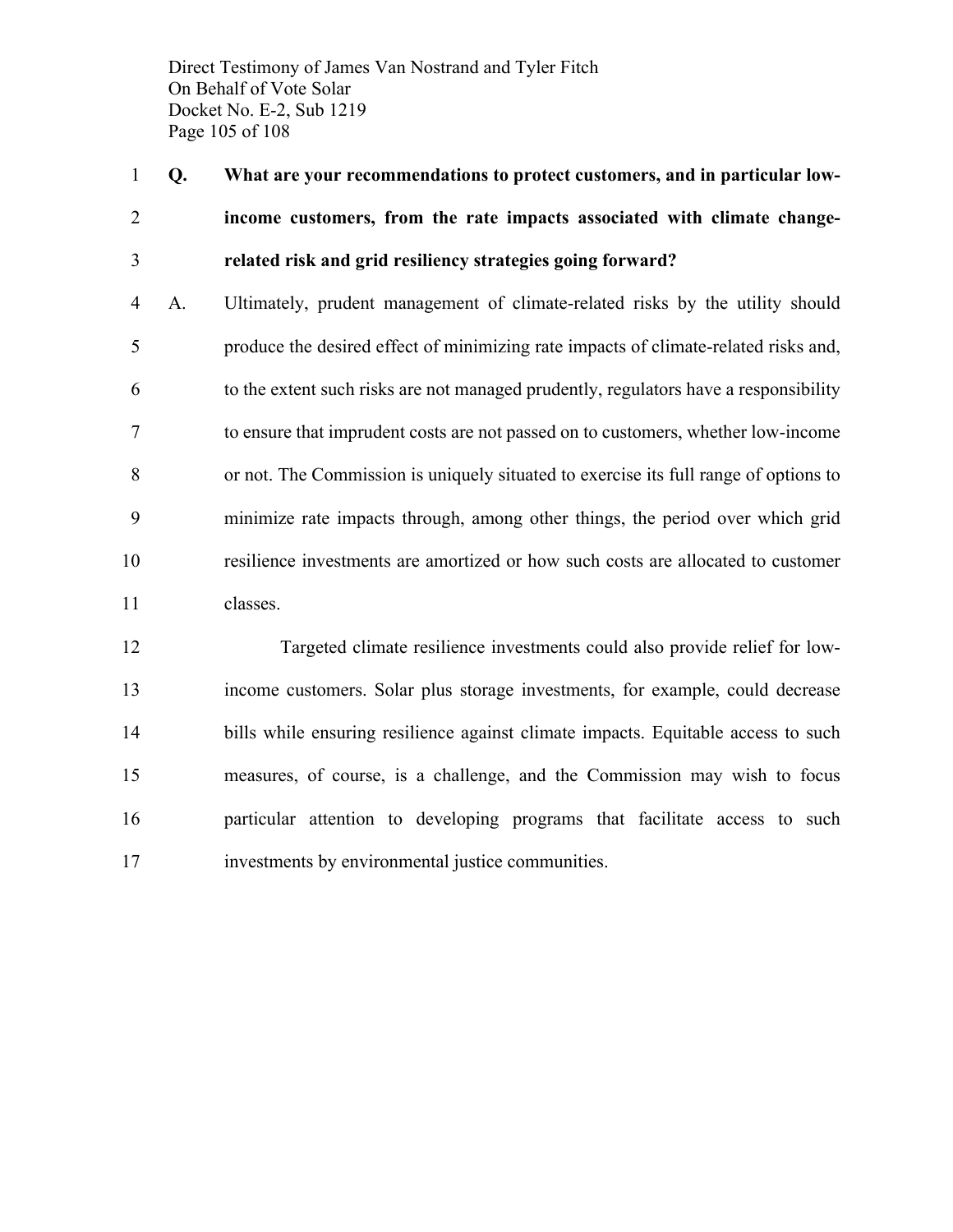Direct Testimony of James Van Nostrand and Tyler Fitch On Behalf of Vote Solar Docket No. E-2, Sub 1219 Page 106 of 108

| $\mathbf{1}$   | <b>8. CONCLUSIONS AND RECOMMENDATIONS</b> |                                                                                          |  |
|----------------|-------------------------------------------|------------------------------------------------------------------------------------------|--|
| $\overline{2}$ | Q.                                        | Based on your review of the Company's filing and emerging electric utility               |  |
| 3              |                                           | trends, what conclusions do you reach in this testimony?                                 |  |
| 4              | A.                                        | We reach the following conclusions:                                                      |  |
| 5              |                                           | Climate-related risks, emerging in many vectors, have a material and substantial         |  |
| 6              |                                           | bearing on the Company's operations today and will continue to affect                    |  |
| 7              |                                           | operations in the future. Collaborative processes in North Carolina are currently        |  |
| 8              |                                           | underway to assess these risks and their implications for the electric grid.             |  |
| 9              |                                           | The Company faces demonstrable physical risks from climate change and<br>$\bullet$       |  |
| 10             |                                           | increasing scrutiny on climate risk management from relevant financial                   |  |
| 11             |                                           | institutions.                                                                            |  |
| 12             |                                           | As a potential foundational investment for the 21 <sup>st</sup> century grid, any grid   |  |
| 13             |                                           | modernization plan should consider best climate resilience practices alongside           |  |
| 14             |                                           | grid modernization best practices. This includes the fair assessment of DERs as          |  |
| 15             |                                           | climate resilience and grid modernization solutions.                                     |  |
| 16             |                                           | The Grid Improvement Plan, as filed, does not assess or respond to climate-<br>$\bullet$ |  |
| 17             |                                           | related risks, nor does it adhere to grid modernization best practices. As a result,     |  |
| 18             |                                           | the Company's proposal does not provide enough information to indicate that              |  |
| 19             |                                           | the Plan is a prudent investment.                                                        |  |
| 20             | Q.                                        | Based on your review of the Company's filing and emerging electric utility               |  |
| 21             |                                           | trends, what recommendations do you make in this testimony?                              |  |
| 22             | A.                                        | We respectfully ask that the Commission:                                                 |  |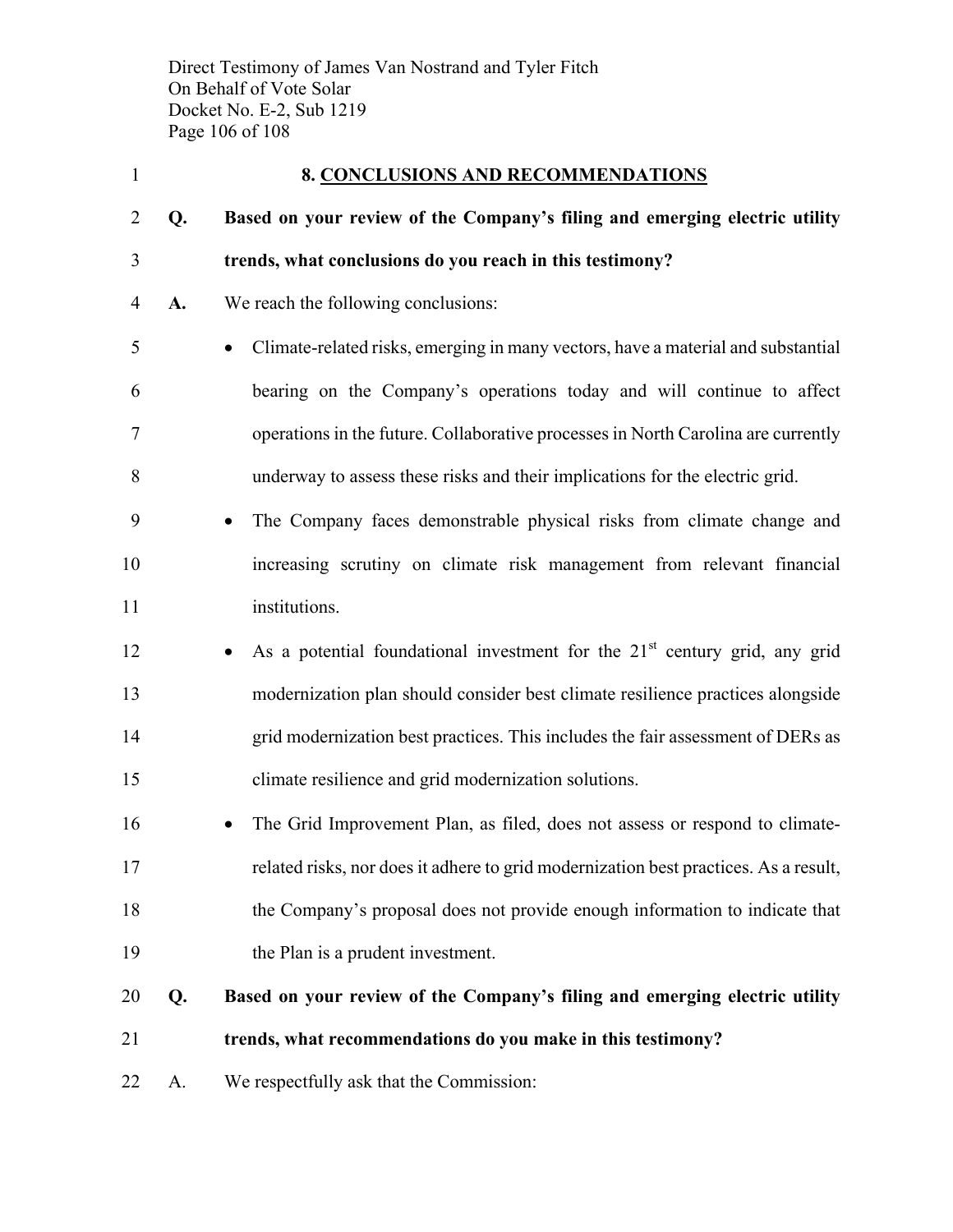Direct Testimony of James Van Nostrand and Tyler Fitch On Behalf of Vote Solar Docket No. E-2, Sub 1219 Page 107 of 108

- Direct the Company to assess and manage climate-related risks across its operations and assets, in accordance with prudent utility practice. • Make clear that it will hold the Company accountable for implementing this standard when it evaluates the prudence of proposed GIP investments by the Company. • Direct the Company to participate in ongoing Department of Environmental Quality stakeholder processes around grid modernization and integrate data, findings, and recommendations, into its grid modernization investments. The Commission should further require that the Company file a report by December
- 31, 2020 identifying any gaps in knowledge that need to be filled through further collaboration.
- 12 Require the Company to develop large distribution investments such as the GIP through an integrated distribution planning ("IDP") or integrated systems & operations planning ("ISOP") process moving forward.
- To the extent that GIP projects are permitted deferred recovery, impose performance-based conditions on the recovery of such deferred amounts in rates, such as through adjustments to the weighted average cost of capital applied to the unamortized balance of deferred amounts.
-